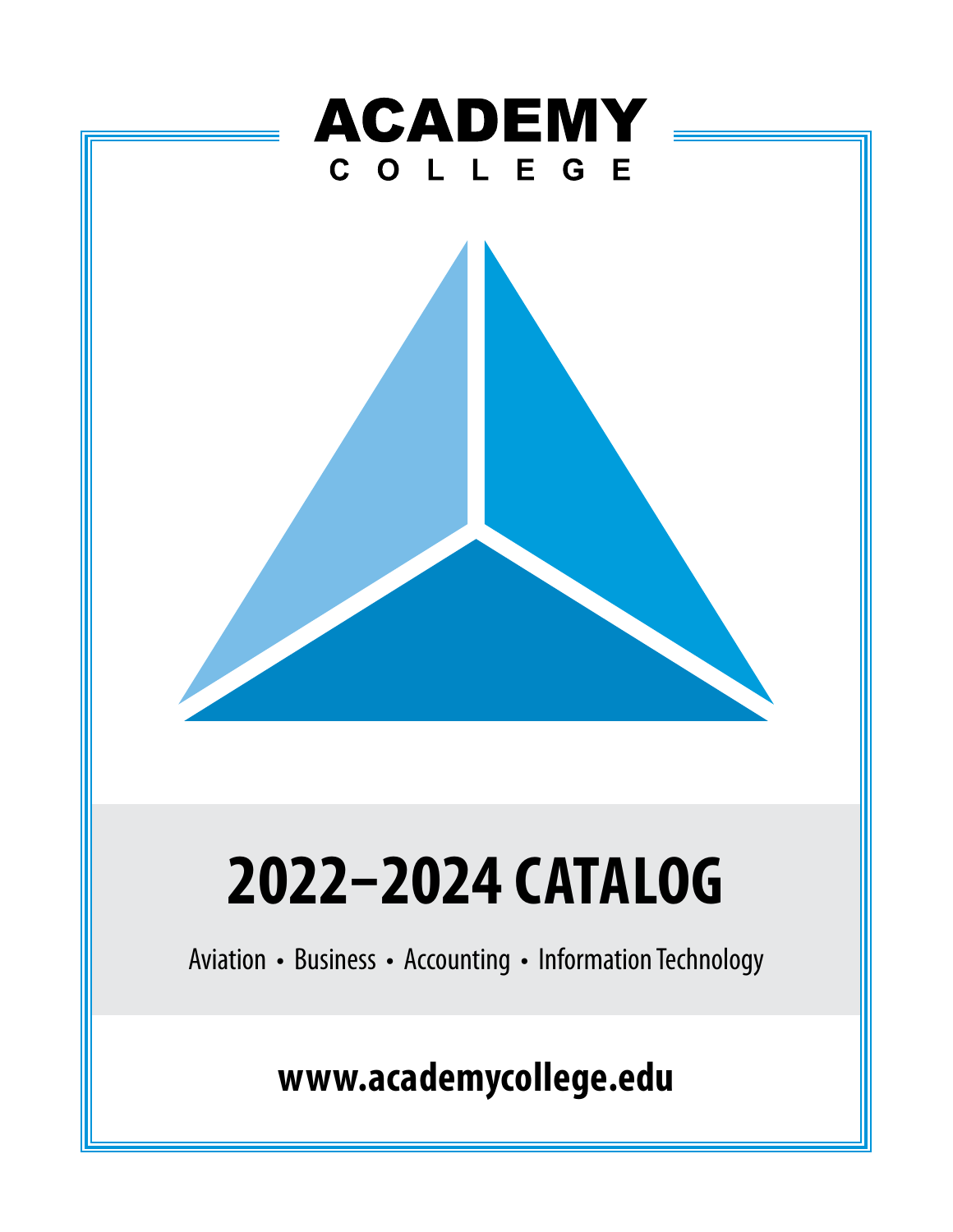# **Academy College**

# **CATALOG 2022–2024**

# **32ND EDITION EFFECTIVE APRIL 1, 2022**

# *Welcome to Academy College*

We are pleased to offer you a variety of professional training programs: Aviation, Business, and Information Technology. This catalog will acquaint you with the educational opportunities available at Academy College.

Academy College offers Bachelor degree and Associate degree programs to help you achieve your career or continuing educational objectives. Our entire faculty and staff are committed to providing you with a challenging intellectual environment that affords you the highest quality instruction.

Please feel free to visit our web site or contact our admissions office should you have any questions about our catalog or would like to schedule a tour of our college.

# *Our History*

We originally opened our doors in 1936 under the name of **Academy of Accountancy**. Accounting held as our staple academic program for many decades until we reached the computer era, at which time we introduced our information technology programs through **CDI Computer Academy**.

Seeing a need for a collegiate aviation path in the Metro area, we partnered with the Metro's leading flight training facility, Thunderbird Aviation, to introduce the **Academy of Aviation**.

We united our many program areas under the sole title of **Academy Education Center**, ensuring that our career training was the primary focus for all program divisions. Finally, as we expanded our program options to include Bachelor degrees, we evolved to the title of **Academy College**.

Throughout our historic growth we have remained focused on those ideals that directed the first academic course offered in 1936 — to provide our students with the highest quality of education through career programs designed to enable students to succeed in their career and personal development.

We welcome you to join us on our continuous mission towards career success!

Nancy Dayyon Olsen



1600 W. 82nd St., Suite 100 Bloomington, MN 55431 admissions@academycollege.edu

tel : 952.851.0066 toll free : 800.292.9149 fax : 952.851.0094

*A private coeducational college incorporated under the laws of Minnesota*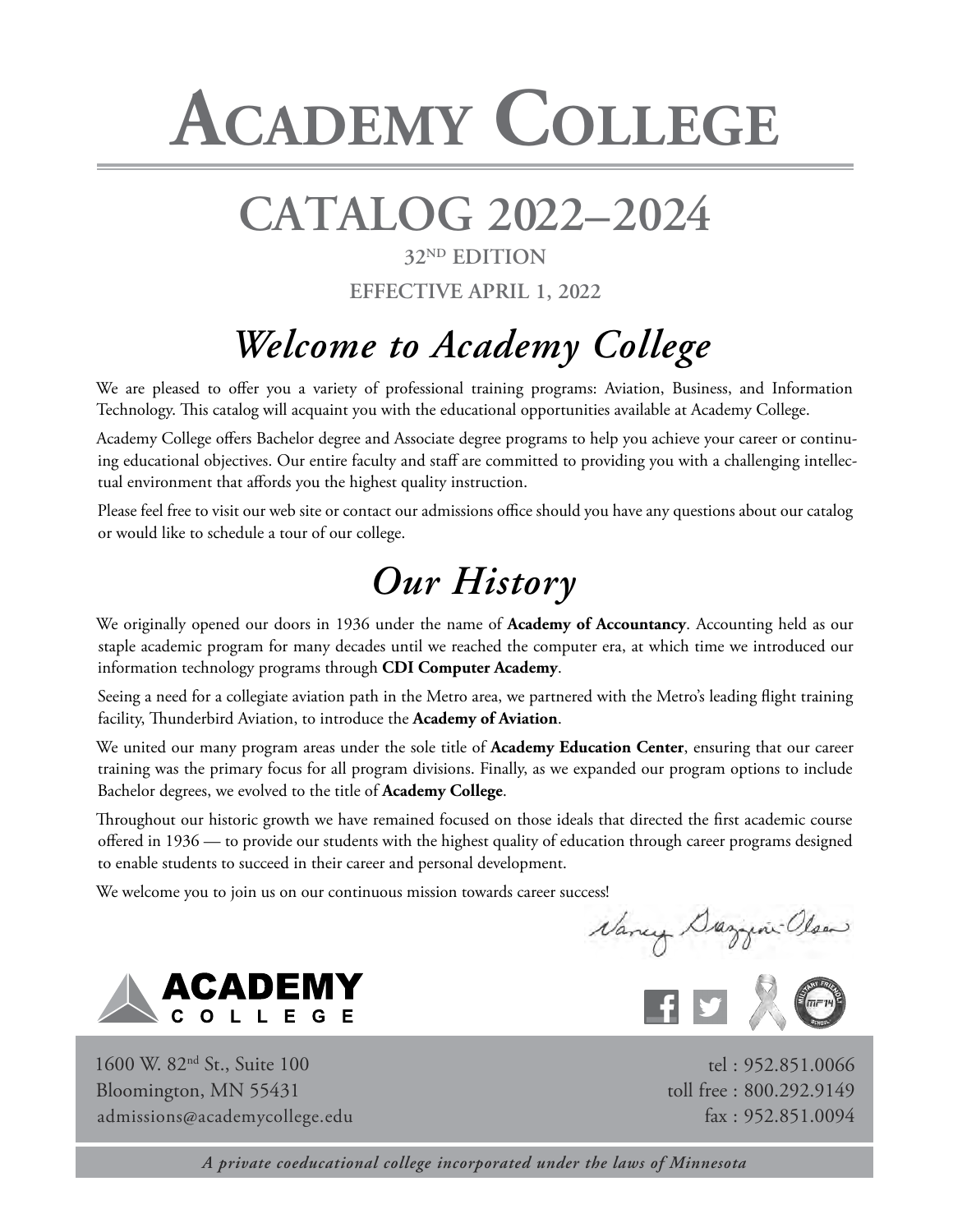# **Table of Contents**

# <span id="page-2-0"></span>**Academy College**

| Aircraft Dispatcher Course 10                                                                                                                                                                                                                                                                                                      |
|------------------------------------------------------------------------------------------------------------------------------------------------------------------------------------------------------------------------------------------------------------------------------------------------------------------------------------|
| Introduction 13<br>Bachelor of Science Degrees 14                                                                                                                                                                                                                                                                                  |
| Bachelor of Science Degree 19                                                                                                                                                                                                                                                                                                      |
| Accounting (AC)22<br>Aviation Flight (AF) 22<br>Aviation (AV) 22<br>Business Administration (BA) 24<br>Career Focus (CF) 24<br>Computer Programming (CP) 25<br>Computer Science (CS) 25<br>Dispatch (DT) 27<br>General Education (GC, GH, GM, GS) 28<br>Sales & Marketing (SM) 29                                                  |
| Academic Calendar 30<br>Schedule of Observed Holidays 31<br>School Breaks31<br>Class Sessions32<br>Definition of a Credit Hour 32<br>Academic Standards 33<br>Scholar Recognition 33<br>Satisfactory Academic Progress 33<br>Graduation Requirements 34<br>Student Status Changes 35<br>Program Changes 35<br>Attendance Policy 35 |
|                                                                                                                                                                                                                                                                                                                                    |

| <b>ADMISSION INFORMATION</b>                                        |
|---------------------------------------------------------------------|
| <b>Admissions Requirements</b>                                      |
| Aircraft Dispatcher Course:                                         |
| Resident/Credit for Previous Experience 35<br><b>FAA Licensure:</b> |
| Aircraft Dispatcher Course Series 35                                |
| <b>FINANCIAL INFORMATION</b>                                        |
| Tuition & Fees 39                                                   |
| Financial Assistance 40                                             |
|                                                                     |
| <b>STUDENT SERVICES</b>                                             |
| Career Services42                                                   |
| Advisement Services 42                                              |
| Authorized Testing Center 42                                        |
| Distance Education 42                                               |
| <b>GENERAL INFORMATION</b>                                          |
| Academic Freedom Policy. 43                                         |
| Accreditation 43                                                    |
|                                                                     |
| Association Memberships43                                           |
| <b>Campus Security Policy</b><br>& Crime Report Statistics43        |
| Campus Visitation Policy 43                                         |
|                                                                     |
| Copyright Policy43                                                  |
| Definition of a Student 45                                          |
| Definition of the Student Body 45                                   |
|                                                                     |
| Dress Code 45                                                       |
| Equipment Available45                                               |
| Faculty Governance45                                                |
|                                                                     |
|                                                                     |
| Internet and PC Systems Usage Policy 46                             |
|                                                                     |
| Registration 46                                                     |
|                                                                     |
| Student Consumer Information46                                      |
| Student Contact Information46                                       |
| Transcript Requests46                                               |
| <b>ADDITIONAL SHEETS</b>                                            |
| (IN BACK)<br>Addendum                                               |
|                                                                     |

| Administrative Staff A-2<br>Designated Persons A-2<br>Adjustments & ExplanationsA-4<br>Flight Lab Fees A-5 |
|------------------------------------------------------------------------------------------------------------|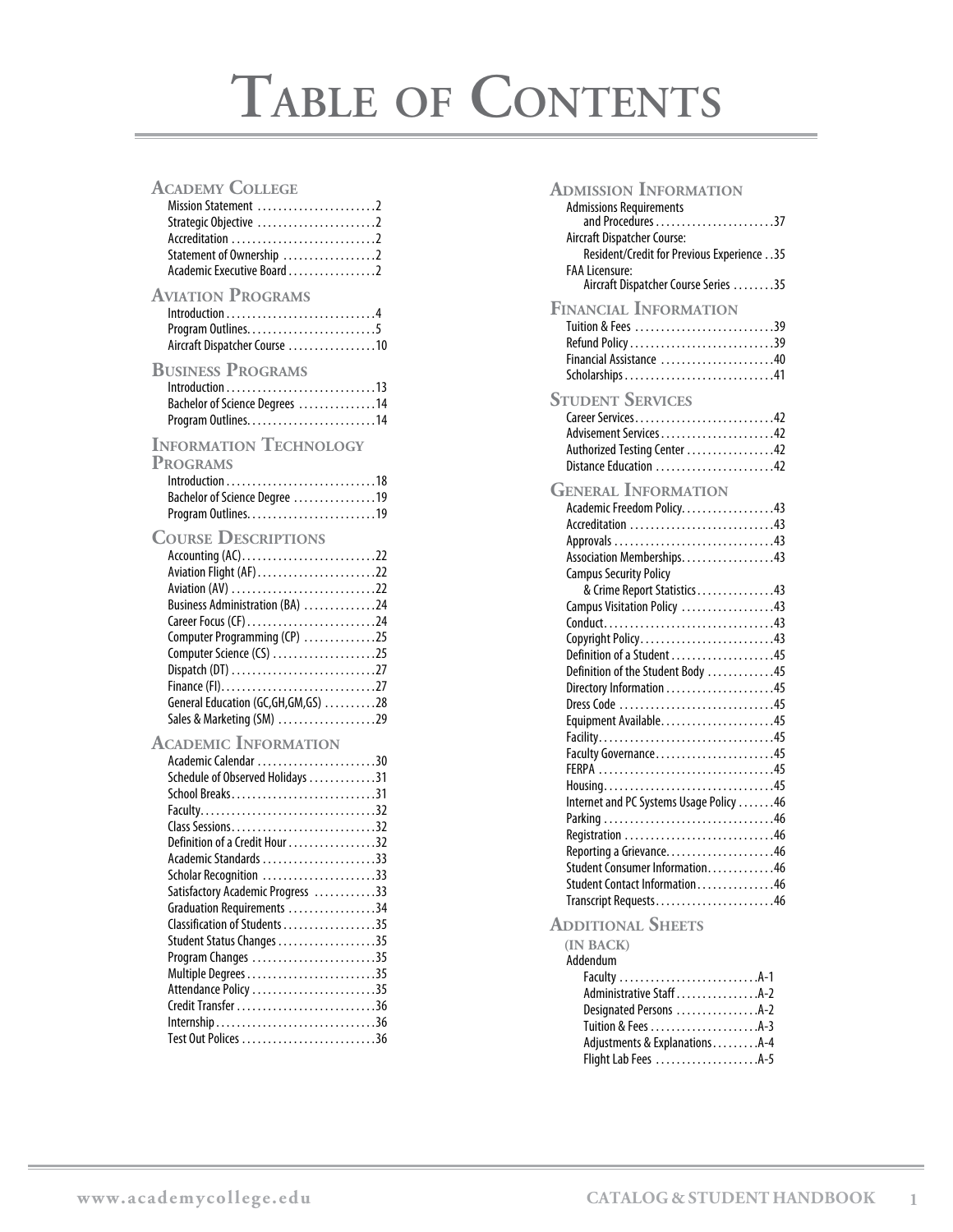# **The Academy College Mission**

<span id="page-3-0"></span>**Academy College's mission is to provide our students with the highest quality of education through career programs designed to enable students to succeed in their career and personal development.**

# **In fulfilling the mission, Academy College has set forth the following objectives which reflect the overall goals of the College:**

- Prepare students for academic, professional and personal success through quality career-focused programs that develop skills for today and in the future
- Offer a range of career programs in the Aviation, Business, and Information Technology fields
- Provide effective instruction and learning methods that strengthen student academic outcomes
- Accommodate the diverse needs of students entering or retraining for the workforce
- Aid students in developing the technical and soft skills needed to excel in the current job market
- Provide an atmosphere of learning that will enhance the students' ability to demonstrate ethical and moral values in both professional and personal situations
- Evaluate and update curricula, programs and courses in response to identified industry needs acquired through community and industry resources
- Maintain qualified faculty members who provide highquality instruction focused on a strong academic base and workplace readiness
- Provide faculty with the necessary resources for professional and personal development
- Maintain facilities that meet the needs of students, faculty and staff
- Provide appropriate educational resources and facilities to support the delivery of learning
- Provide students with a variety of resources including, but not limited to instructional tutoring, course study sessions, online training and continued program guidance
- Provide on-going career services to current and graduate students through individual and group advisement sessions
- $\blacktriangleright$  Build and maintain professional relationships with employers ensuring graduate preparedness for industry-specific hiring requirements

# **Academy College**

Academy College is accredited by the Accrediting Commission of Career Schools and Colleges to award Bachelor of Science Degrees, Associate Degrees, and Certificates.. The Accrediting Commission of Career Schools and Colleges is listed as a nationally recognized accrediting agency by the U.S. Department of Education and is recognized by the Council for Higher Education Accreditation.

# **Statement of Ownership**

Academy Education Center, Inc. dba Academy College is a private corporation under the laws of the State of Minnesota

# **Academic Executive Board**

*Corporate Officer:* Nancy Grazzini-Olson > President *Administration:* Nancy Grazzini-Olson > Campus President

Alicia Olson-Strilzuk > Campus Director

Roger Sage > Business/Accounting Coordinator

Elias Andrews > Dispatch Coordinator

- Mark Mihalovic > Aviation Coordinator
- Vincent Tran > IT Coordinator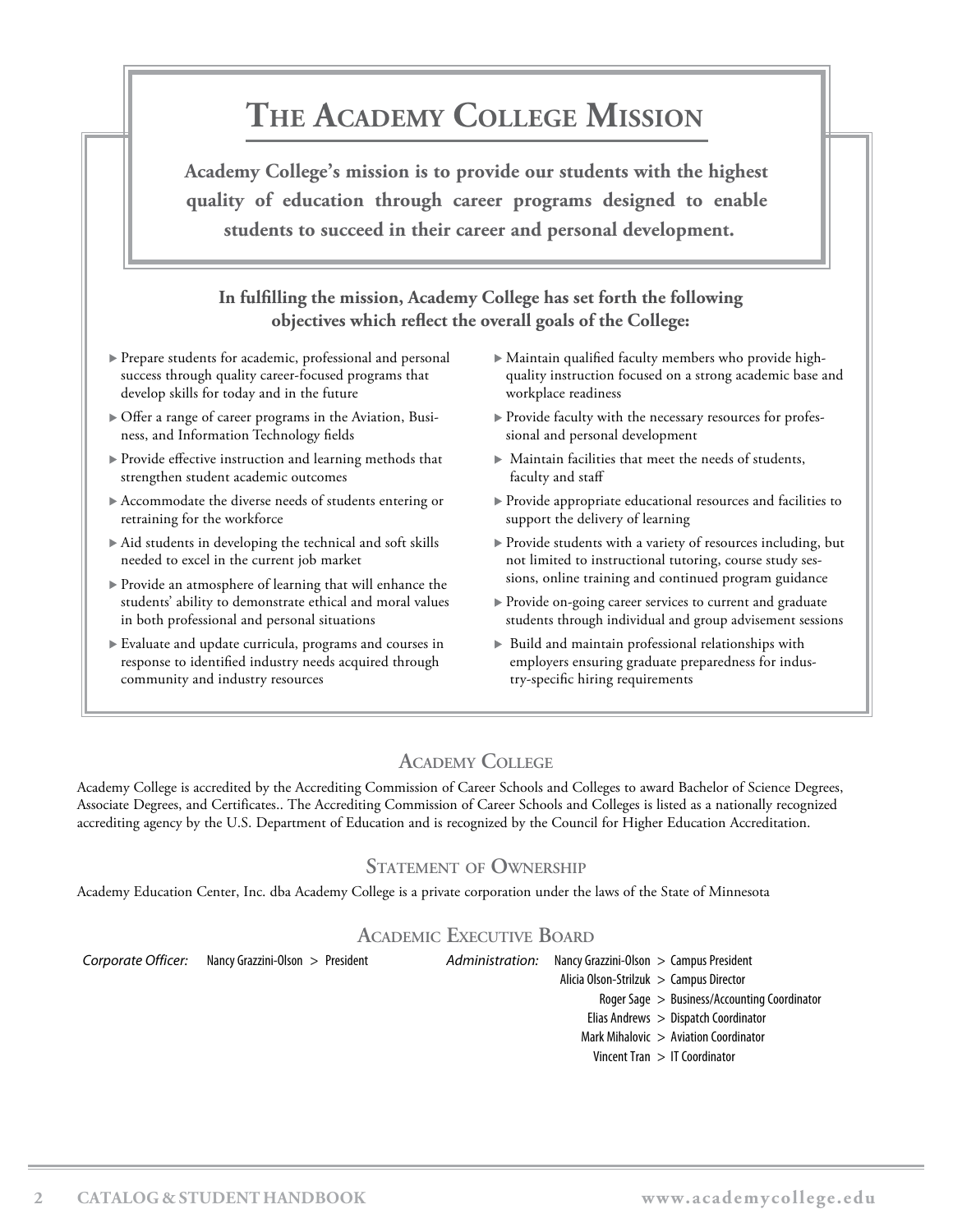# *For over 80 years,*  **The Academy College** *DIFFERENCE*

*Academy College has been committed to preparing students for academic, professional and personal success through quality career-focused programs that develop skills for today and in the future.*

*Academy College invests in you, the student, by providing small classes and fostering a supportive learning environment. Academy College strives to ensure an exceptional educational experience like no other. Our tradition of superior classroom instruction, student support, scheduling options and career placement today and in the future create the Academy College difference you've been seeking!*

### **We'll Take You There**

**W**<br> *W*<br> *ot*<br> *to Whether you want training for a new career or additional skills to enhance your current position, Academy College's skilled team of professionals has tailored educational programs that will meet your needs. Our diverse faculty of industry experts are dedicated to helping you develop the skills needed to excel in today's ever demanding job market.* 

### **A Supportive Environment**

**A**<br> *O*<br> *tr*<br> *cl Our caring Education Team offers students a variety of resources including instructional tutoring, course study sessions, online training and continued program guidance. Academy College students are provided the necessary accommodations and small classroom settings to ensure their daily, weekly, and monthly program success.*

#### **Real Scheduling for the Real World**

**R**<br>*Ull va*<br>*fre Understanding the pressures of your busy life, Academy College offers a range of flexible scheduling. Our scheduling includes a variety of day, evening, weekend, and online classes. Our supportive staff will assist you in creating a personal educational track from your first day of class to your graduation.*

### **Our Commitment to Your Career**

**[c**<br>*Fr*<br>*in*<br>*gr From finding a part-time job while in school to locating the job of your dreams, our experienced Career Services Team will assist you in clarifying your goal, planning the steps and building the resume necessary for your continued career success. Academy College graduates are awarded the benefits of career placement assistance today and in the future.* 

#### **Educational Opportunities Today and in the Future**

**F**<br>
In<br> *ou*<br> *Ca In-demand skills and technology are continuously evolving and changing. This is why Academy College has committed to providing our graduates with educational opportunities today and in the future! As industry requirements advance and evolve, Academy College graduates are provided with the opportunity to audit program classes free of charge.*

# **An Invitation to Explore**

Academy College invites students to contact the admissions office to schedule an interview and tour of the school (both in-person or virtually). Day, evening, and weekend appointments are available to accommodate varying schedules. During the interview, you will receive additional information about the school, programs offered, and the Academy College commitment to support your academic and career goals.

Contact us at:

952.851.0066 or 800.292.9149 or admissions@academycollege.edu to request a presentation and tour (both in-person and virtual options available).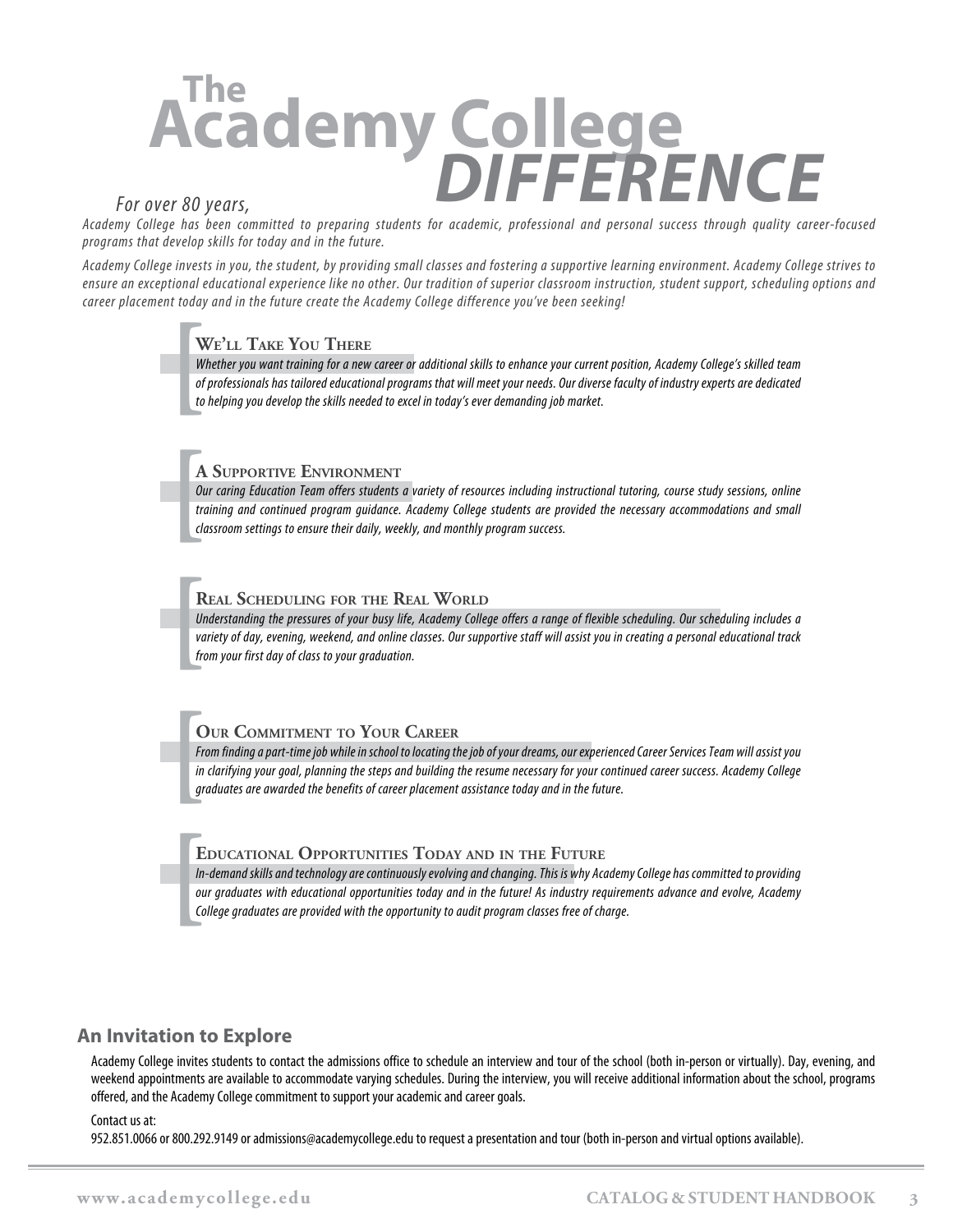# <span id="page-5-0"></span>**Aviation Programs**

If you have a passion for aviation and want to work in an industry where the sky is the limit, you've come to the right place! Whether your dream is to pilot an aircraft or help guide it through stormy skies, Academy College offers the career training for you. Our graduates secure exciting jobs such as: aircraft dispatcher, airline pilot, corporate pilot, air charter pilot, fire watch pilot, test pilot, fixed-base operations manager, airline manager, customer service representative, aircraft sales, aircraft insurance, airport security and airport management.

At Academy College, we provide comprehensive aviation programs geared toward real-world airline and general aviation hiring needs. We are proud to be the longest established FAA approved Aircraft Dispatch Training Program in Minnesota. Combine this with the Twin Cities' largest Collegiate Pilot Flight Training Program as well as an impressive Aviation Business Program, and you'll soon realize why Academy College is the longest-established aviation school in the Metro area.

Flight training is conducted in Cessna and Piper aircraft delivered by Thunderbird Aviation. This intense and exhilarating instruction is complemented by virtual and augmented reality options, and structured ground school training that prepares graduates for competitive careers in aviation.

Thunderbird Aviation has been the Upper Midwest's leader in general Aviation since 1962. Thunderbird Aviation offers full FBO services, maintenance and parts, flight training, aircraft rental, aircraft fuel, on-demand charter, pilot shop, and pre-owned aircraft sales and brokerage. Thunderbird is located at Minnesota's Flying Cloud (KFCM) and Crystal (KMIC) Airports.

To show our commitment to the industry, Academy College and/or Thunderbird Aviation and their employees are members of numerous professional organizations that promote professional aviation and aviation interests.

![](_page_5_Picture_6.jpeg)

**Part 141 FAA Approved Restricted Program** Academy College is authorized to certify its Commercial Pilot graduates for an Airline Transport Pilot (ATP) Certificate with Reduced Aeronautical Experience.

> **Bachelor of Science Degrees** > Commercial Aviation > Aviation Operations

**Associate of Applied Science Degrees** > Commercial Pilot

> Aviation Flight

**Certificate**

> Professional Pilot

**Aircraft Dispatcher Course**

- > Resident
- > Credit for Previous Experience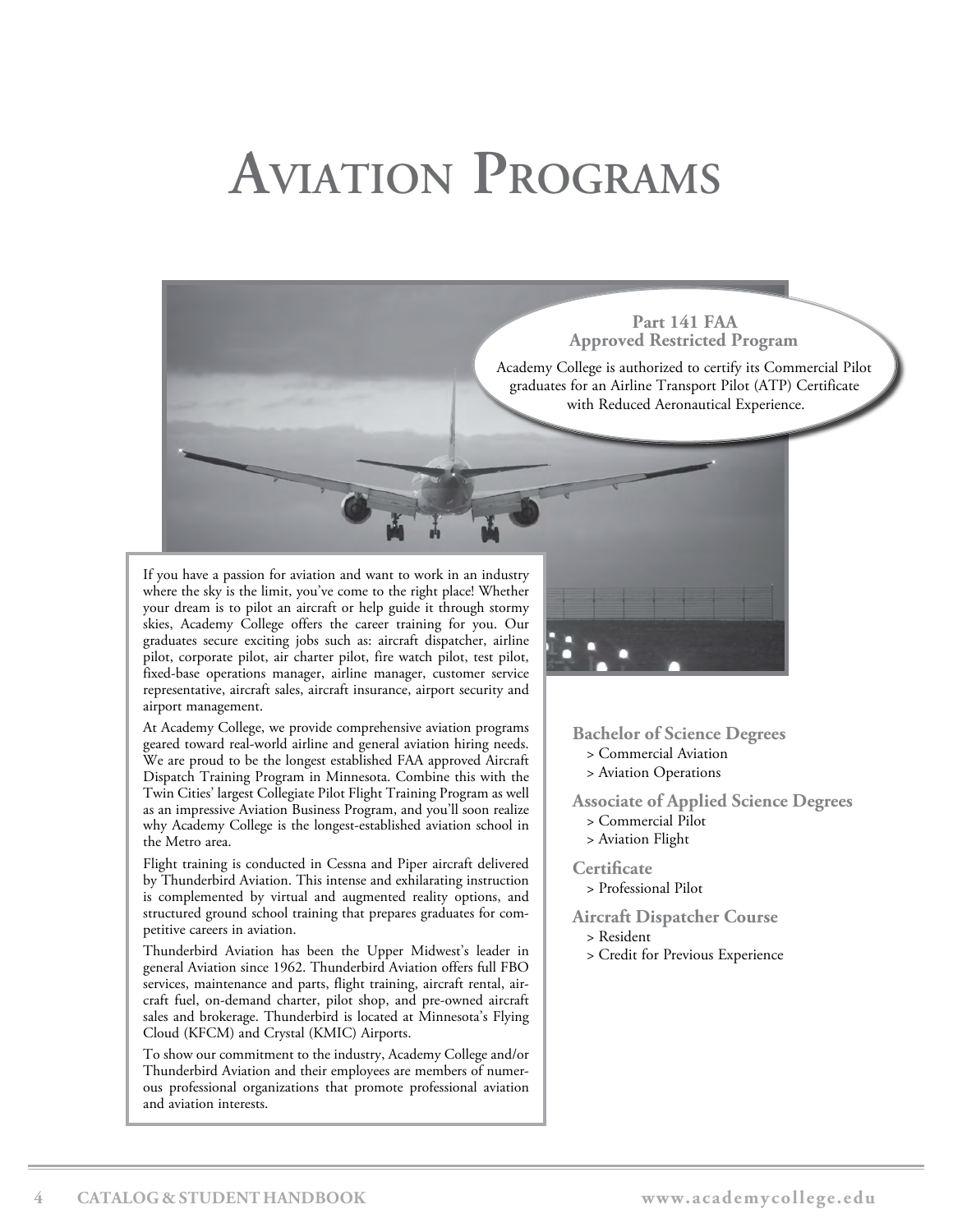# <span id="page-6-0"></span>**COMMERCIAL AVIATION**

#### **BS DEGREE**

#### **Description**

The Commercial Aviation BS Degree Program provides aviation, business, practical flight experience, and opportunities for career exploration to help students prepare for entry-level careers as Commercial pilots flying in general aviation, for a corporation, or for an airline. Students who enroll in the Commercial Aviation BS Degree Program are not expected to have any previous technical skills or knowledge. The Commercial Aviation BS Degree Program teaches aerodynamics, airspace, aviation law, aircraft operations, safety, human factors, weather, business management, plus flight training in single-engine and multi-engine aircraft from private pilot though flight instructor certificates. Students learn the technical skills and soft skills needed to succeed in entry-level positions such as Certified Flight Instructor (CFI, CFII), first officer, and charter pilot. Along with a minimum number of flight hours, a four year degree is often a requirement for major airlines. *Academy College Commercial Aviation Bachelor of Science Degree graduates are eligible to apply for a restricted privileges Airline Transport Pilot (ATP) Certificate with a minimum of 1000 hours of total flight time.\**

#### **Minimums:** 180 Quarter Credits

16 Quarters to complete (48 mo.)

# **PROGRAM OUTLINE**

| Number Course Name   | <b>Credits</b> |
|----------------------|----------------|
| 'NUUNAMI UU I LIINE' |                |

#### **Aviation Flight\*\***

| 17 credits is required |                                                 |
|------------------------|-------------------------------------------------|
| AF2102                 |                                                 |
| AF2103                 |                                                 |
| AF2120                 |                                                 |
| AF <sub>2121</sub>     |                                                 |
| AF2122                 |                                                 |
| AF2123                 |                                                 |
| AF2124                 |                                                 |
| AF3203                 |                                                 |
| AF3212                 |                                                 |
| AF3207                 | Instrument Instructor Ground/Flight Training  1 |
|                        |                                                 |

#### **Aviation Principles Courses**

-<br>20 credits is required

| שטווווט וטונעונים. |  |
|--------------------|--|
| AV2101             |  |
| AV2104             |  |
| AV2105             |  |
| AV3305             |  |
| AV3306             |  |
|                    |  |

#### **Aviation Courses**

| 52 credits is required<br>Students may choose from 3000 level and above in the AF, AV, DT | Aviation Human Factors and Flight Physiology  4<br>Introduction to Aircraft Systems4<br>Crew Resource Management 4<br>Aircraft Electronic Flight Systems4 |
|-------------------------------------------------------------------------------------------|-----------------------------------------------------------------------------------------------------------------------------------------------------------|

category courses. Aircraft Dispatcher Certificate is recommended. 6 credits of the 4000 level courses in the recommended Aircraft Dispatcher Course program meet this requirement. AF3203 Multi-engine Ground/Flight Training is an option. AF4001 Multi-Engine Instructor Ground/Flight Training

**Number Course Name Credits**

| <b>Technical Course Electives</b>                     |                                                                        |
|-------------------------------------------------------|------------------------------------------------------------------------|
| 46 credits is required                                |                                                                        |
|                                                       | Students may choose from the 2000 or above technical category courses  |
|                                                       | in AF, AV, AC, BA, CS, DT, FI, SM. AV3120 Aviation Safety Management   |
|                                                       | and DT2001 through DT2008 Aircraft Dispatcher Courses/Certificate are  |
| recommended.                                          |                                                                        |
| AV3214                                                | Introduction to Aircraft Systems4                                      |
| AV4007                                                |                                                                        |
| AV4011                                                |                                                                        |
| AV4012                                                | Aircraft Electronic Flight Systems4                                    |
|                                                       |                                                                        |
|                                                       | Students may choose from 3000 level and above in the AF, AV, DT        |
|                                                       | category courses. Aircraft Dispatcher Certificate is recommended.      |
|                                                       | 6 credits of the 4000 level courses in the recommended Aircraft        |
| Dispatcher Course program meet this requirement.      |                                                                        |
|                                                       | AF3203 Multi-engine Ground/Flight Training is an option.               |
| AF4001 Multi-Engine Instructor Ground/Flight Training |                                                                        |
| <b>General Education Courses</b>                      |                                                                        |
| 45 credits is required                                |                                                                        |
| GC2002                                                |                                                                        |
| GC2004                                                | English Composition (required) 5                                       |
| GM2112                                                |                                                                        |
|                                                       |                                                                        |
|                                                       | Including required courses, students must choose a minimum of one      |
|                                                       | (1) course from each discipline depending on prerequisites. Discipline |
| areas are:                                            |                                                                        |
| Communications                                        | <b>Humanities</b>                                                      |
| Math/Natural Science                                  | <b>Social Sciences</b>                                                 |

24 additional credits (required) . . . . . . . . . . . . . . . . . . . . . . . . . . . . . . . . . . . . . . 24 3000 and above level courses are encouraged but not required. Students must choose a minimum of one (1) course from each discipline depending on prerequisites. Discipline areas are:<br>Communications<br>Humanities Communications Math/Natural Science Social Sciences **Minimum Total Program Credits** . . . . . . . . . . . . . . . . . 180

**Note:** Some electives may fall into more than one category; students can receive credit for a course only once for the program.

*\*To be eligible for a FAA Restricted ATP Certificate, student must ensure compliance of all applicable requirements of FAR 61.160. This includes, but is not limited to, all FAA 141 flight school requirements and course prerequisites. In addition, students should be aware that transfer of AF & AV coded courses will only be considered if originally obtained from an institution of higher education with FAA authority to certify its graduates for an Airline Transport Pilot Certificate with reduced aeronautical experience. Please refer to the Credit Transfer section of this catalog for specifics regarding the transferring of Private Pilot Flight and Ground courses.*

#### **\*\*Aviation Flight Courses**

Academy College offers a structured, results-oriented curriculum conducted under FAR Part 141. This FAA approved curriculum is delivered via Thunderbird Aviation - Crystal an FBO, Fixed Base Operator, located at the Minneapolis/Crystal Airport, 5800 Crystal Airport Road, Crystal MN, 55429 and Thunderbird Aviation - Flying Cloud, an FBO located at the Flying Cloud Airport, 14091 Pioneer Trail, Eden Prairie, MN, 55347. The facilities offers full FBO services, maintenance and parts, flight training, aircraft rental, aircraft fuel, on-demand charter, pilot shop, and preowned aircraft sales and brokerage.

The Aviation Flight Lab fees are determined on an hourly basis for aircraft, flight instruction, and supplies, and are charged in addition to academic course tuition, fees, and textbooks.

Flight lab fees are published as an addendum to the catalog.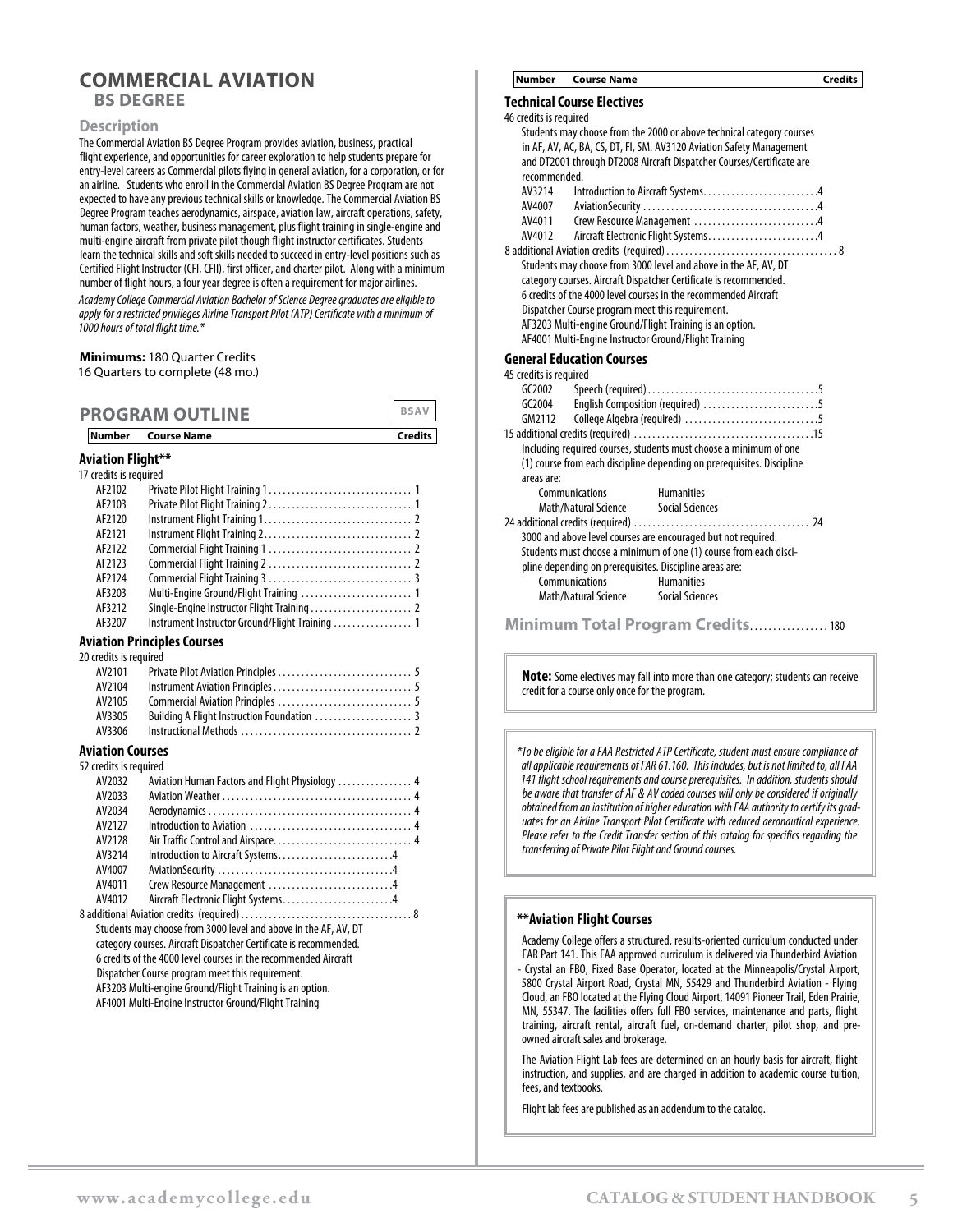# **AVIATION OPERATIONS**

**BS DEGREE**

#### **Description**

The Aviation Operations BS Degree Program provides aviation, business, practical flight experience, and opportunities for career exploration to help students prepare for entry-level careers as Commercial-rated pilots flying in general aviation, for a corporation, or for an airline. Students who enroll in the Aviation Operations BS Degree Program are not expected to have any previous technical skills or knowledge. The Aviation Operations BS Degree Program teaches aerodynamics, airspace, aviation law, aircraft operations, safety, human factors, weather, business management, plus flight training in single-engine aircraft. Students will earn their Private Pilot License, Instrument Rating, and Commercial Rating, along with learning the technical skills and soft skills needed to succeed in entry-level positions such as a fixed-base operation manager, airline manager, fire-watch pilot, and cargo pilot. Along with a minimum number of flight hours, a fouryear degree is often a requirement for major airlines.

*Academy College Aviation Operations Bachelor of Science Degree graduates are eligible to apply for a restricted privileges Airline Transport Pilot (ATP) Certificate with a minimum of 1000 hours of total flight time.\**

#### **Minimums:** 180 Quarter Credits

16 Quarters to complete (48 mo.)

#### **PROGRAM OUTLINE**

**Number Course Name** 

#### **Aviation Flight\*\***

| 13 credits is required |                                        |  |
|------------------------|----------------------------------------|--|
| AF2102                 |                                        |  |
| AF2103                 |                                        |  |
| AF2120                 |                                        |  |
| AF2121                 |                                        |  |
| AF2122                 |                                        |  |
| AF2123                 |                                        |  |
| AF2124                 |                                        |  |
|                        | Aviation Principles Courses            |  |
| 15 credits is required |                                        |  |
|                        | $M/2101$ Defines $D1 + L$ and $D2 + L$ |  |

| AV2101 |  |
|--------|--|
| AV2104 |  |
| AV2105 |  |

#### **Aviation Courses**

| 64 credits is required |                                                                 |  |
|------------------------|-----------------------------------------------------------------|--|
| AV2032                 | Aviation Human Factors and Flight Physiology  4                 |  |
| AV2033                 |                                                                 |  |
| AV2034                 |                                                                 |  |
| AV2128                 |                                                                 |  |
| AV3120                 |                                                                 |  |
| AV3215                 |                                                                 |  |
| AV4007                 |                                                                 |  |
| AV3124                 | Unmanned Aircraft Systems (UAS) 4                               |  |
| AV3214                 |                                                                 |  |
| AV4011                 | Crew Resource Management (required)  4                          |  |
| AV4012                 | Aircraft Electronic Flight Systems (required)  4                |  |
| AV4013                 | International and Oceanic Flight Planning (required) 4          |  |
|                        | Students may choose from 3000 level and above in the AF, AV,    |  |
|                        | DT category classes. Aircraft Dispatcher Certificate is recom-  |  |
|                        | mended, crew resource management electronic flight and inter-   |  |
|                        | national and oceanic are required, the rest are 3000+ electives |  |
|                        | in AF, AV or DT. Me, MEI, CFI, CFII are reccomended.            |  |
|                        |                                                                 |  |

#### **Technical Electives** 43 credits is required

Students may choose from 2000 level or above technical category classes in AF, AV, AC, BA, CS, DT, FI, SM. Students are encouraged to select AF3203 Multi Engine Ground and Flight Training, AD3207 Instrument Instructor Ground and Flight Training, AF3212 Single Engine Instructor Ground and Flight Training, and AF4001 Multi Engine Instructor Ground and Flight Training:

#### **General Education Courses**

| 45 credits is required |  |  |  |
|------------------------|--|--|--|
|                        |  |  |  |

| ו נו נונטא של היה <del>ני ד</del> |                                      |                                                                        |  |
|-----------------------------------|--------------------------------------|------------------------------------------------------------------------|--|
| GC2002                            |                                      |                                                                        |  |
| GC2004                            |                                      | English Composition (required) 5                                       |  |
| GM2112                            |                                      |                                                                        |  |
|                                   |                                      |                                                                        |  |
|                                   |                                      | Including required courses, students must choose a minimum of one      |  |
|                                   |                                      | (1) course from each discipline depending on prerequisites. Discipline |  |
| areas are:                        |                                      |                                                                        |  |
|                                   | Communications                       | <b>Humanities</b>                                                      |  |
|                                   | Math/Natural Science Social Sciences |                                                                        |  |
|                                   |                                      |                                                                        |  |
|                                   |                                      | 3000 and above level courses are encouraged but not required.          |  |
|                                   |                                      | Students must choose a minimum of one (1) course from each disci-      |  |
|                                   |                                      | pline depending on prerequisites. Discipline areas are:                |  |
|                                   | Communications                       | <b>Humanities</b>                                                      |  |
|                                   | Math/Natural Science Social Sciences |                                                                        |  |
|                                   |                                      |                                                                        |  |

**Minimum Total Program Credits** . . . . . . . . . . . . . . . . . 180

**Note:** Some electives may fall into more than one category; students can receive credit for a course only once for the program.

*\*To be eligible for a FAA Restricted ATP Certificate, student must ensure compliance of all applicable requirements of FAR 61.160. This includes, but is not limited to, all FAA 141 flight school requirements and course prerequisites. In addition, students should be aware that transfer of AF & AV coded courses will only be considered if originally obtained from an institution of higher education with FAA authority to certify its graduates for an Airline Transport Pilot Certificate with reduced aeronautical experience. Please refer to the Credit Transfer section of this catalog for specifics regarding the transferring of Private Pilot Flight and Ground courses.*

#### **\*\*Aviation Flight Courses**

Academy College offers a structured, results-oriented curriculum conducted under FAR Part 141. This FAA approved curriculum is delivered via Thunderbird Aviation - Crystal an FBO, Fixed Base Operator, located at the Minneapolis/Crystal Airport, 5800 Crystal Airport Road, Crystal MN, 55429 and Thunderbird Aviation - Flying Cloud, an FBO located at the Flying Cloud Airport, 14091 Pioneer Trail, Eden Prairie, MN, 55347. The facilities offers full FBO services, maintenance and parts, flight training, aircraft rental, aircraft fuel, on-demand charter, pilot shop, and preowned aircraft sales and brokerage.

The Aviation Flight Lab fees are determined on an hourly basis for aircraft, flight instruction, and supplies, and are charged in addition to academic course tuition, fees, and textbooks.

Flight lab fees are published as an addendum to the catalog.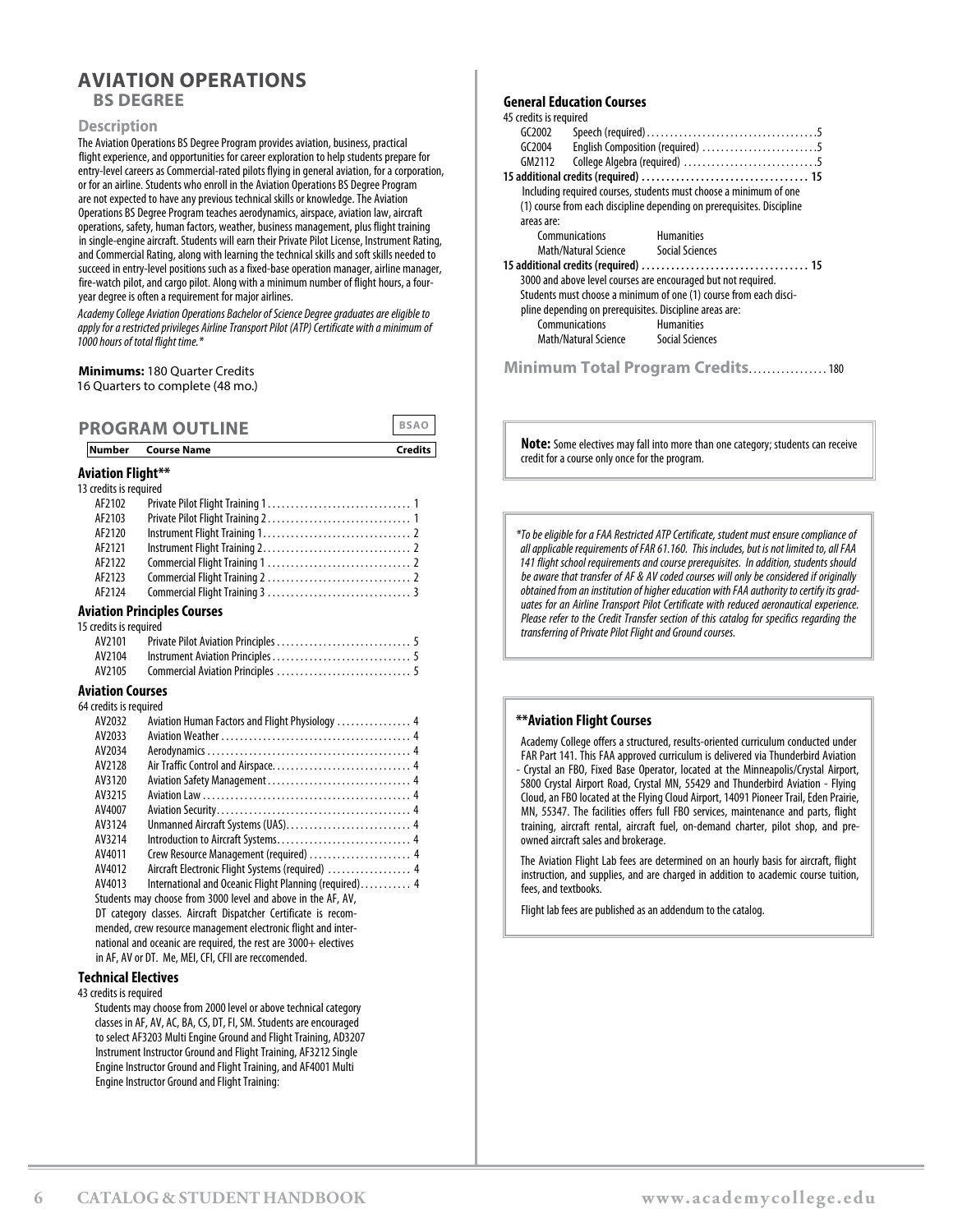# **COMMERCIAL PILOT**

**AAS DEGREE**

#### **Description**

The Commercial Pilot AAS Degree Program provides aviation, practical flight experience, and opportunities for career exploration to help students prepare for entry-level careers as a Commercial pilot flying in general aviation, for a corporation, or for an airline Students who enroll in the Commercial Pilot AAS Degree Program are not expected to have any previous technical skills or knowledge. The Commercial Pilot AAS Degree Program teaches aerodynamics, airspace, aviation law, aircraft operations, safety, human factors, weather, plus flight training in single-engine and multi-engine aircraft from private pilot though flight instructor certificates. Students learn the technical skills and soft skills needed to succeed in entry-level positions such as Certified Flight Instructor (CFI, CFII), first officer, and charter pilot.

*Academy College Commercial Pilot AAS degree graduates are eligible to apply for a restricted privileges Airline Transport Pilot (ATP) Certificate with a minimum of 1250 hours of total flight time.\**

**Minimums:** 90 Quarter Credit Hours 8 Quarters to complete (24 mo.)

#### **PROGRAM OUTLINE**

**Number Course Name Credits**

#### **Aviation Flight\*\***

| 17 credits is required           |                                                                        |
|----------------------------------|------------------------------------------------------------------------|
| AF2102                           |                                                                        |
| AF2103                           |                                                                        |
| AF2120                           |                                                                        |
| AF2121                           |                                                                        |
| AF2122                           |                                                                        |
| AF2123                           |                                                                        |
| AF2124                           |                                                                        |
| AF3203                           |                                                                        |
| AF3212                           |                                                                        |
| AF3207                           | Instrument Instructor Ground/Flight Training  1                        |
|                                  | <b>Aviation Principles Courses</b>                                     |
| 20 credits is required           |                                                                        |
| AV2101                           |                                                                        |
| AV2104                           |                                                                        |
| AV2105                           |                                                                        |
| AV3305                           |                                                                        |
| AV3306                           |                                                                        |
| <b>Aviation Courses</b>          |                                                                        |
| 28 credits is required           |                                                                        |
| AV2032                           | Aviation Human Factors and Flight Physiology  4                        |
| AV2033                           |                                                                        |
| AV2034                           |                                                                        |
| AV2128                           |                                                                        |
| AV3120                           |                                                                        |
| AV3214                           |                                                                        |
| AV3215                           |                                                                        |
|                                  | <b>General Education Courses</b>                                       |
| 25 credits is required           |                                                                        |
| GC2002                           |                                                                        |
| GC2004                           | English Composition (required) 5                                       |
| GM2112                           |                                                                        |
| 10 additional credits (required) |                                                                        |
|                                  | Including required courses, students must choose a minimum of one      |
|                                  | (1) course from each discipline depending on prerequisites. Discipline |
| areas are:                       |                                                                        |
|                                  | Communications<br><b>Humanities</b>                                    |
|                                  | Math/Natural Science<br><b>Social Sciences</b>                         |
|                                  |                                                                        |

**Minimum Total Program Credits** . . . . . . . . . . . . . . . . . . 90

*\*To be eligible for a FAA Restricted ATP Certificate, student must ensure compliance of all applicable requirements of FAR 61.160. This includes, but is not limited to, all FAA 141 flight school requirements and course prerequisites. In addition, students should be aware that transfer of AF & AV coded courses will only be considered if originally obtained from an institution of higher education with FAA authority to certify its graduates for an Airline Transport Pilot Certificate with reduced aeronautical experience. Please refer to the Credit Transfer section of this catalog for specifics regarding the transferring of Private Pilot Flight and Ground courses.*

#### **\*\*Aviation Flight Courses**

Academy College offers a structured, results-oriented curriculum conducted under FAR Part 141. This FAA approved curriculum is delivered via Thunderbird Aviation - Crystal an FBO, Fixed Base Operator, located at the Minneapolis/Crystal Airport, 5800 Crystal Airport Road, Crystal MN, 55429 and Thunderbird Aviation - Flying Cloud, an FBO located at the Flying Cloud Airport, 14091 Pioneer Trail, Eden Prairie, MN, 55347. The facilities also offers full FBO services, maintenance and parts, flight training, aircraft rental, aircraft fuel, on-demand charter, pilot shop, and preowned aircraft sales and brokerage.

The Aviation Flight Lab fees are determined on an hourly basis for aircraft, flight instruction, and supplies, and are charged in addition to academic course tuition, fees, and textbooks.

Flight lab fees are published as an addendum to the catalog.

AF4001 Multi Engine Instructor Ground/Flight Training is approved for VA and Private Loan funding.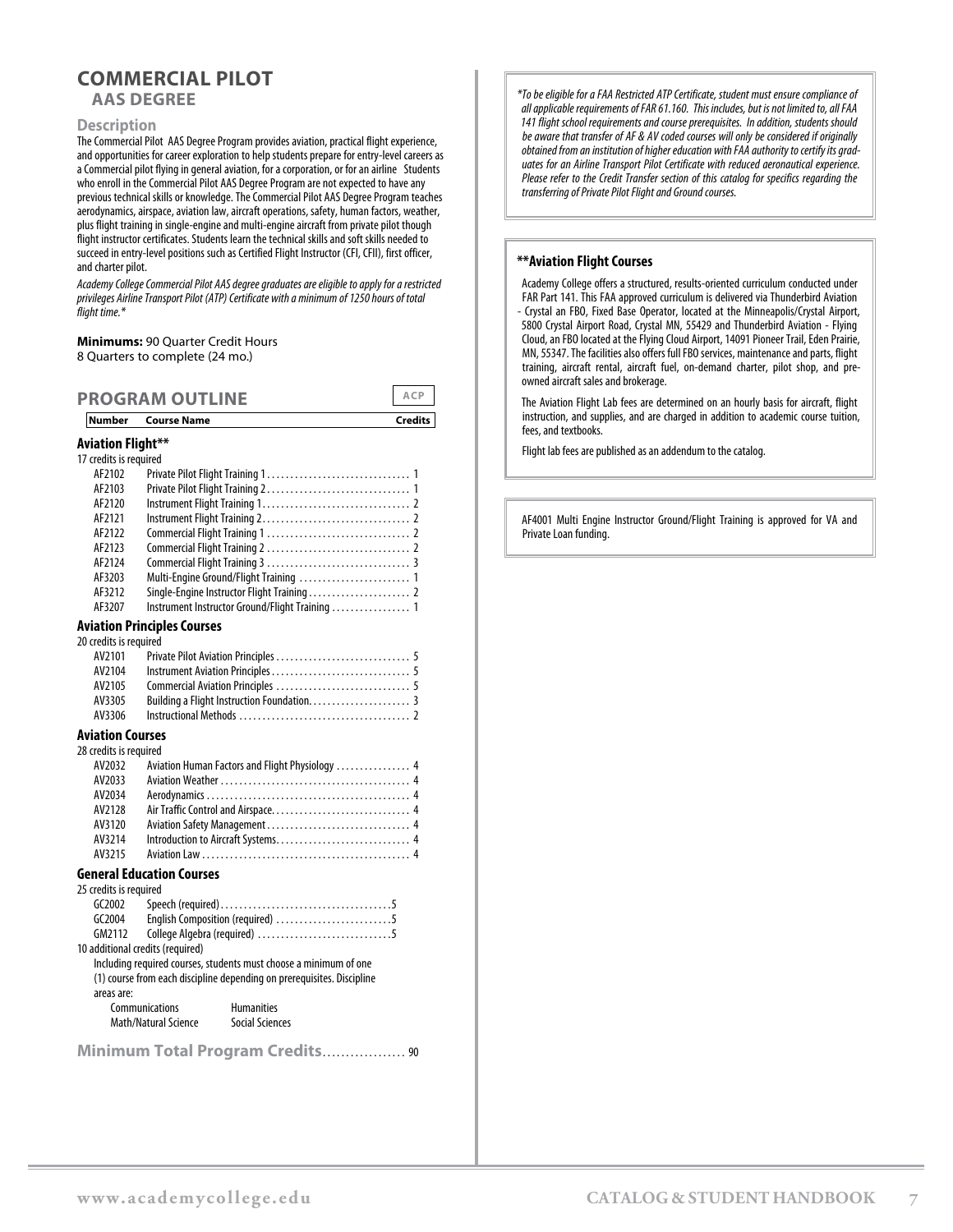#### **AVIATION FLIGHT AAS DEGREE**

#### **Description**

The Aviation Flight AAS Degree Program provides aviation, practical flight experience, and opportunities for career exploration to help students prepare for entry-level careers as Commercial-rated pilots flying in general aviation, for a corporation, or for an airline. Students who enroll in the Aviation Flight AAS Degree Program are not expected to have any previous technical skills or knowledge. The Aviation Flight AAS Degree Program teaches aerodynamics, airspace, aviation law, aircraft operations, safety, human factors, and weather, plus flight training in single-engine aircraft. Students will earn their Private Pilot License, Instrument Rating, and Commercial Rating, along with learning the technical skills and soft skills needed to succeed in entry-level positions such as a cargo pilot, fire watch pilot, and air charter pilot.

*Academy College Aviation Flight AAS degree graduates are eligible to apply for a restricted privileges Airline Transport Pilot (ATP) Certificate with a minimum of 1250 hours of total flight time.\**

#### **Minimums:** 90 Quarter Credits

8 Quarters to complete (24 mo.)

| <b>PROGRAM OUTLINE</b> | <b>AAF</b> |
|------------------------|------------|
|                        |            |

**Number Course Name Credits**

#### **Aviation Flight\*\***

| 13 credits is required  |                                                 |   |
|-------------------------|-------------------------------------------------|---|
| AF2102                  |                                                 |   |
| AF2103                  |                                                 |   |
| AF2120                  |                                                 |   |
| AF2121                  |                                                 |   |
| AF <sub>2122</sub>      |                                                 |   |
| AF2123                  |                                                 |   |
| AF <sub>2124</sub>      |                                                 |   |
|                         | <b>Aviation Principles Courses</b>              |   |
| 15 credits is required  |                                                 |   |
| AV2101                  |                                                 |   |
| AV2104                  |                                                 |   |
| AV2105                  |                                                 |   |
| <b>Aviation Courses</b> |                                                 |   |
| 36 credits is required  |                                                 |   |
| AV2032                  | Aviation Human Factors and Flight Physiology  4 |   |
| AV2033                  |                                                 |   |
| AV2034                  |                                                 |   |
| AV2128                  |                                                 |   |
| AV3120                  |                                                 |   |
| AV3124                  | Unmanned Aircraft Systems (UAS) 4               |   |
| AV3214                  |                                                 |   |
| AV3215                  |                                                 |   |
| AV4007                  |                                                 |   |
|                         | <b>General Education Courses</b>                |   |
| 26 credits is required  |                                                 |   |
|                         | (1)                                             | г |

| G(2002)                                                           |                      |                                                                        |  |  |
|-------------------------------------------------------------------|----------------------|------------------------------------------------------------------------|--|--|
| GC2004                                                            |                      | English Composition (required) 5                                       |  |  |
| GM <sub>2112</sub>                                                |                      |                                                                        |  |  |
|                                                                   |                      |                                                                        |  |  |
| Including required courses, students must choose a minimum of one |                      |                                                                        |  |  |
|                                                                   |                      | (1) course from each discipline depending on prerequisites. Discipline |  |  |
| areas are:                                                        |                      |                                                                        |  |  |
|                                                                   | Communications       | <b>Humanities</b>                                                      |  |  |
|                                                                   | Math/Natural Science | <b>Social Sciences</b>                                                 |  |  |

**Minimum Total Program Credits** . . . . . . . . . . . . . . . . . . 90

*\*To be eligible for a FAA Restricted ATP Certificate, student must ensure compliance of all applicable requirements of FAR 61.160. This includes, but is not limited to, all FAA 141 flight school requirements and course prerequisites. In addition, students should be aware that transfer of AF & AV coded courses will only be considered if originally obtained from an institution of higher education with FAA authority to certify its graduates for an Airline Transport Pilot Certificate with reduced aeronautical experience. Please refer to the Credit Transfer section of this catalog for specifics regarding the transferring of Private Pilot Flight and Ground courses.*

#### **\*\*Aviation Flight Courses**

Academy College offers a structured, results-oriented curriculum conducted under FAR Part 141. This FAA approved curriculum is delivered via Thunderbird Aviation - Crystal an FBO, Fixed Base Operator, located at the Minneapolis/Crystal Airport, 5800 Crystal Airport Road, Crystal MN, 55429 and Thunderbird Aviation - Flying Cloud, an FBO located at the Flying Cloud Airport, 14091 Pioneer Trail, Eden Prairie, MN, 55347. The facilities also offers full FBO services, maintenance and parts, flight training, aircraft rental, aircraft fuel, on-demand charter, pilot shop, and preowned aircraft sales and brokerage.

The Aviation Flight Lab fees are determined on an hourly basis for aircraft, flight instruction, and supplies, and are charged in addition to academic course tuition, fees, and textbooks.

Flight lab fees are published as an addendum to the catalog.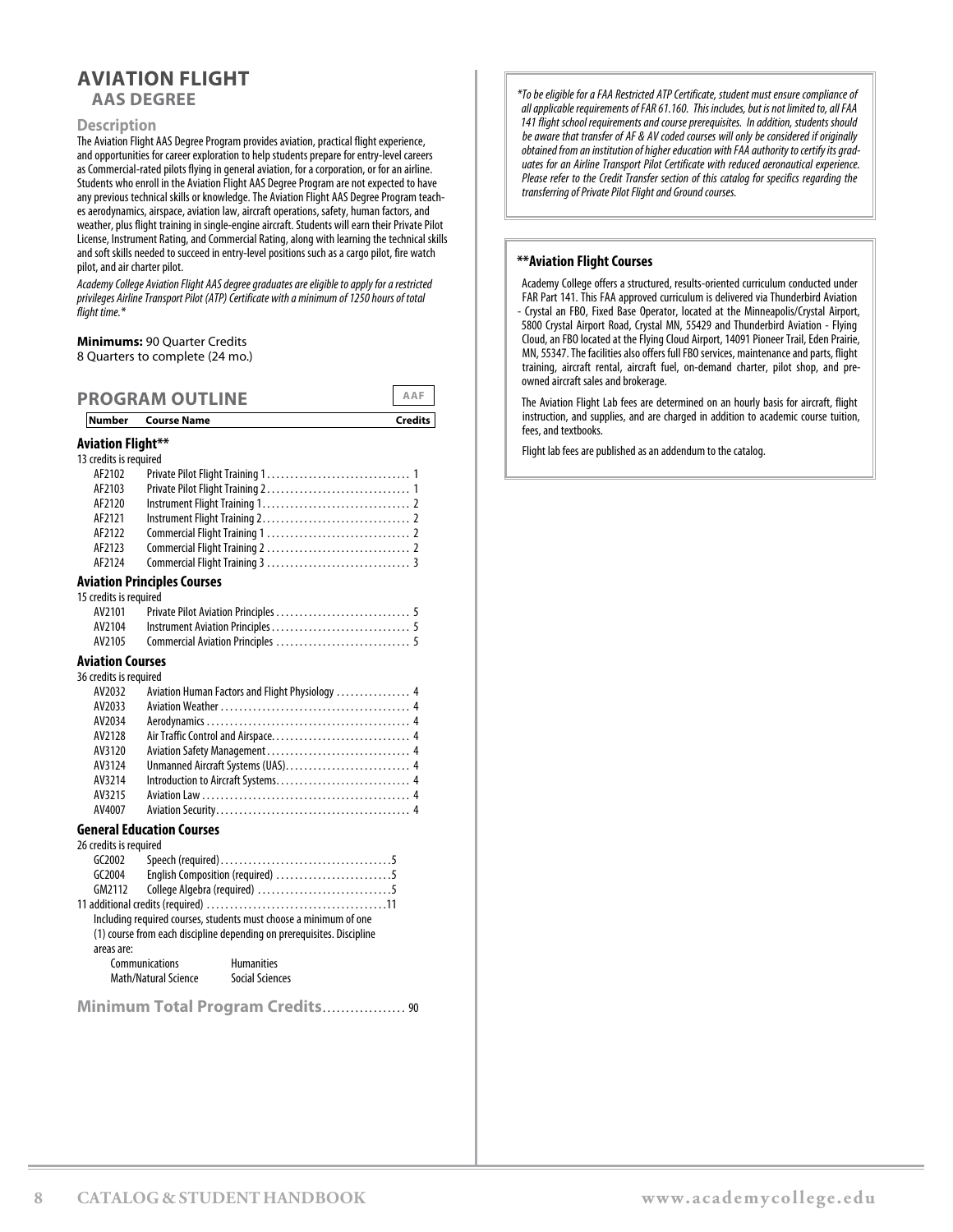# **PROFESSIONAL PILOT**

#### **CERTIFICATE**

#### **Description**

The Professional Pilot Certificate provides aviation, practical flight experience, and opportunities for career exploration to help students prepare for entry-level careers as Commercial-rated pilots flying in general aviation, for a corporation, or for an airline. Students who enroll in the Professional Pilot Certificate Program are not expected to have any previous technical skills or knowledge. The Professional Pilot Certificate focuses on flight training, associated ground courses, and the technical and soft skills to allow students to earn their Private Pilot Certificate, Instrument Rating, Commercial Rating, and Multi-engine Rating. Students who earn their Professional Pilot Certificate will have the skills necessary to succeed in entry-level positions such as a sport pilot, cargo-pilot, firewatch pilot, and air charter pilot.

#### **Minimums:** 47 Quarter Credits

6 Quarters to complete (18 mo.)

|                        | <b>PROGRAM OUTLINE</b>           |                |
|------------------------|----------------------------------|----------------|
| Number                 | <b>Course Name</b>               | <b>Credits</b> |
| Aviation Flight**      |                                  |                |
| 14 credits is required |                                  |                |
| AF2102                 |                                  |                |
| AF2103                 |                                  |                |
| AF2120                 |                                  |                |
| AF <sub>2121</sub>     |                                  |                |
| AF2122                 |                                  |                |
| AF2123                 |                                  |                |
| AF2124                 |                                  |                |
| AF3203                 |                                  |                |
|                        | Aviation Principles Courses      |                |
| 15 credits is required |                                  |                |
| AV2101                 |                                  |                |
| AV2104                 |                                  |                |
| AV2105                 |                                  |                |
|                        | <b>General Education Courses</b> |                |
| 14 credits is required |                                  |                |
| GC2002                 |                                  |                |
| GC2004                 |                                  |                |
|                        | Technical Elective Courses       |                |
| 8 credits is required  |                                  |                |

| reguirea |  |
|----------|--|
|          |  |
|          |  |
|          |  |

#### **\*\*Aviation Flight Courses**

Academy College offers a structured, results-oriented curriculum conducted under FAR Part 141. This FAA approved curriculum is delivered via Thunderbird Aviation - Crystal an FBO, Fixed Base Operator, located at the Minneapolis/Crystal Airport, 5800 Crystal Airport Road, Crystal MN, 55429 and Thunderbird Aviation - Flying Cloud, an FBO located at the Flying Cloud Airport, 14091 Pioneer Trail, Eden Prairie, MN, 55347. The facilities also offers full FBO services, maintenance and parts, flight training, aircraft rental, aircraft fuel, on-demand charter, pilot shop, and preowned aircraft sales and brokerage.

The Aviation Flight Lab fees are determined on an hourly basis for aircraft, flight instruction, and supplies, and are charged in addition to academic course tuition, fees, and textbooks.

Flight lab fees are published as an addendum to the catalog.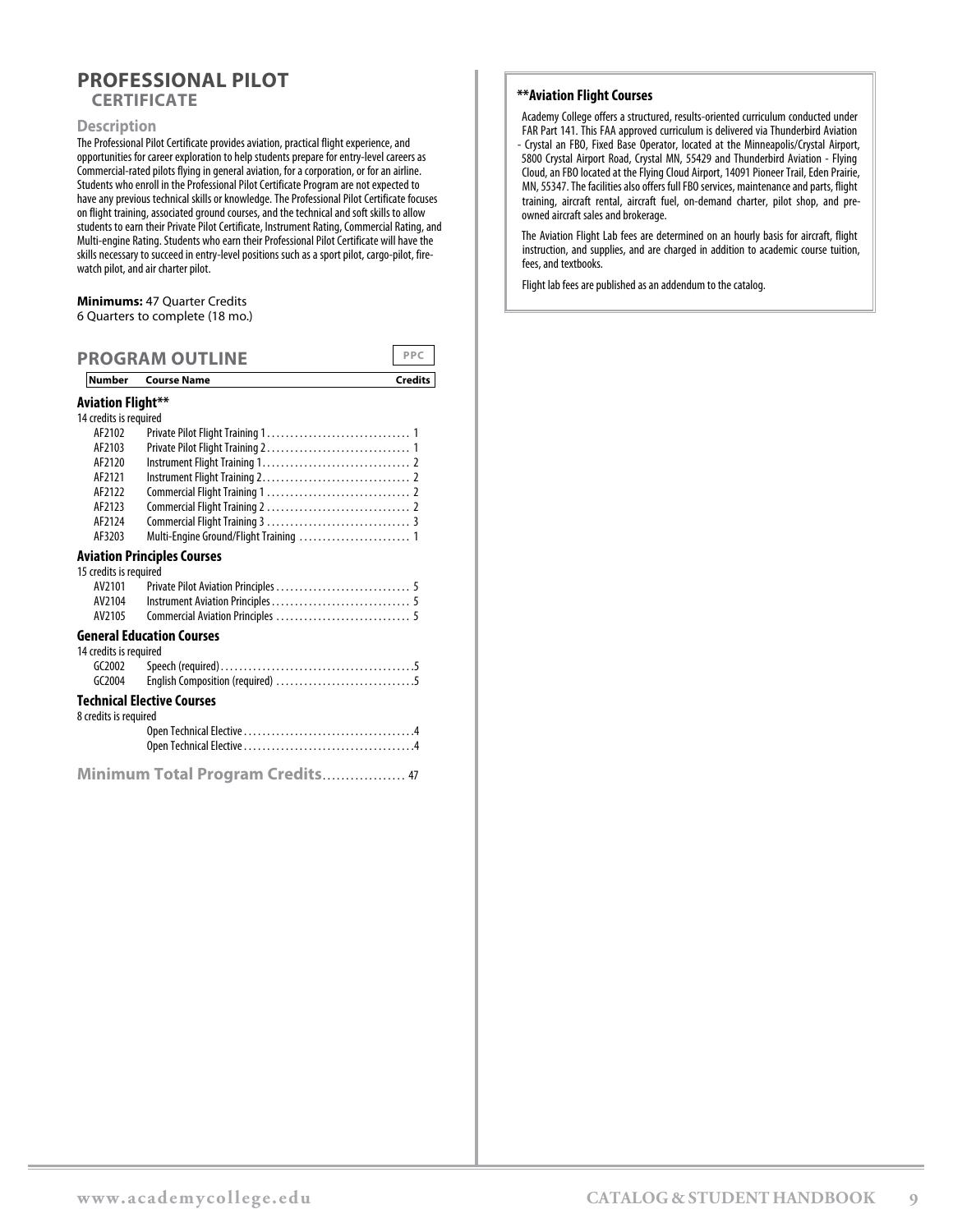#### <span id="page-11-0"></span>**AIRCRAFT DISPATCHER RESIDENT COURSE**

Academy College offers an eleven-week Aircraft Dispatcher diploma course based on the training outline detailed in Appendix A of FAR Part 65, which states that a minimum of 200 training hours are required in a training course.

The FAA requires that an applicant for an Aircraft Dispatcher license have a minimum of two (2) years employment experience directly related to aircraft operations. Since Academy College has obtained FAA approval of the Aircraft Dispatcher training course, the FAA has waived the two-year employment requirement only if the graduate applies for a license within 90 days of graduation from this course.

#### **PROGRAM OUTLINE**

| <b>Number</b> | <b>Course Name</b>                               |
|---------------|--------------------------------------------------|
| DT2001        | <b>Federal Aviation Regulations</b>              |
| DT2002        | Meteorology                                      |
| DT2003        | Navigation                                       |
| DT2004        | Aircraft Systems and Performance                 |
| DT2005        | Air Traffic Control                              |
| DT2006        | <b>Practical Dispatch</b>                        |
| DT2007        | Communications                                   |
| DT2008        | <b>Emergency &amp; Abnormal Procedures</b>       |
| DT4001        | <b>Advanced Federal Aviation Regulations</b>     |
| DT4002        | <b>Advanced Meteorology</b>                      |
| DT4003        | Advanced Navigation and Air Traffic Control      |
| DT4004        | <b>Advanced Aircraft Systems and Performance</b> |
| DT4005        | <b>Advanced Practical Dispatching</b>            |
| DT4006        | Advanced Emergency & Abnormal Procedures         |
|               | <b>Total Program Credits </b><br>16              |

## **AIRCRAFT DISPATCHER FAA LICENSURE: AIRCRAFT DISPATCHER COURSE**

In order to obtain an Aircraft Dispatcher license, the following is required:

- 1. Individuals that graduate between 21 and 23 years of age and have passed the examination are qualified to be an assistant dispatcher until they reach the age of 23. Once that person is 23, the dispatcher's license is issued if evidence of passing the examination is presented to the FAA.
- 2. Aircraft Dispatcher Training Course graduation diploma.
- 3. Successful completion of the FAA Knowledge Exam.
- 4. Aircraft Dispatcher Practical Exam by FAA-designated Examiner.
	- a. Application for an Airman Certificate and/or Rating.
	- b. Program tracking and reporting subsystem data sheet.
	- c. Temporary Airman Certificate. Practical: The FAA Practical Exam is not a part of the Aircraft

Dispatcher FAA approved syllabus, but the exam is scheduled within the time frame of each course by Academy College with the FAA-designated examiner for the convenience of the students.

#### **AIRCRAFT DISPATCHER CREDIT FOR PREVIOUS EXPERIENCE COURSE**

Academy College offers a Credit for Previous Experience diploma course to selected candidates with previous, documented experience in FAR 121 Air Carrier or military aviation operations in accordance with FAR 65.57 (see Admissions information).

FAR Part 65 states that a minimum of 200 training hours are required in a course; however, a training provider may allow credit for previous experience and training. Academy College provides credit for previous experience students with 200 hours of training:

- 87 hours of credit for previous experience and/or training;
- 113 hours to be completed in a five-week course at Academy College in Bloomington, Minnesota;

The FAA requires that an applicant for an Aircraft Dispatcher license have a minimum of two (2) years employment experience directly related to aircraft operations. Since Academy College has obtained FAA approval of the Aircraft Dispatcher course, the FAA has waived the two-year employment requirement only if the graduate applies for a license within 90 days of graduation from this course.

#### **PROGRAM OUTLINE Number Course Name**

| ΝA     | <b>Credit for Previous Experience</b>        |
|--------|----------------------------------------------|
| DT4001 | <b>Advanced Federal Aviation Regulations</b> |
| DT4002 | <b>Advanced Meteorology</b>                  |
| DT4003 | Advanced Navigation and Air Traffic Control  |
| DT4004 | Advanced Aircraft Systems and Performance    |
| DT4005 | <b>Advanced Practical Dispatch</b>           |
| DT4006 | Advanced Emergency and Abnormal Procedures   |
|        |                                              |

#### **Total Program Credits** . . . . . . . . . . . . . . . . . . . . . . . . . . . . . . . . . . 16

- 1. Students are encouraged to talk with one of our Admissions Representatives to discuss your career goals and skills that you have to offer the industry. If you have a strong interest in aviation and possess communication skills, you will be invited to complete the Admission Application form and submit it with the application fee.
- 2. The Admission Application form and Enrollment Agreement must be completed, signed, and submitted prior to acceptance and enrollment in the school.
- 3. Students must present valid, government-issued ID showing age 21 or older and proof of high school/GED completion.
- 4. Upon admission to Academy College, you will receive an acceptance letter and the starting date of your course and be enrolled as a resident or Credit for Previous Experience student.
- 5. In Academy College's resident course, no advanced credit will be granted for prior training.
- 6. Academy College restricts the admission into the Credit for Previous Experience program to select the number of candidates who can provide certifiable evidence of a background in accordance with FAA criteria. To ensure that only experienced airline personnel or individuals with demonstrated aeronautical background are enrolled in the credit for previous experience course, the following minimum restrictions will apply:
	- 1. Minimum age of 21
	- 2. An applicant for Academy College Credit for Previous Experience course must present documentary evidence from paragraph b., satisfactory to the Director of Education, that (s)he has the experience prescribed in paragraph a:
		- a. Minimum satisfactory experience for a total of at least 2 years in the 3 years prior to the date of the application is needed to apply for the Credit for Previous Experience course and/or hold a current private pilot certificate with an instrument rating.
		- b. Documentary evidence satisfactory to show compliance with the experience requirements in paragraph
		- c. may include the following:
			- FAA certificates and ratings
			- Current résumé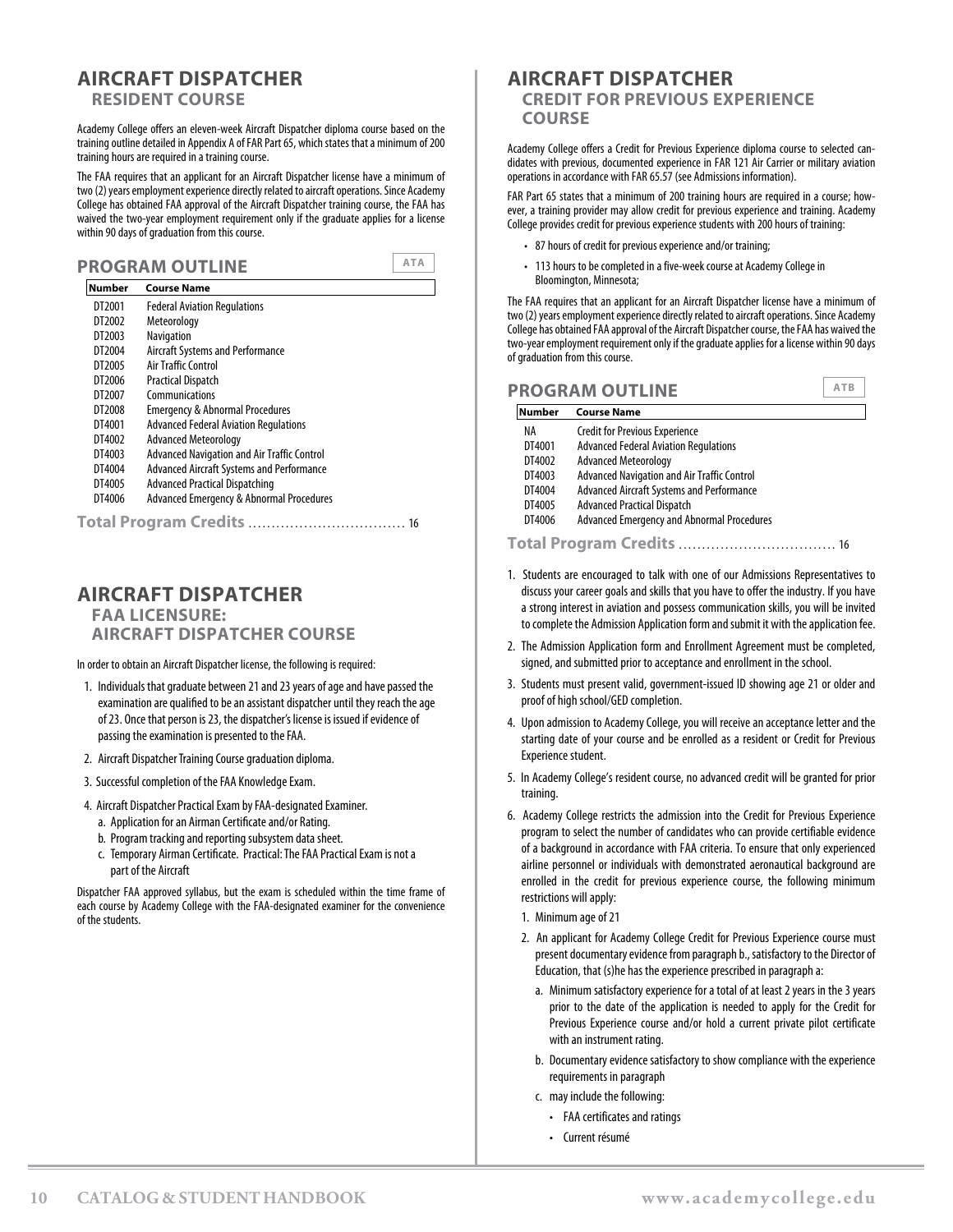- Academic transcripts
- Employment verification letter to include job duties and employment dates associated with those duties (or)
- Any other experience(s) that the lead dispatch instructor and Education Department determines to be satisfactory or required.
- c. To satisfy the requirements of FAR 65.61 (d), a copy of all documentary evidence and hours granted for previous experience will be placed in the student's record required by FAR 65.70 (a).
- d. Meeting the requirements of paragraphs a. and b. above is no guarantee an applicant will qualify for the correspondence course. The requirements are minimums to apply for the course. The Aviation Department will make the final determination regarding acceptance and ensuring the applicant's experience is sufficient to qualify for the correspondence course.

Student(s) in the CPE course must submit documentation of prior experience and present a passing score on the FAA ADX knowledge test, dated within the previous 24 months of course completion date, prior to starting the practical portion of the class.

After submission and successfully passing the FAA Knowledge Exam, the student will be required to attend a minimum of 80 hours in classroom sessions at Academy College's facilities in Bloomington, Minnesota.

The classroom training session will concentrate on the practical application of the previously learned material in the various subject areas. The instructors for this training will be able to identify and correct any misconceptions or problem areas that the student may have. The purpose of this classroom training is to prepare a student to demonstrate the skill requirements as outlined in FAR 65.59.

§ 65 .57 Experience or training requirements. An applicant for an aircraft dispatcher diploma must present documentary evidence satisfactory to the Administrator that he or she has the experience prescribed in paragraph (b) of this section as follows:

- (a) A total of at least 2 years' experience in the 3 years before the date of application, in any one or in any combination of the following areas:
	- (1) In military aircraft operations as a:
		- (i) Pilot;
		- (ii) Flight navigator; or
		- (iii) Meteorologist.
	- (2) In aircraft operations conducted under part 121 of this chapter as:
		- (i) An assistant in dispatching air carrier aircraft, under the direct supervision of a dispatcher certificated under this subpart;
		- (ii) A pilot;
		- (iii) A flight engineer, or
		- (iv) A meteorologist.
	- (3) In aircraft operations as:
		- (i) An Air Traffic Controller; or
		- (ii) A Flight Service Specialist.
	- (4) In aircraft operations, performing other duties that the Administrator finds provide equivalent experience.
- (b) A statement of graduation issued or revalidated in accordance with § 65 .70(b) of this part, showing that the person has successfully completed an approved aircraft dispatcher course.

### **Aircraft Dispatcher Course Focus**

#### *FAA Knowledge Exam - Resident*

During the six weeks, students will study and prepare for the FAA ADX Exam. Prior to sitting for the FAA ADX Exam, students will take the college's Comprehensive Knowledge Exam, a pre-test to the FAA ADX Exam.

In order to take the FAA Written Knowledge Exam, students must score 80% or higher on the Academy College Comprehensive Knowledge Exam. If students do not score 80% or higher after three attempts, they will be dismissed from the course. Tuition will be prorated.

#### *Academy Practical Exam - Resident & Credit for Previous Experience*

All students must score 80% or higher in all exam categories to receive both an Aircraft Dispatcher's and Aircraft Dispatcher Coordinator's sign-off to take the FAA Practical Exam. The Academy College Practical Exam is based on the FAA Aircraft Dispatcher Practical Test Standards which covers these categories:

- 1. Area of Operation
	- (a) Flight Planning
	- (b) Obtaining Weather Information
- 2. Area of Operation: Aircraft
	- (a) Flight Instruments
	- (b) Navigation Instruments and Avionics Systems
	- (c) Aircraft Systems
- 3. Area of Operation: Air Route and Airports
	- (a) Routing
	- (b) Using and Interpretation of SID's, En Route Charts, Star's, and Standard Instrument Approach Procedures
	- (c) Airports
- 4. Area of Operation: Aeronautical Information Manual
- 5. Area of Operation: Dispatch and Operational Control
	- (a) Company Operation
	- (b) Regulatory Requirements
- 6. Area of Operation: Emergency Procedures
	- (a) Company Policy
	- (b) Other Procedures and Services

After students complete the FAA ADX Exam, they will receive a printed score report. The original copy is returned to the student. This document will be submitted to the FAA designated examiner at the FAA Practical Exam session.

If resident students do not score 70% or higher on the FAA Knowledge Exam, they may continue to study and prepare to retest by the end of the 8th week. Students must attend all dispatch classes during this time period. If students do not score 70% or higher on the retest, they will be dismissed from the course. Tuition will be prorated and any remaining funds will be returned per policy.

#### *FAA Practical Exam - Resident and Credit for Previous Experience*

Beginning Week 6, students will study and prepare for the FAA Practical (oral) Exam. During Week 10, students will take the Academy College Practical Exam, a pre-test to the FAA oral exam.

- Must score 80% or higher on the Academy College Comprehensive Knowledge Exam.
- Must score 70% or higher on FAA ADX Exam.
- Receive approval from the Aircraft Dispatcher Coordinator.
- All student tuition and fees must be paid in full.

If student does not meet testing and approval criteria, student may retake this course one time at no cost within one year of enrollment date depending on availability of space. Student may have to purchase new editions of textbooks and pay for all exam fees. A second enrollment into this course will require the following:

- Space availability
- Minimum of 200 hours completed
- Dispatch Coordinator approval
- Additional fees for testing
- In good standing with Academy College policies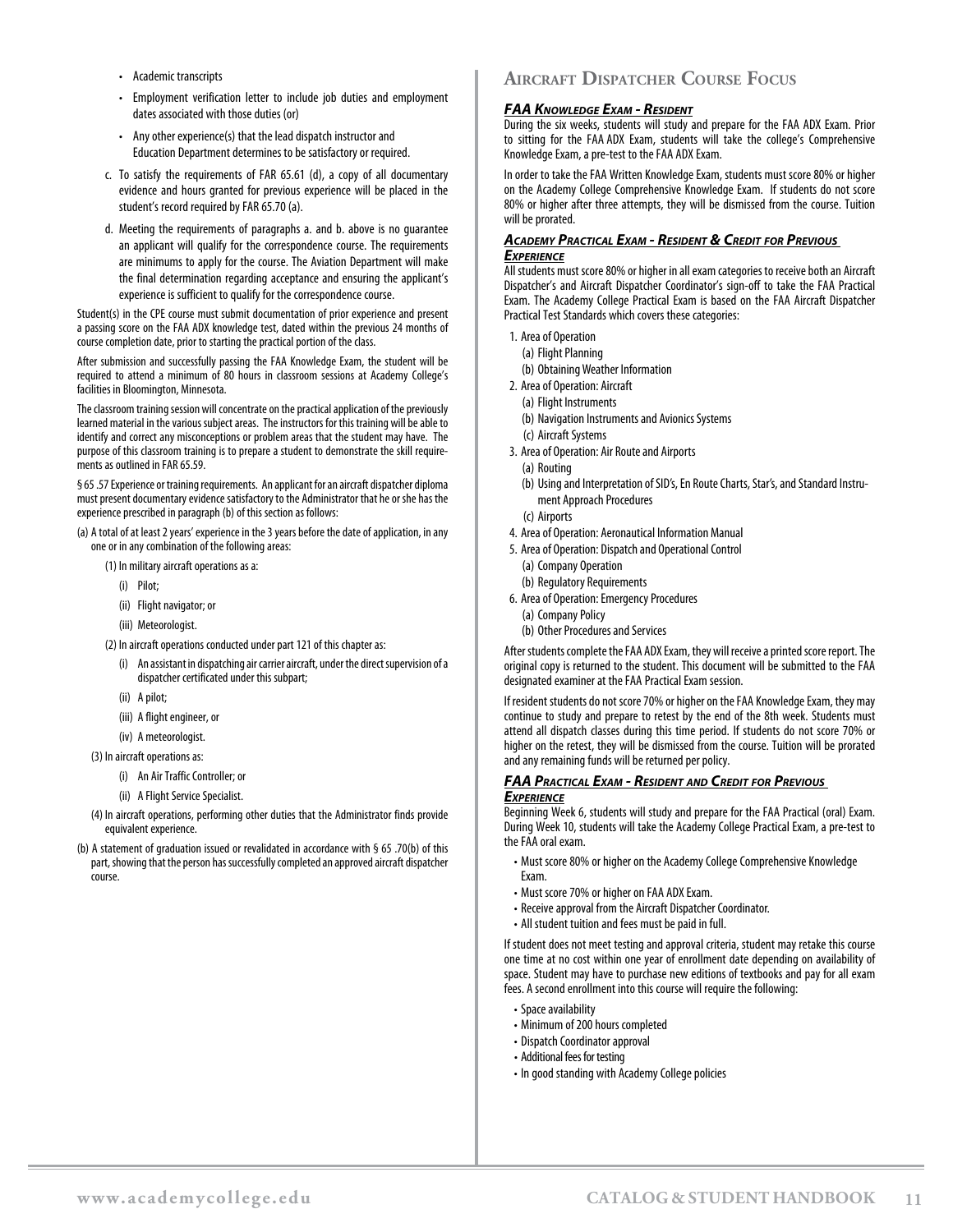## **Aircraft Dispatcher Course Focus**

#### *Eligibility Requirements*

- 1. To be eligible to take the FAA Knowledge Exam, a person must be at least 21 years of age.
- 2. To be eligible for an aircraft dispatcher certificate, a person must:
	- (a) Be at least 23 years of age;\*
	- (b) Be able to read, speak, write, and understand the English language;
	- (c) Pass the required FAA Knowledge Exam;
	- (d) Pass the required FAA Practical Exam;
	- (e) Comply with experience or training requirements.

#### *\* Age Requirements*

Individuals that graduate between 21 and 23 years of age, and have passed the examination, are qualified to be an assistant dispatcher until they reach the age of 23. Once that person is 23 the dispatcher's license is issued if evidence of passing the examination is presented to the FAA. This is the student's responsibility. Academy College support and documentation must be securely maintained by the applicant.

#### *Graduation*

To graduate from the program, students must complete the program and pass the FAA Practical Exam.

#### **Academy College does not guarantee that students will pass the FAA PracticalExam.**

If a student does not pass the FAA Exam, s/he may apply for retesting according to FAR Part (65.19):

- 1. After 30 days after the date the applicant failed the test; OR
- 2. Before the 30 days have expired if the applicant presents a signed statement from an airman holding the certificate and rating sought by the applicant, certifying that the airman has given the applicant additional instruction in each of the subjects failed and that the airman considers the applicant ready for testing.
- 3. Students are responsible for the additional fees.
- 4. Students are responsible for all tutoring fees above the 200 hours in the program.

Please note that if the applicant is using the Dispatcher Credit for Previous Experience training course to meet FAA Exam requirements, s/he must apply for a dispatch license as per their dispatch course schedule FAR Part (65.57).

**After completing the Dispatcher Training Course, scheduling, retesting, and licensing issues become the sole responsibility of the student.**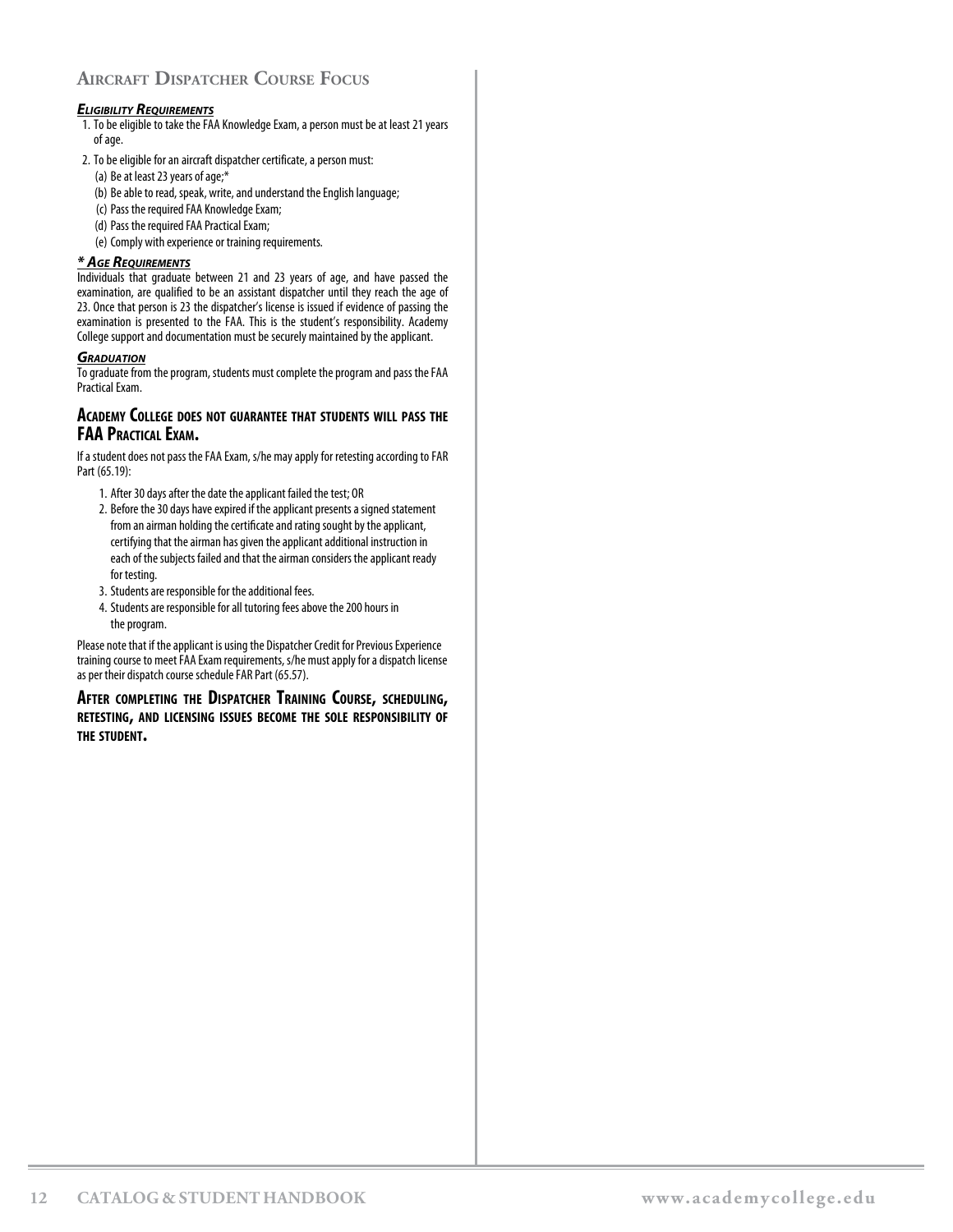# <span id="page-14-0"></span>**Business Programs**

![](_page_14_Picture_1.jpeg)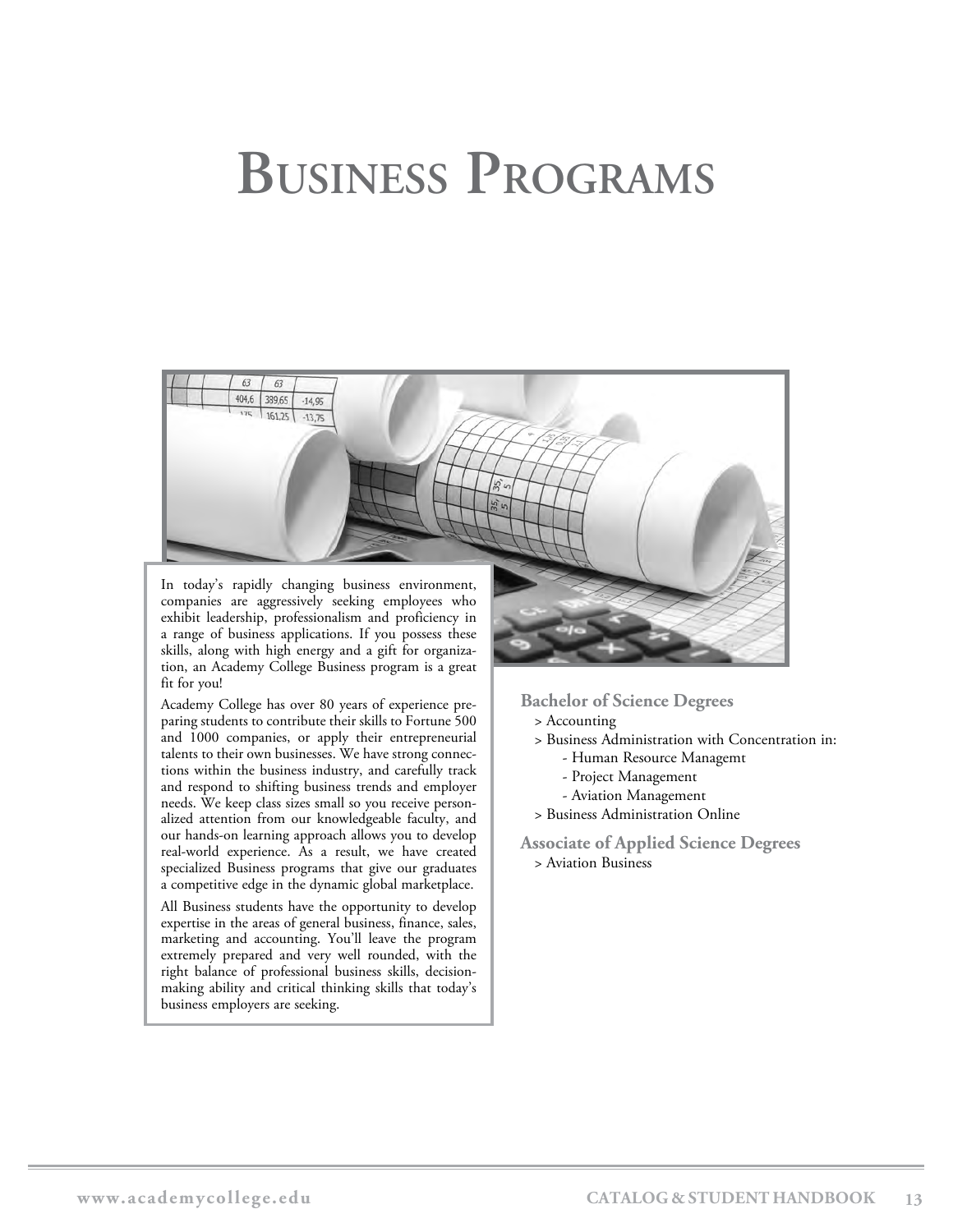#### <span id="page-15-0"></span>**ACCOUNTING BS DEGREE**

#### **Description**

The Accounting BS Degree Program provides foundational accounting knowledge, practical experience, opportunities for career exploration, and soft-skills development to help students prepare for entry-level careers in accounting. Students who enroll in the Accounting BS Degree Program are not expected to have any previous technical skills or knowledge, aside from basic math. The Accounting BS Degree Program teaches Microsoft Office software, problem solving, decision making, and communication skills based on current industry practices, covering the types of practical financial statements and activities students may encounter, from Excel spread sheets to more complex Access spreadsheets and other accounting models. Students learn the technical skills and soft skills needed to succeed in entry-level accounting professions such as a payroll administration, accounts payable or receivable, office manager, or accounting specialist.

#### **Minimums:** 180 Quarter Credits

16 Quarters to complete (48 mo.)

| Number | Course Name | <b>Credits</b> |
|--------|-------------|----------------|
|        |             |                |

#### **Accounting Courses**

| AC2001                                                                                                                             |                                                                                   |  |  |
|------------------------------------------------------------------------------------------------------------------------------------|-----------------------------------------------------------------------------------|--|--|
| AC2002                                                                                                                             |                                                                                   |  |  |
| AC2003                                                                                                                             |                                                                                   |  |  |
| AC2004                                                                                                                             |                                                                                   |  |  |
| AC2007                                                                                                                             |                                                                                   |  |  |
| AC2008                                                                                                                             |                                                                                   |  |  |
| AC2105                                                                                                                             |                                                                                   |  |  |
| AC3001                                                                                                                             |                                                                                   |  |  |
| <b>Business Courses</b>                                                                                                            |                                                                                   |  |  |
| BA2004                                                                                                                             |                                                                                   |  |  |
| FI2010                                                                                                                             |                                                                                   |  |  |
|                                                                                                                                    | <b>Technical Course Electives</b>                                                 |  |  |
|                                                                                                                                    |                                                                                   |  |  |
|                                                                                                                                    | Students may choose from the 1000 or above technical category courses             |  |  |
|                                                                                                                                    | except DT provided that prerequisites are met.                                    |  |  |
|                                                                                                                                    | <b>Accounting &amp; Business Major Courses</b>                                    |  |  |
| <b>ACCOUNTING:</b>                                                                                                                 |                                                                                   |  |  |
| AC4002                                                                                                                             |                                                                                   |  |  |
| AC4003                                                                                                                             |                                                                                   |  |  |
| AC4004                                                                                                                             |                                                                                   |  |  |
| AC4005                                                                                                                             |                                                                                   |  |  |
|                                                                                                                                    | <b>BUSINESS ADMINISTRATION:</b>                                                   |  |  |
| BA4002                                                                                                                             |                                                                                   |  |  |
| BA4004                                                                                                                             |                                                                                   |  |  |
| BA4007                                                                                                                             |                                                                                   |  |  |
| <b>FINANCE:</b>                                                                                                                    |                                                                                   |  |  |
| FI4006                                                                                                                             |                                                                                   |  |  |
|                                                                                                                                    | <b>General Education Courses</b>                                                  |  |  |
|                                                                                                                                    |                                                                                   |  |  |
| GC2002                                                                                                                             |                                                                                   |  |  |
| GC2004                                                                                                                             | English Composition (required) 5                                                  |  |  |
| GM2112                                                                                                                             |                                                                                   |  |  |
|                                                                                                                                    | A minimum of 15 additional credits (required) 15                                  |  |  |
|                                                                                                                                    | Including required courses, students must choose a minimum of one (1) course from |  |  |
|                                                                                                                                    | each discipline depending on prerequisites. Discipline areas are:                 |  |  |
|                                                                                                                                    | <b>Communications</b><br><b>Humanities</b>                                        |  |  |
|                                                                                                                                    | Math/Natural Science<br><b>Social Sciences</b>                                    |  |  |
|                                                                                                                                    | A minimum of 24 additional credits (required) 24                                  |  |  |
|                                                                                                                                    |                                                                                   |  |  |
| 3000 and above level courses are encouraged but not required.<br>Students must choose a minimum of one (1) course from each disci- |                                                                                   |  |  |

pline depending on prerequisites. Discipline areas are: **Communications** Humanities<br> **Math/Natural Science** Social Sciences Math/Natural Science

**Minimum Total Program Credits** . . . . . . . . . . . . . . . . . 180

### **BUSINESS ADMINISTRATION BS DEGREE**

#### **Description**

The Business Administration BS Degree Program provides foundational business knowledge, practical experience, opportunities for career exploration, and soft-skills development to help students prepare for entry-level careers in retail, banking, or marketing. Students who enroll in the Business Administration BS Degree Program are not expected to have any previous technical skills or knowledge, aside from basic computer and communication skills. The Business Administration BS Degree Program teaches business law and ethics based on current business practices, covering the types of practical business activities students may encounter, from functions of various levels of management to more complex management models. Students learn the technical skills and soft skills needed to succeed in entry-level business professions such as a retail manager, payroll department, or human resources department.

#### **Minimums:** 180 Quarter Credits 16 Quarters to complete (48 mo.)

**PROGRAM OUTLINE Number Course Name Credits Accounting Courses** AC2001 Principles of Accounting I . . . . . . . . . . . . . . . . . . . . . . . . . . . . . . . . . . 6 AC2002 Principles of Accounting II . . . . . . . . . . . . . . . . . . . . . . . . . . . . . . . . . . 6 **Business Course**<br>BA2004 Busi BA2004 Business Management . . . . . . . . . . . . . . . . . . . . . . . . . . . . . . . . . . . . . 6 **Areas of Concentration Courses** A minimum of 18 credits is required . . . . . . . . . . . . . . . . . . . . . . . . . . . . . . . . . . . . . . . 18 Students may choose from the 1000 level or above AC, BA, FI, SM category courses. A minimum of 6 credits is required . . . . . . . . . . . . . . . . . . . . . . . . . . . . . . . . . . . . . . . . . 6 Students may choose from the 3000 level or above AC, BA, FI, or SM category courses provided that the prerequisites are met. **Technical Course Electives** A minimum of 36 credits is required . . . . . . . . . . . . . . . . . . . . . . . . . . . . . . . . . . . . . . . 36 Students may choose from the 1000 or above technical category courses provided that prerequisites are met. **Business Major Courses business ADMINISTRATION:**<br>BA4001 Business Strate BA4001 Business Strategy . . . . . . . . . . . . . . . . . . . . . . . . . . . . . . . . . . . . . . . . . 6 BA4002 Business Communication . . . . . . . . . . . . . . . . . . . . . . . . . . . . . . . . . . . 6 BA4003 Managing Human Resources . . . . . . . . . . . . . . . . . . . . . . . . . . . . . . . 6 BA4004 Economics of Money and Banking . . . . . . . . . . . . . . . . . . . . . . . . . . . 6 BA4007 Law and Ethics of Business . . . . . . . . . . . . . . . . . . . . . . . . . . . . . . . . . 6 BA4008 Management Information Systems . . . . . . . . . . . . . . . . . . . . . . . . . . 6 **finance:** FI4006 Financial Management . . . . . . . . . . . . . . . . . . . . . . . . . . . . . . . . . . . . 6 **sales & marketing:**<br>SM4005 Effective SM4005 Effective Marketing . . . . . . . . . . . . . . . . . . . . . . . . . . . . . . . . . . . . . . . 6 **General Education Courses** 54 credits is required . . . . . . . . . . . . . . . . . . . . . . . . . . . . . . . . . . . . . . . . . . . . . . . . . . . . 54 GC2002 Speech (required) . . . . . . . . . . . . . . . . . . . . . . . . . . . . . . . . . . . . 5 GC2004 English Composition (required) . . . . . . . . . . . . . . . . . . . . . . . . 5 GM2112 College Algebra (required) . . . . . . . . . . . . . . . . . . . . . . . . . . . . 5 A minimum of 15 additional credits (required) . . . . . . . . . . . . . . . . . . . . . . . . . 15 Including required courses, students must choose a minimum of one (1) course from each discipline depending on prerequisites. Discipline areas are: **Communications** Humanities<br> **Math/Natural Science** Social Sciences Math/Natural Science A minimum of 24 additional credits (required) . . . . . . . . . . . . . . . . . . . . . . . . . 24 3000 and above level courses are encouraged but not required. Students must choose a minimum of one (1) course from each discipline depending on prerequisites. Discipline areas are: **Communications** Humanities<br>
Math/Natural Science Social Sciences Math/Natural Science **Minimum Total Program Credits** . . . . . . . . . . . . . . . . . 180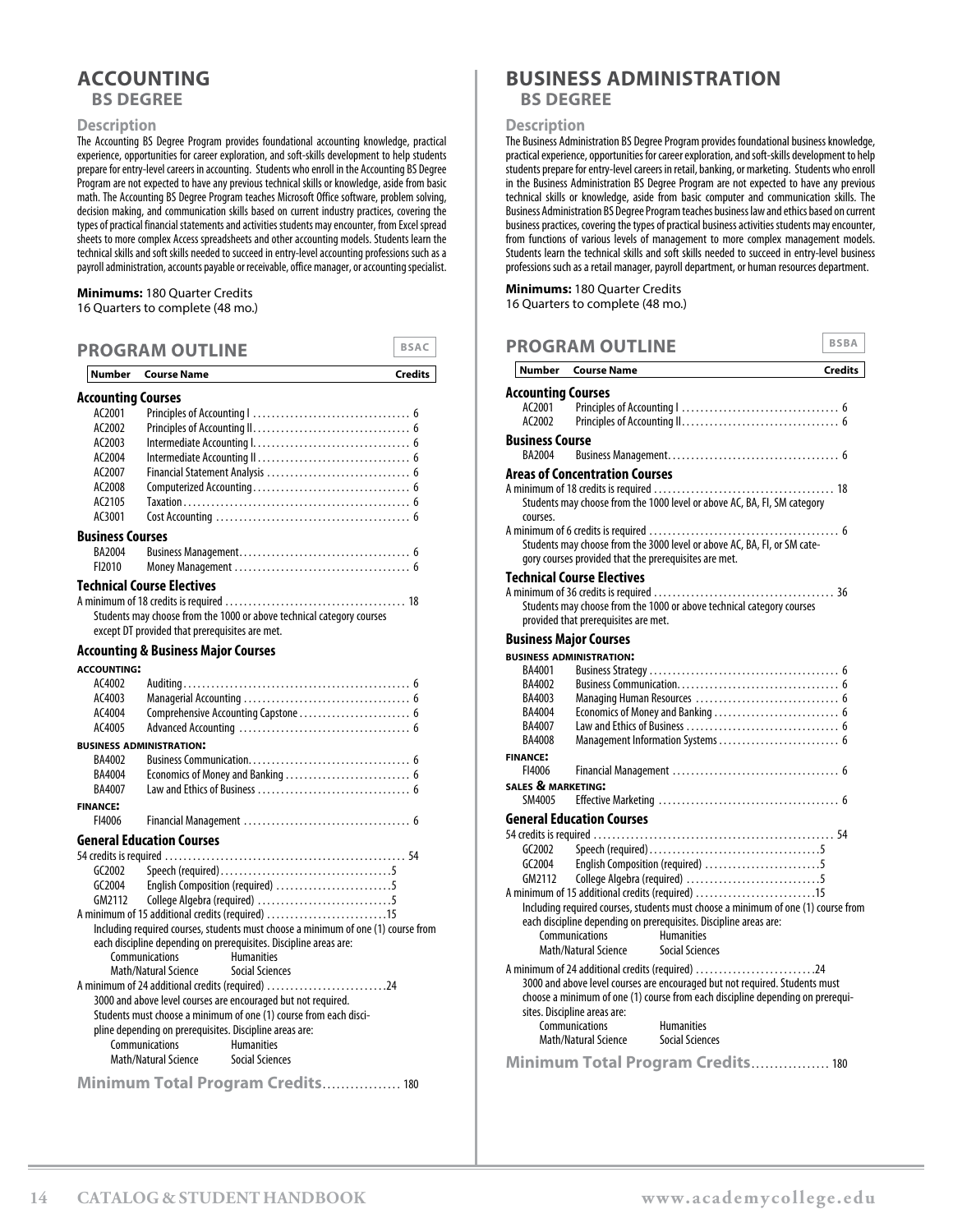# **BUSINESS ADMINISTRATION**

**BS DEGREE - ONLINE**

#### **Description**

The Online Business Administration BS Degree Program provides foundational business knowledge, practical experience, opportunities for career exploration, and soft-skills development to help students prepare for entry-level careers in retail, banking, or marketing. Students who enroll in the Online Business Administration BS Degree Program are not expected to have any previous technical skills or knowledge, aside from basic computer and communication skills. The Online Business Administration BS Degree Program teaches business law and ethics based on current business practices, covering the types of practical business activities students may encounter, from functions of various levels of management to more complex management models. Students learn the technical skills and soft skills needed to succeed in entry-level business professions such as a retail manager, payroll department, or human resources department.

#### **Minimums:** 180 Quarter Credits

16 Quarters to complete (48 mo.)

| <b>Number</b><br><b>Course Name</b><br><b>Credits</b><br><b>Accounting Courses</b><br>AC2001<br>AC2002<br><b>Business Course</b><br>BA2004<br><b>Areas of Concentration Courses</b><br>Students may choose from the 1000 level or above AC, BA, FI, SM category<br>courses.<br>Students may choose from the 3000 level or above AC, BA, FI, or SM catego-<br>ry courses provided that the prerequisites are met.<br><b>Technical Course Electives</b><br>Students may choose from the 1000 or above technical category courses<br>provided that prerequisites are met.<br><b>Business Major Courses</b><br><b>BUSINESS ADMINISTRATION:</b><br>BA4001<br>BA4002<br>BA4003<br>BA4004<br>BA4007<br>BA4008<br><b>FINANCE:</b><br>FI4006<br>SALES & MARKETING:<br>SM4005<br><b>General Education Courses</b><br>GC2002<br>English Composition (required) 5<br>GC2004<br>GM2112<br>A minimum of 15 additional credits (required) 15<br>Including required courses, students must choose a minimum of one (1) course<br>from each discipline depending on prerequisites. Discipline areas are:<br>Communications<br><b>Humanities</b><br>Math/Natural Science<br><b>Social Sciences</b><br>A minimum of 24 additional credits (required) 24<br>3000 and above level courses are encouraged but not required. Students must choose a min-<br>imum of one (1) course from each discipline depending on prerequisites. Discipline areas are:<br><b>Communications</b><br><b>Humanities</b><br>Math/Natural Science<br><b>Social Sciences</b> | <b>PROGRAM OUTLINE</b> |  | OBSBA |
|------------------------------------------------------------------------------------------------------------------------------------------------------------------------------------------------------------------------------------------------------------------------------------------------------------------------------------------------------------------------------------------------------------------------------------------------------------------------------------------------------------------------------------------------------------------------------------------------------------------------------------------------------------------------------------------------------------------------------------------------------------------------------------------------------------------------------------------------------------------------------------------------------------------------------------------------------------------------------------------------------------------------------------------------------------------------------------------------------------------------------------------------------------------------------------------------------------------------------------------------------------------------------------------------------------------------------------------------------------------------------------------------------------------------------------------------------------------------------------------------------------------------------------|------------------------|--|-------|
|                                                                                                                                                                                                                                                                                                                                                                                                                                                                                                                                                                                                                                                                                                                                                                                                                                                                                                                                                                                                                                                                                                                                                                                                                                                                                                                                                                                                                                                                                                                                    |                        |  |       |
|                                                                                                                                                                                                                                                                                                                                                                                                                                                                                                                                                                                                                                                                                                                                                                                                                                                                                                                                                                                                                                                                                                                                                                                                                                                                                                                                                                                                                                                                                                                                    |                        |  |       |
|                                                                                                                                                                                                                                                                                                                                                                                                                                                                                                                                                                                                                                                                                                                                                                                                                                                                                                                                                                                                                                                                                                                                                                                                                                                                                                                                                                                                                                                                                                                                    |                        |  |       |
|                                                                                                                                                                                                                                                                                                                                                                                                                                                                                                                                                                                                                                                                                                                                                                                                                                                                                                                                                                                                                                                                                                                                                                                                                                                                                                                                                                                                                                                                                                                                    |                        |  |       |
|                                                                                                                                                                                                                                                                                                                                                                                                                                                                                                                                                                                                                                                                                                                                                                                                                                                                                                                                                                                                                                                                                                                                                                                                                                                                                                                                                                                                                                                                                                                                    |                        |  |       |
|                                                                                                                                                                                                                                                                                                                                                                                                                                                                                                                                                                                                                                                                                                                                                                                                                                                                                                                                                                                                                                                                                                                                                                                                                                                                                                                                                                                                                                                                                                                                    |                        |  |       |
|                                                                                                                                                                                                                                                                                                                                                                                                                                                                                                                                                                                                                                                                                                                                                                                                                                                                                                                                                                                                                                                                                                                                                                                                                                                                                                                                                                                                                                                                                                                                    |                        |  |       |
|                                                                                                                                                                                                                                                                                                                                                                                                                                                                                                                                                                                                                                                                                                                                                                                                                                                                                                                                                                                                                                                                                                                                                                                                                                                                                                                                                                                                                                                                                                                                    |                        |  |       |
|                                                                                                                                                                                                                                                                                                                                                                                                                                                                                                                                                                                                                                                                                                                                                                                                                                                                                                                                                                                                                                                                                                                                                                                                                                                                                                                                                                                                                                                                                                                                    |                        |  |       |
|                                                                                                                                                                                                                                                                                                                                                                                                                                                                                                                                                                                                                                                                                                                                                                                                                                                                                                                                                                                                                                                                                                                                                                                                                                                                                                                                                                                                                                                                                                                                    |                        |  |       |
| Minimum Total Program Credits 180                                                                                                                                                                                                                                                                                                                                                                                                                                                                                                                                                                                                                                                                                                                                                                                                                                                                                                                                                                                                                                                                                                                                                                                                                                                                                                                                                                                                                                                                                                  |                        |  |       |

## **BUSINESS ADMINISTRATION BS DEGREE - CONCENTRATION IN AVIATION MANAGEMENT**

#### **Description**

This program with concentration allows the technical aviation student to add additional training and earn a second bachelor's degree. The Bachelor of Science Concentration in Aviation Management provides the best of both with a combination of our traditional Bachelor of Science Business Administration and a concentration aviation management is a concentration where many of the technical and program electives in the traditional program are simply replaced with aviation courses. We have added new courses in organizational development and career and professional development. Students will learn the fundamentals of business management from the core strategies of planning, leading, organizing and controlling, to the basics of accounting with the income statement, balance sheet, and statement of cash flows. Students will be able to apply this general business competency to the field of aviation from airport management, FBO operations, risk management, and aviation marketing. Students will engage in a wide variety of case studies and practical simulations that will teach skills of group dynamics, forecasting, identifying variations, and creating action plans to solve aviation business dilemmas.

#### **Minimums:** 180 Quarter Credits

16 Quarters to complete (48 mo.)

|                         | <b>PROGRAM OUTLINE</b>            |                                                                                      | <b>BSBAVM</b>  |
|-------------------------|-----------------------------------|--------------------------------------------------------------------------------------|----------------|
| <b>Number</b>           | <b>Course Name</b>                |                                                                                      | <b>Credits</b> |
| <b>Business Courses</b> |                                   |                                                                                      |                |
| BA2002                  |                                   |                                                                                      |                |
| AC2000                  |                                   |                                                                                      |                |
| BA2004                  |                                   |                                                                                      |                |
| BA2015                  |                                   |                                                                                      |                |
| <b>BA2006</b>           |                                   |                                                                                      |                |
| FI4006                  |                                   |                                                                                      |                |
| SM2003                  |                                   |                                                                                      |                |
| BA4001                  |                                   |                                                                                      |                |
| BA4008                  |                                   |                                                                                      |                |
| BA4007                  |                                   |                                                                                      |                |
|                         | <b>Technical Course Electives</b> |                                                                                      |                |
|                         |                                   |                                                                                      |                |
|                         |                                   | Students may choose from the 2000 or 3000 level Business and/or                      |                |
|                         | technical category courses.       |                                                                                      |                |
|                         |                                   |                                                                                      |                |
|                         |                                   | <b>Aviation Management Concentration Courses</b>                                     |                |
| AV2127                  |                                   |                                                                                      |                |
| AV2128                  |                                   |                                                                                      |                |
| AV3125                  |                                   |                                                                                      |                |
| AV3214                  |                                   |                                                                                      |                |
| AV3215                  |                                   |                                                                                      |                |
| AV3340                  |                                   |                                                                                      |                |
| AV3555                  |                                   |                                                                                      |                |
| 3000                    |                                   |                                                                                      |                |
| 3000                    |                                   |                                                                                      |                |
|                         | <b>General Education Courses</b>  |                                                                                      |                |
|                         |                                   |                                                                                      |                |
| GC2002                  |                                   |                                                                                      |                |
| GC2004                  |                                   | English Composition (required) 5                                                     |                |
| GM2112                  |                                   |                                                                                      |                |
|                         |                                   |                                                                                      |                |
|                         |                                   |                                                                                      |                |
|                         |                                   | Including required courses, students must choose a minimum of one (1) course         |                |
|                         |                                   | from each discipline depending on prerequisites. Discipline areas are:               |                |
|                         | Communications                    | <b>Humanities</b>                                                                    |                |
|                         | Math/Natural Science              | <b>Social Sciences</b>                                                               |                |
|                         |                                   |                                                                                      |                |
|                         |                                   | 3000 and above level courses are required. Students must choose a minimum of one (1) |                |
|                         |                                   | course from each discipline depending on prerequisites. Discipline areas are:        |                |
|                         | Communications                    | <b>Humanities</b>                                                                    |                |
|                         | Math/Natural Science              | <b>Social Sciences</b>                                                               |                |
|                         |                                   | Minimum Total Program Credits 180                                                    |                |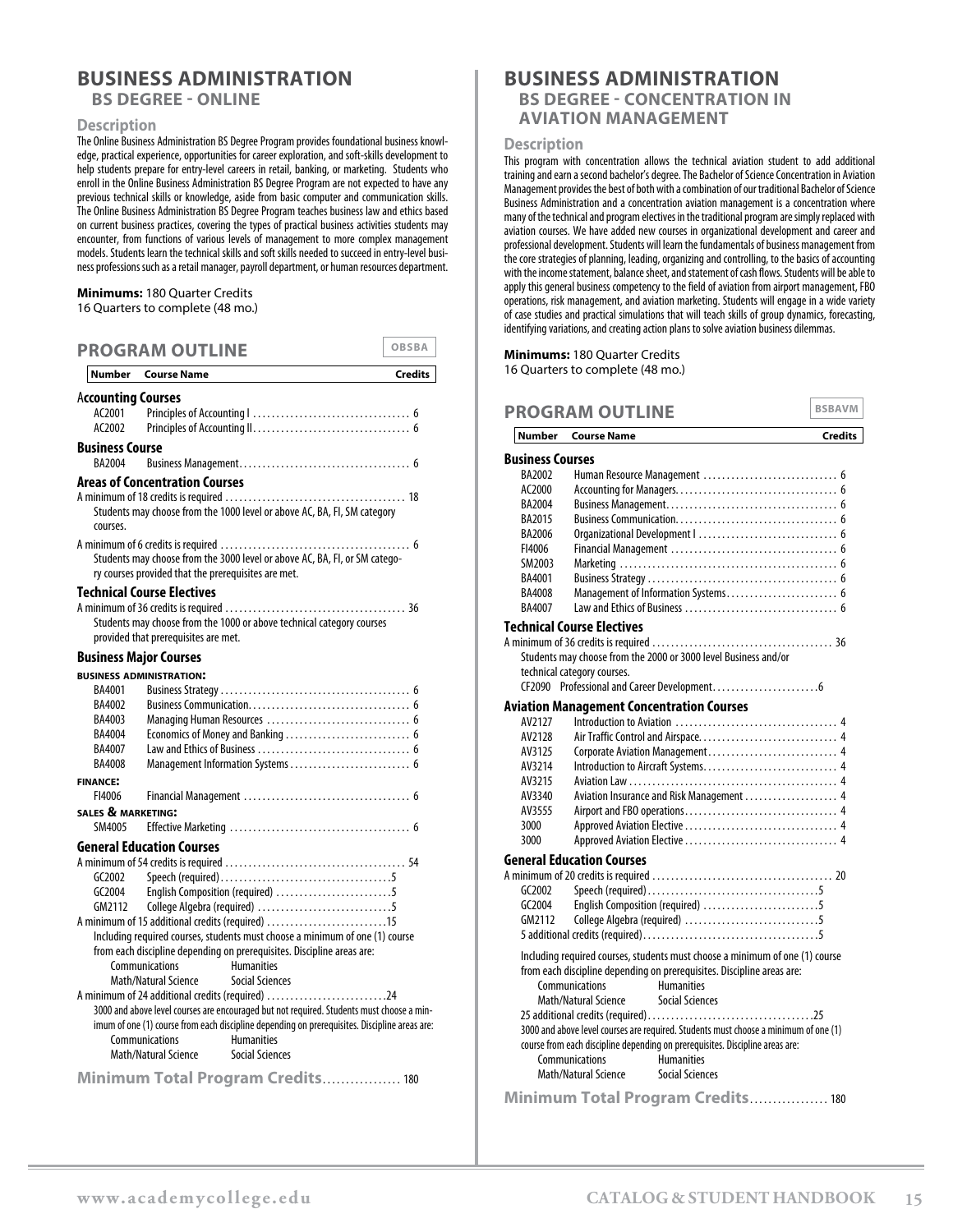#### **BUSINESS ADMINISTRATION BS DEGREE - CONCENTRATION IN HUMAN RESOURCE MANAGEMENT**

#### **Description**

The Bachelor of Science with a concentration in Human Resource Management allows the business student to specialize in the development of human capital. With the thin labor market, the ability to attract, retain, promote, and develop a competent workforce is crucial to the success of any business. This concentration takes the generic bachelor's in business administration (BSBA) program and allows students a more defined selection of courses in business as well as specific coursework in human resources and organizational development. Students will learn the fundamentals of business management from the core strategies of planning, leading, organizing and controlling to the basics of accounting with the income statement, balance sheet, and statement of cash flows. Students will be able to apply this general business competency to the field of human resource development. Students will engage in a wide variety of case studies and practical simulations that will teach skills of group dynamics, forecasting, identifying variations, and creating action plans to solve business dilemmas and human resource challenges. The program moves away from the theoretical and directly into practical applications. Students who graduate in this program will secure employment in industries and specific companies where employers are looking for candidates with a combination of business savvy and a strong understanding of human resource management and organizational development.

#### **Minimums:** 180 Quarter Credits

16 Quarters to complete (48 mo.)

|                           | <b>PROGRAM OUTLINE</b>                                                               | <b>BSBAHRM</b> |
|---------------------------|--------------------------------------------------------------------------------------|----------------|
| <b>Number</b>             | <b>Course Name</b>                                                                   | <b>Credits</b> |
| <b>Accounting Courses</b> |                                                                                      |                |
| AC2000                    |                                                                                      |                |
| <b>Business Courses</b>   |                                                                                      |                |
| BA2002                    |                                                                                      |                |
| BA2004                    |                                                                                      |                |
| BA2015                    |                                                                                      |                |
| <b>BA2006</b>             |                                                                                      |                |
| FI4006                    |                                                                                      |                |
| SM2003                    |                                                                                      |                |
| BA4001                    |                                                                                      |                |
| BA4008                    |                                                                                      |                |
| BA4007                    |                                                                                      |                |
|                           | <b>Technical Course Electives</b>                                                    |                |
|                           |                                                                                      |                |
|                           | Students may choose from the 2000 or 3000 level Business and/or Technical            |                |
|                           | excluding any General Education classes as an elective.                              |                |
|                           |                                                                                      |                |
|                           | <b>Human Resource Management Concentration Courses</b>                               |                |
| BA3876                    | Data Management in Human Resources 6                                                 |                |
| BA4055                    | Employee Benefits and Compensation  6                                                |                |
| BA4603                    | Leadership in Human Resource Management  6                                           |                |
| <b>BA4206</b>             |                                                                                      |                |
| BA4072                    | Case Studies in Human Resource Management 6                                          |                |
| BA4082                    | <b>Practical Project Management and Business</b>                                     |                |
|                           |                                                                                      |                |
|                           | <b>General Education Courses</b>                                                     |                |
|                           |                                                                                      |                |
| G(2002)                   |                                                                                      |                |
| GC2004                    | English Composition (required) 5                                                     |                |
| GM2112                    |                                                                                      |                |
|                           |                                                                                      |                |
|                           | Including required courses, students must choose a minimum of one (1) course         |                |
|                           | from each discipline depending on prerequisites. Discipline areas are:               |                |
|                           | Communications<br><b>Humanities</b>                                                  |                |
|                           | <b>Social Sciences</b><br>Math/Natural Science                                       |                |
|                           |                                                                                      |                |
|                           | 3000 and above level courses are required. Students must choose a minimum of one (1) |                |
|                           | course from each discipline depending on prerequisites. Discipline areas are:        |                |
|                           | <b>Humanities</b><br>Communications                                                  |                |
|                           | Math/Natural Science<br><b>Social Sciences</b>                                       |                |
|                           | Minimum Total Program Credits 180                                                    |                |

# **BUSINESS ADMINISTRATION BS DEGREE - CONCENTRATION IN PROJECT MANAGEMENT**

#### **Description**

The Bachelor of Science specialization Project Management provides a graduate with the skills to research, develop, and management projects for business. A bachelor's in project management combines the quantitative and qualitative skills to assess business needs, determine requirements and organize and implement change. Students will learn the fundamentals of business management from the core strategies of planning, leading, organizing and controlling to the basics of accounting with the income statement, balance sheet, and statement of cash flows. Students will be able to apply this general business competency to the field of project management by learning and eliciting project requirements and utilizing current programs to carry out projects- scrum, agile, waterfall. Students will engage in a wide variety of case studies and practical simulations that will teach skills of group dynamics, forecasting, identifying variations, and creating action plans to solve aviation business dilemmas. Students who graduate in this program will secure employment in various industries and specific companies where employers are looking for candidates with a combination of students with business knowledge and a knowledge of specific project management skills.

**Minimums:** 180 Quarter Credits 16 Quarters to complete (48 mo.)

### **PROGRAM OUTLINE**

| <b>Number</b>           | <b>Course Name</b><br><b>Credits</b>                                                 |
|-------------------------|--------------------------------------------------------------------------------------|
| Accounting Courses      |                                                                                      |
| AC2000                  |                                                                                      |
| <b>Business Courses</b> |                                                                                      |
| BA2002                  |                                                                                      |
| BA2004                  |                                                                                      |
| BA2015                  |                                                                                      |
| BA2006                  |                                                                                      |
| FI4006                  |                                                                                      |
| SM2003                  |                                                                                      |
| BA4001                  |                                                                                      |
| BA4008                  |                                                                                      |
| BA4007                  |                                                                                      |
|                         | Technical Course Electives                                                           |
|                         |                                                                                      |
|                         | Students may choose from the 2000 or 3000 level Business and/or Technical            |
|                         | excluding any General Education classes as an elective.                              |
|                         |                                                                                      |
|                         | <b>Project Management Concentration Courses</b>                                      |
| BA3878                  |                                                                                      |
| BA4057                  |                                                                                      |
| BA2600                  |                                                                                      |
| BA4202                  | Software Applications in Project Management  6                                       |
| BA4072                  |                                                                                      |
| BA4082                  | Practical Project Management and Business Analysis 6                                 |
|                         | <b>General Education Courses</b>                                                     |
|                         |                                                                                      |
| GC2002                  |                                                                                      |
| GC2004                  | English Composition (required) 5                                                     |
| GM2112                  |                                                                                      |
|                         |                                                                                      |
|                         | Including required courses, students must choose a minimum of one (1) course         |
|                         | from each discipline depending on prerequisites. Discipline areas are:               |
|                         | <b>Communications</b><br><b>Humanities</b>                                           |
|                         | <b>Social Sciences</b><br>Math/Natural Science                                       |
|                         |                                                                                      |
|                         | 3000 and above level courses are required. Students must choose a minimum of one (1) |
|                         | course from each discipline depending on prerequisites. Discipline areas are:        |
|                         | Communications<br><b>Humanities</b>                                                  |
|                         | Math/Natural Science<br><b>Social Sciences</b>                                       |
|                         | Minimum Total Program Credits 180                                                    |
|                         |                                                                                      |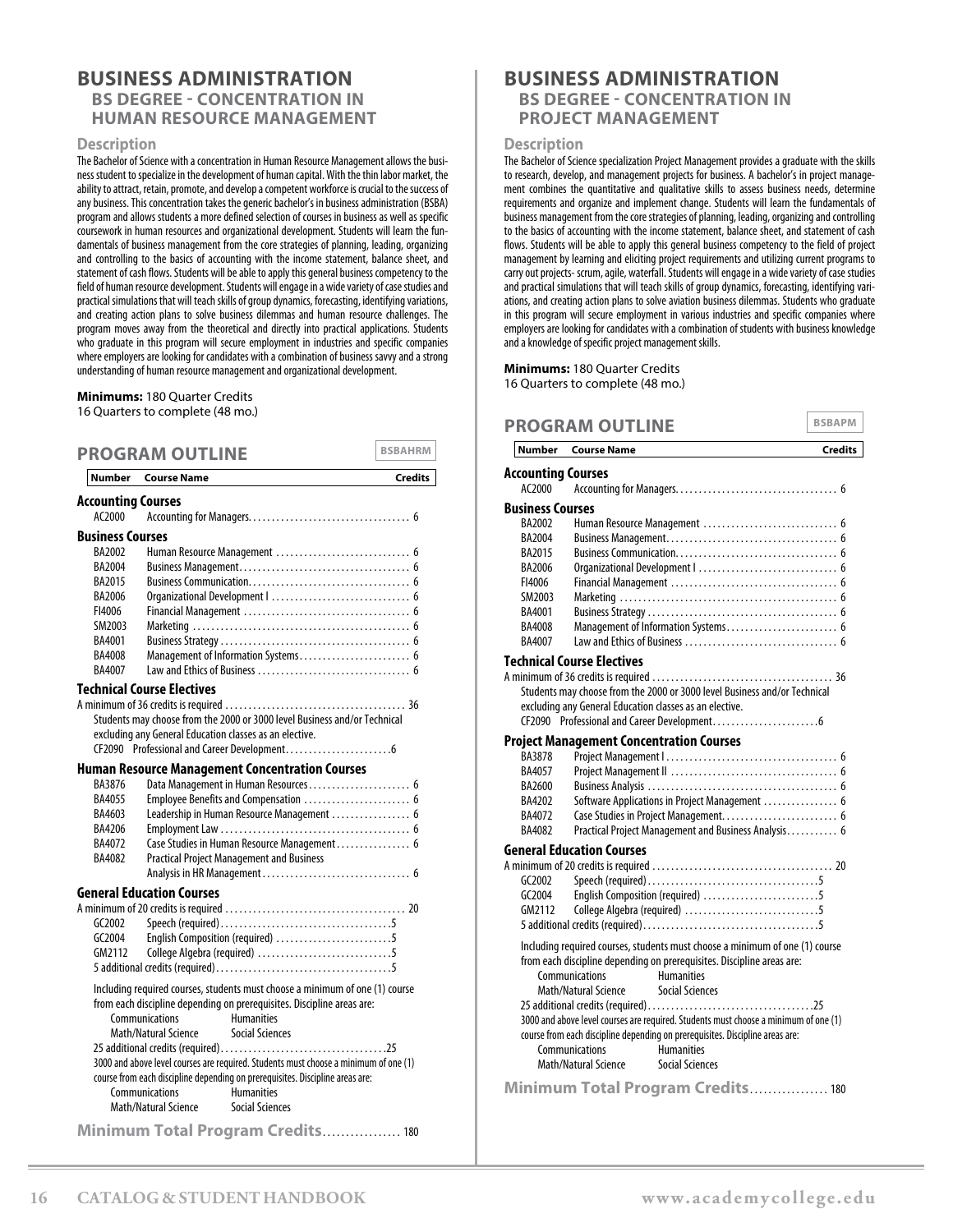#### <span id="page-18-0"></span>**AVIATION BUSINESS AAS DEGREE**

#### **Description**

The Aviation Business AAS Degree Program provides aviation, business, practical experience, and opportunities for career exploration to help students prepare for entry-level careers in aviation related fields. Students who enroll in the Aviation Business AAS Degree Program are not expected to have any previous technical skills or knowledge. The Aviation Business AAS Degree Program teaches foundational aviation, business, finance, problem solving, decision making, and communication skills based on current industry practices, covering the types of practical aviation and business activities students may encounter from storage to more complex Fixed Based Operations (FBO) and other transportation and distribution management models. Students learn the technical skills and soft skills needed to succeed in entry-level aviation related professions such as a FBO manager, transportation manager, freight coordinator, and distribution operations manager. The option to take Private Pilot Flight is also presented to our Aviation Business students and only requires a 3rd Class Medical.

#### **Minimums:** 95 Quarter Credits

8 Quarters to complete (24 mo.)

| <b>PROGRAM OUTLINE</b>                                                                                                                                                                                                                                                                                   |                                                                                                                                                                                                                                                                                    | AVB            |
|----------------------------------------------------------------------------------------------------------------------------------------------------------------------------------------------------------------------------------------------------------------------------------------------------------|------------------------------------------------------------------------------------------------------------------------------------------------------------------------------------------------------------------------------------------------------------------------------------|----------------|
| <b>Number</b> Course Name                                                                                                                                                                                                                                                                                |                                                                                                                                                                                                                                                                                    | <b>Credits</b> |
| <b>Aviation Ground &amp; Flight Courses</b><br>AV <sub>2101</sub>                                                                                                                                                                                                                                        |                                                                                                                                                                                                                                                                                    |                |
| <b>Aviation Course Electives**</b><br>Students may choose from AV, AF and DT courses provided that the prereq-<br>uisites are met.                                                                                                                                                                       |                                                                                                                                                                                                                                                                                    |                |
| <b>Business and Computer Science Courses</b><br>(52223)<br>A minimum of 12 additional credits (required)  12<br>Students may choose AC, BA, SM, FI and CS courses provided that the<br>prerequisites are met. Principles of Accounting I, Advanced MS Office and<br>Business Management are recommended. |                                                                                                                                                                                                                                                                                    |                |
| <b>Technical Course Electives</b><br>Students may choose from 1000 level and above technical category courses<br>provided prerequisites are met. Review your technical electives when con-<br>sidering transferring into one of the Bachelor Degree programs.                                            |                                                                                                                                                                                                                                                                                    |                |
| <b>General Education Courses</b><br>G(2002)<br>GC2004<br>GM2112<br>areas are:<br>Communications<br>Math/Natural Science                                                                                                                                                                                  | English Composition (required) 5<br>A minimum of 15 additional credits (required) 15<br>Including required courses, students must choose a minimum of one<br>(1) course from each discipline depending on prerequisites. Discipline<br><b>Humanities</b><br><b>Social Sciences</b> |                |

**Minimum Total Program Credits** . . . . . . . . . . . . . . . . . . 95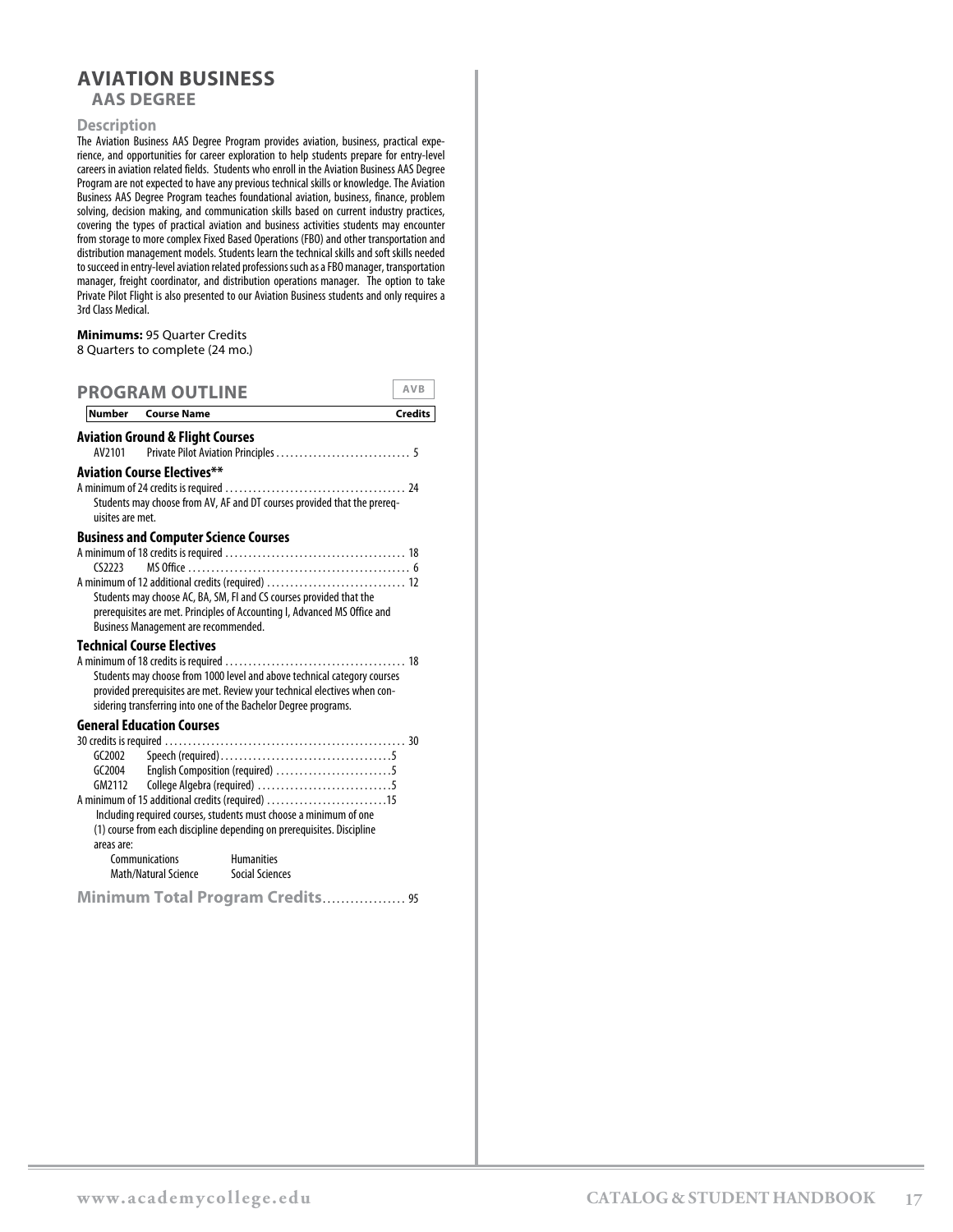# <span id="page-19-0"></span>**Information Technology Programs**

![](_page_19_Picture_1.jpeg)

en workplace? Choose Academy College Information Technology programs and get the thorough, real-world training you need to make your mark! Individuals who specialize in this area are generally good at troubleshooting and multi-tasking. They also find that they are detail oriented, analytical and enjoy problem solving.

Our Information Technology programs foster key technology and interpersonal communication skills, through extensive hands-on experience and Microsoft and CompTIA (CompTIA A+, CompTIA Network+) certification opportunities.

As a student in this program, you'll learn about computer hardware, software and operating systems, and gain vital hands-on knowledge of networks. Academy College has integrated a number of computer exams into specific course curricula. Students successfully completing a program and a variety of the certification exams are fully prepared to launch their IT careers and become key players in the computer industry.

**Bachelor of Science Degree** > Information Technology with Concentrations in: - Cloud Computing - Cyber Security

**Associate of Applied Science Degree** > Network Administration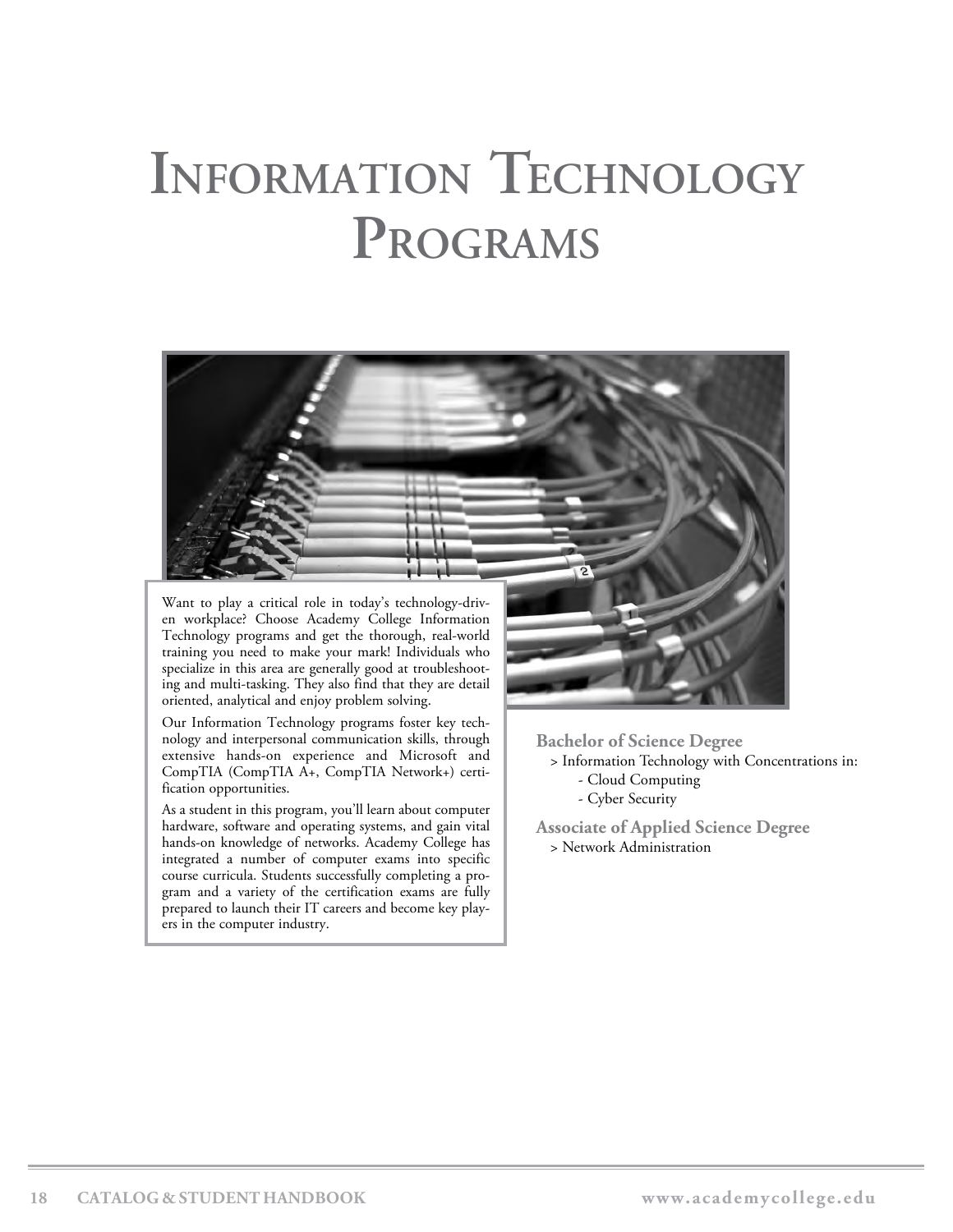#### **INFORMATION TECHNOLOGY BS DEGREE**

#### **Description**

The Computer Science Program provides foundational information technology knowledge, practical experience, opportunities for career exploration, and soft-skills development to help students prepare for entry-level careers in Information Technology. Students who enroll in the Computer Science Program are not expected to have any previous technical skills or knowledge, aside from basic computer literacy skills. The Computer Science Program teaches the broad knowledge of computer science serving as a foundation for on-going lifelong learning based on computing and mathematics appropriate to the discipline covering the types of practical real-world problems students may encounter, from programming, networking, and information security to more complex and advanced computing systems models. Students learn the technical skills and soft skills needed to succeed in entry-level Information technology professions such as a Junior Network Administrator, Technical Analyst, Security Analyst or Computer Programmer.

#### **Minimums:** 180 Quarter Credits

16 Quarters to complete (48 mo.)

# **PROGRAM OUTLINE**

|                   |  | Number Course Name | <b>Credits</b> |
|-------------------|--|--------------------|----------------|
|                   |  |                    |                |
| 'RUGRAM UU I LINE |  |                    | -----          |

#### **Computer Science & Programming Courses**

| CS2112  |  |
|---------|--|
| CP2301  |  |
| (53221) |  |

#### **Areas of Concentration Courses**

A minimum of 51 credits is required . . . . . . . . . . . . . . . . . . . . . . . . . . . . . . . . . . . . . . . 51 Students may choose from the 2000 level and above courses in the areas of CS and CP.

#### **Technical Course Electives**

| Students may choose from the 1000 or above technical category courses |  |
|-----------------------------------------------------------------------|--|
| except DT provided that prerequisites are met.                        |  |
|                                                                       |  |

#### **Business Course**

| BA4008 |  |  |
|--------|--|--|
|--------|--|--|

#### **Computer Science Major Courses**

| (52119)                                                                                                         |                                                  |  |
|-----------------------------------------------------------------------------------------------------------------|--------------------------------------------------|--|
| CP4101                                                                                                          |                                                  |  |
| CS4010                                                                                                          |                                                  |  |
| CS4005                                                                                                          |                                                  |  |
| CS4006                                                                                                          |                                                  |  |
| CS4009                                                                                                          |                                                  |  |
| CS4107                                                                                                          |                                                  |  |
|                                                                                                                 | General Education Courses                        |  |
|                                                                                                                 |                                                  |  |
| G(2002)                                                                                                         |                                                  |  |
| GC <sub>2004</sub>                                                                                              | English Composition (required) 5                 |  |
| GM <sub>2112</sub>                                                                                              |                                                  |  |
| GM3016                                                                                                          |                                                  |  |
| the contract of the contract of the contract of the contract of the contract of the contract of the contract of | A minimum of 25 additional credits (required) 25 |  |

Including required courses, students must choose a minimum of one (1) course from each discipline depending on prerequisites. Discipline areas are: Communications Humanities

Math/Natural Science Social Sciences

**Minimum Total Program Credits** . . . . . . . . . . . . . . . . . 180

### **INFORMATION TECHNOLOGY BS DEGREE - CONCENTRATION IN CLOUD COMPUTING**

#### **Description**

The Information Technology Program provides foundational computer technology knowledge, practical experience, opportunities for career exploration, and soft-skills development to help students prepare for entry-level careers in Information Technology. Students who enroll in the Information technology Program are not expected to have any previous technical skills or knowledge, aside from basic computer literacy skills. The Information technology Program teaches the broad knowledge of information technology serving as a foundation for on-going lifelong learning based on computing and mathematics appropriate to the discipline covering the types of practical real-world problems students may encounter, from programming, networking, and information security to more complex and advanced computing systems models. The Cloud Computing concentration will focus students on the skills necessary for them to understand the building blocks of a cloud ecosphere. Adding infrastructure and services, such as the creation of apps and web services, storage, back up and disaster recovery of important data. Hosting of Websites and Blogs, Streaming Media servers. Creating Software as a Service Platforms and utilizing AI and Machine Learning to analyze data for patterns and predictions. Students learn the technical skills and soft skills needed to succeed in entry-level Information technology professions such as a Junior Network Administrator, Technical Analyst, Security Analyst or Computer Programmer.

#### **Minimums:** 180 Quarter Credits

16 Quarters to complete (48 mo.)

### **PROGRAM OUTLINE**

#### **Computer Science & Programming Courses**

|         | " pater strence & Frogramming courses" |
|---------|----------------------------------------|
| (52125  |                                        |
| (53216  |                                        |
| CP2301  |                                        |
| CS3023  |                                        |
| (53221  |                                        |
| (52119) |                                        |
| CS3105  |                                        |
| (53121  |                                        |
| (53214  |                                        |
| (53222) |                                        |
| CP3050  |                                        |
| CP3007  |                                        |
| CS4009  |                                        |
| CP4101  |                                        |
|         |                                        |

**Number Course Name Credits**

#### **Technical Course Electives**

A minimum of 18 credits is required . . . . . . . . . . . . . . . . . . . . . . . . . . . . . . . . . . . . . . . 18 Students may choose from the 3000 level CP or CS technical category courses provided that the prerequisites are met.

#### **Cloud Computing Concentration Courses**

| CS3315        |  |
|---------------|--|
| CS3420        |  |
| <b>CS3430</b> |  |
| (53440)       |  |
| CS4021        |  |
| CS4035        |  |

#### **General Education Courses**

| GC2002 |                                                                                                                                       |                   |                                  |  |
|--------|---------------------------------------------------------------------------------------------------------------------------------------|-------------------|----------------------------------|--|
| GC2004 |                                                                                                                                       |                   | English Composition (required) 5 |  |
| GM2112 |                                                                                                                                       |                   |                                  |  |
| GH2001 |                                                                                                                                       |                   |                                  |  |
|        | 3000 and above level courses are required. Students must choose a<br>minimum of one (1) course from each discipline depending on pre- |                   |                                  |  |
|        | requisites. Discipline areas are:                                                                                                     |                   |                                  |  |
|        | Communications                                                                                                                        | <b>Humanities</b> |                                  |  |
|        | Math/Natural Science Social Sciences                                                                                                  |                   |                                  |  |
|        |                                                                                                                                       |                   |                                  |  |

**Minimum Total Program Credits** . . . . . . . . . . . . . . . . . 180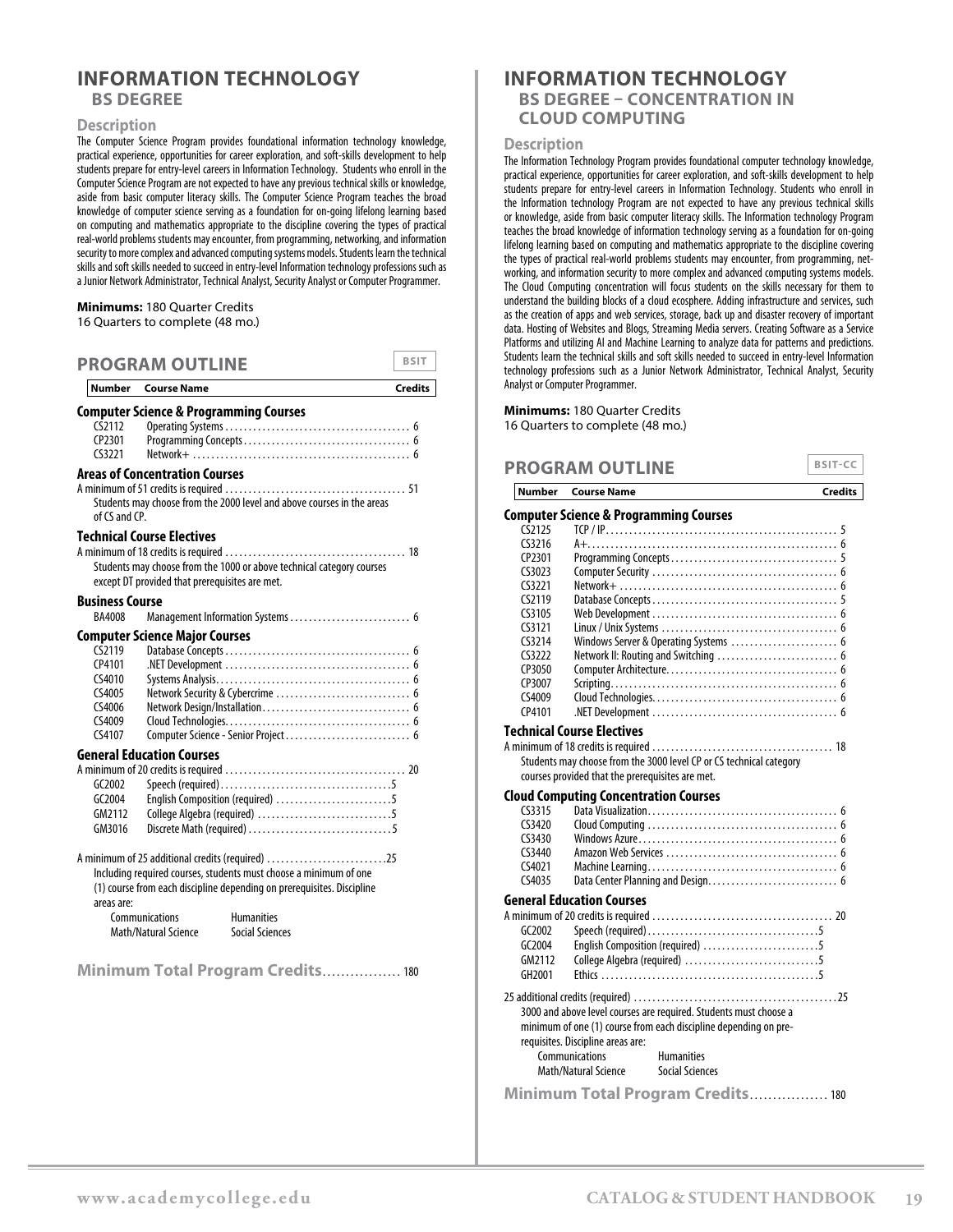#### **INFORMATION TECHNOLOGY BS DEGREE – CONCENTRATION IN CYBERSECURITY**

#### **Description**

The InformationtTechnology Program provides foundational computer technology knowledge, practical experience, opportunities for career exploration, and soft-skills development to help students prepare for entry-level careers in Information Technology. Students who enroll in the Information technology Program are not expected to have any previous technical skills or knowledge, aside from basic computer literacy skills. The Information technology Program teaches the broad knowledge of information technology serving as a foundation for on-going lifelong learning based on computing and mathematics appropriate to the discipline covering the types of practical real-world problems students may encounter, from programming, networking, and information security to more complex and advanced computing systems models. For students in the Cybersecurity concentration will also learn the tenants of Information Security, how to scan for and mitigate vulnerabilities on a computer system and networks. How to work with and configure a variety of security tools to secure workstations and networks from attack by cybercriminals. Students will also learn the importance threat intelligence and developing security policies as part of a full information security plan. Students learn the technical skills and soft skills needed to succeed in entry-level Information technology professions such as a Junior Network Administrator, Technical Analyst, Security Analyst or Computer Programmer.

#### **Minimums:** 180 Quarter Credits

16 Quarters to complete (48 mo.)

### **PROGRAM OUTLINE**

**Number Course Name Credits**

#### **Computer Science & Programming Courses**

| (52125 |  |
|--------|--|
| (53216 |  |
| CP2301 |  |
| CS3023 |  |
| CS3221 |  |
| (52119 |  |
| CS3105 |  |
| (53121 |  |
| (53214 |  |
| (53222 |  |
| CP3050 |  |
| CP3007 |  |
| CS4009 |  |
| CP4101 |  |
|        |  |

#### **Technical Course Electives**

| Students may choose from the 3000 level CP or CS technical category |  |
|---------------------------------------------------------------------|--|
| courses provided that the prerequisites are met.                    |  |

#### **Cybersecurity Concentration Courses**

| CS3005 | Intrusion and Detections Systems  6                                 |
|--------|---------------------------------------------------------------------|
| CS3007 |                                                                     |
| CS3025 |                                                                     |
| CS3026 | Ethical Hacking and Structured Defenses  6                          |
| CS3215 |                                                                     |
| CS4028 |                                                                     |
|        | <b>General Education Courses</b>                                    |
|        |                                                                     |
| GC2002 |                                                                     |
| GC2004 | English Composition (required) 5                                    |
| GM2112 |                                                                     |
| GH2001 |                                                                     |
|        |                                                                     |
|        | 3000 and above level courses are required. Students must choose a   |
|        | minimum of one (1) course from each discipline depending on prereg- |
|        | uisites. Discipline areas are:                                      |
|        | <b>Humanities</b><br>Communications                                 |
|        | Math/Natural Science<br><b>Social Sciences</b>                      |
|        | Minimum Total Program Credits 180                                   |

#### **NETWORK ADMINISTRATION AAS DEGREE**

#### **Description**

The Network Administration Program is designed to enable graduates to acquire the necessary knowledge, skills and preparedness to take the Cisco, CompTIA, Microsoft and Amazon Web Services Certification Exams. Students get real hands on learning experience directly related to the real world working environment in professional classrooms settings led by certified and highly qualified experienced professors. Upon completion of the Network Administration Program, students may seek entry-level employment in Information Technology, Information Security or a variety of industries where basic computer Literacy skills are needed.

#### **Minimums:** 102 Quarter Credits

8 Quarters to complete (24 mo.)

| Number Course Name             | Credits |
|--------------------------------|---------|
| ANSY<br><b>PROGRAM OUTLINE</b> |         |

#### **Computer Science Courses**

| CS2112    |                          |
|-----------|--------------------------|
| (52125    |                          |
| CS3216    |                          |
| (53221)   |                          |
| (53213)   |                          |
| $C$ 53121 |                          |
| CS3311    |                          |
| CS3214    |                          |
|           | chnical Course Flectives |

#### **Technical Course Electives**

| Students may choose from technical category courses except DT provided     |  |
|----------------------------------------------------------------------------|--|
| that prerequisites are met. Review your technical electives when consider- |  |
| ing transferring into one of the Bachelor Degree programs.                 |  |
|                                                                            |  |

#### **General Education Courses**

| G(2002)            |                      |                                                                        |  |
|--------------------|----------------------|------------------------------------------------------------------------|--|
| GC2004             |                      | English Composition (required) 5                                       |  |
| GM <sub>2112</sub> |                      |                                                                        |  |
|                    |                      | A minimum of 15 additional credits (required) 15                       |  |
|                    |                      | Including required courses, students must choose a minimum of one      |  |
|                    |                      | (1) course from each discipline depending on prerequisites. Discipline |  |
| areas are:         |                      |                                                                        |  |
|                    | Communications       | <b>Humanities</b>                                                      |  |
|                    | Math/Natural Science | Social Sciences                                                        |  |
|                    |                      |                                                                        |  |

**Minimum Total Program Credits** . . . . . . . . . . . . . . . . . 102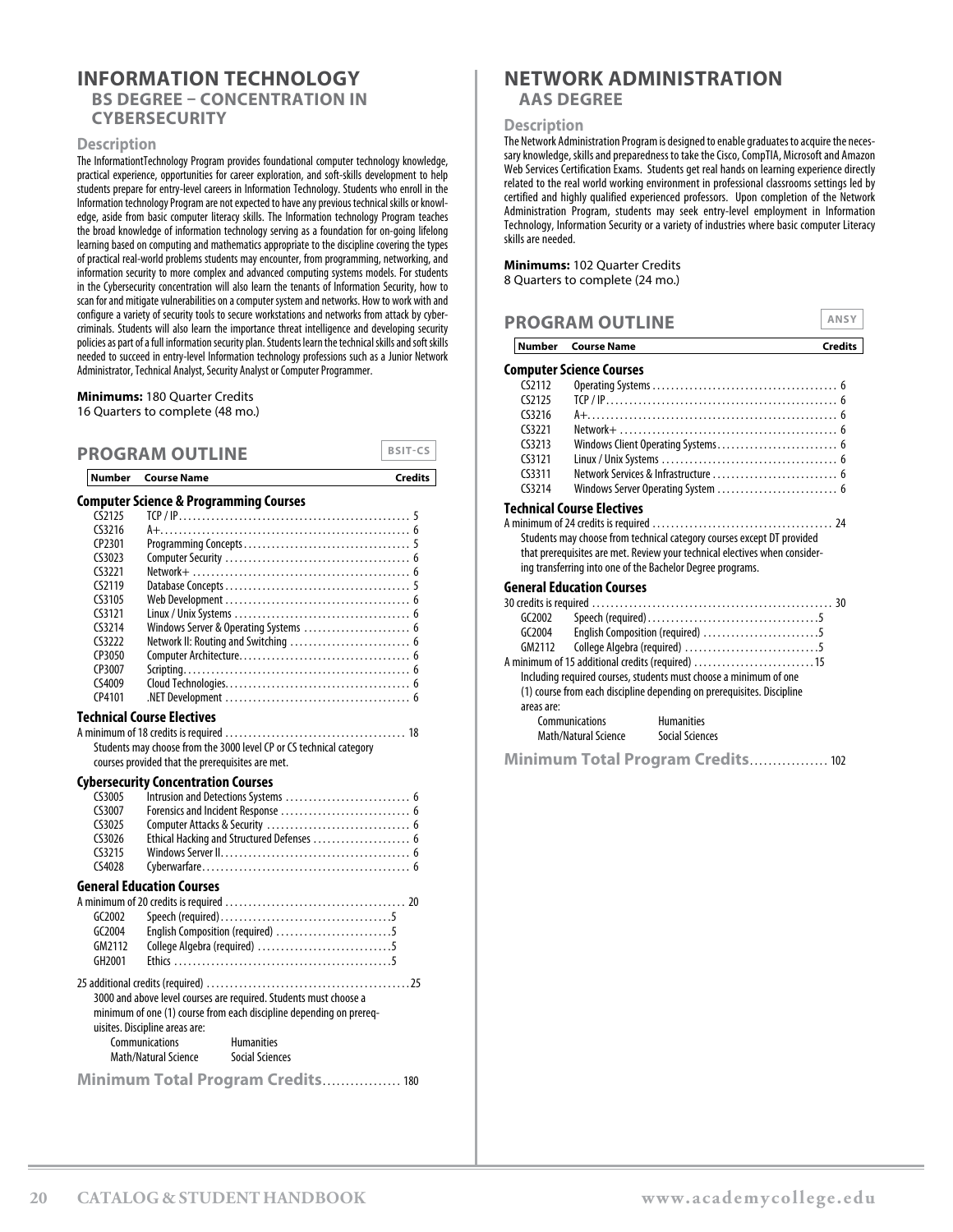# <span id="page-22-0"></span>**Course Descriptions**

| <b>TECHNICAL COURSE CATEGORIES</b> | <b>CODE</b>                                                                                                                                                                                                                    | PAGE       |
|------------------------------------|--------------------------------------------------------------------------------------------------------------------------------------------------------------------------------------------------------------------------------|------------|
|                                    |                                                                                                                                                                                                                                | AC 19      |
|                                    | AF                                                                                                                                                                                                                             | $19 - 20$  |
| Aviation <b>Aviation</b>           | AV                                                                                                                                                                                                                             | $20 - 21$  |
|                                    | <b>BA</b>                                                                                                                                                                                                                      | $21 - 22$  |
|                                    |                                                                                                                                                                                                                                | $CF \t 22$ |
|                                    |                                                                                                                                                                                                                                | $CP$ 22    |
|                                    | $\mathsf{CS}$                                                                                                                                                                                                                  | $22 - 24$  |
|                                    |                                                                                                                                                                                                                                | $24 - 25$  |
|                                    | Florence and the second series of the series of the series of the series of the series of the series of the series of the series of the series of the series of the series of the series of the series of the series of the se | 25         |
|                                    |                                                                                                                                                                                                                                | SM 26      |

Course numbers are prefaced by two letters that indicate the discipline. by two<br>cipline.<br>ndicate<br>"ollows:<br>- 2999<br>- 4999<br>- r Level<br>"r Level"

The four numbers indicate the level as follows:

> 1000 - 2999 *Lower Level*

> 3000 - 4999 *Upper Level*

| <b>GENERAL EDUCATION COURSES</b> | <b>CODE</b> | $P_{\text{AGE}}$ |
|----------------------------------|-------------|------------------|
| Communications                   | (-1         |                  |
| <b>Humanities</b>                | (1H         | 25-26            |
| <b>Math/Natural Sciences</b>     | GМ          |                  |
| <b>Social Sciences</b>           |             |                  |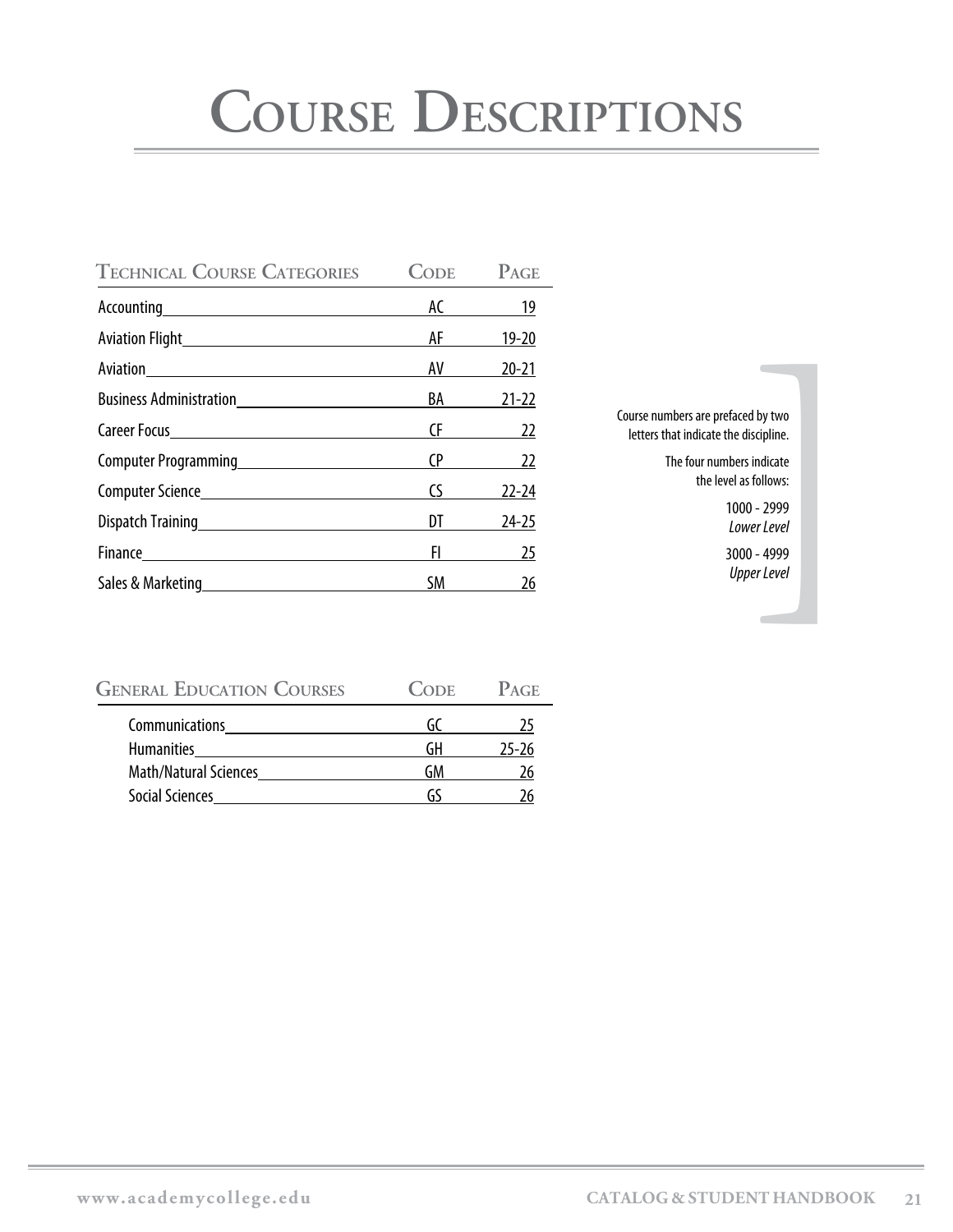#### <span id="page-23-0"></span>**AC2000 Accounting for Managers 6 Credits**

This course embodies training in applications and principles of general accounting practice and how that applies to the role of a manager in any business. Topics covered will be operational strategies and how those impact the balance sheet and income statements. Transactions and postings of accounting entries will be compiled and analyzed to create statements that can be used by management.

#### **AC2001 Principles of Accounting I 6 Credits**

This course embodies training in applications and principles of general accounting practice and procedures. It provides exposure to many business topics including accounting journals and ledgers, preparation of financial statements, internal control systems, forms of business organization, and typical business practices. The course is taught as if the student has had no prior training in either accounting or bookkeeping.

#### **AC2002 Principles of Accounting II 6 Credits**

This course focus is the development of accounting information for the use of business owners, lenders, managers, and other parties interested in the financial affairs of a business. The specific course objective is to provide a strong foundation for advanced accounting studies. The course will include preparation of employment forms, payroll accounting, and computer assisted accounting. Prerequisite: Principles of Accounting I

#### **AC2003 Intermediate Accounting I 6 Credits**

This course is an essential core course of financial accounting. It emphasizes the accounting procedures for financial reporting within the broader conceptual framework underlying accepted accounting practices. The course focuses on analysis of balance sheet accounts and application of accounting theory. Prerequisite: Principles of Accounting II

#### **AC2004 Intermediate Accounting II 6 Credits**

This course focuses on owner's equity, income statements, and special problems in income determination. Accounting theory is continually emphasized, based on rule of the FASB and various governmental and professional organization accounting standards. Prerequisite: Intermediate Accounting I

#### **AC2007 Financial Statement Analysis 6 Credits**

This course is designed to assist the student in evaluation of financial statements. The students will develop an understanding of the critical ratios necessary to dissect and analyze the financial statement. Students will use the Web to obtain financial statements of publicly traded companies and obtain the ratios for high performers in the industry to discover the differences between poor, average, and high performing competitors. Prerequisite: Principles of Accounting II

#### **AC2008 Computerized Accounting 6 Credits**

This course introduces software commonly used for accounting. Students will learn how to use Quickbooks and Excel in different business environments with hands-on experience initiating transactions, record financial data, maintain books for a full accounting cycle, and generate and analyze financial reports. Prerequisite: Principles of Accounting I

#### **AC2105 Taxation 6 Credits**

This course provides the fundamentals of taxation by introducing students to both the compliance and the conceptual aspects of taxation. Individual taxation topics will provide students with an understanding of individual taxation, tax accounting methods, exclusions, business and personal deductions, gross income, property transactions, depreciation, and depletion. Corporate and partnership taxation topics will provide students with an understanding of specially taxed corporations, securities, pension and profit-sharing plans, partnerships, estates and trusts, corporations, and capital changes. Prerequisite: Principles of Accounting II

#### **AC3001 Cost Accounting 6 Credits**

This course introduces the underlying concepts and objectives for the cost system. Cost accumulation procedures such as job order costing and process costing are covered in depth. Planning and control procedures for factory overhead, materials, and labor are also examined in detail. The course concludes with an introduction to planning and control procedures of sales and costs. Prerequisite: Principles of Accounting II

#### **AC3004 Corporate & Partnership Tax 6 Credits**

This course covers advanced business taxation topics related to specially taxed corporations, securities, pension and profit-sharing plans, partnerships, decedents, estates and trusts, corporations, and capital changes. It also includes capital gains and losses, tax-deferred transactions, inventories, and tax research. Prerequisite: Taxation

### **AC4002 Auditing**

#### **6 Credits**

This course introduces the student to basic auditing concepts and their relation to the field of accounting, the purposes of auditing, the differences between the functions of public and internal auditors, and the professional ethics and legal responsibilities of the auditor. Throughout this course, students are trained in professional auditing procedures and report writing as they apply to various reporting requirements. Although many of the procedures are equally as applicable to internal auditing practices, the major emphasis is placed on the external audit function. Students learn many of the procedures by completing a comprehensive audit case study. Prerequisite: Intermediate Accounting II

#### **AC4003 Managerial Accounting 6 Credits**

This course offers the student further expansion of the topics covered in Cost Accounting. The primary focus of this course is the analysis of various cost problems and the analytical tools available to the cost accountant. It examines complex areas of cost accounting such as flexible budgets and analysis of variances. In addition, other analytical tools such as break-even and cost-volume-profit analysis, linear programming, capital budgeting, and differential cost analysis are covered. Prerequisite: Cost Accounting

#### **AC4004 Comprehensive Accounting Capstone 6 Credits**

This course, divided into four parts designed to coincide with the CPA exam sections, is designed to draw on the skills learned throughout the accounting program, including tax preparation and business law. Students will apply these skills to realistic accounting situations on four comprehensive projects, creating materials that can be presented to prospective employers to demonstrate a student's abilities as a competent accountant. Prerequisites: 30 credits of AC, BA *or* FI 5000 level category courses needed *and* permission of the Education Department

#### **AC4005 Advanced Accounting 6 Credits**

This course gives students a broad exposure to accounting for a wide variety of business entities. It covers accounting for the formation, dissolution, and liquidation of partnerships, governmental accounting, accounting for stock investments and business operations, consolidation statements, and financial statement analysis. Problems covered in this course will require students to apply the theory and principles of accounting learned in previous courses. Prerequisite: Intermediate Accounting II

#### **AF2102 Private Pilot Flight Training 1 1 Credit**

This course provides the student with hands-on training in the safe conduct of basic flight. Instruction in pre-flight inspection, engine and ground operations, and use of flight controls and trim prepares the student for takeoffs, climbs, turns, slow flight, descents, and landings. Basic radio communication skills are also acquired. Additionally, this course prepares the student for his/ her first solo flight. Prerequisite: Second Class Medical Certificate

#### **AF2103 Private Pilot Flight Training 2 1 Credit**

This course provides the student with training in solo flight. It also provides hands-on training/instruction in more advanced operations such as: night flying, instrument flight, and cross country operations. Solo flight experience is increased further through local and cross-country flights. This course prepares the student for the private pilot practical test. Prerequisite: Private Pilot Flight Training 1

#### **AF2120 Instrument Flight Training 1 2 Credits**

This course provides the student with hands-on training in the safe conduct of basic flight by reference to instruments. Instruction in airplane flight altitude control, flight maneuvers, and situational awareness by reference to instruments lays the foundation for more advanced instrument flight maneuvers. In addition, electronic navigation skills are expanded and improved and holding patterns are introduced. This course prepares the student for progression into more advanced IFR flight operations. Prerequisite: Private Pilot Flight Training 2, Private Pilot Aviation Principles

#### **AF2121 Instrument Flight Training 2 2 Credits**

This course provides the student with hands-on training in the safe conduct of flight by reference to instruments. Instruction areas consist of holding patterns, instrument approaches, and IFR cross-country operations. Additionally, ATC radio communication skills are increased. This course prepares the student with the necessary skills to act safely as an instrument rated pilot. Prerequisite: Instrument Flight Training 1, Private Pilot Aviation Principles

#### **AF2122 Commercial Flight Training 1 2 Credits**

This course starts the process for the student to build the knowledge, skill, and aeronautical experience necessary towards meeting the requirements for the addition of a Single-Engine airplane commercial pilot certificate. This is accomplished by reviewing VFR cross-country operations, night operations, and increasing solo flight proficiency in these areas. Prerequisite: Instrument Flight Training 2, Instrument Aviation Principles

#### **AF2123 Commercial Flight Training 2 2 Credits**

This course continues the process for the student to build the knowledge, skill, and aeronautical experience necessary towards meeting the requirements for the addition of a Single-Engine airplane commercial pilot certificate. This is accomplished by reviewing basic VFR maneuvers and introducing commercial maneuvers and increasing solo flight proficiency in these areas. Additionally, complex aircraft operations are introduced. Prerequisite: Commercial Flight Training 1, Instrument Aviation Principles

#### **AF2124 Commercial Flight Training 3 3 Credits**

This course completes the process for the student building the knowledge, skill, and aeronautical experience necessary towards meeting the requirements for the addition of a Single-Engine airplane commercial pilot certificate. This is accomplished by mastering all VFR commercial maneuvers and complex aircraft operations, and also increasing solo flight proficiency in these areas. Prerequisite: Commercial Flight Training 2, Instrument Aviation Principles

#### **AF3203 Multi-Engine Ground/Flight Training 1 Credit**

This course provides the student with the knowledge, skill, and aeronautical experience necessary to meet the requirements for the addition of a multi-engine airplane class rating to an existing commercial pilot certificate. This is accomplished by learning multi-engine aircraft maneuvers, flight principles, emergencies, and obtaining the necessary knowledge, instructional background for a multi-engine commercial pilot. Prerequisite: Commercial Flight Training 3, Commerical Aviation Principles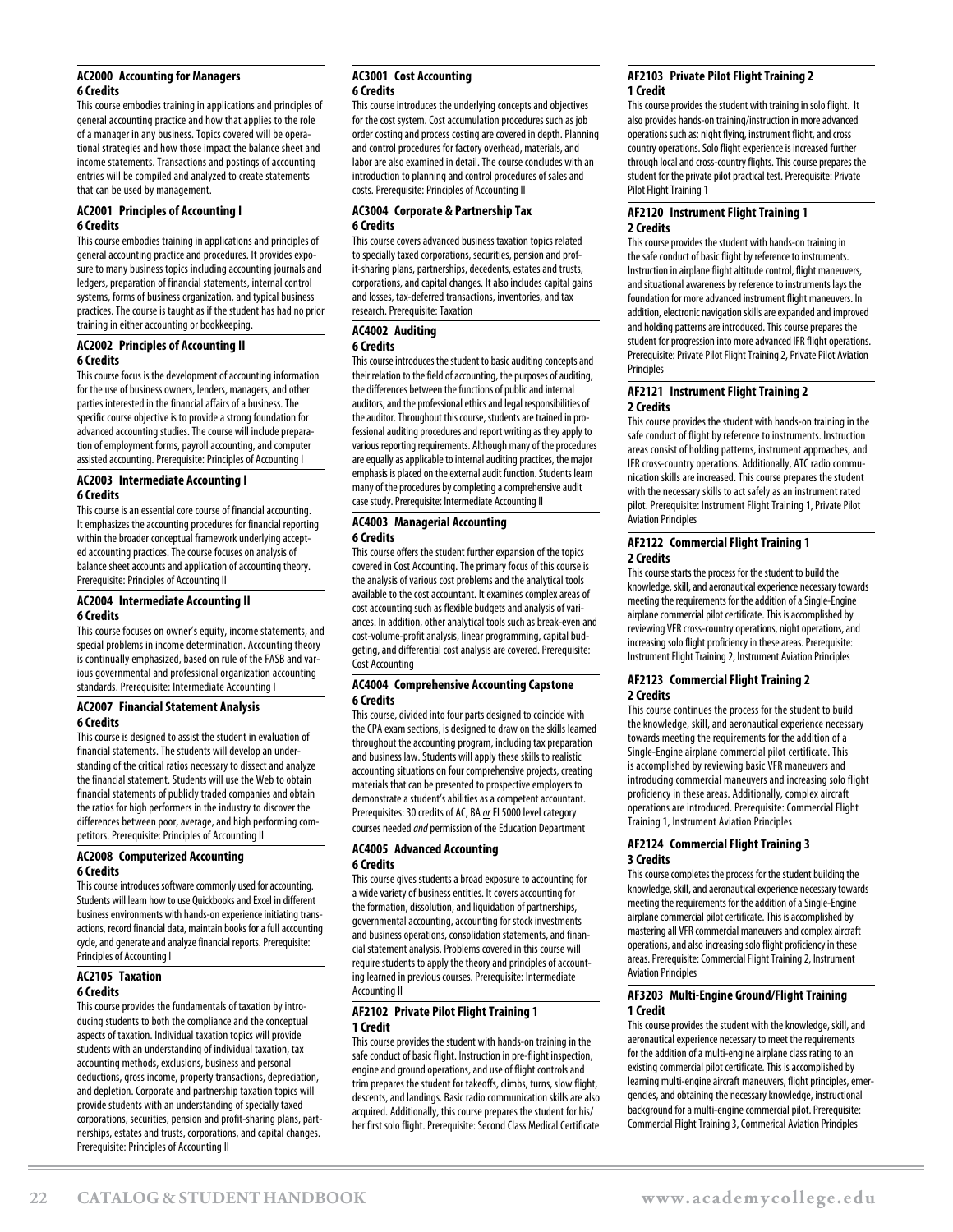#### <span id="page-24-0"></span>**AF3207 Instrument Instructor Ground/Flight Training1 Credit**

This course provides the student with the knowledge, skill, and aeronautical experience necessary to meet the requirements for the addition of an instrument airplane rating to an existing instructor certificate. This is accomplished by reviewing instrument attitude flying, instrument approach procedures, IFR flight planning, and obtaining the necessary knowledge and instructional background for an instrument flight instructor. Prerequisite: Single-Engine Instructor Flight Training

#### **AF3212 Single-Engine Instructor Flight Training 2 Credits**

This course provides the student with the knowledge, skill, and aeronautical experience necessary to meet the requirements for the addition of a Single-Engine airplane initial instructor certificate. This is accomplished by reviewing VFR flight maneuvers, emergencies, VFR flight planning, and obtaining the necessary knowledge and instructional background required to instruct private and commercial pilot students. Additionally, time is spent ensuring knowledge of the fundamentals of instruction. Prerequisite: Multi-Engine Ground/Flight Training, Commercial Aviation Principles

#### **AF4001 Multi-Engine Instructor Ground/Flight Training 3 Credits**

This course provides the student with the knowledge, skill, and aeronautical experience necessary to meet the requirements for the addition of a multi-engine airplane class rating to an existing instructor certificate. This is accomplished by reviewing multi-engine aircraft maneuvers, flight principles, emergencies, and obtaining the necessary knowledge, instructional background for a multi-engine flight instructor. Prerequisite: CFI

#### **AV2032 Aviation Human Factors and Flight Physiology 4 credits**

This course explores the human physiological capabilities that make flight possible as well as the limitations that can exist in a sometimes inhospitable atmosphere. Topics to be discussed include: aeromedical factors, physiology of flight, psychology of flight, human behavior, how human factors affect flight operations, risk management, and crew resource management.

#### **AV2033 Aviation Weather 4 credits**

This course provides an in-depth analysis of concepts in meteorology, including air mass analysis, weather fronts, fog, aircraft icing, thunderstorms, tornadoes, hurricanes, turbulence, and National Weather Service products. Each topic is discussed in the context of its cause and potential effect on aircraft operations. Students must demonstrate their ability to assimilate various weather reports and forecasts to make timely and safe decisions concerning aircraft operations under ever-changing weather conditions.

#### **AV2034 Aerodynamics 4 credits**

This course outlines the theory and practical application of aerodynamics as it relates to flying an airplane. Relevant principles of physics and aerodynamics are discussed from a pilots point of view. Topics include; power and thrust producing airplanes, slow speed flight and associated LOC and stall accidents, stability, and high speed transonic and supersonic flight. Aircraft performance is also discussed with focus placed on turboprop and jet aircraft.

#### **AV2101 Private Pilot Aviation Principles 5 Credits**

This course is designed to meet the requirements in the Federal Aviation Regulations for the Aeronautical Knowledge required for Private Pilot - Airplane Rating, including such topics as aerodynamics, aviation regulations, navigation, and weather. In addition, the course will prepare the student to take the FAA Private Pilot – Airplane Rating Knowledge Test and the FAA Practical Test Oral Exam. The student must pass the FAA Private Pilot Airline (PAR) Airman Knowledge Test to pass this course.

#### **AV2104 Instrument Aviation Principles\* 5 Credits**

This course is designed to meet the requirements in the Federal Aviation Regulations for the Aeronautical Knowledge required for Instrument Rating – Airplane, including such topics as instrument navigation, weather, and instrument operations. In addition, the course will prepare the student to take the FAA Instrument Rating – Airplane Knowledge Test and the FAA Practical Test Oral Exam. The student must pass the FAA Instrument Rating Airplane (IRA) Airman Knowledge Test to pass this course. Prerequisite: Private Pilot Aviation Principles, Private Pilot Flight Training 1 *\*Private Pilot Flight Training 2 is an additional prerequisite for all students in pursuit of an FAA Restricted ATP Certificate.*

#### **AV2105 Commercial Aviation Principles\* 5 Credits**

This course is designed to meet the requirements in the Federal Aviation Regulations for the Aeronautical Knowledge required for Commercial Pilot – Airplane Certificate, including such topics as weather, navigation, commercial operations, aviation regulations, and aerodynamics. In addition, the course will prepare the student to take the FAA Commercial Pilot – Airplane Knowledge Test and the FAA Practical Test Oral Exam. Student must pass the FAA Commercial Pilot – Airplane Knowledge Test to pass this course. Prerequisite: Instrument Aviation Principles, Instrument Flight Training 1 *\*Instrument Flight Training 2 is an additional prerequisite for all students in pursuit of an FAA Restricted ATP Certificate.*

#### **AV2127 Introduction to Aviation 4 credits**

This course is designed to give the student a broad overview of the business of aviation and possible career options in the industry. Topics include aviation history, airline and general aviation operations, and preparation for aviation hiring practices.

#### **AV2128 Air Traffic Control and Airspace 4 credits**

This course provides an overview of how air traffic control and airline dispatch operations fit into the modern commercial aviation system. Students will learn the history of ATC and airspace in the United States, FAA regulations, the air traffic controller's and dispatcher's responsibili¬ties, NAVAIDS, airspace, enroute, terminal, tower, and radar and non-radar ATC operations.

#### **AV3120 Aviation Safety Management 4 credits**

This course provides a detailed introduction to the various factors affecting aviation safety. Topics discussed will include risk management, crew resource management, aviation safety management, safety studies and statistics, and accident/incident investigation and analysis. Students will also be introduced to the International Civil Aviation Organization's Safety Management System (SMS). Prerequisite: Private Pilot Aviation Principles

#### **AV3124 Unmanned Aircraft (UAS) 4 credits**

Small Unmanned Aircraft Systems (SUAS), or "drones", are finding their way into many industries in increasingly diverse ways. It is an incredibly exciting technology that is becoming more technically advanced, yet more cost effective, allowing it to be utilized by anyone from the hobbyist up to highest levels of government. Some popular uses of this technology include professional photography, land surveying, emergency services life-saving operations, as well as a variety of military and police activities. This has led the Federal Aviation Administration (FAA) to create regulations regarding their operation. This course will guide you through the exciting career opportunities available as well as educate you in the safe and legal operation of a SUAS. This course is designed to educate the remote pilot in the pertinent regulations, flight operations, and safety precautions related to operating a SUAS, ultimately leading to the issuance of an FAR Part 107 Remote Pilot Airman Certificate.

#### **AV3125 Corporate Aviation Management 4 credits**

This course examines the fundamental management concepts and techniques required of business and corporate aircraft

managers. An effective aviation manager must always consider safety as the first priority but also place considerable emphasis on aviation technology in addition to consideration of cost effectiveness/efficiency and high-level service to the organization..

#### **AV3214 Introduction to Aircraft Systems 4 credits**

This course provides background on systems found on light and large aircraft including: piston and turbine engines, fuel, pressurization, pneumatic, hydraulic, flight control, and avionics systems.

#### **AV3215 Aviation Law 4 credits**

This course offers an introduction to the major aspects of aviation law practices. Students will become familiar with the origins, applications, and ramifications of laws and administrative regulations of concern to the aviation community. Part 14 CFR, FAA rulemaking and regulatory actions, and international aviation law are major points of discussion. Additionally, students will be introduced to Public Law 112-153 also known as the Pilot's Bill of Rights (PBR)

#### **AV3305 Building a Flight Instruction Foundation**

In this course students will explore the concepts of learning theory and methods of instruction. Following this first part is the FAA knowledge test – Fundamentals of Instructor (FOI). The second part of the course is exploring more in-depth the foundations of instruction in aviation. That concludes in the final FAA knowledge test – Fundamentals of Instruction - Airplane (FIA).

#### **AV3306 Instructional Methods**

This course will allow students direct practice in instructing and teaching under the supervision of their instructor. Students will experience directly the instructional methods of planning lessons, communicating lessons, evaluating performance, revising lessons with different pedagogy.

#### **AV3340 Aviation Insurance and Risk Management 4 credits**

Students will leave this course understanding the concepts of insurance and risk in the aviation industry. They will learn techniques to identify risk and how to mitigate inherent risk through the use of insurance.

#### **AV3555 Airport and FBO Operations 4 credits**

This course provides background on systems found on light Students will examine the general aviation industry and the factors that impact growth, profitability, and sustainability.

#### **AV4004 Transport Category Aircraft Operations and Systems 4 Credits**

This course provides an in-depth background and operating principles of systems typically found on large transport category aircraft including: gas turbine engines, fuel, pressurization, pneumatic, electrical and APU, oxygen, rain and ice protection, landing gear, brakes and anti-skid, hydraulic, avionics, and flight controls. Additionally, aircraft performance, weight and balance, procedures both normal and emergency, and operational information will be covered. Prerequisite: Instrument Aviation Principles and Introduction to Aircraft Systems

#### **AV4006 Air Carrier Operations 4 Credits**

This course provides an insight into the operations and management of a modern airline. It covers the history of airlines, organization, regulation, scheduling, operations, management, and marketing strategies. Students will tour local airline management offices and write and present a major project focusing on the industry.

#### **AV4007 Aviation Security 4 Credits**

This course is designed to introduce the student to all aspects of security in the aviation industry. Topics include Federal Aviation Regulations regarding the air transport industry and general aviation, duties of aviation security coordinators, law enforcement agencies, threat recognition and assessment, detection devices, and threat areas. Prerequisite: Private Pilot Aviation Principles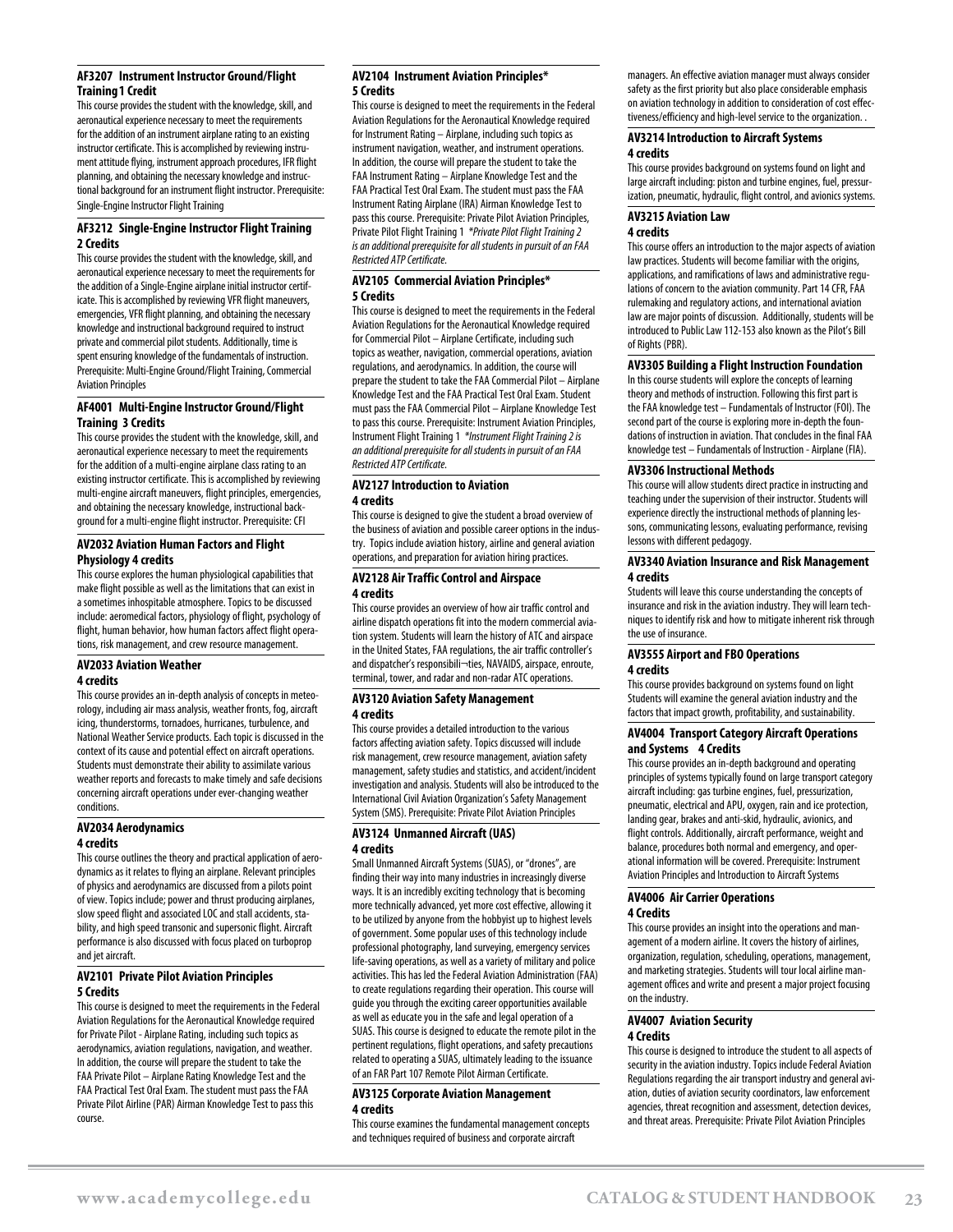#### <span id="page-25-0"></span>**AV4011 Crew Resource Management 4 Credits**

This course provides students with an introduction to crew resource management operations and procedures as would be experienced in a transport category, multi-pilot crew aircraft. Fundamentals of, operations with, pitfalls, crew dynamics, crew rest, and human factors are all discussed in the context of operations with pilots, flight attendants, ground service, and dispatchers. Prerequisite: Commercial Rating and Introduction to Aircraft Systems

#### **AV4012 Aircraft Electronic Flight Systems 4 Credits**

This course provides an in-depth background and operating principles of Electronic Flight Systems typically found on both small GA and large transport category aircraft including: Aircraft integrated flight control and instrument systems, FMS, Autopilots, Garmin G1000, and Bombardier CRJ EFIS and controls. Learning is accomplished through either lecture, discussion, or hands-on training utilizing computer-based interactive training software. Prerequisites: Instrument Flight Training 2 and Intro to Aircraft Systems

#### **AV4013 International and Oceanic Flight Operations and Navigation 4 Credits**

This course provides an in-depth background of international and oceanic flight operations and navigation. Students will learn about International Operational Requirements, RVSM, International ADS-B, Oceanic RNP, ETOPS, eAPIS, and MNPS among other topics concerning international operations. Prerequisite: Instrument Flight Training 2 and Aviation Weather

#### **BA2001 Business Law 6 Credits**

This course provides an overview of business law. A knowledge of business law is indispensible for addressing the legal questions that arise periodically during the course of business operations. This course does not try to train students to be attorneys; instead, it introduces students to various aspects of legal topics and terminology and gives them a better understanding of when an attorney's services should be used. These topics include property, e-commerce, contracts, agency, negotiable instruments, corporations, and the legal liability of accountants.

#### **BA2002 Human Resource Management 6 Credits**

This course explores the role of a human resource manager in an organization. Students will study Total Quality Management, equal employment laws and legislation, affirmative action, employee recruiting and training, employee performance appraisals, employee rights and compensation & benefits programs, as well as employee motivation and effective communication in the workplace.

#### **BA2004 Business Management 6 Credits**

This course produces a clear, concise, current, and thorough approach to basic skills of business management. The course addresses traditional management challenges as well as contemporary issues related to people, quality, ethics, and the global environment.

# **BA2006 Organization Development I**

**6 Credits**

Students in this course will study the functions of groups and organizations, and study the psychological foundations of behavior in the workplace. Student will analyze and examine multiple case studies on creating a positive and empowering workplace that maximizes the efficient and profitable development of the organization.

#### **BA2010 Management of e-Commerce 6 Credits**

This course provides a clear and concise approach to the expanding field of e-commerce. The course addresses the emerging technological changes taking place in this area and contemporary issues related to people, quality, ethics, and the global environment.

#### **BA2012 Office and Clerical Operations 6 Credits**

This course acquaints the student with the paper flow of business, focusing on the needs for records retention, and stressing the importance of management of information within the business environment. In addition, this course will cover the importance of communication to help the student become a better office manager by showing how to change perspective and behavior, leading to job satisfaction and increasing productivity.

#### **BA2013 Staffing & Human Relations 6 Credits**

This course focuses on the staffing side of management-employee relations. Students will learn how to develop an effective team in the workplace and how to achieve a successful person/job and person/organization match. Components of this class include external influences, staffing support systems, staffing, activities, and management.

#### **BA2015 Essentials of Business Communication 6 Credits**

This course focuses on basic writing skills and then applies these skills to a variety of business forms (memos, letters, reports, and resources). Modern day communication topics on the Internet, e-mail usage, diversity, and business ethics will also be covered.

#### **BA2016 Office Management 6 Credits**

This course is designed to teach students the functions of management, help them identify their own leadership styles, and provide solutions to common problems that arise in the workplace.

#### **BA2114 Human Resources Administration Project 6 Credits**

This course is an application of information students have acquired in all course work in this program. Students will study how an organization interacts with its environment, technology, and climate in the business community today. Student teams will research, write, and present information on a selected or assigned company.Prerequisite: Business Management *or* Staffing & Human Relations *or* Human Resources Management

#### **BA2600 Business Analysis**

#### **6 Credits**

This introductory course in business analysis allows students the opportunity to explore projects in business and plan and organize the project by creating the scope and eliciting requirements. Business analysts work in tandem with management to explore process creation. This course is typically paired with BA 3878 Project Management I.

#### **BA3876 Data Management in Human Resources 6 Credits**

This course has a focus on all the possible data metrics that can be accumulated in the course of HR Management practices. Students will study various data management systems and look at ways to analyze and interpret data points to make effective management decisions.

#### **BA3878 Project Management I 6 Credits**

This course introduces students to the field of Project Management and the resources available at the PMI site. Students will research techniques and software used and build a project from the ground up. Professional speakers from the profession will be brought into the class to give a real-world interface to the degree path.

#### **BA4001 Business Strategy 6 Credits**

This course presents business strategy and functions (marketing, accounting, and management) within the context of a business as an integrated, interrelated whole, using real examples, cases, and personal profiles. It illustrates how the various business functions interrelate to accomplish goals. Projects create opportunities for students to learn critical thinking and decision-making skills while providing practical experience. Prerequisite: Business Management

#### **BA4002 Business Communication 6 Credits**

This course focuses on developing written and verbal communications for the workplace. Students will study real-world cases and evaluate corporate communication policies and procedures. Working in teams, students will plan and write communications policies for a business setting. Collaborative work groups, critical thinking skills, written and verbal skills, and job search skills will be emphasized. Prerequisite: Business Management *or* Office and Clerical Operations *or* Essentials of Business Communication

#### **BA4003 Managing Human Resources 6 Credits**

This course will provide students with a comprehensive understanding of the ways that organizations and their human resource departments manage people. The course enables students to view the issues and challenges of this field from the viewpoint of the employee, employer, and society. Human Resource managers are no longer limited to service functions such as recruiting and selecting employees. Today, HR managers assume an active role in strategic planning and decision making at their organizations. Meeting challenges head-on and using human resources effectively are critical to the success of any work organization. Prerequisite: Business Management *or* Human Resource Management

#### **BA4004 Economics of Money and Banking 6 Credits**

This course conveys the principles of the economics of money and banking in a conversational style through a series of extended examples. The focus is on presenting basic concepts in-depth and using a step-by-step analysis. Prerequisite: Principles of Accounting I

#### **BA4005 Entrepreneurship**

This course centers around basic concepts of entrepreneurship and self-analysis and awareness. Basic concepts of business are analyzed in the process of creation of new ideas and new processes. Entrepreneurship drives market creation and economic vitality of any community, state, or nation.

#### **BA4007 Law and Ethics of Business 6 Credits**

This course provides a concise explanation of the statutory and case laws that affect business. Students will learn how to use the law as a source for business decision-making. Students will review excerpted cases in the language of the court and will study managerial case studies on business ethics. These cases show the relevance of ethics as it applies to business by requiring students to make value trade-offs that will confront them in their professional lives. Prerequisite: Business Management *or* Business Law

#### **BA4008 Management Information Systems 6 Credits**

This course focuses on management issues surrounding information and telecommunications systems. This course views information technology from the perspective of managers—from the CEO to the first line manager—and presents fundamental knowledge essential to managing information technology successfully within a larger organization. It considers strategic and operational issues, the significance of rapidly advancing technology, and human and organizational issues related to technology introduction and use. The course also addresses management systems and models of successful behavior that capitalize on opportunities and avoid the numerous potential pitfalls. Prerequisite: Business Management *or* Operating Systems

#### **BA4055 Employee Benefits and Compensation 6 Credits**

Students will focus on the construction and development of a benefit package and compensation strategies that enhance organizational development. Students will focus on viewing the topic from both the employee and the employer perspective. Students will analyze various employee packages in the real world to gain needed perspective.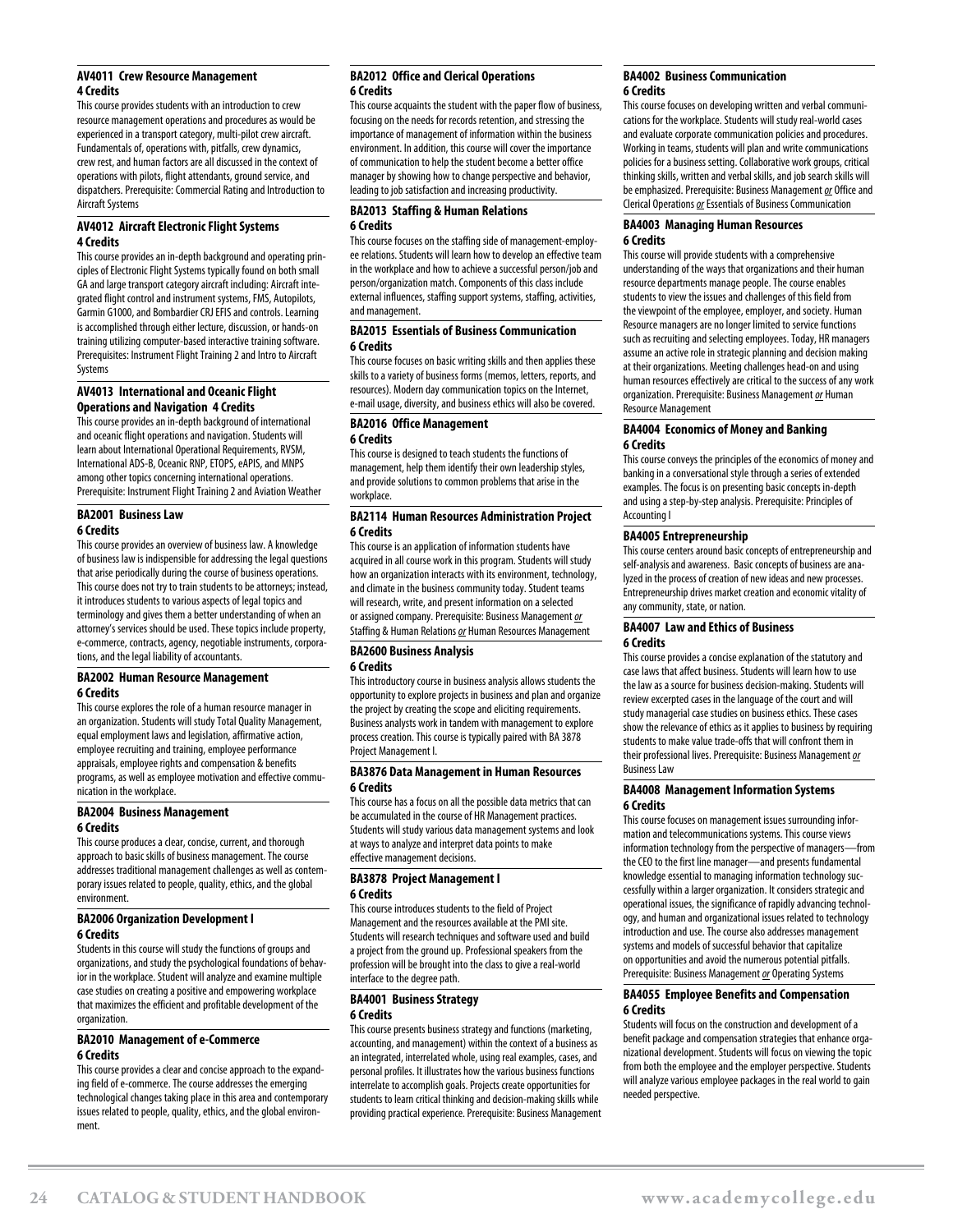#### **BA4057 Project Management II 6 Credits**

This course is a continuation of Project Management I. Students will continue to refine and develop their analytics skills and expertise in initiating and ultimately closing projects. The class will deal with examples of projects from a wide variety of industries and companies from small partnerships to multinational conglomerates. The course will bring in a wide variety of professionals and utilize widely developed resources from the Project Management Institute

#### **BA4072 Case Studies in Human Resource Management 6 Credits**

These two courses are paired together and provide a final quarter of study for the human resource graduate. Students will reach out into industry and interact with professionals in the field to learn and apply more concepts as they conclude their degree. Practical real-life business situations and challenges are discussed with specific action plans generated. Students will gain from outside professionals called into the class to offer expertise and advice as their career options are formulated.

#### **BA4082 Practical Project Management and Business Analysis**

#### **6 Credits**

These courses are taken in tandem and will integrate the overall business knowledge of the student will real life and real work examples and exploration of project management and business analysis. Students will analyze historical case studies and the establishment of project scope, eliciting requirements, and judging the overall effectiveness of project creation. The courses are structured as symposiums and are students led and student driven with the facilitation of a skilled faculty member.

#### **BA4204 Software Applications in Project Management**

#### **6 Credits**

Students will examine and use software applications in project management that include Visio, Project Manager, Warfront, SmartSheet, and Excel. Students will explore and analyze the use of computer applications such as Google Suite.

#### **BA4206 Employment Law**

#### **6 Credits**

Students will learn about the history of employment law in the United States and how that evolved to present day. Focus on interactions between employers the EEOC and state agencies that govern employment interactions. Students will look at employment contracts and strategies to ensure nondiscrimination in hiring and promotion practices.

#### **BA4603 Leadership in Human Resource Management 6 Credits**

Students will analyze various cases in leadership and apply those principles to real world situations. Students will engage in real simulations and gauge the effective of various strategies.

#### **CF2011 Internship 6 Credits**

This course is a structured, supervised, career-related work experience that lasts for one quarter. Most Internships are paid; however, some are unpaid. During the Internship, students must work a minimum of 18 hours each week for 11 weeks. Interested students may pick up the application materials from Student Services or their Program Coordinators. The student must complete the required paperwork and submit it to his/her Program Coordinator for approval. This is a Pass/Fail course. The student must submit all course assignments to earn a Pass.-

#### **CF2090 Professional and Career Development 6 Credits**

Students in this course will explore the concepts of emotional intelligence, personality profiles, and Myers-Briggs. They will select a professional to reach-out to and establish a relationship. They will set up active LinkedIn profiles and join professional groups. Students will identify six positions to interview for and submit resumes and cover letters. Students will engage in six interviews individually and in group settings. Students will grow outside their comfort zone to become respected professionals in their field.-

#### **CP2006 HTML5, CSS3 and jQuery 6 Credits**

This course focuses on building interactive web pages and applications using HTML5, CSS3 and jQuery for desktop and mobile devices with a focus on user interfaces and user experience

#### **CP2301 Programming Concepts 6 Credits**

This course introduces students to computer programming and the programming environment using Python. It also provides students with a basic understanding of computer arithmetic, sequential, iterative and conditional statements in the field of software development, data analytics and security analysis..

#### **CP3001 Java 6 Credits**

This course introduces the fundamentals of programming in Java, an object oriented programming language developed for cross-platform deployment including Android devices. Students will learn how to use classes in Java, build packages, and create custom controls.Prerequisite: Programming Concepts

#### **CP3002 Algorithms and Data Structures 6 Credits**

This course covers the fundamental algorithms and data structures. Topics include array sorting and searching; stacks; queues; trees; and file sorting, searching, and indexing. Prerequisites: 12 credits of CP courses

#### **CP3007 Server Side Scripting 6 Credits**

This course presents the Microsoft PowerShell Environment and Shell Scripting in Linux. Scriping offers a great way to automate various IT administration duties. An in depth introduction to PowerShell and Shell Scripting including basic data types, control structures, regular expressions, input/output, and textual analysis will be covered. Students will also learn how to control and automate repetitive administration tasks through writing and executing scripts.

#### **CP3008 Programming Portfolio 6 Credits**

State-of-the-art application systems are composed of components using many different technologies. In this course, students will work as teams and use the skills and technologies they have learned in previous courses to design, document, build, and test state-of-the-art application systems. All aspects of the job search will be covered to provide students with the needed skills and tools for future employment. This course addresses values, industry cultures, job leads, résumé writing, interviewing techniques, and customer service skills. Prerequisites: 30 credits of CP courses

#### **CP3203 C++ 6 Credits**

This course introduces the fundamentals of programming in C++ and includes data types, character strings, arrays, arithmetic operators and expressions, structures, functions, flow control, sorting, searching, and program structure. Prerequisite: Programming Concepts

# **CP4101 .NET Development**

#### **6 Credits**

This course introduces students to the technological features of the Microsoft .NET Framework. Students will use C# .NET to explore the new feature of the .NET Framework and learn how those features may be used to solve enterprise business problems. Prerequisites: Operating Systems; Programming Concepts

# **CS2112 Operating Systems**

**6 Credits**

This course is designed to develop user skills for various operating systems covering both the command line and graphical user interface. The students will also learn the basics of navigation and configuration of Windows client, Windows Server, Linux and a variety of mobile user interfaces..

#### **CS2117 Spreadsheet Applications 6 Credits**

This course enables students to analyze calculation problems and apply Excel functions to design, create, and implement a spreadsheet solution. Students will study techniques to automate menu selections, manipulate data through the use of macros, and create graphical views of spreadsheets.

## **CS2019 Database Concepts**

#### **6 Credits**

This course covers programming in the Structured Query Language. Students are taught to create and maintain database objects and to store, retrieve, and manipulate data. In addition, students learn to create blocks of application code that can be shared by multiple forms, reports, and data management applications. Demonstrations and hands-on practice reinforce the fundamental concepts.

#### **CS2223 Microsoft (MS) Office 6 Credits**

This course introduces the student to the Microsoft Office suite. Students will learn how to perform basic tasks in Microsoft Word, Microsoft Excel, Microsoft PowerPoint, Microsoft Access, and Microsoft Outlook. Instruction will also include integrating the programs in the Office suite.

#### **CS3024 Intrusion and Detection Systems 6 Credits**

Intrusion Detection/Prevention Systems are critical components of well-designed network architectures. These systems act as a line of defense, helping protect company assets from attacks. In this course, students gain a thorough grounding in the design, implementation, and administration of IDSes/IPSes, as well as practical, hands-on experience working with these systems. In addition, students analyze various attack signatures and the network traffic these systems collect.

#### **CS3025 Network Security**

#### **6 Credits**

This course prepares students for entry-level security specialist careers by developing an in-depth understanding of network security principles and the tools and configurations needed to secure a network.

#### **CS3105 Web Development 6 Credits**

#### IT applications are increasingly web-based. Web technology has grown to include a variety of business, academic, organizational and social applications. Diverse multi-cultural and multi-lingual user communities now depend on Web technology. This course covers the design, implementation and testing of web-based applications including related software, databases, interfaces and digital media using various technology stacks including LAMP (Linux, Apache, MySQL/MariaDB and PHP).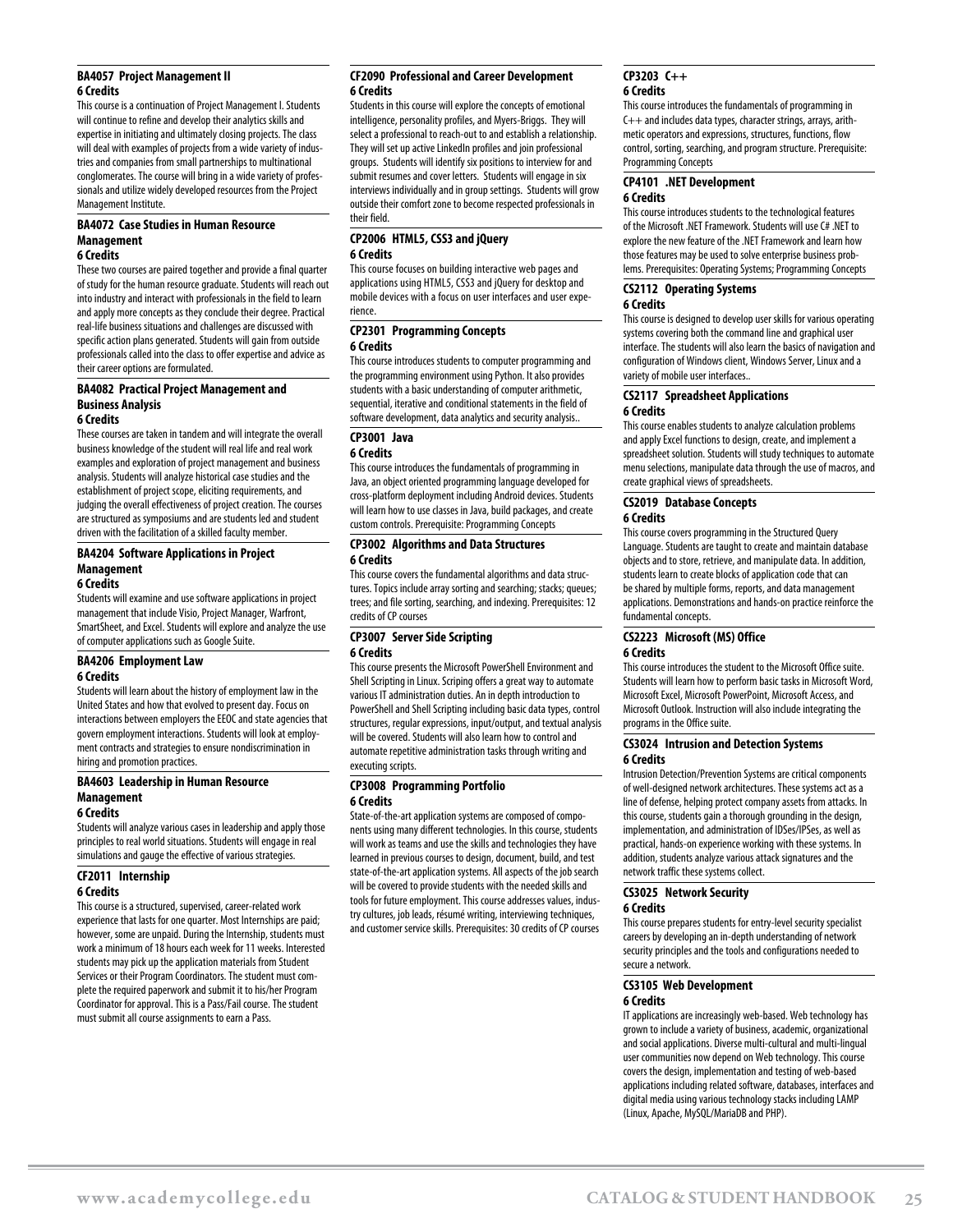#### <span id="page-27-0"></span>**CS4027 Forensics and Incidents Response 6 Credits**

This course explores security incidents and intrusions, including identifying and categorizing incidents, responding to incidents, log analysis, network traffic analysis, various tools, and creating an incident response team.

#### **CS3023 Computer Security**

#### **6 Credits**

This course explores a full range of security concepts and techniques and how to apply them to operating systems and networks. The material will include a broad range of topics from security threat identification to specific operating system and network attacks to security target hardening device applications like physical security, firewalls, border security, etc. Prerequisite: Operating Systems

#### **CS3024 Advanced Computer Security 6 Credits**

There are ten important domains of computer security. This course will cover the second set of five and continue with the content learned in the prerequisite course. Topics covered include operations security, applications and systems development, business continuity planning, disaster recovery planning, law, investigation, ethics, and physical security. Prerequisite: Computer Security

#### **CS3025 Computer Attacks & Security 6 Credits**

This course explores computer hacking attacks and methods in order to learn how to defend against such attacks. Material will cover what an exploit is, the tools hackers use, common attacks such as buffer overflow, user authentication, IP and web spoofing, as well as other popular methods used by hackers. Prerequisite: Advanced Computer Security

#### **CS3026 Ethical Hacking and Structured Defenses 6 Credits**

This course starts with proper planning, scoping and recon, and then dives deep into scanning, target exploitation, password attacks, and wireless and web apps. With comprehensive coverage of tools, techniques, and methodologies for network, web app, and wireless testing.

#### **CS3121 Linux / Unix Systems 6 Credits**

This course introduces the fundamentals of the Linux/Unix operating system and teaches how to be a productive user on the Linux/Unix Operating System. Students will learn basic commands, file system concepts, superuser powers, changing file permissions, text editor functions, shell programming, system processes, I/O redirection, device management, networking and user management. Students will receive hands-on experience using the various distributions of the Linux OS as well as the historical perspective of the development of the Unix Operating System. The course is designed for beginners with no Unix/Linux knowledge, but users with limited Unix/Linux experience will also benefit. Prerequisites: Operating Systems; Network+

#### **CS3126 Windows Active Directory 6 Credits**

This course provides an understanding of Microsoft Windows Active Directory with a focus on installing Active Directory, setting up domain controllers, managing users, groups and policies. Topics covered include installation, configuration, performance monitoring, maintenance and recovery, among others. Prerequisite: Windows Server

#### **CS3128 Design Strategies for Windows Active Directory Networks 6 Credits**

This course provides students with the knowledge and skills necessary to develop a strategy and design a directory services infrastructure for a Microsoft Windows Active Directory. Students will be able to describe the planning process and the implications involved in such a network design. Students will be creating tree domains, child domains, setting up replication for redundancy and other roles/features in Windows Server. Prerequisite: Windows Active Directory

#### **CS3129 Advanced Microsoft (MS) Office 6 Credits**

This course gives the student a more in-depth understanding of the Microsoft Office suite for personal and professional use. Students will learn how to perform advanced tasks in Microsoft Word, Microsoft Excel, Microsoft PowerPoint, Microsoft Access, and Microsoft Outlook. Instruction will also include integrating the programs in the Office suite. This class will train students for the MOS certification exams to be a Microsoft Office user specialist. Prerequisite: Microsoft (MS) Office

#### **CS3213 Windows Client Operating Systems 6 Credits**

This course presents the Microsoft Windows Client Operating Systems. The course emphasizes the installation and management of this platform. It will cover installation and configuration of the operating system, hardware and software, network connectivity, print and file management, user management on Windows domains and ADS, file system and security management , and performance tuning. The course materials cover most of the topics included in the CompTIA A+ Part 2 certification exam. However, certification will require additional self-study. Prerequisite: Operating Systems

#### **CS3214 Windows Server & Operating Systems 6 Credits**

This course presents the Microsoft Windows Server operating system. It will cover installing or upgrading, configuring network services, managing access, managing users and groups, data storage, troubleshooting, and performance monitoring and optimization. The course materials cover most of the topics included in the CompTIA Server+ certification exam. However, certification requires additional self study. Prerequisites: Network+; Windows Desktop Operating Systems

#### **CS3216 A+ 6 Credits**

This course covers the basic knowledge of computer hardware, installing, configuring, upgrading, troubleshooting and repairing microcomputer systems, and operating systems technologies. It will cover installation and configuration of the operating system, hardware and software. Students will also learn about the interaction between hardware and software, virus protection, memory management, network architecture, the Internet, printers, and help desk skills and responsibilities. The course materials cover most of the topics included in the CompTIA A+ certification exams. However, certification requires additional self-study.

#### **CS3221 Network + 6 Credits**

This course targets network operating systems, topologies, protocols, and other topics relevant to local and wide area networks. Students will gain a basic understanding of how to design, install, maintain, upgrade, and troubleshoot peer-to-peer and client-server networks. The course materials cover most of the topics included in the CompTIA Network+ certification exam. However, certification requires additional self study. Prerequisites: A+; Operating Systems

#### **CS3222 Network II: Routing and Switching 6 Credits**

This course introduces the student to the architecture, components, and operation of switches and routers, as well as the fundamentals of switching, routing, and the primary routing protocols. The course is designed to help students prepare for professional careers in the information and communication technology (ICT) field. It also helps prepare individuals seeking to pass the Cisco Certified Network Associate (CCNA) certification exams.

#### **CS3311 Network Services & Infrastructure 6 Credits**

This course presents the students with information about basic to advanced network services and infrastructure. The course gives students the skills to perform day-to-day administration of medium to large networks and related services. Students learn the basic design elements and concepts of network infrastructure services and the various security applications inherent in a number of operating systems. To accomplish this, students receive administrative level access to a network and actually practice creating and restricting access rights to elements of the network infrastructure. They also establish and troubleshoot printing environments and advanced print services. Students will automate the user environment using various scripting and server side elements for groups of users. Emphasis is placed on managing file/ directory systems and user rights using server enforced policies. Prerequisites: Operating Systems; Network+

#### **CS3314 Window Server Operating Systems II 6 Credits**

This course builds on Windows Server I: Operating Systems by continuing to provide validation of knowledge and skills necessary to implement networking and identity functionality and features built into a Windows Server system. Additionally, the course provides the broad-based knowledge necessary to prepare students for further study in other specialized Information Technology. Prerequisites: Windows Server Operating Systems .

#### **CS3315 Data Visualizations 6 Credits**

The major goals of this course are to understand how visual representations can help in the analysis and understanding of complex data, how to design effective visualizations, and how to create your own interactive visualizations using modern webbased frameworks.

#### **CS3420 Cloud Computing 6 Credits**

This course gives students an overview of the field of Cloud Computing, its enabling technologies, main building blocks, and hands-on experience through projects utilizing public cloud infrastructures (Amazon Web Services (AWS) and Microsoft Azure). The course will introduce this domain and cover the topics of cloud infrastructures, virtualization, software defined networks and storage, cloud storage, and programming models. As an introduction, we will discuss the motivating factors, benefits and challenges of the cloud, as well as service models, service level agreements (SLAs), security, example cloud service providers and use cases. virtualization as a key cloud technique for offering software, computation and storage services. We will study how CPU, memory and I/O resources are virtualized. Software Defined Networking and Storage (SDN) and (SDS) will be introduced along with students learning about different cloud storage concepts including data distribution, durability, consistency and redundancy. We will discuss distributed file systems, NoSQL databases and object storage.

#### **CS3430 Window Azure 6 Credits**

This course will help students understand the capabilities of Microsoft Hyper-V and Azure, as well as how they work hand in hand to architect a solution for a datacenter and plan a deployment or migration. Then learn how to manage it all using built-in tools and System Center. Coverage also includes hybrid cloud scenarios specifically with Windows Azure to create a complete virtualization example of providing data both on premise and off premise. Key topics include virtualization concepts, network virtualization, storage configuration, Hyper-V management and maintenance, failover clustering and migration, Hyper-V replica and cloud orchestration, private cloud implementation, Azure IaaS, Azure storage, managing with PowerShell, Hyper-V decoding, and Windows Server integration.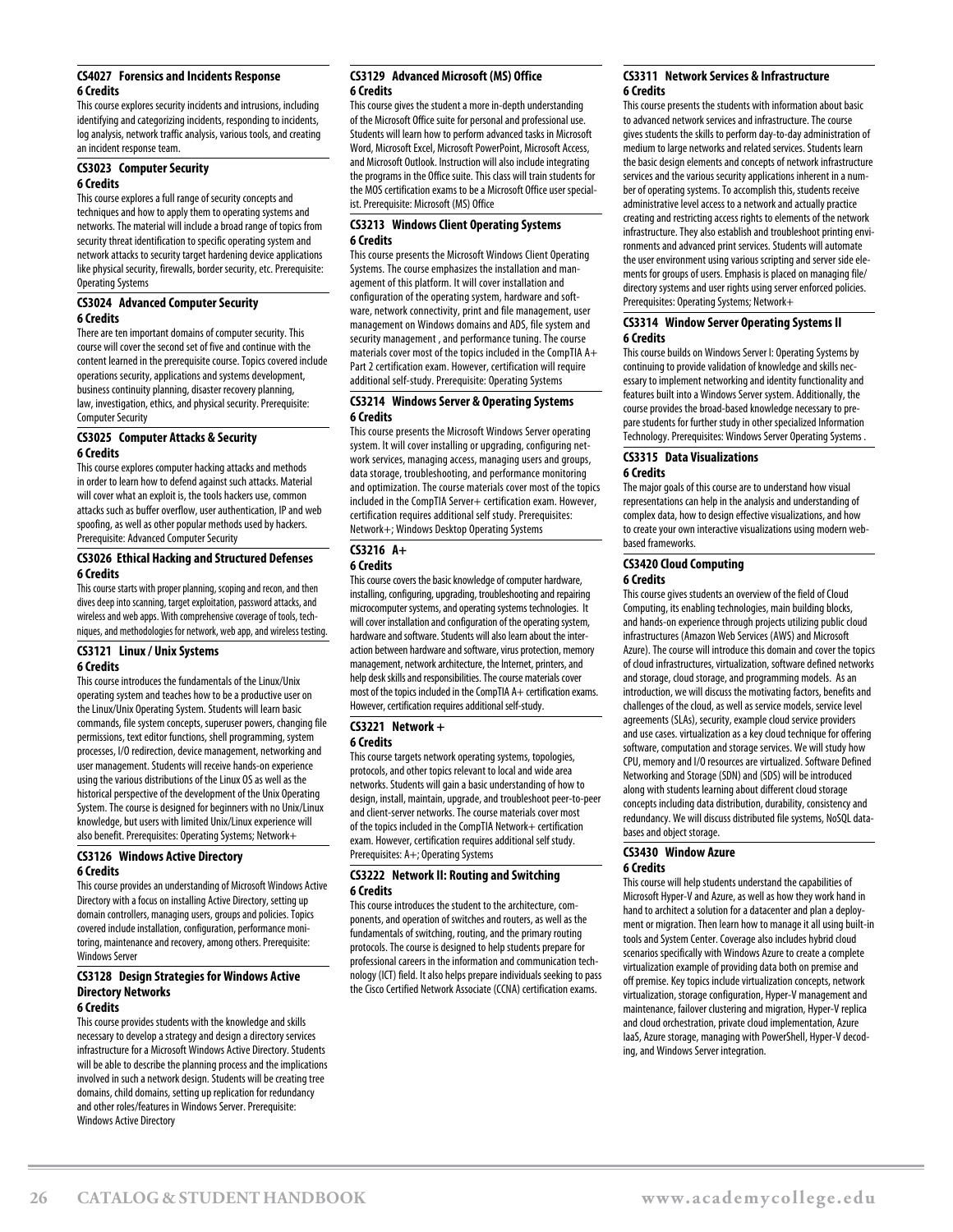#### **CS3440 Amazon Web Services 6 Credits**

Students in this course learn the fundamentals of building IT infrastructure on the AWS platform. They will learn how to optimize the AWS Cloud by understanding AWS services and how they fit into cloud-based solution. Students will also explore best practices to help them architect IT solutions on AWS, then build and explore a variety of infrastructures through guided, activities.

#### **CS4005 Network Security & Cybercrime 6 Credits**

This course explores terms, definitions, concepts, and issues that face business and industry today on a global scale. The language of cybercrime, digital evidence, and laws relating to jurisdiction, search and seizure will be covered. Prerequisites: Operating Systems; Network+

### **CS4006 Network Design / Installation**

**6 Credits**

This course will use a hands-on approach to teaching network design and installation. Students will present various networking environments for prospective clients, and the instructor will evaluate all presentations. Prerequisites: Operating Systems; Network+; Network Services & Infrastructure

#### **CS4009 Cloud Technologies 6 Credits**

This course will introduce cloud computing architecture and security concepts. Students will learn about the cloud service models, cloud solutions and deployment methods. Students will compare hosted and cloud-based solutions of various tools, technologies and environments.

#### **CS4010 Systems Analysis 6 Credits**

This course covers the essential aspects of the SDLC (Systems Development Life Cycle) of software projects, including all critical phases and cross-phase activities like analysis, requirement determination, design, implementation, testing, deployment, and students will incorporate an Agile methodology throughout a project's life cycle through the use of agile concepts which include building and developing an agile team, understanding client needs, creating user stories, estimating required resources and prioritizing features. Prerequisites: Operating Systems; Programming Concepts

#### **CS4021 Machine Learning 6 Credits**

Students receive an introductory review of modern machine learning techniques. This course strikes a balance between theoretical understanding and practical application. Students will explore several machine learning algorithms without diving too deep into the mathematics and gain practical experience by applying them using real world datasets.

#### **CS4035 Data Center Planning and Design 6 Credits**

This course covers hardware design and planning for medium to large scale data center operations. Topics include data center design (power, cooling, space planning), server racks, storage array systems, fiber channel, iSCSI, SAS, and SATA. Students will be able to design a data center for both operational efficiency (Green IT), and to provide adequate fault tolerance and capacity for anticipated growth.

#### **CS4107 Computer Science - Senior Project 6 Credits**

This course will focus on student projects in database, networks, programming, and security that are approved by the instructor. Students will select a topic for a project that they will research, plan, and design for an oral presentation to a faculty committee at the end of the quarter. Students will use a variety of resources: Academy College's hardware and software in the computer labs, personal reference library, the Library, an instructor who will guide the project, faculty at large, industry leaders, and potential employers. At the time of the oral presentation, students will present a definitive paper on their projects to the instructor. Prerequisites: 30 credits in CS *or* CP 5000 level courses

#### **DT2001 Federal Aviation Regulations**

This course introduces Federal Aviation Regulations (FARs) that govern the licensing of aircraft dispatchers. Focus areas of the course include certification and operations of air carrier aircraft, handling of hazardous materials, and rules pertaining to aircraft accidents or incidents Can only be taken as part of the full Dispatcher Resident or Credit for Previous Experience course.

#### **DT2002 Meteorology**

This course introduces basic concepts in meteorology, including air mass analysis, weather fronts, fog, aircraft icing, thunderstorms, tornadoes, hurricanes, turbulence, and National Weather Service products. Meteorology instruction progressively leads students from the basics to the more advanced study of weather chart analysis and forecasting. Each topic is discussed in the context of its cause and potential effect on aircraft operations. Students must demonstrate their ability to assimilate various weather reports and forecasts to make timely and safe decisions concerning aircraft operations under ever-changing weather conditions. Can only be taken as part of the full Dispatcher Resident or Credit for Previous Experience course.

#### **DT2003 Navigation**

This course introduces students to navigational concepts, including map projections, high and low altitude en route charts, and arrival and departure procedures. Students will gain a thorough knowledge and understanding of air navigation equipment and procedures Can only be taken as part of the full Dispatcher Resident or Credit for Previous Experience course.

#### **DT2004 Aircraft Systems and Performance**

This course introduces the CRJ-900 aircraft systems, including weight & balance, engine performance, hydraulics, flight controls, aircraft performance, emergency systems, and limitations to flight. Can only be taken as part of the full Dispatcher Resident or Credit for Previous Experience course.

#### **DT2005 Air Traffic Control**

This course introduces FAA airspace systems, including air traffic control procedures, airspace definition, and rules governing controlled flight. Can only be taken as part of the full Dispatcher Resident or Credit for Previous Experience course.

#### **DT2006 Practical Dispatch**

This course introduces human factors and practical dispatch applications. Students are required to demonstrate operational control using existing and forecast weather conditions and available equipment resources for the safe conduct of flight operations. Emphasis placed on the topics of safety vs. economics, crew legalities, Notams, route, altitude, and alternative selection. Dispatch releases, fuel planning, aircraft weight and balance, emergency procedures, operation specifications, and other subjects will also be covered. Can only be taken as part of the full Dispatcher Resident or Credit for Previous Experience course.

#### **DT2007 Communications**

This course provides an overview of federal communication regulations. The effect of communications on company systems, equipment, and emergency procedures will also be discussed. Can only be taken as part of the full Dispatcher Resident or Credit for Previous Experience course.

#### **DT2008 Emergency & Abnormal Procedures**

This course introduces ground and air security measures and emergency & NTSB reporting protocol. Can only be taken as part of the full Dispatcher Resident or Credit for Previous Experience course.

**DT4001 Advanced Federal Aviation Regulations**  This course provides an in-depth study of Federal Aviation Regulations (FARs) that govern the licensing of aircraft dispatchers. Focus areas of the course include certification and operations of air carrier aircraft, handling of hazardous materials, and rules pertaining to aircraft accidents or incidents. Prerequisite: Federal Aviation Regulations Can only be taken as part of the full Dispatcher Resident or Credit for Previous Experience course.

#### **DT4002 Advanced Meteorology**

This course provides an in-depth analysis of concepts in meteorology, including air mass analysis, weather fronts, fog, aircraft icing, thunderstorms, tornadoes, hurricanes, turbulence, and National Weather Service products. Each topic is discussed in the context of its cause and potential effect on aircraft operations. Students must demonstrate their ability to assimilate various weather reports and forecasts to make timely and safe decisions concerning aircraft operations under ever-changing weather conditions. Prerequisite: Meteorology Can only be taken as part of the full Dispatcher Resident or Credit for Previous Experience course.

#### **DT4003 Advanced Navigation and Air Traffic Control**

This course provides an in-depth study of navigation concepts, including map projections, high and low altitude en route charts, approach charts, and arrival and departure procedures. Students will gain a thorough knowledge and understanding of air navigation equipment and procedures. This course also covers FAA airspace systems, including air traffic control procedures, airspace definition, and rules governing controlled flight. Prerequisites: Navigation; Air Traffic Control. Can only be taken as part of the full Dispatcher Resident or Credit for Previous Experience course.

#### **DT4004 Advanced Aircraft Systems & Performance**

This course provides an in-depth study of the CRJ-900 aircraft systems including weight and balance, engine performance, hydraulics, flight controls, aircraft performance, emergency systems, and limitations to flight. Prerequisites: Aircraft Systems and Performance. Can only be taken as part of the full Dispatcher Resident or Credit for Previous Experience course

#### **DT4005 Advanced Practical Dispatching**

This course provides an in-depth study of human factors and practical dispatch applications. Students are required to demonstrate operational control using existing and forecast weather conditions and available equipment resources for the safe conduct of flight operations. Emphasis is placed on the topics of safety vs. economics, crew legalities, Notams, route, altitude, and alternative selection. Dispatch releases, fuel planning, aircraft weight and balance, emergency procedures, operation specifications, and other subjects will also be covered. Prerequisite: Practical Dispatch. Can only be taken as part of the full Dispatcher Resident or Credit for Previous Experience course.

#### **DT4006 Advanced Emergency & Abnormal Procedures**

This course provides an in-depth study of ground and air security measures and emergency & NTSB reporting protocols. Prerequisite: Emergency & Abnormal Procedures. Can only be taken as part of the full Dispatcher Resident or Credit for Previous Experience course.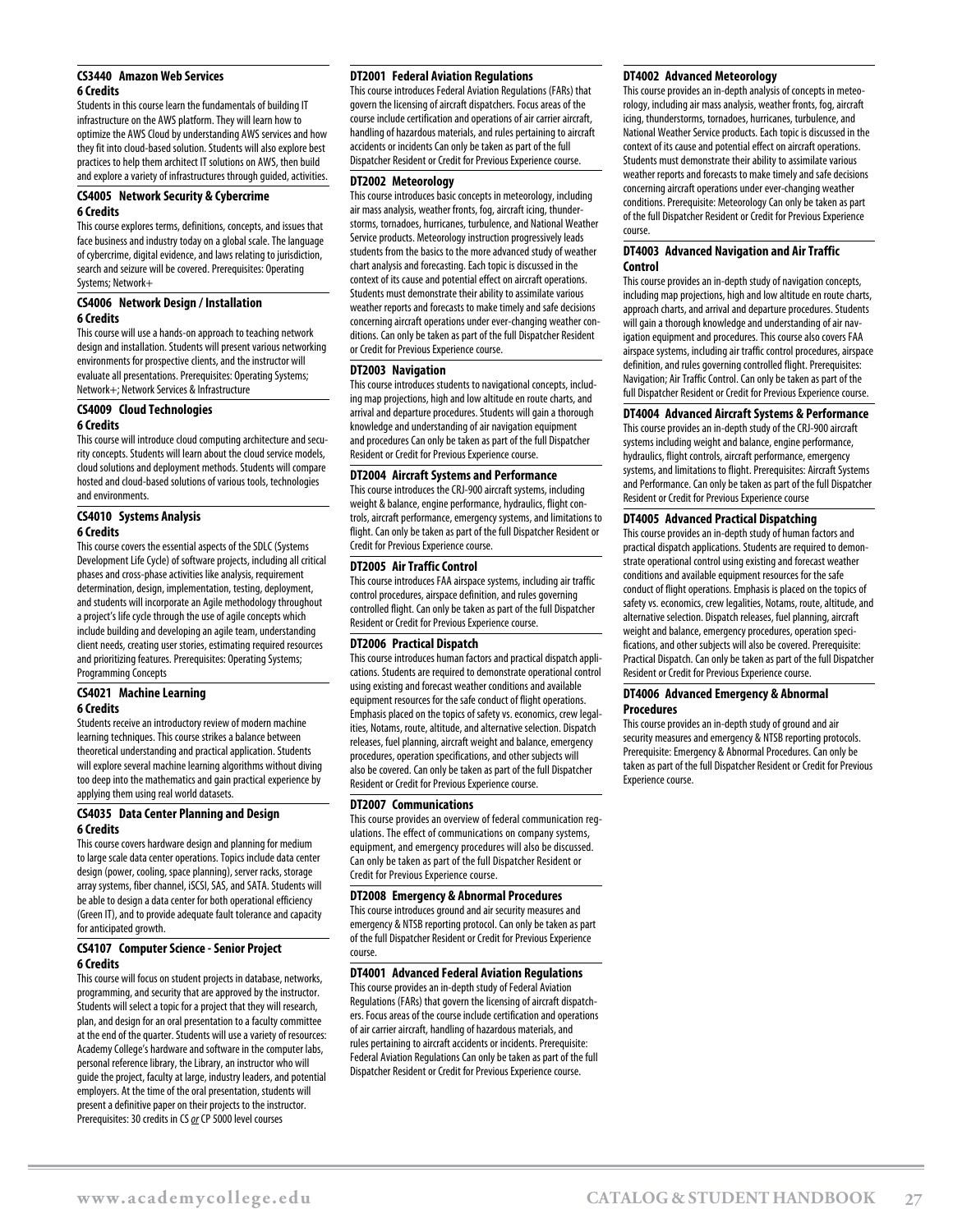#### <span id="page-29-0"></span>**FI2008 Retirement Planning I 6 Credits**

This course focuses on the personal tax-deferred retirement programs available to the working adult. It includes plan design with emphasis on the advantages and disadvantages of the specific plans.

#### **FI2009 Introduction to Financial Statements 6 Credits**

This course embodies training in applications and principles of general accounting practice and procedures. It provides exposure to many business topics including accounting journals and ledgers, preparation and analysis of financial statements, internal control systems, forms of business organizations, typical business practice, business ratios, internet usage, and an introduction to computerized accounting. The course is taught as if the student has had no prior training in either accounting or bookkeeping; however, student skills in ten-key operation and computer keyboarding are desirable.

#### **FI2010 Money Management 6 Credits**

Finance is the art and science of handling money. This course offers a practical, real world approach to financial management that includes business investment decisions, long term finance and operations issues, and current topics in the field.

#### **FI2011 Banking, Investment and Finance 6 Credits**

This course explains the connections between the various markets for money and how supply and demand affect the rational expectations of return on investments. The course stresses the time value of money and short and long term yield curves as well as how government action affects these curves.

#### **FI2012 Commerce & Human Relations 6 Credits**

This course focuses on the business, legal, and internet side of management-employee relations. Students will learn the steps and recognize the legal issues related to maintaining and conducting business at the office and on the Web. How to develop an effective team in the workplace, monitor and encourage performance, and motivate employees who work in the e-commerce environment will also be covered.

#### **FI2013 Finance Project 6 Credits**

This course is an application of information students have acquired in all coursework in this program. Students will learn that every decision that a business makes has financial implications, and any decision which affects the finances of a business is a corporate finance decision. Student teams will research, write, and present information on a selected or assigned company. Prerequisite: Principles of Accounting I *or* Money Management *or* Banking, Investment and Finance

#### **FI3002 Estate Planning 6 Credits**

This course focuses on asset transfers before death (gifts and trusts), after death (trusts and estates), and documents used in estate affairs and in meeting their objectives. Students will also learn to minimize the shrinkage effects of costs, expenses, and taxes in formulating a comprehensive estate plan. Prerequisite: Principles of Accounting I

#### **FI4006 Financial Management 6 Credits**

This course offers clear, concise, and practical real world treatments of financial management. Basic math is geared toward the ability of the typical business student. Numerous examples are worked out and graphical and intuitive presentations of math are used where appropriate. Topics include cross-functional coverage of the agendas and biases decision-makers across the firm may bring to a financial proposal. Prerequisite: Principles of Accounting I *or* Money Management

#### **GC2002 Speech 5 Credits**

This course emphasizes the importance of formal and informal speaking in public settings, especially in the business world. Students will learn how to write and deliver a speech to specific and diverse audiences. Students will develop communication style, confidence, and poise.

#### **GC2004 English Composition 5 Credits**

This course examines the phases of the writing process, with emphasis on the structure of writing and techniques for communicating clearly and precisely. Students will read and write brief essays and a research paper. Vocabulary building and a review of punctuation and grammar will be included.

#### **GC2011 Creative Writing 5 Credits**

This course focuses on writing naturally in an open classroom forum. Emphasis is placed on tapping the creativity center in each student, clarifying ideas, visions, stories, and experiences. Students will prepare short exercises and then work toward creating short fiction and/or a short series of poems.

#### **GC3001 Technical Writing 5 Credits**

This course introduces students to the processes and applications of technical writing. Students will learn how to develop a range of technical documents and communicate their knowledge of technical subjects to non-technical audiences. Pre-Requisite: Written and Oral Communications or English Composition.

#### **GC3017 Persuasive Thinking and Writing 5 Credits**

This course focuses on persuasive writing components and critical thinking which inform, explain, instruct, or persuade a person or an audience. This attention to detail and mastery of a specific strategy allows the writer and reader to gain knowledge and think critically and clearly to perform more effectively. Communication through argumentation, writing, and research skills is even more important today, due to the speed of the ever-changing world.Prerequisite: English Composition *or* Creative Writing *or* Written & Oral Communication

#### **GC3113 Creative Communications 5 Credits**

This course focuses on learning to work in teams, and to write and present information to groups. The course is a blend of planning, written, visual, verbal, and interpersonal communications. Student teams will create a work-related communications project and develop it from concept to completion. At each stage of the project, students will present their work to team members for critique and recommendations. Students will then present their project in final form to the class at the end of the course using presentation software and aids.Prerequisite: One 1000 level or above Communications course

#### **GH2004 Logic**

#### **5 Credits**

Students will identify, analyze, and evaluate reasoning. The course focuses on inductive and deductive thinking as well as recognition of argument fallacies and circular reasoning.

#### **GH2005 Philosophy**

**5 Credits**

This introductory course explores the development and importance of philosophical ideas and provides an overview of the field of philosophy.

# **GH2009 Art History**

#### **5 Credits**

This course provides a basic introduction to visual art. The course will focus on drawings, paintings, sculpture, and architecture. Students will study well known works of art by examining content, technique, form, and purpose.

#### **GH3005 Ethics 5 Credits**

This course is designed to stimulate thinking about moral problems and ethical views. Students will critically evaluate competing ethical theories and will develop their own code of ethics.

#### **GH3007 Gender Studies in Literature 5 Credits**

This introduction to gender in literature takes a cross-cultural and interdisciplinary approach, organized around themes for reading and discussion. The course will provide an overview of the roles of men and women in literature that have been formed by heredity, cultural conditioning, history, and geography. Students will read and discuss a wide range of literary works such as short stories, poetry, essays, plays, and excerpts from novels and biographies from the U.S. and other countries. Students will discuss and write research essays about people's issues relating to gender, identity, human worth, and dignity. Prerequisite: One 1000 level or above Humanities course

#### **GH3008 Film in American Society 5 Credits**

This course will examine the history, theory, and sociology of American cinema. The structure of films and the cultural and economic conditions they reflect will be the focus of the course. Films will be screened in class. Additional viewing by students is required outside of class.

#### **GH3009 Literatures Across Cultures 5 credits**

This course exposes the student to literary traditions and authors spanning the globe. Students will examine a wide range of works that are representative of global diversity. Cross-cultural comparisons will be emphasized. The student will demonstrate understanding of cultural themes by writing a short story or poem that has diversity as one of its components.

#### **GH3010 Modern Literature**

**5 Credits** This course focuses on 19th century American and British Literature

to the present. Students will explore the work of writers, and learn how to read, discuss, analyze, and write about short-fiction, non-fiction, poetry, drama, and journalism.

#### **GM1506 Anatomy & Physiology 5 Credits**

This course is a systems approach to the study of human anatomy and physiology and human diseases. Systems covered will include integumentary, musculoskeletal, senses, nervous, and endocrine systems. The study of human diseases will emphasize the description, etiology, signs/symptoms, diagnostic procedures, and treatment for specified diseases.

#### **GM2008 Meteorology 5 Credits**

This course covers short-range and long-range weather patterns in terms of interaction among atmospheres, oceans, land surfaces, and earth motions. Storms, seasonal change, climactic change, fair weather, air pollution, and distribution of moisture are considered as well as applied standpoints. Also included are the basic principles of science applied to analyzing and forecasting weather, interpreting climates, and realizing the great extent to which individuals interact with the atmospheric environment.

#### **GM2013 Environmental Science 5 Credits**

This course examines the impact of human activity on the natural environment. Concepts such as sustainability, renewable resources, pollution, and solutions to environmental problems will be discussed. Students will produce a research paper or project on an environmental problem or design an environmental impact study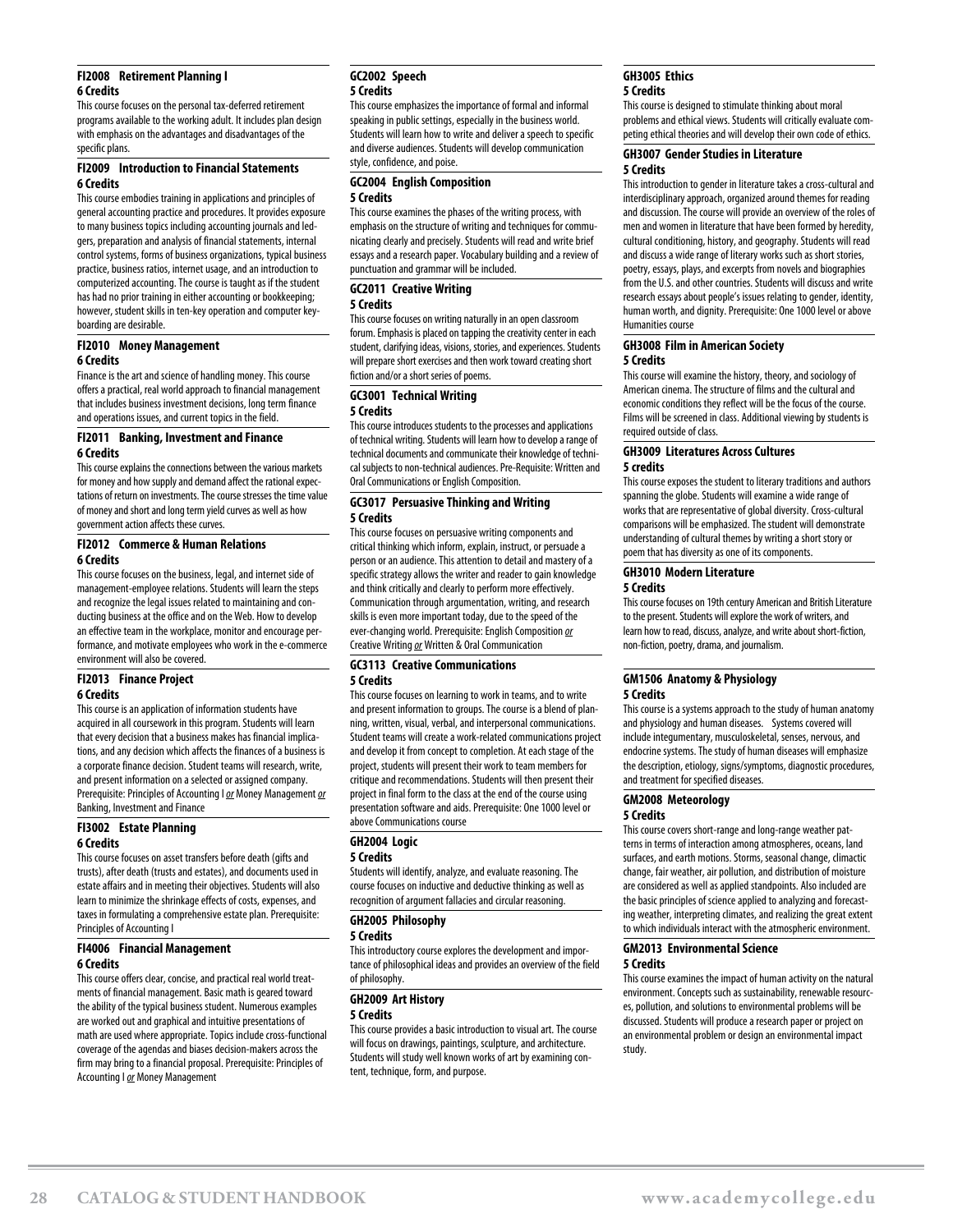#### **GM2015 Astronomy 5 Credits**

This course offers an overview of Astronomy. Topics covered will include the solar system, theories about the origin and nature of the universe, stars, nebulae, comets and asteroids, astronomical observations, and the search for intelligent life. Basic mathematical concepts such as measuring distances in space will be introduced.

#### **GM2112 College Algebra I**

#### **5 Credits**

This course will focus on developing skills in college level algebra. The course will include polynomials, logarithmic functions, quadratic equations, factoring, roots and radicals.

#### **GM3000 Geology**

#### **5 Credits**

In this course, students will learn about the physical processes that continue to shape the earth. Topics include plate tectonics, volcanoes, earthquakes, erosion, and glaciers. The history of earth's evolution and human effects on the earth and its' environment will be covered as well. Pre-requisite: Environmental Science

#### **GM3005 Statistics**

#### **5 Credits**

This course provides a detailed overview of the techniques and applications of statistics. Topics covered will include business statistics, sampling, analysis, regression, and problem solving.

#### **GM3014 Physics**

#### **5 Credits**

This course offers an overview of basic physics as related to everyday life. Topics will include problem solving, vectors, motion, energy, light, matter, fluids, magnetism, sound, motion, and relativity. Students will study applications of concepts to industrial and technical fields. Pre-requisite: 2000 level Math

#### **GM3016 Discrete Math**

#### **5 Credits**

This course will cover logical math and its applications in order to better solve logical problems as they might be found in computer science, programming, statistics, and management. Prerequisite: College Algebra I *or* its equivalent

#### **GS2006 Economics 5 Credits**

This course provides an introduction to the basic concepts of microeconomics and macroeconomics. Topics studied include the current U.S. and world economies, supply and demand, the trade deficit, money and banking, gross national product, and economic planning as well as financial planning on a personal level. Students will become literate in the language of economics through both written and oral critiques of current articles in business periodicals and the daily newspapers.

#### **GS2007 Psychology**

#### **5 Credits**

This course will focus on basic concepts of psychology as they apply in the everyday in the workplace. Topics to will include psychological testing, personnel decisions, performance appraisals, communication, worker attitudes and motivations, common psychological problems in the workplace, and leadership.

#### **GS2009 Sociology 5 Credits**

This course analyzes the nature of society, the interrelationships of its diverse groups and the process of social status and change. The course interprets human behavior from the standpoint of the group.

### **GS2010 Geography**

#### **5 Credits**

This course provides the student with an overview of the major tools, techniques, and general approaches of the discipline of geography. Topics such as physical, human, environmental, economic, political, and cultural geography will be covered. Mapping techniques and theories of geographic processes will also be discussed.

#### **GS2013 Political Science 5 Credits**

This course will introduce students to the history and structure of American government. Topics such as the Constitution; the federal government; the state governments; the judicial, executive and legislative branches of the government; local governments; and American politics in general will be discussed. Students will learn about the people and the institutions that carry out the political decisions that affect our lives as American citizens.

#### **GS2014 Anthropology 5 Credits**

This course is an introduction to anthropology and encompasses the principle sub-fields of the discipline which are physical anthropology, archaeology, and cultural anthropology. Students will be introduced to the physical and cultural diversity of humans as it exists throughout the world and throughout time and will learn how and why such variability is important to us as humans.

#### **GS3011 Popular Culture in American Society 5 Credits**

This class will examine the history, theory, and sociology of American popular culture. Cultural and economic factors will be discussed along with the evolution of today's more recognized cultural "forms." Classwork will include lectures, discussion, and examination of different media. Prerequisite: One 1000 level or above Social Sciences course

#### **GS3012 War and Peace in the 21st Century 5 Credits**

This course will focus on 21st century geopolitics. The relationship between geography and national power, and the forces shaping power balances among nations will be examined. Students will develop awareness of ongoing world events and produce written critiques of expert articles and publications. This course integrates concepts learned in geography, political science, economics, and sociology. Prerequisites: Any 2000 level social science course

#### **GS3115 Impact of Technology on Society 5 Credits**

This course examines the ongoing development of science and technology and its impact on society. Topics such as the history of technology, the Industrial Revolution, the Information Age, resistance to technology, and the relationship between technological advancement and social change. Issues such as ethics, internet piracy, and controversial technologies are discussed. Prerequisite: Any 2000 level social science course

#### **SM2003 Marketing 6 Credits**

This course provides a comprehensive coverage of current key marketing topics, technology, trends, and distribution decisions. Marketing deals with the relationships and communication among people. Students will be involved with marketing strategy, research, and planning to meet customer needs.

#### **SM2004 Effective Sales Strategies 6 Credits**

This course explores the various techniques used in selling, stressing the importance of building relationships and quality partnerships, and using role playing simulations to acquaint the student with real life selling situations.

#### **SM2005 Wholesale/Retail Sales & Marketing 6 Credits**

This course focuses on the sales and marketing efforts of wholesale and retail operations. Students will research and prepare a marketing plan and conduct promotional campaigns using various media and merchandising techniques.

#### **SM2006 Promotion, Advertising & Merchandising 6 Credits**

This course deals with product promotion in a global marketplace and how advertising is structured to reach the target audience to achieve the desired merchandising results. Students will explore the outside agencies to achieve maximum utilization of dollars invested in the promotion budget.

#### **SM2007 Customer Service & Relations 6 Credits**

This course defines Customer Relations Management (CRM), and explains the differences between CRM and business intelligence, and why they are symbiotic. Students learn about the importance of human contact and the failure in attempts to eliminate humans in business. The course stresses the importance of customer relationship planning while re-engineering the work process.

#### **SM2008 Sales & Marketing Project 6 Credits**

This course is an application of information students have acquired in all coursework in this program. Students will study how marketers must look beyond the traditional media to create and implement an Integrated Marketing Communications (IMC) strategy. Student teams will research, write, and present information on a selected or assigned company. Prerequisite: any Sales & Marketing (SM) course

#### **SM4005 Effective Marketing 6 Credits**

This course provides a thorough treatment of emerging markets, new technologies, and hot marketing trends. All concepts and topics help students adapt to, and strategically plan for, changes in the marketing environment. This course stresses early coverage of strategy and an overall strategic focus, with increased emphasis on critical thinking skills, and global and relationship marketing. Prerequisite: Business Management *or* Marketing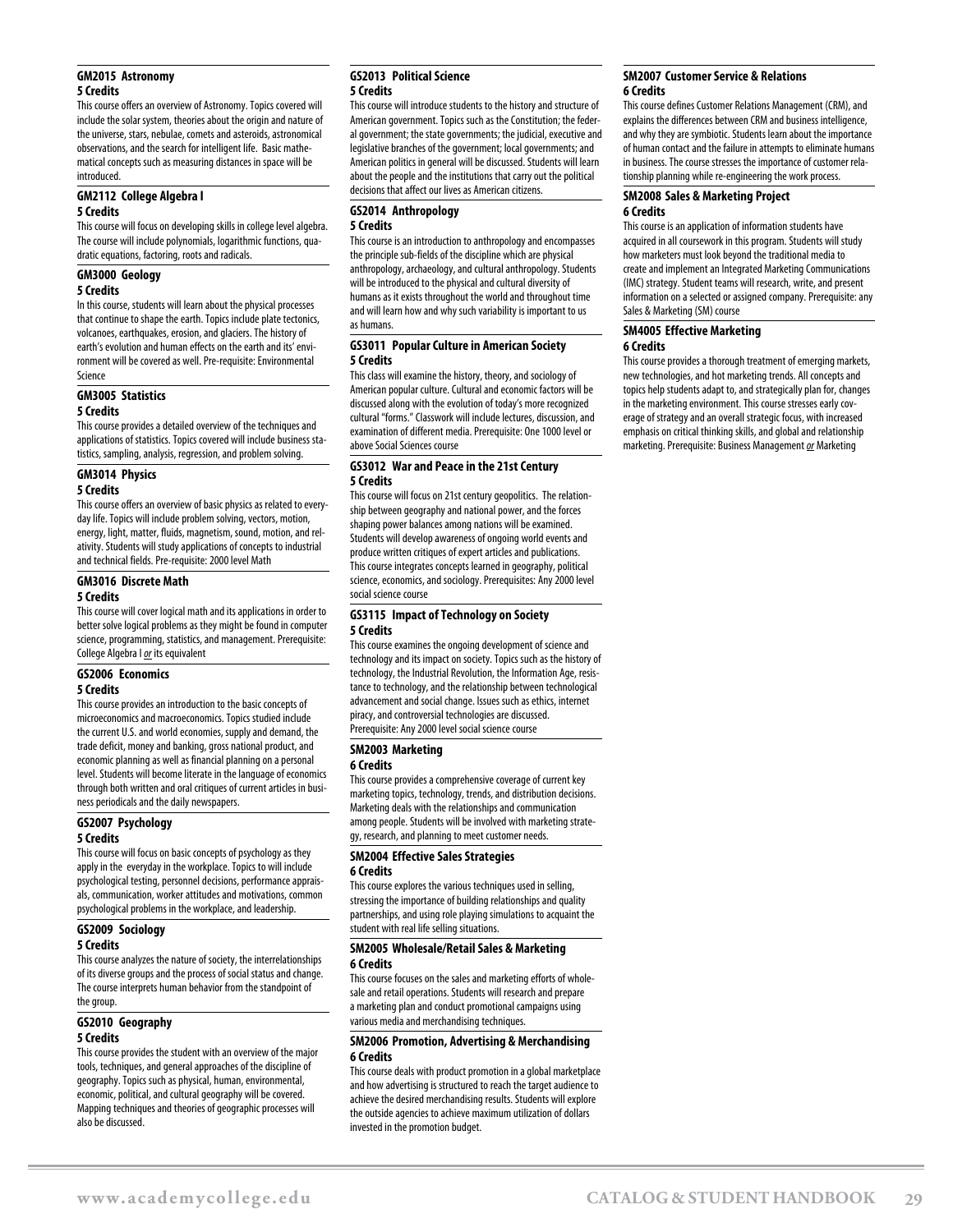# <span id="page-31-0"></span>**ACADEMIC INFORMATION**<br>ACADEMIC CALENDAR

**2022**

> January 3 through March 20 Start Dates: January 3 or February 7 Dispatcher CPE: February 7 through March 20

#### SPRING QUARTER

> April 4 through June 19 Start Dates: April 4 or May 9 Dispatcher CPE: May 9 through June 19

#### SUMMER QUARTER

> July 5 through September 18 Start Dates: July 5 or August 8 Dispatcher CPE: August 8 through September 18

#### FALL QUARTER

> October 3 through December 18 Start Dates: October 3 or November 7 Dispatcher CPE: November 7 through December 18

#### WINTER QUARTER WINTER QUARTER WINTER QUARTER

> January 3 through March 19 Start Dates: January 3 or February 6 Dispatcher CPE: February 6 through March 19

#### SPRING QUARTER

- > April 3 through June 18
- > Start Dates: April 3 or May 8 Dispatcher CPE: May 8 through June 18

#### SUMMER QUARTER

> July 3 through September 17 Start Dates: July 3 or August 7 Dispatcher CPE: August 7 through September 17

#### FALL QUARTER

October 2 through December 17 Start Dates: October 2 or November 6 Dispatcher CPE: November 6 through December 17

### **2023 2024**

> January 8 through March 24 Start Dates: January 8 or February 12 Dispatcher CPE: February 12 through March 24

#### SPRING QUARTER

> April 8 through June 23 Start Dates: April 8 or May 13 Dispatcher CPE: May 13 through June 23

#### SUMMER QUARTER

> July 8 through September 22 Start Dates: July 8 or August 12 Dispatcher CPE: August 12 through September 22

#### FALL QUARTER

> October 7 through December 22 Start Dates: October 7 or November 14 Dispatcher CPE: November 14 through December 22

#### Each year Academy College students will have breaks as follows:

- **2022** March 21, 2022 until April 3, 2022 June 20, 2022 until July 4, 2022 September 19, 2022 until October 2, 2022 December 19, 2022 until January 2, 2023
- **2023** March 20, 2023 until April 2, 2023 June 19, 2023 until July 2, 2023 September 18, 2023 until October 1, 2023 December 18, 2023 until January 7, 2024
- **2024** March 25, 2024 until April 7, 2024 June 24, 2024 until July 7, 2024 September 23, 2024 until October 6, 2024 December 23, 2024 until January 5, 2025

# **SCHOOL BREAKS SCHEDULE** OF **OBSERVED HOLIDAYS**

|                         | 2022           | 2023           | 2024           |
|-------------------------|----------------|----------------|----------------|
| New Year's Day          | Jan. 1         | Jan. 1         | Jan. 1         |
| Martin Luther King Day  | Jan. 17        | Jan. 16        | Jan. 15        |
| Memorial Day            | <b>May 30</b>  | <b>May 29</b>  | May 27         |
| <b>Independence Day</b> | July 4         | July 4         | July 4         |
| Labor Day               | Sept. 5        | Sept. 4        | Sept. 2        |
| Veterans Day            | <b>Nov. 11</b> | <b>Nov. 11</b> | <b>Nov. 11</b> |
| Thanksgiving Day        | Nov. 24        | Nov. 23        | <b>Nov. 28</b> |
| Christmas Day           | Dec. 25        | Dec. 25        | Dec. 25        |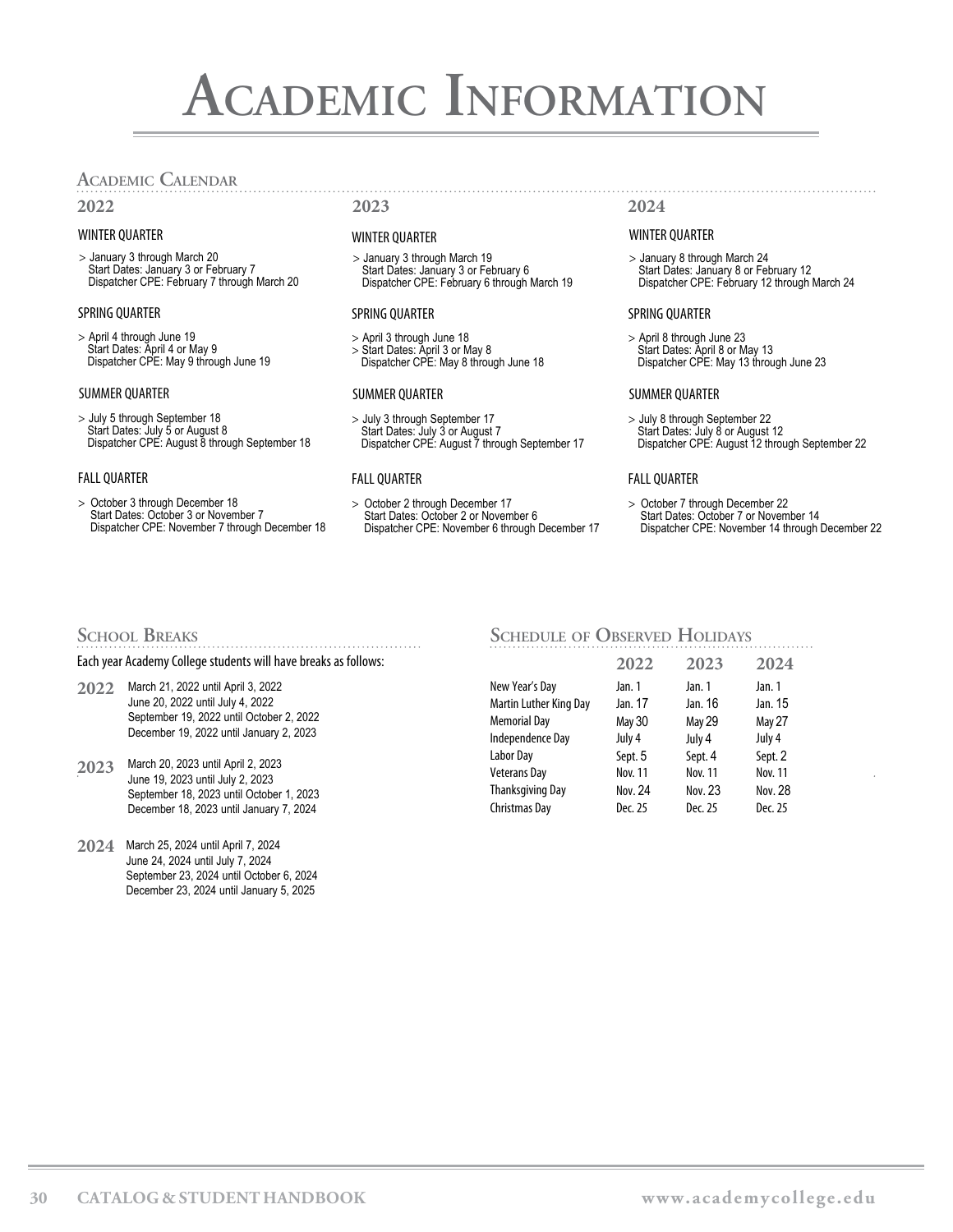### <span id="page-32-0"></span>**Faculty**

The faculty of Academy College consists of respected professionals from the public and private sectors. Their education and substantial experience as accountants, pilots, network administrators, computer programmers, and business professionals coincides with all of Academy College's academic offerings. Our students have the distinct advantage of acquiring not only a theoretical but a practical education, which is relevant in their chosen fields.

*See catalog addendum, "Academy College Faculty."*

### **Class Sessions**

#### *Weekdays*

Classes operate between 8:00 a.m. and 10:00 p.m. Mon. through Fri. and 7:30 a.m. to 3:00 p.m. on Sat.

**Day classes are scheduled between:** 8:00 a.m. and 5:00 p.m., Monday through Friday.

#### **Evening classes are scheduled between:**

5:00 p.m. and 10:00 p.m., Monday through Friday.

**Weekend classes are scheduled between:** 7:30 a.m. and 3:00 p.m. on Saturdays.

**Distance Education classes are conducted:** Online and available 24 hours a day.

Academy College has the ability to conduct classes online and virtually in a synchronous learning environment.

The schedule for the library and the Academy College computer labs are posted at the beginning of each quarter.

The programs run continuously throughout the year. Students may enter the program at any of the class starting dates. Students may enroll in a class in progress no later than one week after the class starting date unless special arrangements have been made with administration. In some isolated situations, if transfer credits are being accepted, a student may start other than one of the eight start dates per year; however, prior written approval must be obtained from the administration. Maximum number of students in typical classroom: 30.

#### *Aircraft Dispatcher Course : Resident*

The course meets Monday through Friday evening between the hours of 5:00 pm and 10:00 pm.

### *Aircraft Dispatcher Course : Credit for*

*Previous Experience*

The course meets Monday through Friday evening between the hours of 5:00 pm and 10:00 pm.

#### *Orientation*

Each quarter, new students will attend an orientation session with representatives of Academy College to discuss college philosophy, policies and procedures, and to answer any questions students may have.

All students must attend an online orientation session upon registration to have access to their electronic gradebooks and prior to their first online course.

#### *School Hours*

Scheduling is arranged in such a way as to permit students to work full or part-time while attending classes. Students are welcome to use all school facilities for additional study purposes Monday through Friday.

#### *Library*

The library is on-site for students, faculty, and staff to conduct academic, career, and professional growth research. The library contains books, periodicals, and computers with Internet access. Day and evening hours are posted each quarter. The Librarian is available during scheduled hours to guide students and staff with their research and assist with reference materials and electronic library search activities.

#### **Definition of <sup>a</sup> Credit Hour**

Academy College has established policies and procedures to determine curriculum, select instructional material, lecture topics, lab and clinical activities, and out of class assignments. These policies and procedures are implemented to ensure that each course, irrespective of the mode of delivery, provides quality relevant content and is sufficiently rigorous academically so that students may achieve a satisfactory level of competency as established by each course's learning objectives.

#### *Modes of Delivery*

There are three modes of delivery that are utilized. They are residential, distance education, and hybrid. Each of these may include a lab component.

#### **Residential**

The residential mode consists of (1) a lecture or a (2) internship or externship. Residential lecture classes include face-to-face instruction and class discussion covering the theory, principles, application, or history of a subject. The residential mode also includes directed field trips and addresses by guest speakers.

#### **Distance Education/Virtual Delivery**

Distance education occurs when the instructor and the students are not physically present together in an educational setting, usually a classroom. Interaction occurs either asynchronous and/ or synchronous between the instructor and the student/s and between students utilizing one or more interactive technologies. Academy College delivers its distance education through Moodle, an online learning platform.

#### **Hybrid**

Hybrid classes are combinations of distance education (online) and residential (face to face) class sessions.

#### **Labs**

During labs, students apply knowledge and skills they have learned in the course. Labs are equipped with hardware, software, and net ware.

Classes with a lab component include both in-class and outside lab sessions. In-class labs for residential classes are conducted during the class session under the direction and/or supervision of the class instructor. All outside labs are conducted on campus in designated lab rooms during specified lab times under the supervision of an instructor qualified to teach in the program area. In-class lab for distance education classes are conducted either online/virtually or on the campus.

#### *Credit Hour Policy*

Credits for academic and financial aid purposes are measured in quarter credit hours.

Credits are awarded upon the successful completion of a course. Successful completion means that a student has demonstrated competency and/or proficiency in achieving the course's stated learning objectives. The number of credit hours awarded per course is the measurement of the minimum levels of necessary work and academic engagement for a typical student to achieve the requisite competency and/or proficiency.

#### *Credit Hour Definition for Academic and Federal Financial Aid Purposes*

Academy College defines a credit hour in accordance with applicable federal regulations governing the awarding of financial aid and ACCSC's criteria for course and program measurement as

- …an amount of work represented in intended learning outcomes and verified by evidence of student achievement that is an institutionally established equivalency that reasonably approximates not less than
	- 1. One hour of classroom or direct faculty instruction and a minimum of two hours of out of class student work each week… for one quarter hour of credit, or the equivalent amount of work over a different amount of time; or
	- 2. At least an equivalent amount of work as required in paragraph (1) of this definition for other academic activities as established by the institution including laboratory work, internships, practica, studio work, and other academic work leading to the award of credit hours. (34 CFR §600.2)

The equivalencies as esablished by the Accrediting Commission for Career Schools and Colleges are one quarter credit hour equals 30 units comprised of the following academic activities

- $-$  One clock hour in didactic learning environment  $= 2$  units
- One clock hour in a supervised laboratory setting of instruc $tion = 1.5$  units
- One hour of out-of-class work and/or preparation for the didactic learning environment or supervised laboratory setting of instruction that are designed to measure the student's achieved competency relative to the required subject matter objectives  $= 0.5$  unit.

A combination of all lecture, laboratory and practicum may be used to determine a credit hour.

For the purposes of allocating financial aid, students in online courses are expected to spend the same amount of time completing assignments to achieve a course's learning objectives that is equivalent to the federal government's expectation for an on-campus course of two hours of homework for each hour of direct faculty instruction.

#### *Measurement of <sup>a</sup> Contact Hour*

Includes a minimum instructional time of 50 minutes of supervised or directed instruction and appropriate break(s). Accreditation Criteria Policies, Procedures and Standards §3-1-516 (a).

![](_page_32_Picture_56.jpeg)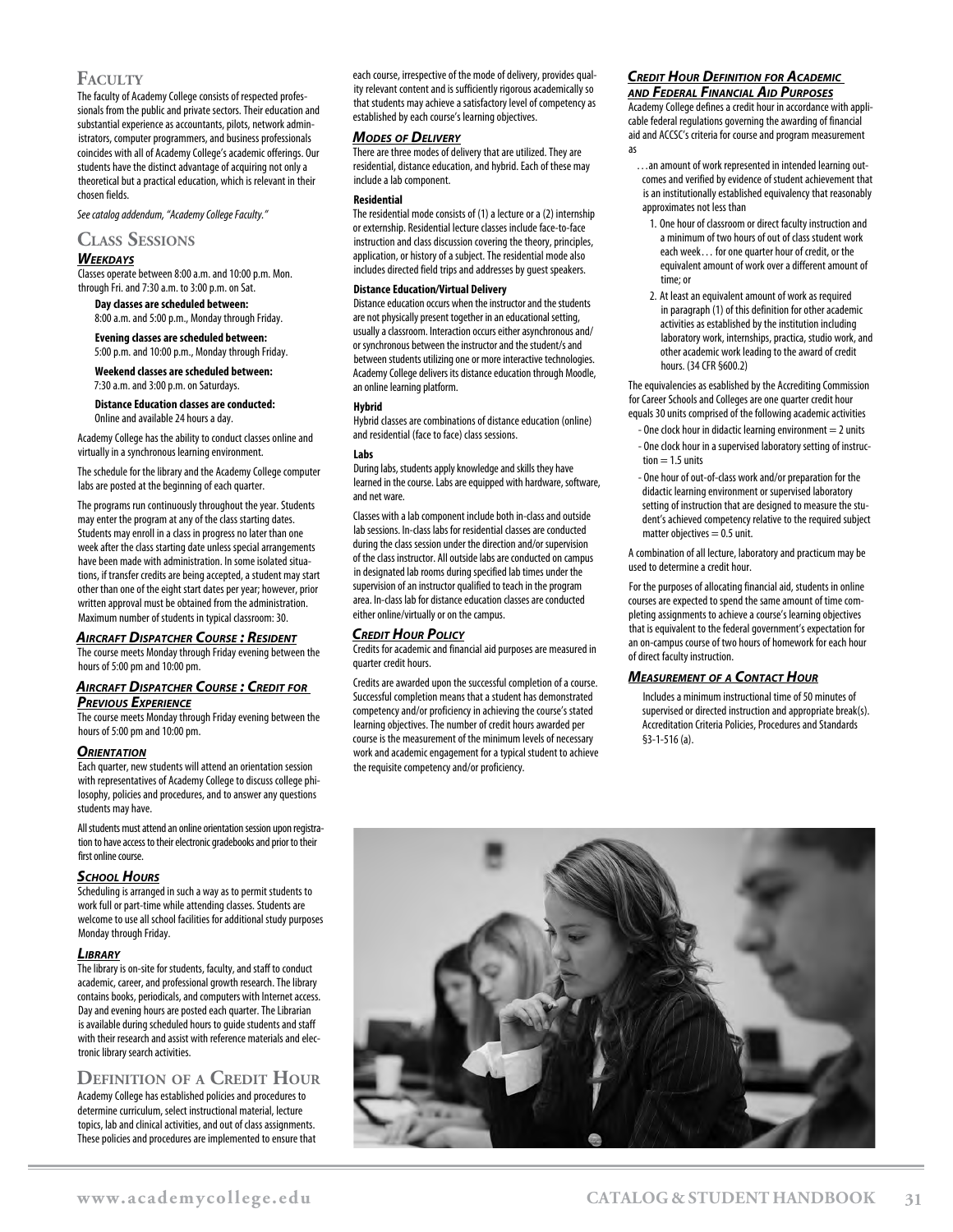#### <span id="page-33-0"></span>**SATISFACTORY ACADEMIC Progress**

Academy College uses an alphabetical grading system.

| $A =$ Excellent  | $F =$ Failure           |
|------------------|-------------------------|
| $B = V$ ery Good | $I = Incomplete$        |
| $C = Average$    | $W = With drawal$       |
| $D =$ Passing    | $CT = C$ redit Transfer |

TO, TA, TB, TC  $=$  Test Out

PA = Pass (Flight Labs, Internship, & Externship only)

FA = Fail (Flight Labs, Internship, & Externship only)  $LI = Lab$  Incomplete (Flight Labs & Externship only)

 $FI = Flight$  Labs only

 $AU =$  Audit only

#### *Grading Policy*

| Letter<br>Grade | Grade<br>Points | Percentage<br>Assigned | Included<br>in GPA | Included<br>in Credits<br>Attempted |
|-----------------|-----------------|------------------------|--------------------|-------------------------------------|
| А               | 4.0             | $90 - 100$             | Yes                | Yes                                 |
| B               | 3.0             | $80 - 89$              | Yes                | Yes                                 |
| C               | 2.0             | 70 - 79                | Yes                | Yes                                 |
| D               | 1.0             | $60 - 69$              | Yes                | Yes                                 |
| F               | 0.0             | $0 - 59$               | Yes                | Yes                                 |
| T <sub>0</sub>  | 0.0             | 70 or higher           | No                 | Yes                                 |
| TA              | 4.0             | $90 - 100$             | No                 | Yes                                 |
| TB              | 3.0             | $80 - 89$              | No                 | Yes                                 |
| TC              | 2.0             | 70 - 79                | No                 | Yes                                 |
| CT              | 0.0             | $0 - 0$                | No                 | Yes                                 |
| PA              | 4.0             | $90 - 100$             | Yes                | Yes                                 |
| FA              | 0.0             | $0 - 0$                | Yes                | Yes                                 |
| П               | 0.0             | $0 - 0$                | No                 | No                                  |
| FI              | 0.0             | $0 - 0$                | No                 | No                                  |
| AU              | 0.0             | $0 - 0$                | No                 | No                                  |
| I               | 0.0             | $0 - 0$                | No                 | No                                  |
| W               | 0.0             | 0 - 0                  | No                 | Yes                                 |

Any class failed may be retaken at regular tuition rates and completed satisfactorily prior to graduation.

After two failed attempts in a course, the student will meet with the Education Department to determine the continued success of the student in their current program of study.

#### *Pass/Fail Grades*

In aviation flight labs, Dispatcher Training, Internships, and Externships, students are evaluated on a pass/fail basis. These courses are included in the student's GPA and are included as credits attempted when Academy College evaluates Satisfactory Academic Progress.

Students must continue to progress towards flight lab completion. Failure of two flight labs will result in the student meeting with the Education Department and having to receive written approval to continue in the program contingent on a plan being put in place for the student's success. The meeting will address areas of concern and may result in possible dismissal from the course. If students are unable to repeatedly not successfully complete flight labs, they will be dropped from the course. Any attempts after three (3) will not be approved unless there are extenuating circumstances.

#### *GPA (Grade Point Average)*

The grade point average is a function of grade points earned and credit hours assigned to each course. It is computed by first multiplying the credit hours of a course by the grade points awarded to calculate a weighted total. Then the sum of the weighted total is divided by the sum of credit hours attempted.

#### For example:

| 6 credits $X$ 4 (A) grade points $=$               | 24 |
|----------------------------------------------------|----|
| 6 credits $X$ 3 (B) grade points $=$               | 18 |
| 5 Credits $X$ 2(C) grade points $=$                | 10 |
|                                                    |    |
| Divided by 17 credits $=$ 3.058 (3.06) quarter GPA |    |

A transcript of grades is kept on file for each student. All grades the student earns at Academy College will be included on the transcript regardless of any program changes. The final GPA is dependent on the final program completed.

#### **Scholar Recognition**

#### *Degree Honors*

4.0 GPA Summa Cum Laude, "With Highest Honors" 3.80 - 3.99 GPA Magna Cum Laude, "With High Honors"

3.60 - 3.79 GPA Cum Laude, "With Honors"

#### *Quarterly Honors: Degree Students*

4.0 GPA Director's List

3.6 - 3.99 GPA Honor Roll

#### **SATISFACTORY PROGRESS Reviews**

#### *Application of Standards*

Satisfactory Academic Progress standards apply to all regular students enrolled in an Academy College program.

#### *What is Satisfactory Academic Progress?*

Satisfactory Academic Progress (SAP) refers to the evaluation of a student's progress at key points in his or her academic program. Students achieve satisfactory academic progress as long as they meet their course schedule and academic criteria as described in this section.

Academy College monitors student progress in accordance with the policies, procedures, and/or regulations of the school itself, the U.S. Department of Education, the Minnesota Office of Higher Education, and the Accrediting Commission of Career Schools and Colleges.

#### *What Are Credits Earned Vs. Credits Attempted?*

"Credits earned" refers to the courses and credits students complete and earn during the quarter; "credits attempted" are the credits that a student has been charged for all or part of the fee per credit, regardless of whether or not the student completes the course. Failing grades and course withdrawals will affect quarterly satisfactory academic progress and may place students in academic jeopardy.

#### *Definition of an Academic Year is*

#### *<sup>a</sup> Minimum of:*

•36 quarter credits •30 weeks

#### **SATISFACTORY ACADEMIC Progress Quarterly Evaluation**

#### *Quarterly Academic Advisory*

Students will be evaluated quarterly based on the cumulative grade point averages and successful completion of credits attempted. The components are:

- 1. A cumulative grade point average (GPA) of 2.0 or greater OR 2. A cumulative completion ratio of 67% or greater of credits
- earned versus credits attempted.

#### **Academic Advisory (SPA)**

If a student does not meet the quarterly, cumulative academic standards but is meeting the minimum evaluation points (see chart), s/he will be placed on Academic Advisory status (SPA) for the following quarter. The student will receive written notification at the end of the quarter when an academic advisory is issued. In addition the student will be contacted by the Education Department to discuss resources available to them. The student would still be considered a regular student and would receive financial aid during this advisory period.

# **Satisfactory Academic**

**Progress Evaluation Points** Students must complete their entire program within 150% of the program length. The maximum time frame is determined by multiplying the student's program length in quarter credits by 150%. To meet satisfactory academic progress, students must earn the following cumulative GPAs and successfully complete the percentage of credits for which they have enrolled during the quarter:

| <b>Satisfactory Academic Progress Evaluation Points</b>                    |                       |                                            |
|----------------------------------------------------------------------------|-----------------------|--------------------------------------------|
| <b>Fvaluation Point</b>                                                    | Minimum<br><b>GPA</b> | Minimum<br><b>Completion Rate</b><br>(CCR) |
| Every quarter through<br>25% and 1 <sup>st</sup> Academic Year             | 1.25                  | 55.00%                                     |
| Every quarter<br>25.1% through 50%                                         | 1.50                  | 60.00%                                     |
| At 2 <sup>nd</sup> Academic Year                                           | 2.00                  | 66.67%                                     |
| Every quarter after 2 <sup>nd</sup><br>Academic Year through<br>graduation | 2.00                  | 66.67%                                     |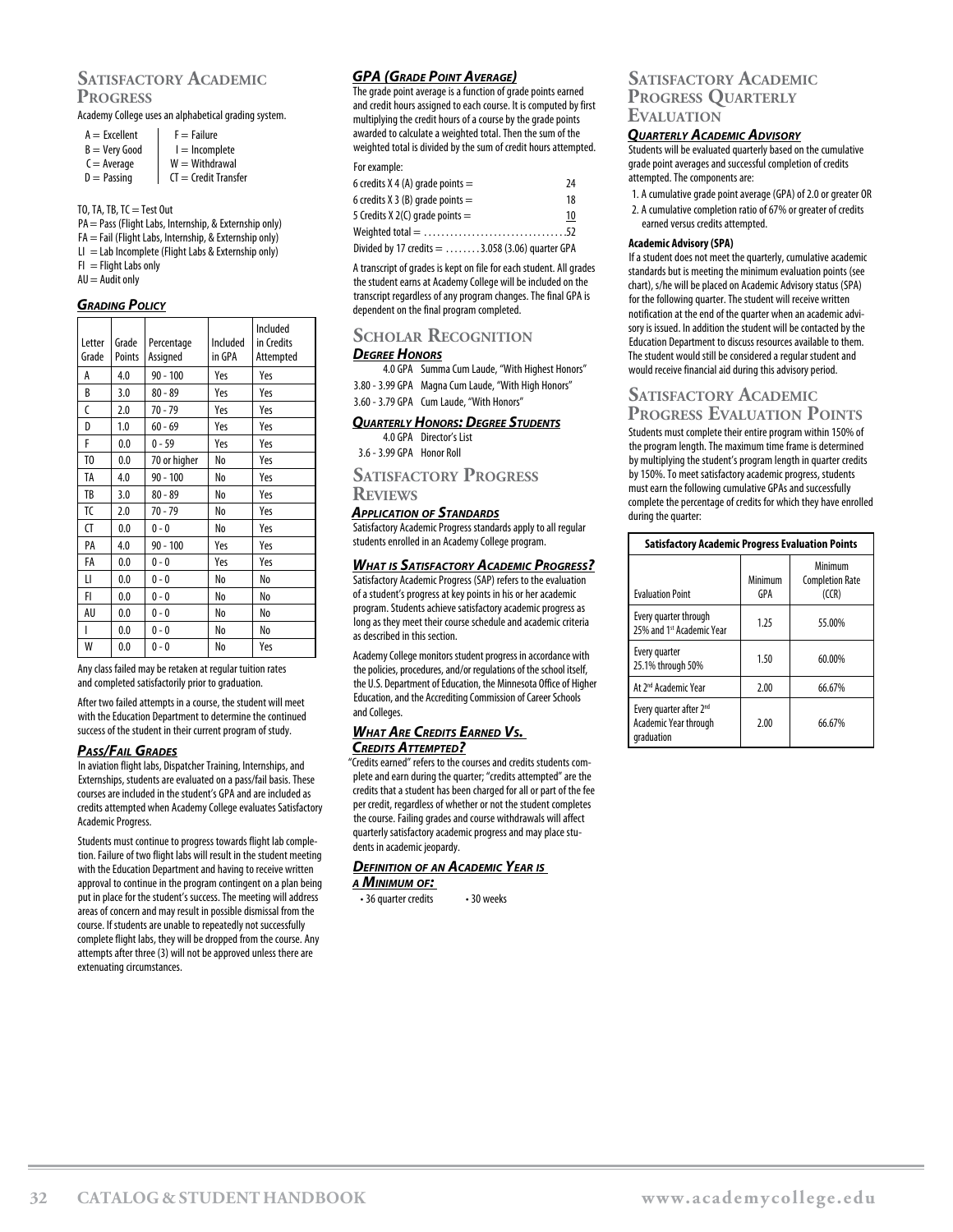#### <span id="page-34-0"></span>*Financial Aid Warning* **Satisfactory Academic Progress– Financial Aid Warning (SPW)**

Students not achieving minimum standards at a required evaluation point (see chart) will be placed on Financial Aid Warning status (SPW). The student will be granted only one quarter of Warning status. They will be required to meet with the Education Department to make sure s/he understands satisfactory academic progress standards, and will sign an academic form confirming that they understand these standards.The student would receive financial aid during this period.

If the student meets the academic criteria at the end of the Warning quarter, s/he would re-establish satisfactory academic progress and be reinstated as a regular student. A student who continues to fall below the specified criteria will be placed on Probation. The student will be required to successfully appeal in order to maintain federal financial aid eligibility.

#### **Satisfactory Academic Progress– Financial Aid Probation (SPP)**

If the academic problem is not corrected during the Warning quarter and the student successfully appeals, the student will be placed on Financial Aid Probation status (SPP). If the student corrects his or her academic problem during the Probation period, s/he would reestablish satisfactory academic progress and be reinstated as a regular student. The student would need to sign an academic plan that outlines how this student would bring their GPA and/or completion percentage up to the minimum standards. This academic plan could span more than one quarter. The student would continue to receive financial aid during this Probation period.

However, if the student is academically unsuccessful during the Probation period, s/he would be disenrolled from Academy College unless the student is meeting the conditions of their academic plan.

#### **Satisfactory Academic Progress–Dismissal (STD)**

Students not achieving minimum standards either cumulative GPA or completion rate, at a mandatory dismissal evaluation point will be dismissed from school.The student will be notified in writing of the dismissal.

#### **Satisfactory Academic Progress– Extended Enrollment (SPE)**

In the event of dismissal, students may request in writing an Extended Enrollment Status for one quarter, which means that they may re-take courses at their own expense for one quarter to re-establish satisfactory academic progress. Courses taken while a student is in extended enrollment status will count as credits attempted. Students cannot exceed one and one-half times the program credits attempted in an extended enrollment status and receive the original academic credential for which he or she has enrolled. Students exceeding the maximum time frame may receive a certificate of completion.

If at the end of the extended enrollment quarter, students improve the cumulative GPA or meet the required percentage level of credits earned versus credits attempted, they may be reinstated by Academy College as a regular student and going forward will be eligible to receive federal financial aid. If students do not meet satisfactory academic progress during the extended enrollment period, they will be dismissed from Academy College.

During the Extended Enrollment period, students will be charged tuition, but they are not eligible for federal and/or state financial aid funds.

If at any point it can be determined that it is mathematically impossible for a student to meet the minimum requirements, the student will be dismissed from the school.

#### *Appeal Procedure & Mitigating Circumstances*

A student who disagrees with the application of the satisfactory progress standards or feels that there are mitigating circumstances to warrant the waiving of satisfactory standards may appeal in writing to the Education Department. This appeal must be filed before the next quarter starts after being placed on probation or dismissal.

An Appeals Committee will review the request and respond in writing. The decision of the Appeals Committee is final and may not be appealed further.

The Education Department may waive satisfactory standards for circumstances of poor health, family crisis, or other significant occurrence outside the control of the student. Students must document and demonstrate that these circumstances had an adverse impact on their satisfactory progress in the academic program. No waivers will be provided for graduation requirements.

A student who is granted a waiver of Satisfactory Academy Progress (SAP) policy will sign a student advisory form stating the academic outcomes that must be met in order to remain in school. The student will be making SAP and will be eligible for financial aid as long as the conditions on the student advisory form are met. Enrollment of a student who fails to meet those conditions will be terminated.

#### *Incomplete Grades*

#### *Classroom Incomplete (I) Request*

At the student's request to their instructor, the instructor will submit an Incomplete Request to the Education Department for approval only if there is a compelling reason such as documented hospitalization or family emergency, and the student agrees to complete the work within two (2) weeks after the course ends.

If approved, the Education Department will notify both student and instructor by email. If the incomplete work is not completed within the two-week extension, the grade will be changed from an "I" to the grade earned in the course before the extension was granted. The course will then be calculated as a course attempted for purposes of determining satisfactory academic progress and cumulative GPA.

#### *Flight Incomplete (FI) Request*

At the students request to the Aviation Coordinator, through the approved methodology, a student may be approved for a Flight Incomplete (FI) only if there is a compelling reason such as a documented hospitalization or family emergency, or extreme extenuating circumstances.

If approved, the Aviation Coordinator will notify all parties involved including but not limited to the student and Flight Training Manager at the appropriate Thunderbird Aviation Location by email. If the FI is not completed by the designated deadline, and no further extension is given, the grade will be changed from a "FI" to an FA earned in the course before the extension was granted.

The course will then be calculated as a course attempted for purposes of determining satisfactory academic progress and cumulative GPA.

#### *Course Drop*

Students may officially drop a course if they give notice in writing to the college. If students elect to drop a course (based on the withdrawal notification date) after attending more than one (1) week of a class session, but less than 60% of the course, a "W" will be recorded on their transcript with no points earned and will be included in the Satisfactory Academic Progress (SAP) calculation. Students cannot drop a course if they have attended 60% or more of class based on the withdrawal notification date.

#### *Program Withdrawal & Re-entry to School*

For students who re-enter the same program after a voluntary withdrawal, all prior courses attempted will be used for SAP calculations.

For students who re-enroll in a different program after a voluntary withdrawal or a non-voluntary dismissal, prior earned credits that are required or can be applied to the new program will be included in the percentage of credits attempted and earned, and will apply to the max time frame allowed for program graduation. These courses will be included in the GPA calculation.

#### *Course Repetitions*

If students fail courses, they may make them up at their own expense. Students must earn a "D" or higher in a repeat course to meet program requirements. Both the original course and the repeated course will count as credits attempted in the calculation of successful course completion percentage and all grades will remain on the student's transcript.

#### *Remedial Courses*

Academy College does not offer remedial courses

#### *Transfer of Credit and Test Out*

Grades received from credits that are transferred into Academy College or tested out of Academy College are not computed in the GPA. These credits are used in the evaluation of a student's cumulative completion ratio.

#### *Course Grade Appeals*

Any student who wishes to appeal a grade earned during the previous quarter must:

- 1. Contact the instructor in writing to determine the basis for the grade within seven (7) days after grades are posted to student's gradebook.
- 2. If, after contacting the instructor, the issue is not resolved, the student may submit a letter to the Education Department, detailing all facts, and include documentation (any graded coursework) within the next five day period.
- 3. If the issue is not resolved, the Appeals Committee will review both student and instructor paperwork and conclude the appeal. The Education Department will communicate the decision in writing to both the student and instructor. The decision will be final.

The Appeals Committee is made up of the Education Department.

#### *Attendance and Misconduct Warnings*

If students do not attend classes on a regular basis, they will be required to meet with the education department to discuss a plan to alleviate any interferences. The college recognizes that the first step to success is the regular attendance and participation in all classes.

If student do not conduct themselves within the boundaries of professional behavior in all their dealings with instructors, other students, and college staff, they will be required to meet with the Education Department. Students cannot interfere in the classroom environment that inhibits the success of others.

A warning can be issued to immediately cease all disruptive behavior. If the problem continues, the college will convene a disciplinary hearing and actions can lead up to dismissal from the college.

Any additional extensions beyond two weeks must be requested and approved by the Education Department, in writing (email acceptable), with a final determination date.

#### *Program Change*

All courses that apply toward the new program will be transferred and counted in the SAP calculations regardless of passing grades. (see page 32, "Program Change")

#### *Multiple Degrees*

All courses that have been successfully completed and can be applied to the new program are used in all SAP calculations. (see page 32, "Multiple Degrees")

#### **Graduation Requirements**

Students are eligible for graduation if they meet the following criteria:

- 1. Complete all required courses. All failed/incomplete courses must be retaken or completed with a passing grade of "D" or higher.
- 2. Complete at least 25% of their program courses at Academy College if they were transfer students.
- 3. Earn a cumulative grade point average (GPA) of 2.0 or higher.
- 4. Have attempted no more credits than 150% of required credits for their program.
- 5. Meet financial obligations to Academy College.

Students are eligible for graduation from the Aircraft Dispatch program if they meet the following criteria:

- 1. Completed the program and pass the FAA Practical Exam.
- 2. If a student does not pass the FAA Exam, s/he may apply for retesting according to FAR Part (65.19):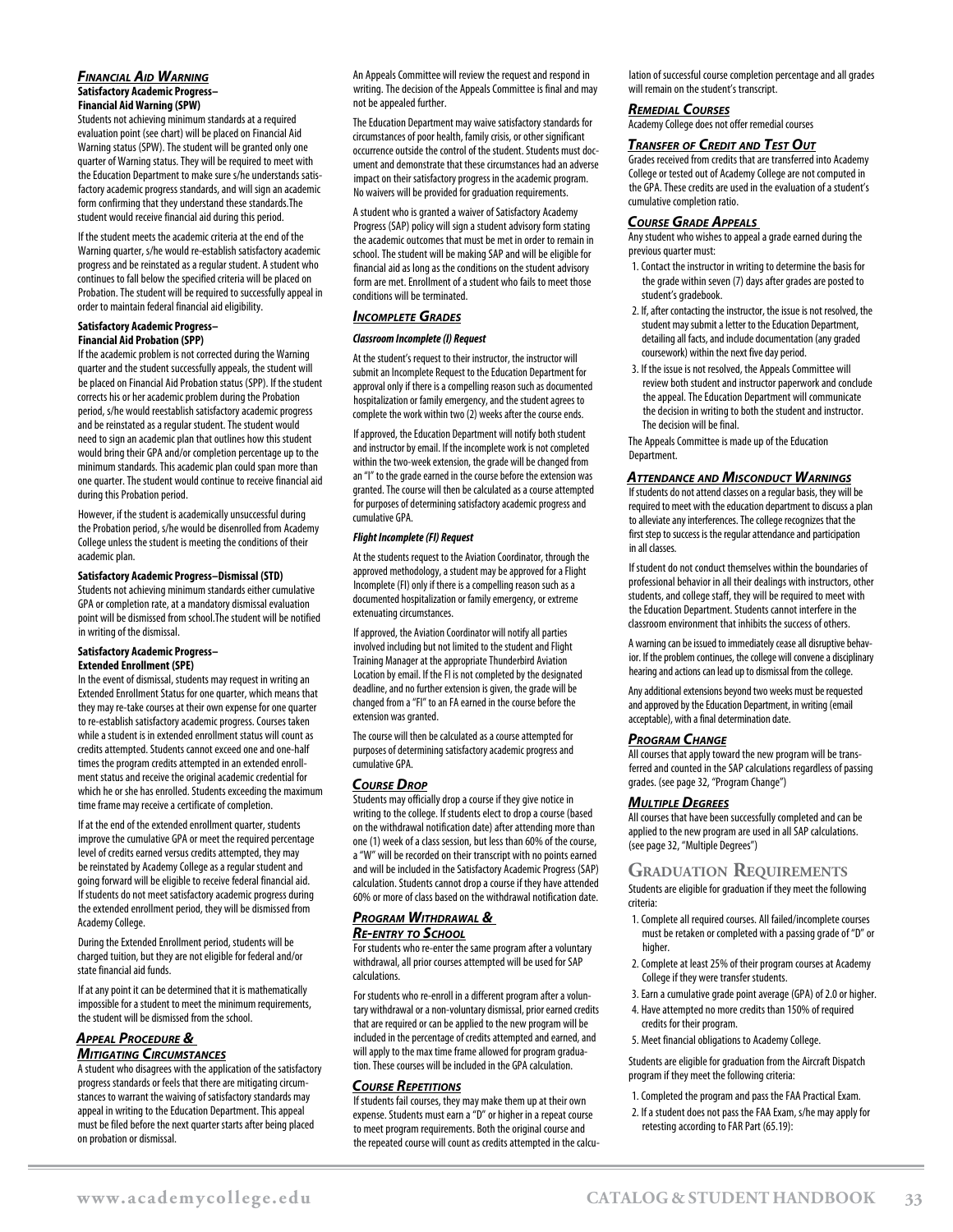- <span id="page-35-0"></span>a. After 30 days after the date the applicant failed the test; OR
- b. Before the 30 days have expired if the applicant presents a signed statement from an airman holding the certificate and rating sought by the applicant, certifying that the airman has given the applicant additional instruction in each of the subjects failed and that the airman considers the applicant ready for testing.

Please note that if the applicant is using the Aircraft Dispatcher training course to meet FAA Exam requirements, s/he must apply for a dispatch license as per their dispatch course schedule FAR Part (65.57).

After completing the Aircraft Dispatcher training course, scheduling, retesting and licensing issues become the sole responsibility of the student.

Academy College does not guarantee that students will pass the FAA Practical Exam.

#### *Graduation Process*

During the quarter in which you expect to graduate, request a Graduation Request Form from Student Services. This form will be used to:

- 1. Meet with Student Services to review graduation qualifications.
- 2. Meet with the financial aid office for Federal and State loan exit counseling.
- 3. Meet with the Career Services Representative to discuss your résumé, cover letter, and career status.

After these activities are completed, upon approval you will receive a letter indicating your graduation status.

# **Classification of Students**

#### *Regular*

Students who meet all admission requirements and complete courses for credit within the constraints of satisfactory academic progress are considered regular students.

#### *Active*

Students currently attending classes or on an approved leave of absence are considered active students.

#### *Partial*

Students taking courses for credit on a course-by-course basis are considered partial students and not degree-seeking. These students cannot receive financial aid funds and must follow all course prerequisites. The current tuition rate will apply. Students are encouraged to meet with admissions staff and the Education Department to determine which course fits their educational needs.

#### *Lifelong Learner*

Academy College graduates are provided with the opportunity to audit previously passed courses free of charge, if space is available..

Academy College does not guarantee that all courses taken and passed will always be offered, and is not obligated to offer any courses previously offered.

#### *Learning for Life*

High School Students enrolled under the Learning for Life program will be responsible to pay for any fees and textbooks required for completion of course.

A Learning for Life student who maintains a GPA of 2.0, and who chooses to enroll as a regular student at Academy College, is required to complete a new application, but not required to pay an application fee.

### **Student Status Changes**

- Students who change their student status by…
- •dropping or adding a class
- withdrawing from school

…should do so officially either in person with the Student Services or Education department in writing to Academy College, 1600 W. 82nd Street, Suite 100, Bloomington, Minnesota, 55431, ATTN: Student Status Change.

#### *Course Drop/Add Policy*

Students may officially drop or add a course by the end of the first week of the course session without penalty. The student must give official notice to the college in writing. The withdrawal date is the date the school receives the notice. Courses dropped by the end of the first week will not appear on the student's transcript and will not count towards any SAP calculation.

Dropping or adding a class may affect both tuition cost and financial aid eligibility. If a student drops a class after the initial first week of class (add-drop period), that student will be responsible for the entire cost of that class.

#### *Program Change*

If a student wishes to change programs, a written request must be made through the Student Services/Education department. If a student is under 18 years of age, the request for a program change must be made by a parent or guardian.

The student must then meet with the Student Services/Education department to ensure that the student has met all entrance requirements for the new program and that the student understands the new program track. All grades the student earns at Academy College will be included on the transcript regardless of any program changes. All courses that apply toward the new program will be transferred and counted in the SAP calculations regardless of passing grades. The final GPA is dependent on final program completed. If all conditions are met, the student will be enrolled in the new program, and the financial aid office will establish a new financial aid plan. Students are allowed only two program changes.

#### *Voluntary/Non-voluntary Withdrawal From School*

If, for any reason a student wishes to discontinue his/her program, a written request should be made through the Student Services or Education department. When the student is under 18 years of age, request for withdrawal from school must be made by a parent or guardian. A refund calculation will be completed and all Title IV funds will be returned according to the college's refund policy within 45 days after the date of the college's determination that the student withdrew (see page

"Order of Return to Title IV and other Earned and Unearned Funds"). Any outstanding balance must be paid in full to the school. Each student receiving federal student loans must complete an exit interview with the Financial Aid Department as required by federal regulation.

#### *Leave of Absence*

The administration may grant students a leave of absence. Students are required to fill out a leave of absence request form and submit it to Student Services, and state the proposed date of return. Standards of satisfactory academic progress will not be impacted by an approved leave. Serious medical, personal crises, and military active duty are reasons to request a leave. Students are encouraged to meet with the Education Department to discuss any potential leave of absence: The number of calendar days in a leave of absence are counted

beginning with the first day of the student's initial leave of absence (the next scheduled day of attendance) through the day before the student is scheduled to return. This includes any school breaks.

A "12 month period" begins on the first day of the student's initial leave of absence through the first day the student is scheduled to return to school.

The student must pay the balance due in full to the school (if any) before a leave of absence will be granted.

All financial aid funds will be held by the institution during the leave of absence as required by federal regulations. Each student receiving federal student loans must complete an exit interview with the Financial Aid Department as required by federal regulations.

A student who does not return from an approved "leave of absence" will be considered (for Title IV purposes) withdrawn from the college. Academy College will consider this student not registered. A refund calculation will be completed and all Title IV and other fund sources will be returned according to the school's refund policy. Any outstanding balance must be paid in full to the school.

A term fee in the amount of \$100.00 will be applied to the student's account upon approval of an extended leave of absence. If student returns as an active student, the fee will be reversed.

#### **Multiple Degrees**

Current students seeking a second Associate degree from Academy College must complete at least 24 additional credits of 2000 and above level technical courses over and above that required for the primary degree.

Current students seeking a second Bachelors degree from Academy College must complete at least 24 additional credits of 2000 and above level technical courses over and above that required for the primary degree.

The student must meet with the Education Department to identify the specific additional course requirements and to ensure that the student understands his/her new track. Students must have completed at least half their primary degree. The student would complete their first degree, graduate, then re-enroll into a new program and successfully complete at least one additional class. All courses that have been successfully completed and can be applied to the new program are used in all SAP calculations.

#### **Attendance Policy**

Academy College expects students to attend class consistently. Absences can seriously limit a student's success in a course. If a student misses class(es), arrives late and/or leaves early, the instructor reserves the right to deduct points per class. There are no excused absences or class make-ups; however, as a professional courtesy to the instructor, the student should email **attendance@academycollege.edu** to report an absence..

Students enrolling with Academy College are required to attend and participate in all classes for which they are registered. This applies to lecture, computer, and lab classes. Attendance requirements for Aircraft Dispatcher and Aviation Ground Principles are set out in their respective course syllabi. Late arrival or early departure from classes are not permitted and will be recorded as such and considered when determining absentee percentage.

While Academy College recognizes that students may, at times, be unable to attend class due to illness, personal emergencies, etc., such events will be counted as absences when determining whether the student has met the class attendance requirements.

Academy College will help the student devise a plan to increase attendance and to continue in pursuit of their academic goals.

Students who are not in attendance or in pursuit of their academic goals for 21 days will be dropped from the class.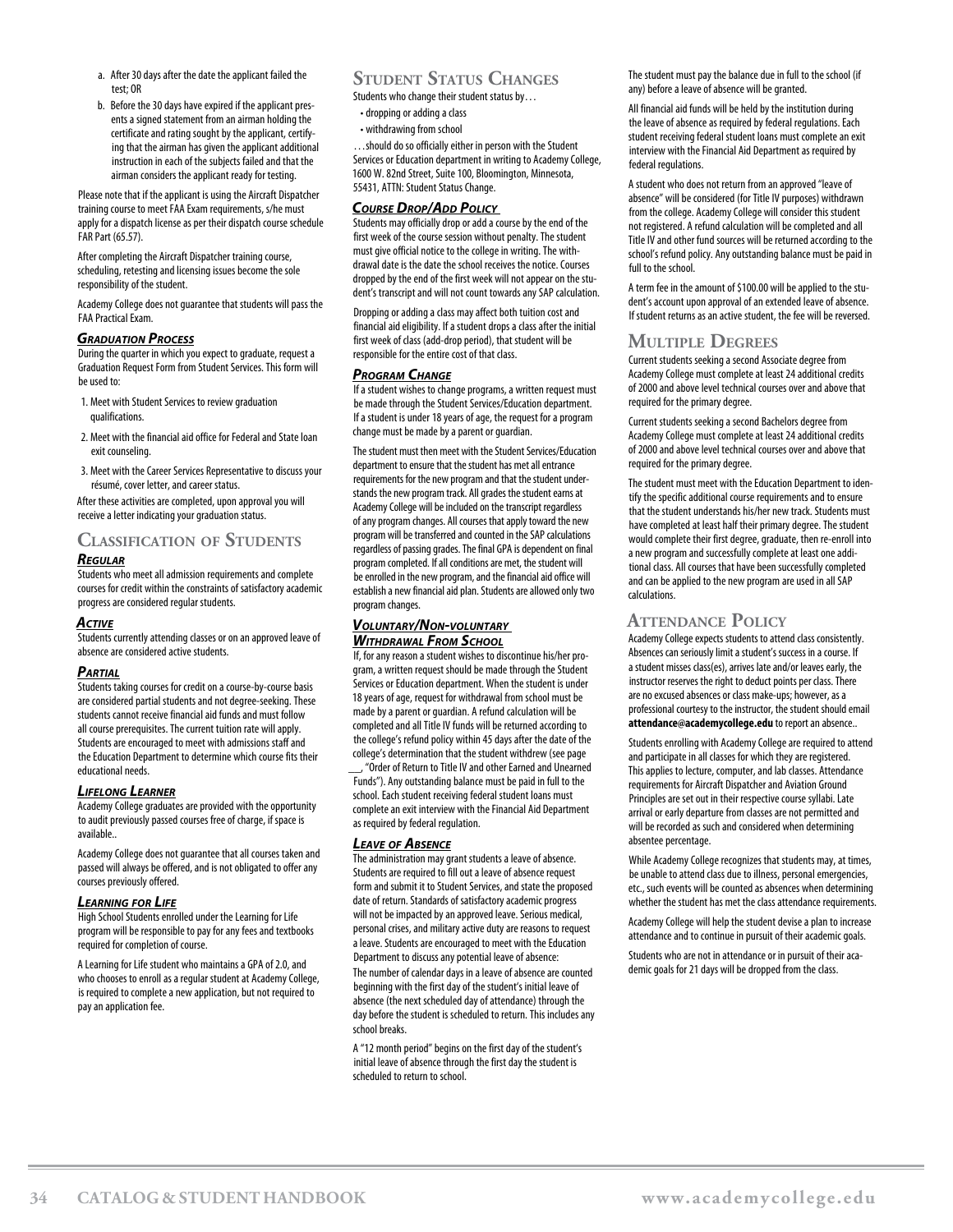### <span id="page-36-0"></span>**Credit Transfer**

#### *Credit Transferred In*

It is the responsibility of all incoming Academy College students to request and ensure all transcripts of previously attended institutions have been submitted to Academy College for credit transfer review. Please request that all transcripts be sent directly to Academy College, Attn: Education Department. If you are uncertain of your previous institution's policy/requirements for the release of your official transcript, please contact them directly for additional guidance.

Students that attended institutions outside the United States must have their transcript(s) translated into English. The transcript(s) must be evaluated by a member of the Association of International Credentials Evaluators (AICE) or the National Association of Credential Evaluation Services (NACES) and mailed directly to Academy College, Attn: Education Department. Any evaluations received outside of this indicated format will not be considered for transfer to Academy College.

#### *No credits will be transferred to your Academy College program unless you are a regular, current student and an evaluation of your official transcripts, which have been issued directly from the institution(s), has been performed.*

College credits earned in aviation, business, accounting, information technology, or general education courses at other institutions may be considered for transfer to Academy College's program based on grades achieved in the courses, subject to review by the Education Department. No courses below college level or in which less than a "C" grade was earned will be considered for transfer. AV coded classes will be considered for transfer if completed through an institution of higher education with FAA authority to certify its graduates for an Airline Transport Pilot Certificate with reduced aeronautical experience. Students are required to provide an official transcript (which must be sent directly to Academy College from the past institution(s)) and may be asked to provide school catalogs and/or course syllabi from the previous institution(s) to assist in the evaluation of the courses and demonstrated competencies earned by the entirety of a student's program.

The maximum allowable transfer of credit into an Academy College AAS or BS program is 75% of the Academy College program credits. Credits must be transferred before the student starts school.

Students who previously attended Academy College, withdrew, and then returned to the same program will retain all earned grades on their transcript (including "W's"). These grades will be calculated in the GPA and apply towards their completion rate.

For students who previously attended Academy College, withdrew, and then return to a different program, the transcript will be reviewed by the Education Department for course transfers ("D" and above) that meet the new program's criteria. The student may choose to accept the transfer of their courses. Any F, W and I grades for courses not required in the new program do not transfer and will not calculate in the new program GPA.

#### **Credit transfer requests for courses conducted under an FAA approved syllabus as noted in this catalog are subject to the following considerations:**

- Education and training earned in Private Pilot Ground will be considered for transfer based on grades achieved and/or FAA licenses and certificates. No course below a college level or in which a student earned less than a "C" grade will transfer.
- •College credits earned in Instrument or Commercial Ground will be considered for transfer if completed through an institution of higher education with FAA authority to certify its graduates for an Airline Transport Pilot Certificate with reduced aeronautical experience. No course below a college level or in which a student earned less than a "C" grade will transfer.
- For credit transfer of Private Flight, the Education Department will review and approve the credentials as per Federal Aviation Regulations.
- •College credits earned in Instrument, Commercial or Multi-Engine Flight will be considered for transfer if completed

through an institution of higher education with FAA authority to certify its graduates for an Airline Transport Pilot Certificate with reduced aeronautical experience.

All other courses conducted under an FAA approved syllabus as noted in the catalog must be taken at Academy College.

- These considerations are in force for evaluation for credit transfers based on college transcripts, log book entries, ground school certificates, or FAA certifications and ratings.
- The maximum credits assigned for a course are based on the credits for that course as listed in the current Academy College catalog and are assigned at the discretion of the Education Department.

To earn a Degree from Academy College, the student must satisfactorily complete at least 25% of the selected program from Academy College's program course offerings. The maximum allowable credits to be transferred in is not to exceed 75% of the total program credits.

Depending on the number of credits the college accepts into the Bachelor Degree Program, it may take the student longer than two (2) years at Academy College to complete their Baccalaureate Degree.

Please note: These credit transfer limits do not apply to credits earned with Academy College affiliated institutions.

#### *Post-Secondary Enrollment Options*

*Program for High School Students* Academy College does accept Post Secondary Education Options (PSEO) transfer credits earned at other post-secondary institutions. Academy College will only accept courses that have a "C" or better grade and will be evaluated by the Education Department to determine the appropriate area of transfer.

#### *Advanced Placement (AP) Policies*

Academy College encourages and applauds students who have chosen Advanced Placement (AP) courses as part of their high school curriculum. These courses are challenging and demanding, and we believe they provide excellent preparation for college study.

#### *Submitting Your Scores*

The easiest way to ensure that the Academy College receives your AP scores is to name us as a recipient when you sign up for exam(s). You can use this procedure even if you take the exam as a junior in high school; Academy College will keep your scores until your senior year. If you do not name Academy College as a recipient when you take your exam, just contact the College Board and request that scores be sent to Academy College Office of Admissions. When you are admitted to Academy College, you may be eligible for Academy College credit. To ensure that your AP scores match up with your Academy College academic record, be sure to identify your name and Social Security Number with the College Board in the exact same way you identify, or expect to identify, yourself on your Academy College application.

Academy College does accept Advanced Placement credits earned during high school. We will only accept AP credits that have a score of 3, 4, or 5 on the test. All AP credit courses will be evaluated by the Education Department to determine the appropriate area of transfer. Advanced Placement credits are not included in the GPA or Satisfactory Academic Progress (SAP) calculation.

#### *Credit Transferred Out*

Credits earned at Academy College may transfer to other educational institutions. The criteria for credits to transfer is set by the receiving institution. Students should check with the registrar or counselor at that institution for specific credit transfer details.

#### **Internship**

Internships offer students valuable on-the-job and career networking experience. If students are interested in registering for an Internship, they must meet and discuss this option with the Education Coordinator or the Education Department. It is the student's responsibility to seek an Internship, and submit required paperwork to the Education Coordinator or Education Department during the course registration period. Students will earn a Pass/Fail grade for the Internship.

# **Credit for Prior Experience**

Academy College recognizes that learning can and does take place outside a formal classroom environment. Many working adults have acquired skills and knowledge that provides a strong foundation for future learning. When you enroll at Academy College, please contact the Director of Education if you feel you have substantial professional experience that meets the course requirements of any course syllabus.

With that recognition, Academy College will grant up to a maximum of 40% of the required credits for a degree based on prior learning. Following the steps below are important.

- Work with your admissions and academic advisor to potentially identify courses that you may have professional experience that will fulfill the objectives of the class.
- Request from the Director of Education a copy of the course syllabus.
- Academy College does not grant credit for prior experience for general education classes.

Your professional portfolio submission needs to follow the following structure and contain the following elements:

- A. A clearly written professional resume that delineates professional experiences.
- B. An educational narrative that clearly and completely describes how your experience meets the objectives of the class(es) that you are demonstrating professional experience
- C. Personal references that attest to your professional achievements that would help a third party understand your professional background.
- D. Copies of professional designations, workplace trainings, industry continuing education.

Portfolio must be submitted prior to the start of class. All submissions must go to the Director of Education. Upon receipt, the portfolio will be evaluated by a third-party professional in the industry. Upon awarding of any credit, the student will be charged a total valuation fee of \$250 plus \$30 per credit hour awarded.

All CPE credits must be received and approved prior to the start of the program.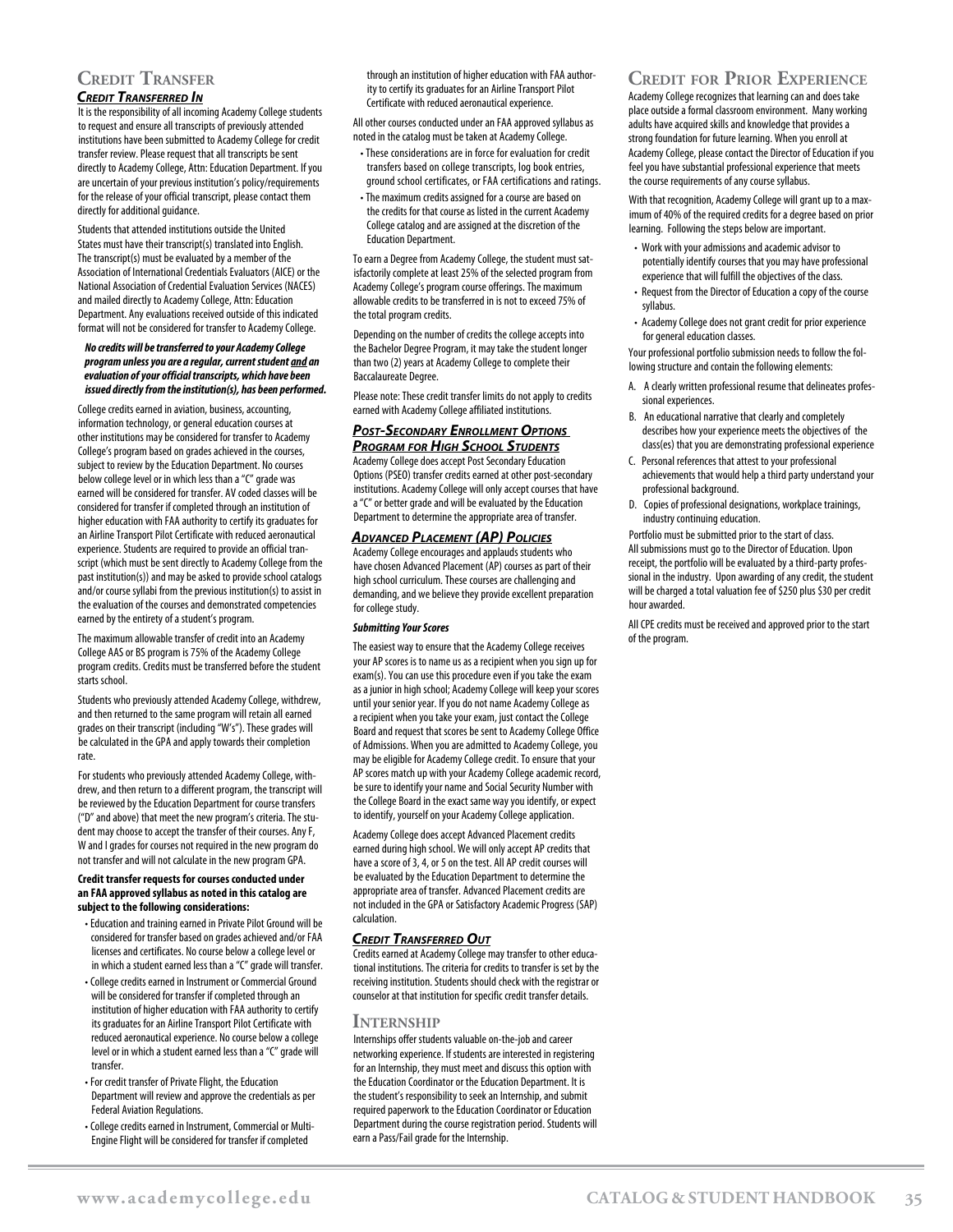# **NOTES**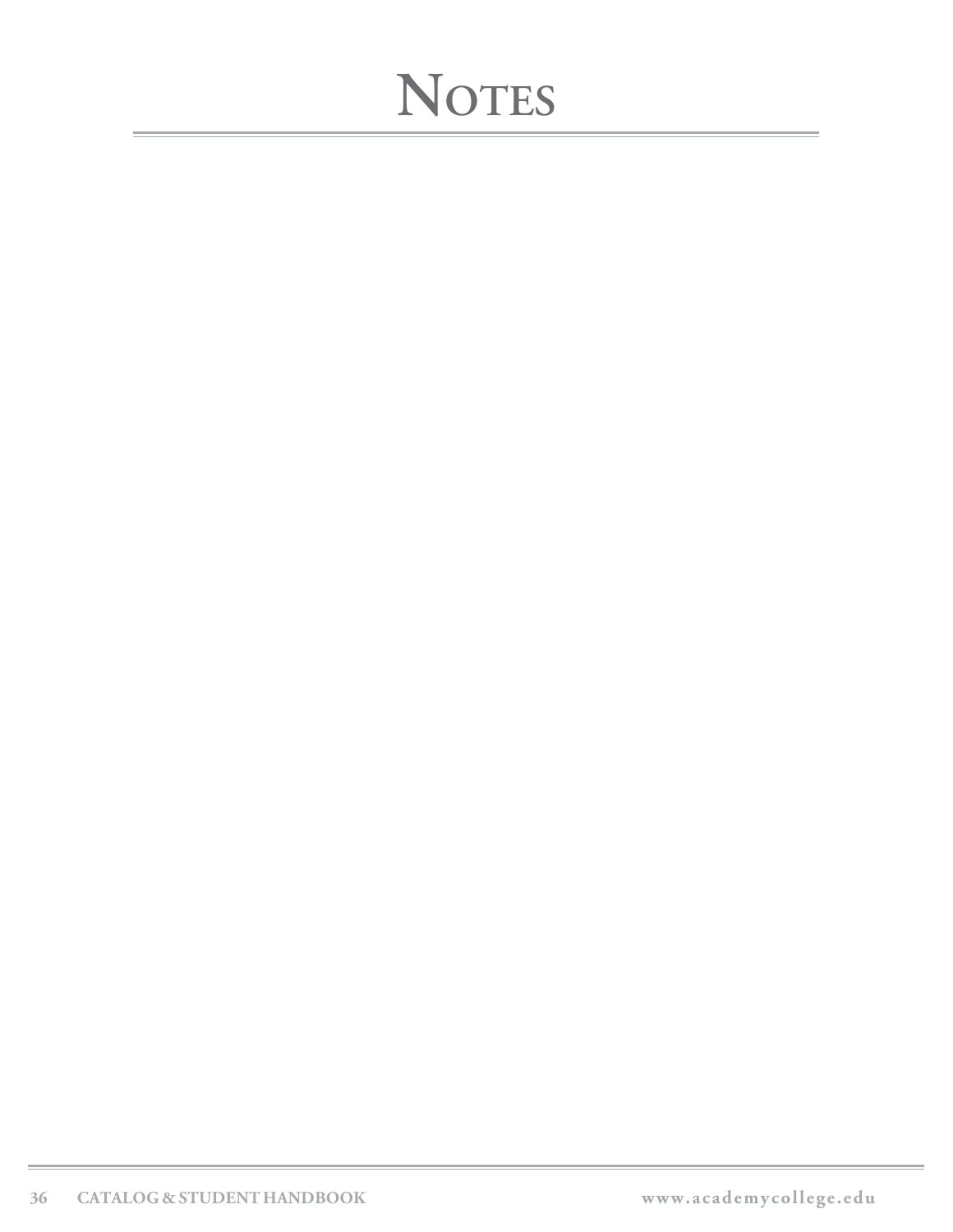# **Admission Information**

### <span id="page-38-0"></span>**Admissions Requirements & Procedures**

Academy College accepts high school graduates, G.E.D. recipients, college graduates, and college level transfer students. Students should complete the enrollment procedures as far in advance of the desired starting date as possible. Verification of immunization history is required no later than 45 days after the start of the first day of class.

- 1. Students should plan a personal interview at the school, a virtual interview, or by phone to discuss their interests and to become fully acquainted with the courses offered. Information concerning financial assistance may also be obtained at this time. If you do not live within the Minneapolis/St. Paul area and cannot arrange a personal interview without hardship, please write or e-mail the school for special arrangements. Students enrolling in an online program may arrange a personal interview via phone. Academy College's e-mail address is: admissions@academycollege.edu.
- 2. Upon admission to Academy College, credits earned at a college or school accredited by one of the national or regional accreditation boards recognized by the U.S. Department of Education will be considered for transfer. Students that attended institutions outside the United States must have their transcript(s) translated into English. The transcript(s) must be evaluated by a member of the Association of International Credentials Evaluators (AICE) or the National Association of Credential Evaluation Services (NACES) and mailed directly to Academy College, Attn: Registrar. Any evaluations received outside of this indicated format will not be considered for transfer to Academy College. Grades must be "C" or higher to be acceptable for credit transfer. Credits must be transferred prior to the student's start date.
- 3. The Admission Application form and Enrollment Agreement form must be completed, signed, and submitted along with the application fee prior to acceptance and enrollment in the school. The student is accepted and the Enrollment Agreement binding when signed by an authorized representative of Academy College. Any changes in the Enrollment Agreement will be binding on the student and Academy College only if such changes have been agreed to in writing (not orally) by an authorized Academy College official and by the student. The Enrollment Agreement and Academy College catalog constitute the agreement between the student and Academy College. Every assignee of the agreement is subject to all claims and defenses of the buyer of his/her successors in interest arising under the agreement. It is the policy of Academy College not to assign the agreement or any interest therein. One copy of the executed agreement will be returned to you.

 An Admissions Representative will schedule an interview for the student with the Financial Aid Office to discuss financing options.

4. All programs except Aircraft Dispatcher may have one or more courses offered online. All students who do not have an Associates or Bachelors degree for an institution of higher education must take the Distance Education Assessment prior to enrollment and pass prior to attendance. If a student fails the assessment, he or she must attend a coaching session with a Moodle Administrator. Upon successful completion of the session, the student will retake the assessment until he or she has successfully passed, allowing enrollment.

- 5. The school reserves the right to refuse admission to any student who does not have the academic ability to successfully complete his/her program at the school. Assessment criteria will include:
	- a. High school graduate with official transcripts, or G.E.D. official transcript, a minimum overall 2.0 GPA GPA: A score of 2.0 or higher from high school or a post secondary institution in which a degree or certificate was earned. You must provide an official copy of your high school transcript

An earned college degree suffices the high school diploma requirement.

If student cannot provide, they must take and pass the Academy College Entrance Exam., and

- b. Students with a less than 2.0 GPA in high school can take the Academy College Admissions Exam. Students scoring 60 percentile or above can be admitted.
- 6. A student in an aviation Commercial Pilot program must meet the following in addition to the above assessment criteria:
	- a. Be 17 years of age or older.
- b. Pass the appropriate FAA medical examination if applicable. Note: Part 121 and other commercial operations require a First Class Medical. Academy College requires a Second Class Medical for admissions into Commercial Pilot, Commercial Aviation, Flight Operations, Aviation Operations, and the Professional Pilot Certificate. A Second Class Medical must be maintained throughout the program. However, Academy College strongly recommends receiving and maintaining a First Class Medical throughout the term of the program..
- c. Instruction is given in the English language. Students must have an ability to read, write, and understand the English language at an acceptable level to do college level work. For aviation students, it may be determined that an English assessment will be required and completed by the Aviation Department prior to enrollment.
- d. Be a least 18 years of age at the time of commercial pilot certification.
- e. Provide documentation depending on citizenship status
- US Citizens must present one of the following: a current US passport or a government issued birth certificate and government issued ID.
- Non-US Citizens must receive Transportation Security Administration (TSA) approval to receive flight training. Application is made online at https://flightschoolcandidates.gov/afsp2/. A processing fee is required along with fingerprinting at an approved site. The Aviation Coordinator or flight facility can aid the student in this process.
- f. Academy College must receive a copy of the student's Medical Certificate prior to the intended College start date.
- 7. Federal Aviation Administration requirements for certification, licensing, or registration are described in each course and are based on Federal Aviation Regulations (FARs).
- 8. Students in the Aircraft Dispatch course must be 21 years of age or older and read, speak, and understand the English language.
- 9. All students in a public or private post-secondary educational institution must submit a statement that they have received appropriate immunization against measles, rubella, and mumps after having attained the age of 12 months, and against diphtheria and tetanus within ten years of first registration at the institution. This statement must indicate the month and year of each immunization given as required by MN Law (M.S. 135A.14). This law pertains to all students.
- 10. Academy College is committed to providing equitable access to learning opportunities for all students. We welcome qualified students with disabilities (e.g. mental health, attentional, learning, chronic health, sensory, or physical) who meet the technical standards of the program, with or without reasonable accommodations. If you are an applicant with a disability who needs accommodations, please contact the Education Department.
- 11. The school provides equal opportunities to all students without regard to race, color, creed, national origin, age, or sex.
- 12. When a student registers for a program at Academy College, s/he is provided with an Academy College catalog that provides a program outline for his/her program. It is the student's responsibility to select and register for courses, keeping prerequisites in mind, to complete his/her program. The following events may preclude completion of a program within the optimal schedule.
	- a. Receiving Credit Transfers
	- b. Receiving Grades of F, FA, or W
	- c. Changing Programs (see page 32, "Program Changes")
	- d. Course Selection/Registration Errors
- 13. Re-entry students will follow the same process/ procedures as new students.
- 14. International Students: Academy College will evaluated each application for admission and will determine whether to issue an I-20 form only after have receiving the following:
	- a. Academy College Admissions Application and Application Fee.
	- b. International Student Enrollment and I-20 Request Form
	- c. An English translation of all education transcripts with an interpretation of grades in comparison to U.S. standards.
	- d. Proof of English proficiency is required of all applicants whose native language is not English.
	- e. A financial statement from the Minnesota sponsor or other guardian or other proof of financial support.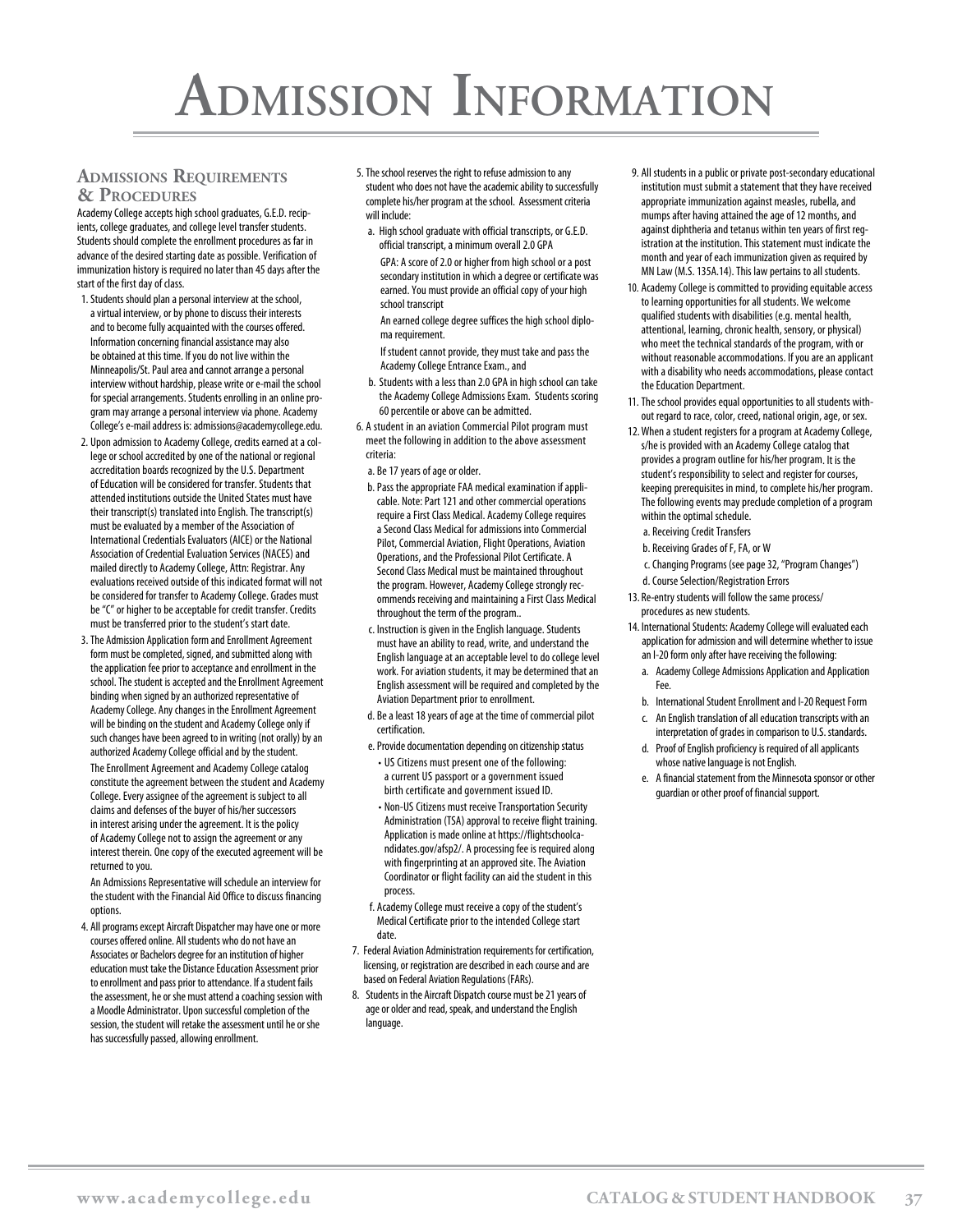#### <span id="page-39-0"></span>**Aircraft Dispatcher Course: Resident/Credit for Previous Experience**

- 1. Students are encouraged to talk with one of our Admissions Representatives to discuss your career goals and skills that you have to offer the industry. If you have a strong interest in aviation, and possess communication skills, you will be invited to complete the Admission Application form and submit it with the application fee.
- 2. The Admission Application form and Enrollment Agreement must be completed, signed, and submitted prior to acceptance and enrollment in the school.
- 3. Students must present valid, government-issued ID showing age 21 or older and proof of high school/GED completion.
- 4. Upon admission to Academy College you will receive an acceptance letter and the starting date of your course, and be enrolled as a resident or credit for previous experience student.
- 5. In Academy College's resident course, no advanced credit will be granted for prior training.
- 6. Academy College restricts the admission into the credit for previous experience program to select number of candidates who can provide certifiable evidence of a background in accordance with FAA criteria.

To ensure that only experienced aviation personnel or individuals with demonstrated aeronautical background are enrolled in the credit for previous experience course, the following minimum restrictions will apply:

- 1. Minimum age of 21
- 2. An applicant for Academy College credit for previous experience program must present documentary evidence from paragraph b., satisfactory to the Aviation Coordinator, that (s) he has the experience prescribed in paragraph a:
- a. Minimum satisfactory experience for a total of at least 2 years in the 3 years prior to the date of the application is needed to apply for the credit for previous experience course and/or hold a current private pilot certificate with instrument rating.
- b. Documentary evidence satisfactory to show compliance with the experience requirements in paragraph a. may include the following:
	- FAA certificates and ratings
	- Current résumé
	- Academic transcripts
	- Employment verification letter to include job duties and employment dates associated with those duties (or)

Meeting the requirements of paragraphs a. and b. above is no guarantee an applicant will qualify for the credit for previous experience course. The requirements are minimums to apply for the course. The Education Department will make final determination regarding acceptance and ensuring the applicant's experience is sufficient to qualify for the credit for previous experience course.

§ 65.57 Experience or training requirements. An applicant for an aircraft dispatcher certificate must present documentary evidence satisfactory to the Administrator that he or she has the experience prescribed in paragraph (b) of this section as follows: (a) A total of at least 2 years experience in the 3 years before the date of application, in any one or in any combination of the following areas: (1) In military aircraft operations as a – (i) Pilot; (ii) Flight navigator; or (iii) Meteorologist. (2) In aircraft operations conducted under part 121 of this chapter as – (i) An assistant in dispatching air carrier aircraft, under the direct supervision of a dispatcher certificated under this subpart; (ii) A pilot; (iii) A flight engineer, or (iv) A meteorologist. (3) In aircraft operations as – (i) An Air Traffic Controller; or (ii) A Flight Service Specialist. (4) In aircraft operations, performing other duties that the Administrator finds provide equivalent experience. (b) A statement of graduation issued or revalidated in accordance with § 65.70(b) of this part, showing that the person has successfully completed an approved aircraft dispatcher course.

### **FAA Licensure:**

**Aircraft Dispatcher Course** In order to obtain an Aircraft Dispatcher license, the following is required:

- 1. Individuals that graduate between 21 and 23 years of age, and have passed the examination, are qualified to be an assistant dispatcher until they reach the age of 23. Once that person is 23, the dispatcher's license is issued if evidence of passing the examination is presented to the FAA.
- 2. Aircraft Dispatcher Training Course graduation certificate.
- 3. Successful completion of the FAA Knowledge Exam.
- 4. Aircraft Dispatcher Practical Exam by FAA Designated Examiner.

a. Application for an Airman Certificate and/or Rating.

b. Program tracking and reporting subsystem data sheet. c. Temporary Airman Certificate.

 Practical: The FAA Practical Exam is not a part of the Aircraft Dispatcher FAA approved syllabus, but the exam is scheduled within the time frame of each course by Academy College with the FAA designated examiner for the convenience of the students.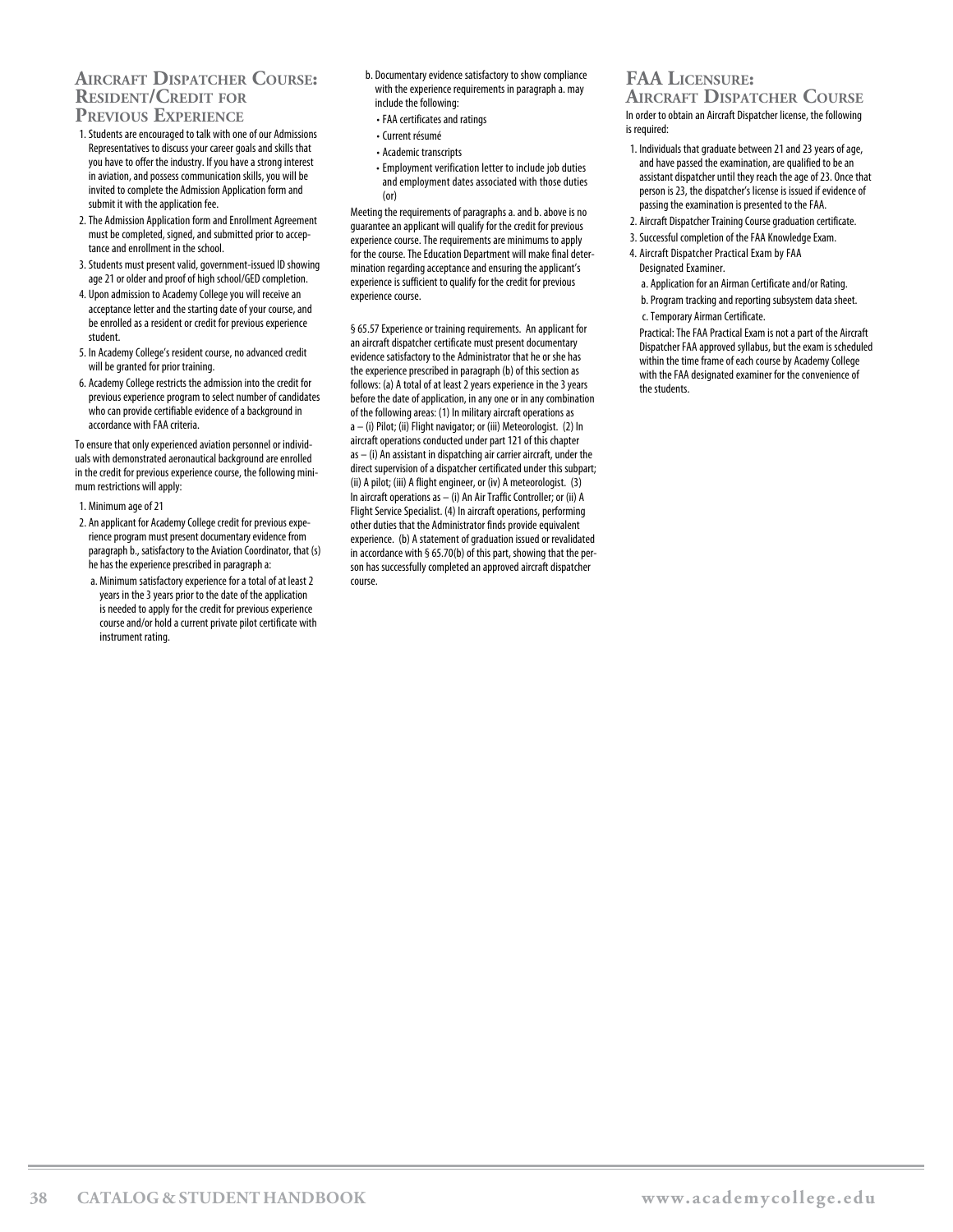# **Financial Information**

# <span id="page-40-0"></span>**TUITION & FEES**

*See catalog addendum, "Tuition & Fees."*

#### **Refund Policy** *Buyer's Right to Cancel*

- 1. Students who fail to return books in a new condition within five (5) business days following withdrawal of their current class will not receive refunds on books returned. Electronic books whose code has been redeemed are not, under any circumstances, refundable.
- 2. Any student, discharged for cause, will be terminated in accordance with the refund policy as herein contained and in the same manner as a voluntary withdrawal or dismissal.
- 3. Students who withdraw from the school during any session should submit a written notice to **studentservices@ academycollege.edu**. For students who do not officially withdraw, Academy College will determine the student's withdrawal date for 14 days of contiguous non-attendance.
- 4. The school will notify students in writing of their acceptance or rejection. In the event that a student is not accepted by the school, all tuition, fees, and other charges will be refunded.
- 5. Notwithstanding anything to the contrary, all tuition, fees, and other charges paid shall be refunded to students if written notice of cancellation is given within five (5) business days after the day on which the student application is accepted by the school, regardless of whether or not the program has started.
- 6. If written notice of cancellation is given after the fifth business day after student's application is accepted by the school, but before the first lesson has been serviced by the school, all tuition, fees and charges shall be refunded except 15% of the total cost of the program not to exceed \$50.00.
- 7. Academy College shall give written acknowledgement of any notice of cancellation within five (5) business days after the receipt of such notice, and shall within thirty (30) days after receipt of such notice, refund to the student any amount due and arrange for termination of the student's obligation to pay any sum in excess of that due under the cancellation and refund policy.
- 8. If written notice of cancellation is given after the first lesson is completed, but before completion of 60% of the period of instruction, based on the withdrawal date, the amount charged for tuition and fees shall be the prorated portion of tuition, fees, and all other charges plus 25% of the total program cost not to exceed \$100.00. After completion of 60% of the period of instruction, based on the withdrawal date, there will be no refund and the total cost of the course will be charged.
- 9. The date of application acceptance shall be the date of notice of acceptance, or the postmark date if mailed by letter. The date of cancellation shall be the date the letter of cancellation is postmarked (if applicable) or the date notice is received at the school. Notice shall be given to the school office which is located at 1600 W. 82nd Street, Suite 100, Bloomington MN, 55431.
- 10. The current catalog constitutes the entire agreement between the student (their parent or guardian) and the school. This agreement becomes a legally binding instrument upon written acceptance of the student by the school unless canceled as per item #7 under the Buyer's Right to Cancel Policy.

#### **Financial Assistance**

Academy College recognizes that many students will need financial assistance. All students who plan to attend will have the opportunity to schedule a personal interview with the Financial Aid Office to discuss and complete financial assistance applications.

The student is responsible for the full amount of tuition and fees charged by Academy College. However, if the student is eligible and has been approved for financial assistance and/or scholarship through a financial assistance program approved by Academy College, the student may defer, at the option of Academy College, that portion of their tuition equal to the certified aid amount. If for some reason the student's financial assistance is not received by its anticipated due date, he/ she will be required to pay the amount due on their account immediately.

The following programs are available to students:

#### *Grants*

These grants are available to undergraduate students on the basis of established need. Application is made using the Free Application for Federal Student Aid (FAFSA).

#### **Minnesota State Grant Program**

Available to Minnesota residents; the dollar amount changes annually.

#### **Pell Grant Program (Federal)**

Available to half-time and full-time undergraduate students; the maximum dollar amount changes annually.

#### **Federal Student Educational Opportunities Grant (FSEOG)**

Available to undergraduate students who exhibit extreme financial need.

#### **MN Child Care Grant Program**

Available, by separate application, to those students with documented child care costs for dependents who are 12 years of age or younger.

#### **MN GI Bill**

Available, by separate application, to eligible MN Veterans and eligible Minnesota dependant children and spouses of veterans.

#### **MN Indian Scholarship**

Available, by separate application, to eligible MN residents who are one-fourth or more American Indian ancestry.

#### *Other Grants*

**Indian Scholarship** Application is made and dollar amount determined by each tribe that participates in the program.

#### **Vocational Rehabilitation**

Available through Minnesota Department of Economic Security. Grants provided to cover costs associated with disability.

#### *Loans (must be repaid)*

If students need additional financial aid, they may be eligible to apply for any of these loans. Some loan amounts are determined on basis of established need.

#### **Federal Subsidized Stafford Loan Program:**

Repayment begins six months after graduation or student drops below half-time.

#### **Federal Unsubsidized Stafford Loan Program:**

Interest payments are optional while student is in school. Repayment begins six months after graduation or student drops below half-time.

#### **Federal PLUS Loan:**

Parent Loan Program (dependent students only). Interest payments are optional while student is in school. Principal and interest payments begin approximately seven months after student starts school or can be deferred until student graduates or drops below half-time

#### **SELF Loan:**

Through the state of Minnesota, requires credit worthy co-signer. Interest must be paid while student is in school. Principal and interest repayment begins twelve months after graduation or the student drops below half-time.

#### **Sallie Mae Smart Option**

#### **Student Loan:**

Credit based loan. It may be used to supplement other forms of financial assistance. Various repayment options including deferment are available while enrolled at least half-time. Repayment begins six months after a student's withdrawal or drop below half-time.

#### *Veterans Educational Assistance Programs*

Every program offered at Academy College is approved for the GI Bill® and the Veterans Rehabilitation Program. Veterans benefits depend upon the time and period of military service.

GI Bill® is a registered trademark of the U.S. Department of Veterans Affairs (VA). More information about education benefits offered by VA is available at the official U.S. Government website at www.benefits.va.gov/gibill

#### *Other Military Programs*

Go to: www.goarmyed.com Federal Tuition Assistance Army National Guard, Tuition Assistance

#### *Work Study*

There are two types of work study programs. These programs are available to students who meet eligibility requirements based on financial need, which his or her cost of attendance must be greater than his or her expected family contribution.

#### Eligibility requirements:

**Federal Work Study Program** US Citizen or permanent resident High school diploma Satisfactory academic progress Not in default on any federal student loans including Perkins loans No grant overpayments owed Valid social security number Must be registered with selective service if male and born after 1960 **Minnesota State Work Study Program**

US Citizen or permanent resident Minnesota resident Enrolled a minimum of 6 credits per term Satisfactory Academic Progress Not in default on any federal student loans including Perkins

loan

#### Attending a Minnesota school

Program leads to degree, certificate or diploma

 Not receiving reciprocity benefits to attend a Minnesota school

Any student interested in Work Study should contact the financial aid department.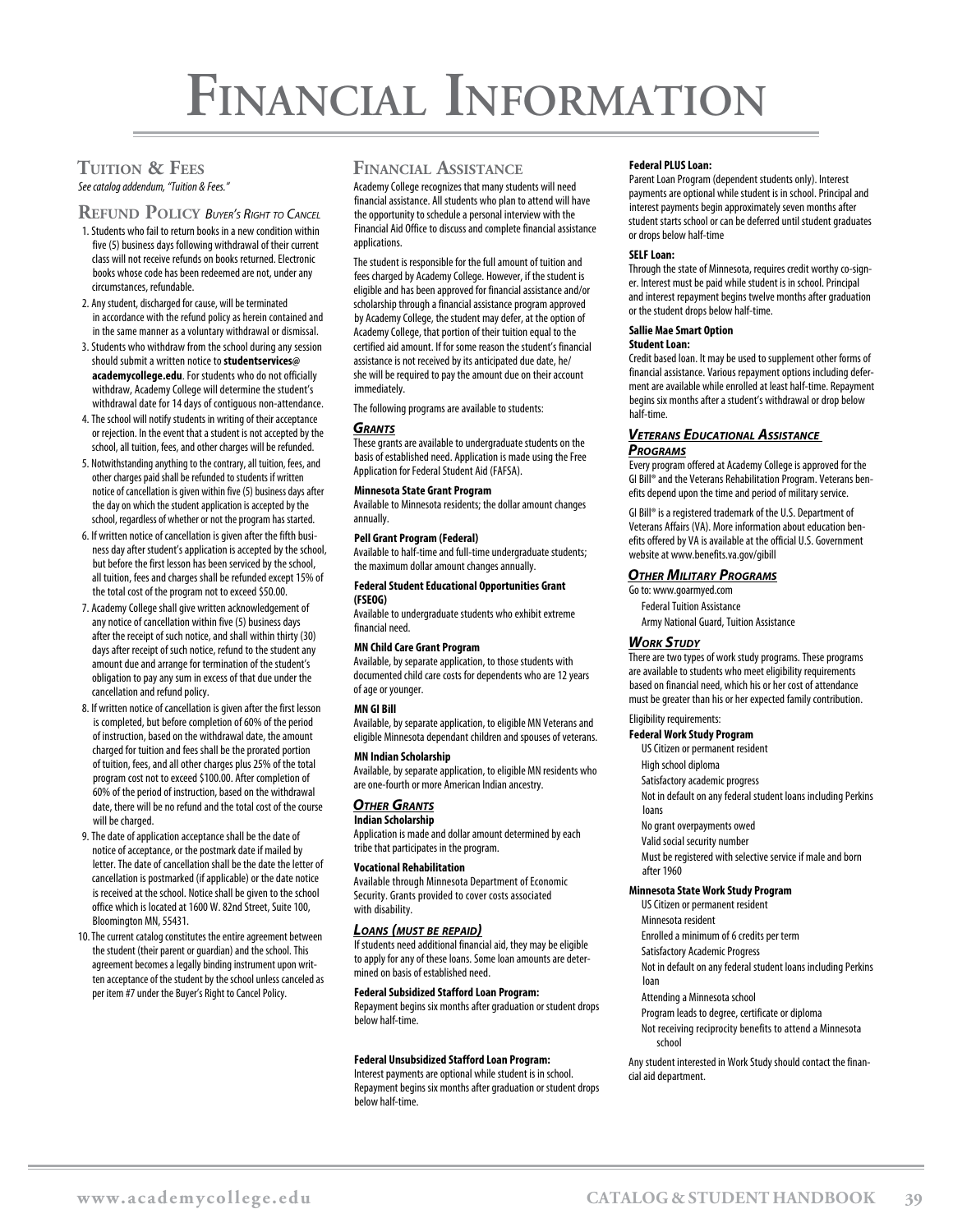#### *Other Programs Available*

• Job Training Partnership Act (JTPA)

- Department of Employment and Economic Development (DEED)
- •Part-time employment assistance
- HIRED
- Trade Adjustment Assistance (TAA) & Various Tribal Grants • Workforce Investment ACT (WIA)

#### *Payments*

Payments received on the first business day following the date due and every 30 days until paid in full will be charged a late fee.

#### **Default And Collection**

If the student defaults on their scheduled payments, Academy College and/or its collection agent may disclose the fact that they have defaulted, along with other relevant information, to credit reporting organizations. The student will pay all attorney's fees and other collection costs and charges necessary for the collection of their amount not paid when due. If a collection agency subject to the Fair Debt Collection Practices Act is used, the student will pay all collection costs and service charges. The student waives their right to privacy with regard to the disclosure of any and all information to any party, organization, business or entity in an effort to collect any debt owed under this agreement.

#### *Application Procedures and Forms*

All need-based programs and Federal unsubsidized loan programs including PLUS loans mentioned previously require a valid student aid report on file. Students must fill out the Free Application for Federal Student Aid (FAFSA).

The FAFSA is processed by the United States Department of Education and each student's eligibility is determined using the Expected Family Contribution (EFC).

For all Title IV (Federal) grants and loans, only the FAFSA is used to determine eligibility.

These programs require U.S. Citizenship or Permanent resident status. Verification documents, such as a Federal Tax Return Transcript, W-2s, certificate of naturalization, and/or a permanent resident card may be requested by the Financial Aid Department.

In addition to the FAFSA, students (and/or their parents if dependent) will complete the Academy College Financial Aid Application and other applications as needed. For Loan Programs–Master Promissory Note. For Federal or State Work Study Programs– employment application. Students eligible for MN State Grant must provide copies of all post-secondary transcripts for evaluation. The MN State Grant Program is not available to students who have attempted more than four years of full-time college or equivalent.

With the FSEOG program, students are selected each quarter based upon established unmet need for that quarter. Academy College's FIRST SELECTION GROUP will be those students who are eligible for Pell. At quarter end, if funds are remaining, Academy College will award to students with the lowest EFCs who are not eligible for the Federal Pell Grant until remaining funds are expended.

#### *Disbursement of Funds*

All Federal and State financial aid funds (loans and grants) are disbursed quarterly. Federal Pell, MN State and Federal loans are disbursed between 10 days prior to 30 days after the first day of the quarter and is based on credits registered for at that time.

FSEOG funds, determined per criteria above and disbursed before, on, or at the midpoint of the quarter.

SELF loan and Sallie Mae Loan funds are received by Academy College via EFT and are posted to the student's account in full or in multiple payments. The student is notified by mail.

#### *Entrance/Exit Counseling*

Students who apply for Federal loans for the first time must attend entrance counseling before starting school and all students must attend exit counseling each time before dropping below half- time, leaving school, or graduating. At both counseling sessions students are given information on loan

repayment, deferments, and the consequences of default. In addition, at exit counseling, students are given information about the National Student Loan Data System (NSLDS) and which entities have access to the reported enrollment and loan data.

#### *Financial Aid Eligibility*

Students who qualify for aid can receive assistance when enrolled and making satisfactory progress in their program. Students are deemed to be in good standing and making satisfactory progress while on any of the probation statuses if they are meeting the terms, except extended enrollment (see page 33, "Satisfactory Academic Progress–Extended Enrollment (SPE)"). Students are not eligible if they are in default or owe a refund on any Title IV Grant.

For purposes of financial aid determination, the student's situation is defined by credits enrolled in per quarter as follows:

|                  | <b>FEDERALSTATE</b>                 |  |
|------------------|-------------------------------------|--|
| <b>Full-Time</b> | 12 Credits  15 Credits              |  |
| Three-Ouarter    | 9 Credits 9 Credits                 |  |
| Half-Time        | $6$ Credits $\dots \dots 6$ Credits |  |

#### *Grade Level*

Grade level is a term used for financial aid purposes to determine second, third, and fourth year loan eligibility for students who are in degree granting programs only.

#### **Bachelor degrees:**

Students should consider themselves advanced beyond grade level one into grade level two upon successful completion of a minimum of 36 credits and 25% of the total program credits; grade level three, a minimum of 72 credits and 50% of total program credits; grade level four, a minimum of 108 credits and 75% of total program credits.

#### **Associate of Applied Science degrees:**

Students should consider themselves advanced beyond grade level one into grade level two upon successful completion of a minimum of 36 quarter credits and 50% of the total program credits.

#### *Withdrawal* **Withdrawal from course:**

If a student withdraws from a course or courses with the first 7 days of the quarter start date, tuition will not be charged or credited, the course will be deleted from the record, and any financial aid paid for the course would be considered an overaward and would be refunded accordingly. Student payments received for that course could be applied to the next quarter's tuition or returned to the student if total account balance is a credit.

#### **Determination date of withdrawal from school:**

For students who give official notice to the college, in writing or orally, the institution shall determine the student to have withdrawn from the institution as of the date the school received the notice, or the last date of attendance at the institution, whichever is later. For students who fail to withdraw officially, the institution will determine that the student has unofficially withdrawn from the institution after being absent without contact for 14 consecutive days. The withdrawal date, for purposes of any required refund calculations, shall always be the last date of attendance in the program.

#### *Return of Title IV Aid* **Calculation of the amount of Title IV earned by the student:**

Students' Title IV, HEA, federal student aid funds awarded for a payment period are considered fully earned when the student has been enrolled for more than 60% of that period. Students who withdraw from the institution during the first 60% of a payment period have not earned all of the aid awarded for that period. Accordingly, a calculation is required in accordance with Federal Regulations at 34 CFR 668.22 to determine the amount of unearned federal aid that must be returned to the federal programs. For students who withdraw from the institution during the first 60% of any payment period, the percentage of Title IV grant or loan assistance earned by the student for that period is equal to the percentage of time that the student was

enrolled for that payment period. Percentages are rounded to the nearest one-tenth of one percent.

This percentage is applied to the total amount of Title IV grant or loan assistance that was disbursed (and that could have been disbursed) to the student, or on the student's behalf, for the payment period. If the amount of federal aid disbursed on behalf of the student is greater than the amount of federal aid earned, a refund of the unearned aid may be due from both the institution and the student. If the amount of federal aid disbursed on behalf of the student is less than the amount of federal aid earned, then the student may be entitled to a post-withdrawal disbursement.

If the student is owed a post-withdrawal disbursement of grant funds, those funds will be applied to the student's account. If the student is owed a post-withdrawal disbursement of loan funds the student (or parent if PLUS) will be contacted within 30 days with options. The Federal Regulations cited above contain restrictions on the eligibility of students (and parents for PLUS loans) to receive certain loan funds as part of a post-withdrawal disbursement, and will be explained at such time if relevant.

# *Return of Unearned Aid,*

*Responsibility of the College* The college must return, in the Order of Return of Title IV Funds, the lesser of:

- The total amount of unearned Title IV assistance to be returned as calculated; or
- An amount equal to the total institutional charges incurred by the student for the payment period multiplied by the percentage of Title IV grant or loan assistance that has not been earned by the student.

"Institutional charges" may include but are not limited to, tuition, fees, room and board (if the student contracts with the college for the room and board) and other educationally-related expenses assessed by the college.

#### *Return of Unearned Aid,*

*Responsibility of the Student*

After the college has allocated the unearned funds for which it is responsible, the student must return assistance for which the student is responsible. The amount of assistance that the student is responsible for returning is calculated by subtracting the amount of unearned aid that the college is required to return from the total amount of unearned Title IV assistance to be returned. The student (or parent in the case of funds due to a PLUS loan) must return or repay, as appropriate, to:

- Any Title IV loan program in accordance with the terms of the loan; and
- Any Title IV grant program as an overpayment of the grant; however, a student is not required to return 50 percent of the grant assistance that was disbursed (or could have been disbursed) for the payment period.

A student who owes an overpayment on a Title IV grant remains eligible for Title IV, HEA program funds through and beyond the earlier of 45 days from the date the college sends a notification to the student of the overpayment, or 45 days from the date the college was required to notify the student of the overpayment if, during those 45 days the student:

- 1. Repays the overpayment in full to the college; or
- 2. Enters into a repayment agreement with the college in accordance with repayment arrangements satisfactory to the college; or
- 3. Signs a repayment agreement through Department of Education, which will include terms that permit a student to repay the overpayment while maintaining his or her eligibility for Title IV, HEA program funds.

Within 30 days of the date of the college's determination that the student withdrew, a school must send a notice to any student who owes a Title IV, HEA grant overpayment as a result of the student's withdrawal from the college.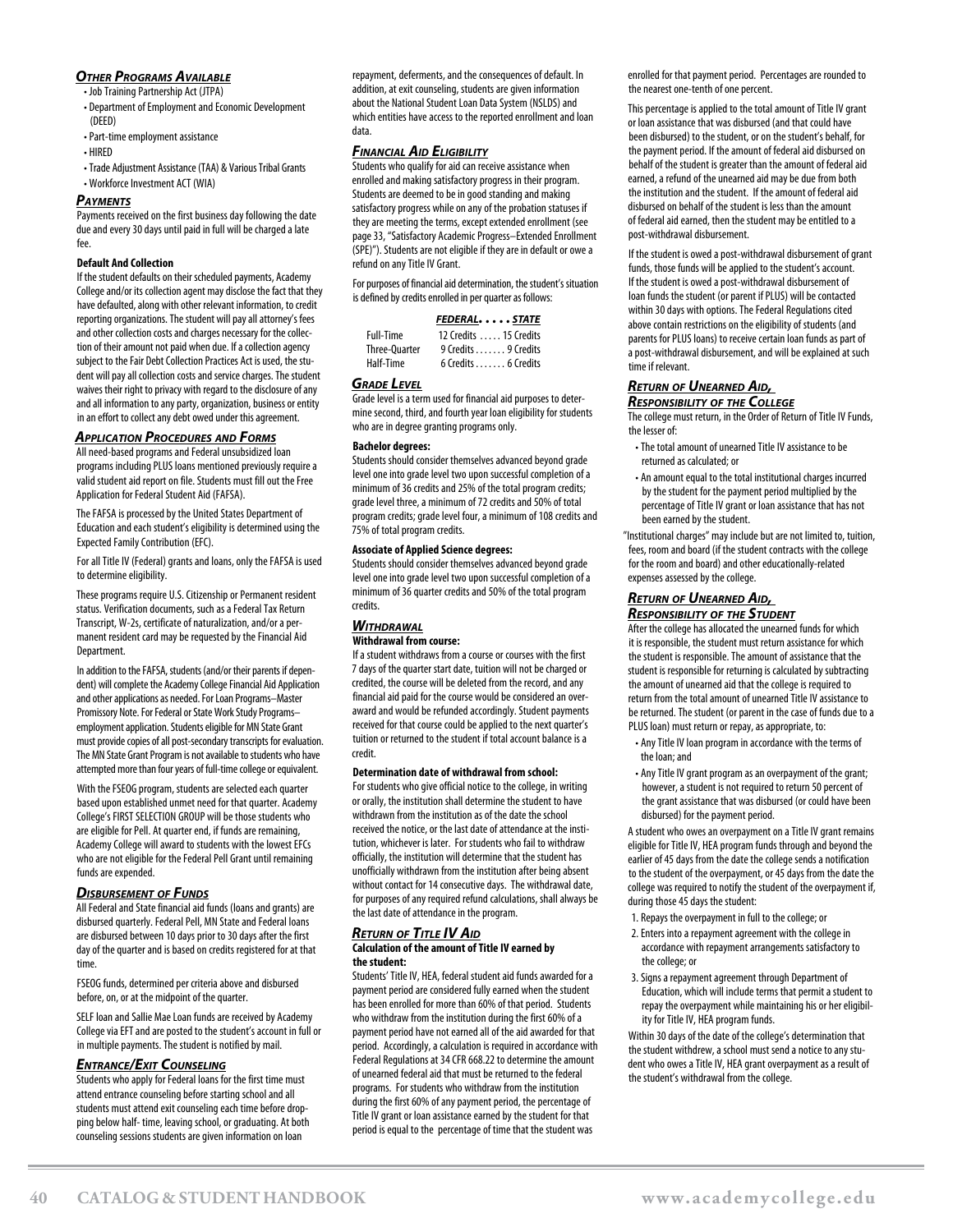<span id="page-42-0"></span>A student who owes an overpayment is ineligible for Title IV, HEA program funds:

- If the student does not meet the requirements on the day following the 45-day period; or
- As of the date the student fails to meet the terms of the repayment agreement with the school or the Secretary entered into in accordance of this section.

A student who is ineligible regains eligibility if the student and the Department of Education enter into a repayment agreement.

# *Order of Return to Title IV*

*and other Earned and Unearned Funds* Funds to be returned to the federal programs as described above by the college or the student, as appropriate, in accordance with federal regulations will be returned in the following order:

- 1. Unsubsidized Federal Direct Stafford loans
- 2. Subsidized Federal Direct Stafford loans
- 3. Federal Perkins loans
- 4. Federal Direct PLUS loans
- 5. Federal Pell Grant
- 6. Federal SEOG Program

7. Other assistance under programs Title IV

# *Timeframe for the Return*

# *of Title IV Funds*

The college will return the amount of Title IV funds for which it is responsible as soon as possible but no later than 45 days after the date of the college's determination that the student withdrew.

#### *Non-Federal Refund Policy*

Refunds for state aid programs and non-state aid programs are calculated on a proportional basis using the state mandated or institutional refund policy. To calculate the minimum refund due to the Minnesota State Grant Program, the SELF Loan Program, and other Aid Programs (with the exception of the State Work Study Program), the MN OHE Refund Calculation Worksheet, Appendix 13a or Appendix 13c of the Minnesota State Grant manual is used. For students who have not received any financial assistance and have paid institutional charges with personal funds, any refunds determined based on the institution's tuition refund policy will be repaid to the student.

#### **SCHOLARSHIPS**

#### *Sherm Booen Legacy Scholarship*

Academy College established this scholarship program to honor and continue the legacy of a great Minnesota aviator, Sherm Booen; and to provide a financial assistance to students studying to become professional pilots at Academy College.

Two \$5,000 scholarships will be awarded to two students each year, selected by the Academy College Scholarship Committee.

Eligility:

- 1. Student is enrolled in the qualifying programs.
- 2. Complete a 1,000 word (min.) essay.
- 3. Demonstrate community involvement.
- 4. Provide two letters of recommendation.
- 5. Students must maintain a 3.0 GPA.

#### *Military Tuition Program*

The Academy College Military Tuition Program provides military members and their immediate families a scholarship in the form of a 10% tuition discount. Once eligibility is verified, students will be awarded the discount moving forward from the current term of enrollment. Discounts will not be applied for students eligible for the Post-911 GI Bill® at 100% or the Veterans Rehabilitation Program.

#### *Tuition Discount Alliance Program*

In an effort to continuously expand upon the Academy College community commitment, we are pleased to offer the Tuition Discount Alliance Program to students associated with our Partner community businesses and organizations. This Alliance Program, which provides a ten (10%) percent tuition discount to participant employees and their immediate family, allows members of the local community an opportunity to promote high quality, in-demand education programs that will continue to benefit the community at large.

To be eligible, a student must:

- 1. Be currently associated with an Alliance Partner
- 2. Be currently enrolled in a degree program
- 3. Complete the Tuition Discount Alliance Program Application
- 4. Complete the Tuition Discount Alliance Program Quarterly Confirmation Form at the end of each quarter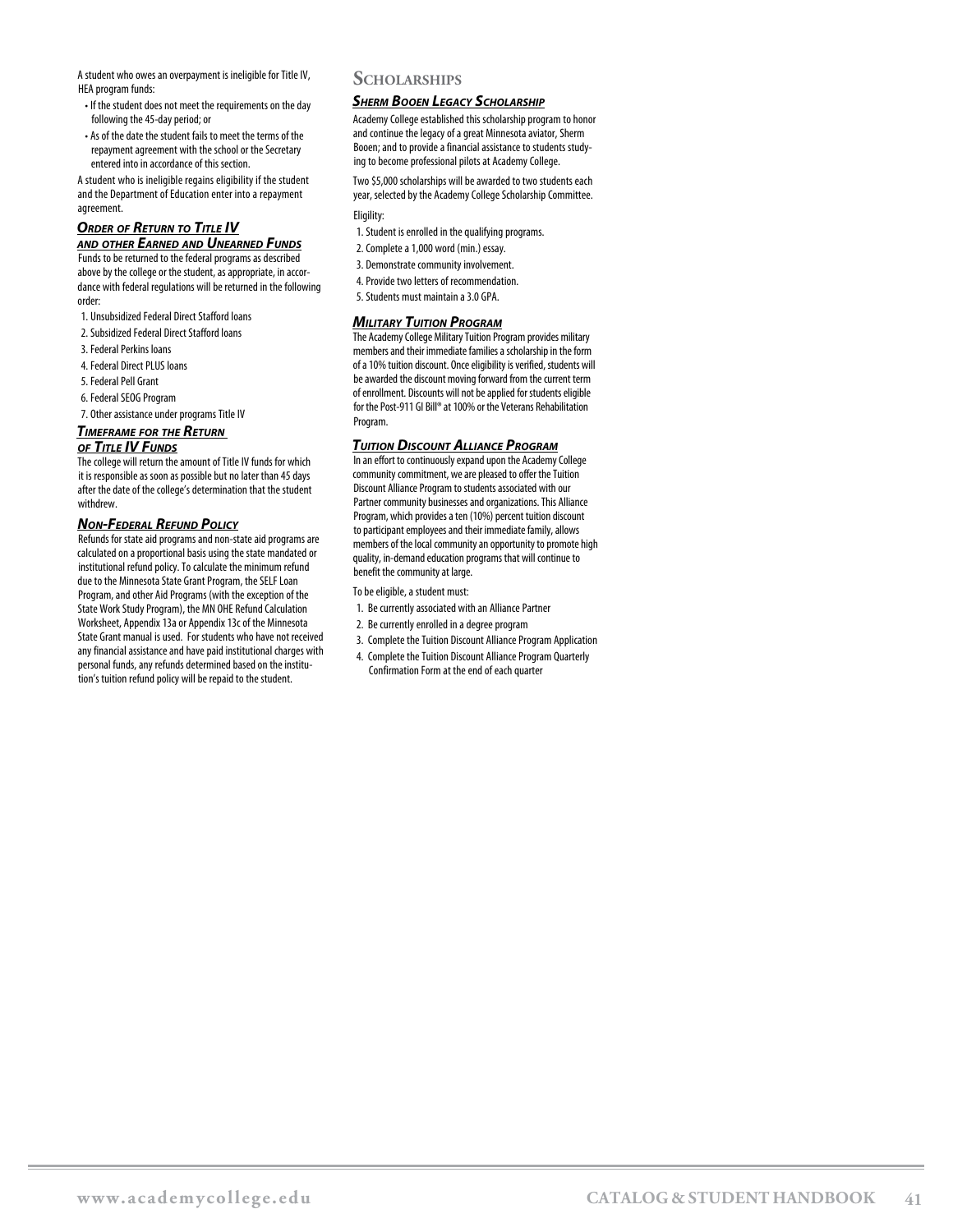# **Student Services**

# <span id="page-43-0"></span>**Career Services**

The Career Services office contains career planning materials including occupational specialties, employment forecasts, résumé preparation, networking skills, and interview and follow-un techniques

Academy College aids students in finding part-time and fulltime employment. We encourage and assist our students in locating career-related jobs while attending school. Students may also request for an internship from Career Services/

Education Department and together will formulate a plan for on-the-job experience related to their field of study. After completing these courses, students may then request that

the Career Services Department evaluate their employment potential. Employment references, employment history, educational background, and other pertinent data are assembled so that the Career Services Coordinator can help students find the best possible positions.

Academy College agrees to provide active students and Academy College graduates the full benefit and cooperation of its career services department. Students have the opportunity to attend Professional Workshop, which is a free service offered to all active and graduate Academy College students to aid in the acquisition of related employment. Completion of an Academy College program does not guarantee employment or successful passing of industry related exams.

Many companies complete background checks prior to hiring candidates. Incidences reported on background checks may impair one's ability to be hired in a variety of industries.

Students agree to provide notice of professional examinations taken (CPA, MCP, FAA, CMA, etc) and certifications (including Microsoft) received.

### **Advisement Services**

Advice is available to students in a wide variety of areas related to academics and career planning. In the academic area, assistance is provided in planning programs and selecting courses. Advisory sessions are held with students with special needs at the beginning of their program at their request, to address reasonable accommodations in the classroom, and a plan for success. Confidential personal advisement that is within the skill level of the staff is provided. When necessary, referrals for professional counseling services are identified for the student by Academy College.

Academy College is committed to providing equitable access to learning opportunities for all students. We welcome qualified students with disabilities (e.g. mental health, attentional, learning, chronic health, sensory, or physical) who meet the technical standards of the program, with or without reasonable accomodations. If you are an applicant with a disability who needs accommodations, please contact the Education Department.

## **Authorized Testing Center**

Academy College is an Authorized Testing Center that administers professional certification exams for a variety of industries. Testing Center authorization includes:

- •Pearson VUE Testing Center
- •PSI Computer Testing Center

## **Distance Education**

Students who have been successfully admitted to Academy College and meet all entrance requirements will have the opportunity to utilize a web-based supported platform to complete courses online. The learning management software we currently use is Moodle, which offers students the flexibility and convenience of taking courses to complete a Bachelor of Science Degree in Business Administration and/or individual courses in all degree programs in a location and time that is appropriate for them. The online courses will be delivered asynchronously utilizing the many features afforded in the online environment such as email, discussion boards, chat rooms, and interactive web-based tools.

All students, except Aircraft Dispatchers, who do not have an Associates or Bachelors degree for an institution of higher education must pass the Distance Education Assessment prior to enrollment. In addition, students will be required to participate in an online orientation session upon registration of their first online course.

A student may access their online course with an internet connection from any computer. Each computer or mobile device used to access the learning management software must be equipped with:

- Dedicated or Broadband internet connection
- •Current version of any of the following web browsers: Mozilla Firefox
	- Google Chrome
	- Apple Safari
	- Microsoft Edge
- Microsoft Office 365 to view documents (free for active students)

Other web browsers may be compatible with Moodle but may limit functionality with content in the courses. Add-ons installed, such as content blockers or download managers, could cause problems and may need to be disabled or removed if there are problems logging into or displaying pages.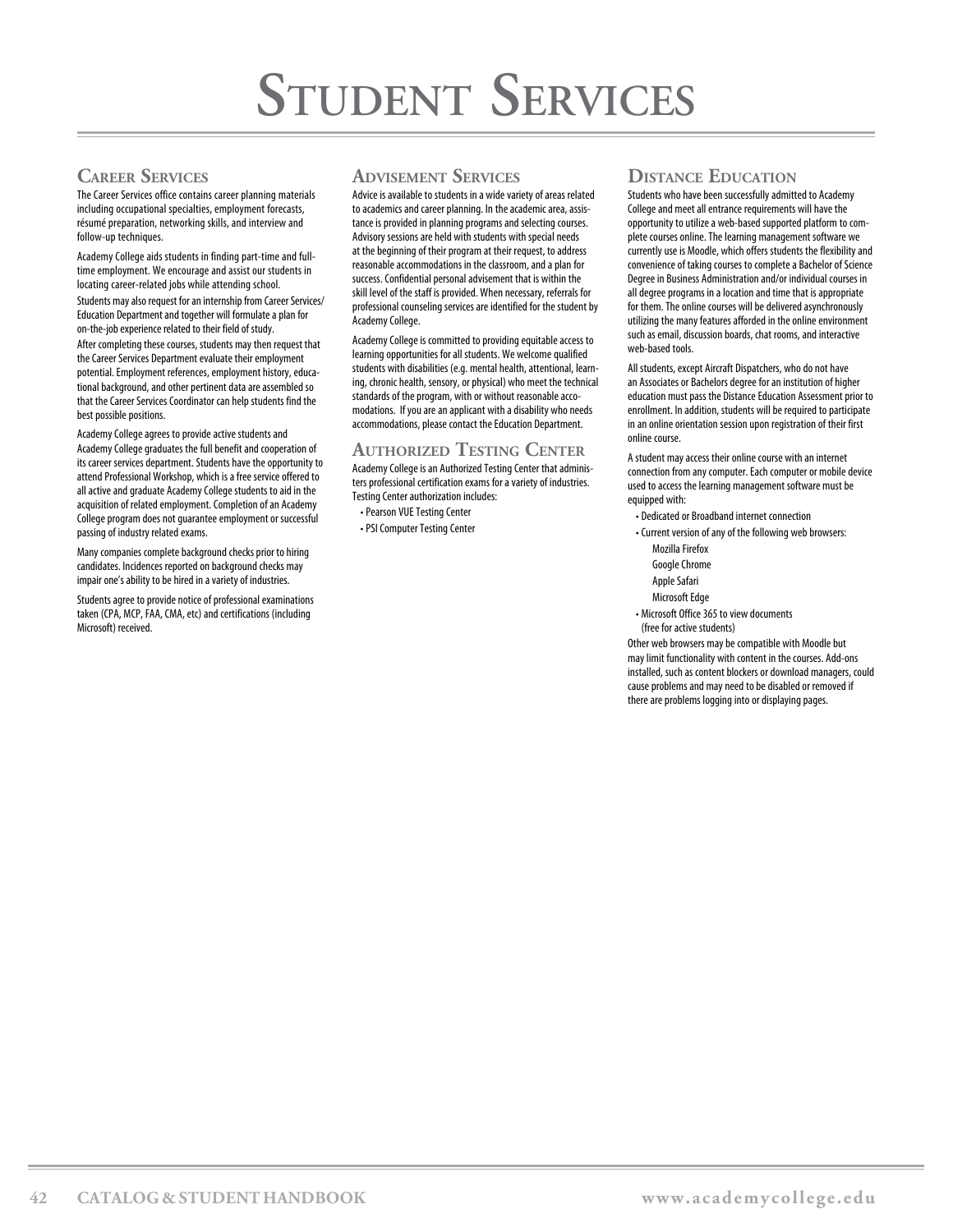# **General Information**

#### <span id="page-44-0"></span>*Academic Freedom Policy*

The mission of Academy College is to provide our students with the highest quality of education. In that academic freedom is central to that goal, faculty members are entitled to freedom in their classrooms in discussing their subjects and determining the manner in which it is taught without harassment, surveillance, or unreasonable restriction on part of the administration.

#### *Accreditation*

Academy College is accredited by the Accrediting Commission of Career Schools and Colleges to award Bachelor of Science Degrees, Associate Degrees, and Certificates. The Accrediting Commission of Career Schools and Colleges is listed as a nationally recognized accrediting agency by the U.S. Department of Education and is recognized by the Council for Higher Education Accreditation.

#### *Approvals*

Academy College is approved by the Minnesota State Approving Agency for Veterans Educational benefits. It is also approved by the State of Minnesota for education under the Vocational Rehabilitation Education program and is approved by the FAA under FAR Part 141 as well as Airline Transport Pilot Certificate with reduced aeronautical experience under Part 161.160.

#### *Campus Security Policy &*

#### *Crime Report Statistics*

*See catalog addendum, "Annual Security Report," or https://www.academycollege.edu/registrar/student-consumer-info/*

#### *Campus Visitation Policy*

Academy College welcomes and encourages visits by individuals who desire to become informed regarding our educational programs. Acceptable reasons for such visits include tours, observation of various classrooms, participation in special events and conferring with faculty and staff. The visits should have legitimate purpose and not interfere with course instruction.

Visitors are welcomed during normal business hours and must be accompanied by an Academy College Representative. All Non-Academy College individuals must check in at the front desk upon arrival and departure. Our classrooms, laboratories, library and student lounge areas are reserved for student and faculty use only.

Academy College reserves the right to request non-accompanied visitors to leave the specified areas.

This policy ensures safety and minimizes interruption to instruction, allowing Academy College students the opportunity to effectively utilize lab and classroom space as they work towards academic success.

#### *Conduct*

In order to foster a supportive, productive, and safe learning environment, Academy College has adopted a Code of Conduct that sets forth the boundaries of acceptable behavior on the part of each student. Each student bears the responsibility for his/her own behavior. Violations of this code will result in disciplinary action. Types of disciplinary actions include reduction in a grade for a specific exam or assignment, warning, probation, removal from a class, and dismissal. These actions may be imposed alone or in combination.

The following lists include, but are not limited to, various types of violations that may result in disciplinary action.

#### **Academic Misconduct**

1. Cheating

- a. Using unauthorized sources or technological devices to answer exam questions
- b. Copying another student's answers, with or without that student's knowledge
- c. Collaborating with others on an assignment or an exam when not authorized
- d. Providing or using answers of another for an assignment or an exam
- e. Submitting work completed by another student under own name
- f. Taking or completing work in another a student's name
- g. Falsifying lab sheets
- 2. Plagiarism
- a. Representing another's work product, in whole or in part, as one's own
- b. Paraphrasing another's work without proper citation
- c. Not properly attributing another's authorship or the proper source
- 3. Using copyrighted material without proper permission
- 4. Misrepresenting or falsifying data
- 5. Submitting the same work product in more than one course
- 6. Procuring and/or distributing an exam to others before it has been administered
- 7. Aiding or abetting another student in any of the above actions

#### **Disruptive and/or Dangerous Conduct**

- 1. Using cell phones in the classrooms or the library
- 2. Engaging in conversation that is not subject relevant during class periods
- 3. Engaging in any activity that interferes or impedes an instructor in conducting class sessions
- 4. Being disrespectful of the instructor or other students
- 5. Storing or possessing dangerous weapons , devices, and substances including but not limited to firearms, ammunition, knives, and fireworks
- 6. Stalking, harassing, threatening, or bullying faculty, staff or other students

#### **Other Impermissible Conduct**

- 1. Violating Academy College's dress code
- 2. Violating Academy College's Internet and E-mail usage policies
- 3. Engaging in an activity, on campus grounds, that is illegal under state or federal law

#### *Copyright Policy*

Academy College respects the ownership rights of intellectual property in all of its various mediums, including digital and print, by adhering to the Copyright Law of the United States (17 U.S.C.). Academy College requires all faculty members, staff and students to comply with all applicable copyright laws.

#### **Copyright Law**

The Copyright Law provides owners with exclusive rights including the right to reproduce their work; use their work as a basis for a derivative work; electronically distribute or publish copies; publically perform a work such as a play; and, publicly display an image including on a computer screen. Copyright law applies not only to the reproduction of protected material, but also its use in the classroom setting, whether it is face to face, such as in an on campus classroom, or online.

Under the provisions of 17 U.S.C §102(a) the types of protected works include, but are not limited to

- 1. literary works;
- 2. musical works, including any accompanying words;
- 3. dramatic works, including any accompanying music;
- 4. pantomimes and choreographic works;
- 5. pictorial, graphic, and sculptural works;
- 6. motion pictures and other audiovisual works;
- 7. sound recordings; and
- 8 architectural works.

Under federal law, a copyright owner can be awarded actual damages, the infringers' profits, attorneys' fees, and court costs or opt for an award of statutory damages, which can be as high as \$150,000. Willful infringement can result in criminal fines up to \$250,000 and incarceration up to five years. A permanent injunction can be issued to enjoin all infringing acts. The infringing reproductions as well the equipment used can be impounded and destroyed. Liability still can attach to an individual even if the reproductions are produced by a commercial copy shop.

To aid in the understanding of what works may be reproduced a three step analysis should be used to determine if the work is exempt from copyright protection, if not exempt has the term of protection expired, and if does its use constitutes "fair use."

1. The first step is to determine if the work is available for copyright protection. The lack of a copyright notice does not mean that a work is not copyright protected. This has been optional for works published after March 1, 1989. Even unpublished works may have copyright protection.

 Under the provisions of 17 U.S.C. §102 (b) copyright protection is not afforded to ideas, procedures, processes, systems, methods of operation, concepts, principles or discoveries. Although not specifically addressed in the statute, descriptions, explanations, or illustrations of these can be copyrighted.

 The following categories of works are also are not generally available for copyright protection:

- a. Facts
- b. Freeware (not Shareware)
- c. Works that have not been fixed in a tangible form of expression (e.g. sometime improvised)
- d. Titles, names, short phrases, and slogans; familiar symbols or designs; mere variations of typographic ornamentation, lettering, or coloring; mere listings of ingredients or contents;
	- Works consisting entirely of information that is common property and containing no original authorship; and
- f. U.S. government publications.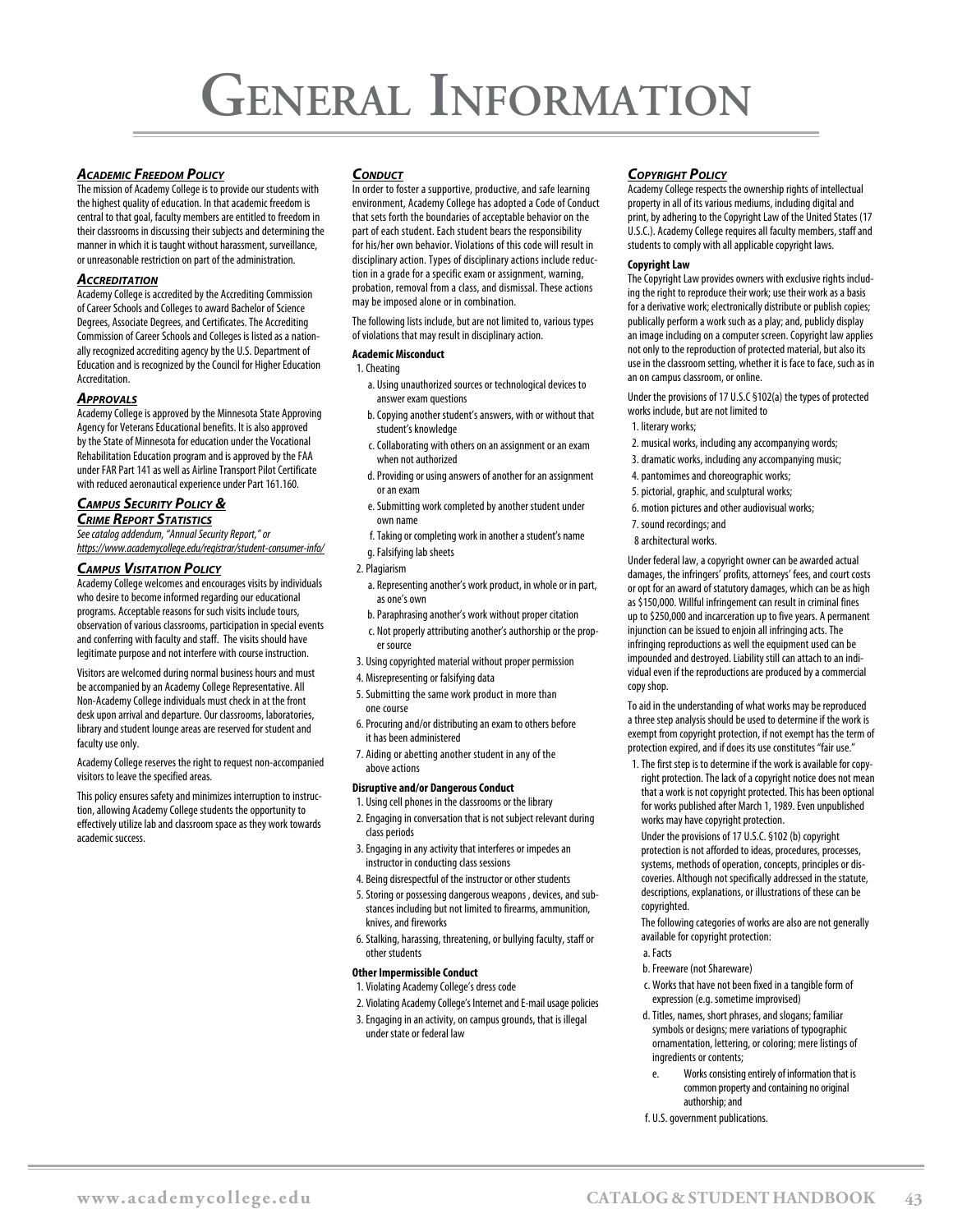2. Copyright protection extends for a set period of time although renewal is available. Upon copyright expiration, a work becomes part of the public domain and can be reproduced without restriction. The table below is a modified listing of works that are in the public domain as of 2011. For a more complete listing of copyright limits see the librarian. (see WORKS IN THE PUBLIC DOMAIN table on following page)

| WORKS IN THE PUBLIC DOMAIN                                                                                                           |                                                                                                                                                                  |  |
|--------------------------------------------------------------------------------------------------------------------------------------|------------------------------------------------------------------------------------------------------------------------------------------------------------------|--|
| Registered or First Published in U.S.                                                                                                |                                                                                                                                                                  |  |
| Before 1923                                                                                                                          | N/A                                                                                                                                                              |  |
| 1923-1927                                                                                                                            | Published without copyright<br>notice                                                                                                                            |  |
| 1928 - March 1, 1989                                                                                                                 | Published without copyright<br>notice and without subse-<br>quent registration within<br>5 years                                                                 |  |
| 1923 - 1963                                                                                                                          | Published with notice but<br>copyright not renewed                                                                                                               |  |
| First Published Outside U.S. by Foreign Nationals<br>or U.S. Citizens Living Abroad                                                  |                                                                                                                                                                  |  |
| Before 1923                                                                                                                          | N/A                                                                                                                                                              |  |
| 1923 - 1977                                                                                                                          | Published in compliance of<br>source country and in public<br>domain of that country as<br>of January 1, 1996 but not<br>in compliance with U.S.<br>requirements |  |
| Published after 1978                                                                                                                 | Published without copyright<br>notice and in public domain<br>of country where first<br>published`                                                               |  |
| Never Registered / Never Published                                                                                                   |                                                                                                                                                                  |  |
| Unpublished                                                                                                                          | If author died before 1941                                                                                                                                       |  |
| Anonymous and pseud-<br>onymous works and those<br>with corporate authors OR<br>unpublished and author's<br>date of death is unknown | If work created before 1891                                                                                                                                      |  |
| Sound Recordings Published in United States                                                                                          |                                                                                                                                                                  |  |
| February 15. 1972 - 1978                                                                                                             | <b>Published without notice</b>                                                                                                                                  |  |
| 1978 - March 1, 1989                                                                                                                 | <b>Published without notice</b><br>and without subsequent<br>registration                                                                                        |  |

3. Even if a work is not exempt and not in the public domain, reproductions may be made if they qualify under the "fair use" provisions of the Copyright Act, Title 17 U.S.C. §107. "Fair use" is a four factor balancing test. The statutory provisions are reprinted as follows:

 § 107. Notwithstanding the provisions of sections 106 and 106A, the fair use of a copyrighted work, including such use by reproduction in copies or phonorecords or by any other means specified by that section, for purposes such as criticism, comment, news reporting, teaching (including multiple copies for classroom use), scholarship, or research, is not an infringement of copyright. In determining whether the use made of a work in any particular case is a fair use the factors to be considered shall include—

- 1. the purpose and character of the use, including whether such use is of a commercial nature or is for nonprofit educational purposes
	- FAIR USE:
	- a. Non-profit Educational Use Personal Use CAN TILT EITHER WAY
	- a. Criticism
	- b. Commentary
- c. News reporting
- d. Teaching (multipe copies distributed in
	- classroom setting)
- e. Scholarship
- f. Research
- NOT FAIR USE
- a. For-profit educational use
- b. Commercial use
- 2. the nature of the copyrighted work
	- FAIR USE:
	- a. Fact based
	- b. Not fiction
	- CAN TILT EITHER WAY
	- a. Both creative and factual
	- NOT FAIR USE a. Creative work
	- b. Fiction
	-
- 3. the amount and substantiality of the portion used in relation to the copyrighted work as a whole FAIR USE:
	- a. Small amount and portion is not an essential component of the entire work
	- b. Amount is for educational purposes
	- NOT FAIR USE
	- a. More than small amount
- b. Portion is essential to or is the heart of entire work
- 4. the effect of the use upon the potential market for or
- value of the copyrighted work.
- FAIR USE:
- a. No or little economic impact for copyright holder if use was widespread
- b. One or few copies made
- c. Transitory in nature (e.g.one class session and not repeated from term to term)
- d. No licensing provisions
- e. Limited access (e.g. to students registered in class or password protected access to online class) CAN TILT EITHER WAY
- 
- a. Original work is out of print
- b. Copyright holder is unindentifiable
- NOT FAIR USE
- a. Economic impact for copyright holder if use was widespread (loss of potential sales)
- b. Avoids royalty payments
- c. Affordable permission is available
- d. Placed on a public forum repeatedly or for long term use
- e. Licensing is easily available
- f. Material was meant to be consumable such as workbooks and test forms

 Unfortunately there are no clear standards for this test. There has been debate whether all the factors have equal weight or if the last factor weighs more heavily. Only the courts will be able to determine if a particular use constitutes fair use.

 For profit educational institutions only have three out of four factors that can possibly weigh in favor of "fair use." Using the table that follows, if three of the factors favor fair use it is more likely that it is "fair use." If only two of the factors favor "fair use" then it is questionable. When questionable, then it the copyright holder's permission should be sought. It is the responsibility of the instructor to obtain permission from the copyright holder.

#### **Distance Education**

The "fair use" analysis is also to be used in distance education courses. Exemptions provided for in the Technology, Education and Copyright Harmonization Act (TEACH) applies only to non-profit educational institutions. However it is useful to note that the American Library Association developed TEACH guidelines by which instructors may use copyright protected material without the holder's permission. Briefly summarized, course instructors and the institutions must limit access to copyrighted material by limiting it to students enrolled in the class and that the material only is made available for the length of time required to complete the class session or course. In addition there must be measures to prevent the copying and redistribution of protected works and that a warning must be attached to the material indicating that copying and redistributing these materials can constitute a violation of the copyright law. When TEACH was enacted, it was envisioned that exempted material would not to be available for the entire course term. Rather it would be transitory and limited to a class session similar to a class session on campus meaning that it would not be viewable for the entire term.

In Academy College's distance education courses, only protected material that meets the 'fair use" standard may be uploaded otherwise the copyright holder's permission is required. In order that it may be considered transitory in nature, this material may be only accessible to students enrolled in the class and be viewable only for a limited amount of time preferably for no longer than one week. Any such material must be in a format that does not only allow students to download a copy. Any protected material must include the posting of a copyright notice.

#### **Library Use**

For profit schools are not allowed the exemptions afforded to the libraries of non-profit education institutions. The library reserves the right to refuse to add to its collection or to place on reserve any material it feels may be in violation of the copyright laws.

#### **File Sharing**

File sharing programs are not illegal. However, it is a violation of copyright laws if music, movies, software and/or other forms of media, in part or in their entirety, are downloaded, uploaded or distributed without the express permission of the copyright holder. The only exceptions are works that are in the public domain or are labeled as free by the copyright holder. It is well known that copyright holders are vigilant in searching for and the prosecution of file sharing violations.

For academic purposes, the" fair use" test may be applicable for some file sharing. It cannot be applied for personal recreational use and in no instance is personal file sharing use permitted on the school's computers. The school's computers are regularly monitored for illegal activity and known peer to peer network addresses and websites are blocked.

The library maintains information on internet sites that list legal downloading sites and legal alternatives for downloading.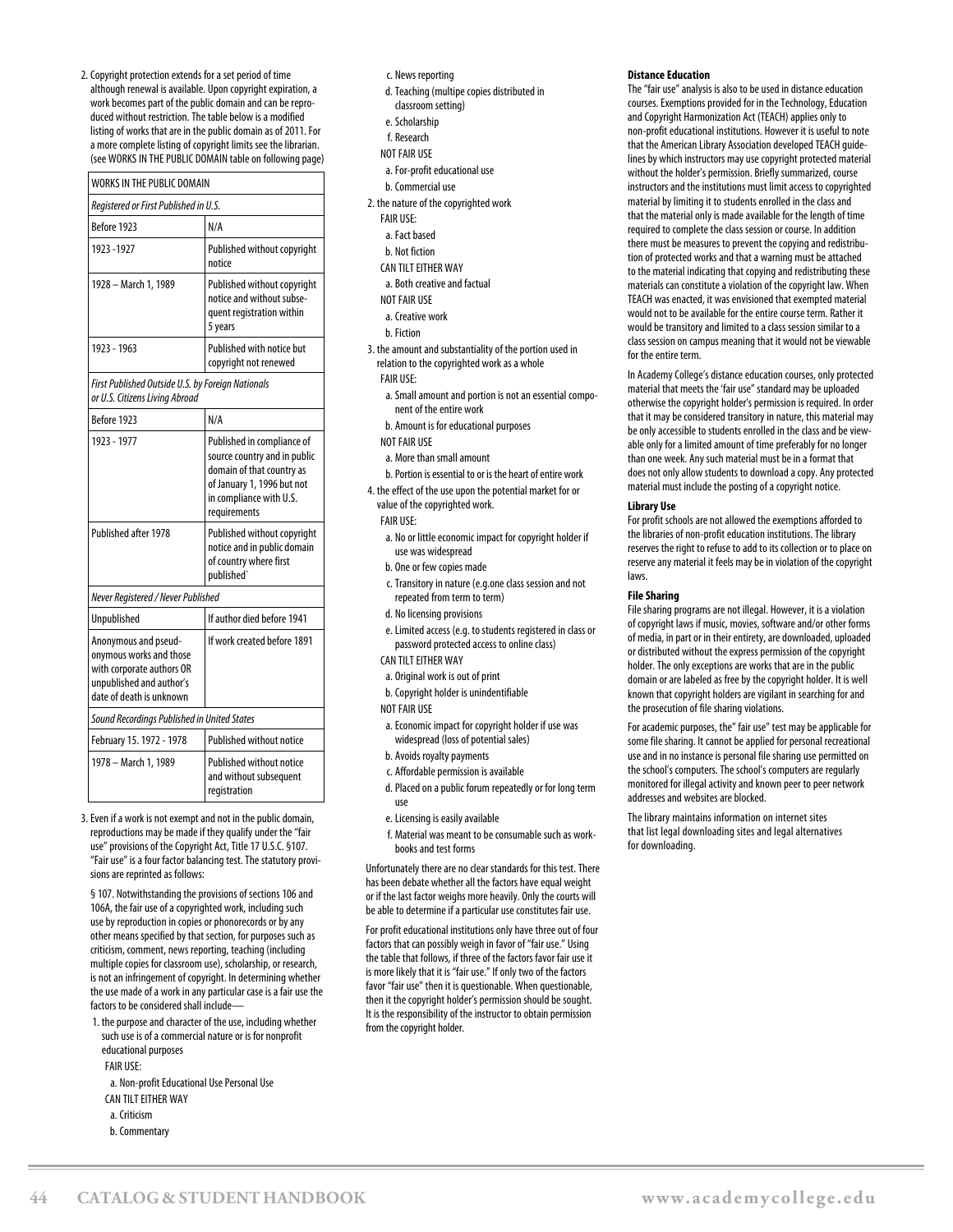#### <span id="page-46-0"></span>**Computer Usage And Photocopy Machine Usage**

On campus computers are to be limited to school work and job searches. Recreational use in any form is not allowed.

The following notice applies to all usage.

NOTICE: The copyright law of the United States (Title 17, U.S. CODE) governs the making of photocopies or other reproductions of copyrighted material. Unauthorized photocopies or other reproductions beyond the scope of any copyright exemptions may be a violation of the law. The person using this machine is responsible for and may be liable for any copyright infringement.

Academy College reserves the right to refuse access to and use of this machine for making photocopies or other reproductions if, in its judgment, such photocopies or reproductions would be in violation of the copyright law.

#### **Violations of the Copyright Law**

Individuals are liable for any copyright violations. In addition, violation/s on the part of faculty member may result in the cancellation of his/her contract. Violation/s on the part of the staff may result in their dismissal. Violation/s on the part of a student/ may result in disciplinary action.

#### *Definition of <sup>a</sup> Student*

The word "student" shall be construed to mean the student (himself/herself) if he/she is the party to the contract or his/her parent, guardian, or another person, if that person is a party to the contract on behalf of the student.

#### *Definition of the Student Body*

The student body of this school includes high school and college graduates. We have men and women of all ages attending our day, evening, weekend, and online sessions. The enrollment is large enough for effective programming, yet small enough to ensure ample individual attention.

#### *Directory Information*

Directory information is that information which may be unconditionally released without the consent of the student unless the student has specifically requested that the information not be released. Directory information includes: Student's name, date of birth, address/email address; course of study; extracurricular activities; degrees and awards received; last school attended; dean's list or equivalent; attendance status and dates of attendance (the period of time a student attends or attended the Institution not to include specific daily records of attendance).

Students may restrict the release of Directory information except to Institution officials with legitimate educational interests and others as outlined above. To do so, a student must make the request in writing within 15 days of start date to Registrar, Academy College, 1600 W. 82nd Street, Suite 100, Bloomington, MN 55431. Once filed, this becomes a permanent part of the student's record until the student instructs the Institution, in writing, to have the request removed.

#### *Dress Code*

Students are expected to be neat and clean and dressed in clothing consistent with the type of dress that would be required for their career field environment.

#### *Equipment Available*

Selected classes include computers, video and DVD players, network equipment, LCD projectors, virtual and augmented reality devices, and classroom training devices.

Additionally, the library offers access to multiple databases, including and not limited to, East Library Minnesota A-Z Databases, EBooks Minnesota, GALE EBooks, Proquest, and Ebsco Host.

#### *Facility*

Academy College is located near interstates 35W and 494. Ample parking space is available to all, at no cost, and the location is on a major metropolitan bus route. The facility is available for use by students from 8:00 am to 7:00 pm Mon-Fri during regular class schedule. Classroom, library and lab hours are posted at the beginning of each new quarter.

#### *Faculty Governance*

A crucial element in initiating and implementing effective A crucial element in initiating and implementing effective academic policies and standards in the fundamental areas of curriculum, content, and methods of instruction is shared governance with the faculty. It is the responsibility of all faculty members to actively participate in quarterly faculty meetings led by the Education Department. The college has initiated feedback meetings at the end of each quarter to identify areas of improvement in all academic aspects of the college.

Student learning outcomes are tracked by the administration and are made a part of the IAIP (Institutional Assessment and Improvement Plan). The IAIP serves as the long term planning tool for the college to improve in all aspects of educational delivery.

#### *Family Educational Rights and Privacy Act*

Amended 10/01 to include the USA Patriot Act

The Family Educational Rights and Privacy Act (FERPA) (20 U.S.C.g; 34 CFR Part 99) is a Federal law that protects the privacy of student education records.

- 1. The students have the right to inspect and review the student's education records within 45 days of the day the College receives a request for access. Students should submit to the registrar, education department, or other appropriate official, written requests that identify the record (s) they wish to inspect. The College will make arrangements for access and notify the student of the time and place where the records may be inspected.
- 2. The students have the right to request the amendment of the student's education records that the student believes are inaccurate or misleading. Students may ask the College to amend a record that they believe is inaccurate or misleading. They should write the school Director, clearly identify the part of the record they want changed, and specify why it is inaccurate or misleading. If the College decides not to amend the record as requested by the student, the College will notify the student of the decision and advise the student of his or her right to a hearing regarding the request for amendment. Additional information regarding the hearing procedures will be provided to the student when notified of the right to a hearing.
- 3. The students have the right to consent to disclosures of personally identifiable information contained in the student's education records, except to the extent that FERPA authorizes disclosure without consent. One exception which permits disclosure without consent is disclosure to school officials with legitimate educational interests. A school official is a person employed by the College in an administrative, supervisory, academic or research, or support staff position; a person or company with whom the College has contracted (such as an attorney, auditor, or collection agent); or a student serving on an official committee, such as a disciplinary or grievance committee, or assisting another school official in performing his or her tasks. A school official has a legitimate educational interest if the official needs to review an education record in order to fulfill his or her professional responsibility.
- 4. The College may disclose without the written consent or knowledge of the student or parent – personally identifiable information from the student's education records to the Attorney General of the United States or to his/her designee in response to an ex parte order in connection with the investigation or prosecution of terrorism crimes specified in sections 2332b (g) (5) (B) and 2331 of title 18, U.S. Code. In addition, the College is not required to record the disclosure of such information in the student's file. Further, if the College has provided this information in good faith in compliance with an ex parte order issued under the amendment is not liable to any person for the disclosure of information.
- 5. The College may disclose without the written consent or knowledge of the student or parent – information from a student's education records in order to comply with a "lawfully issued subpoena or court order in three contexts:
	- a. Grand Jury Subpoenas The College may disclose education records to the entity or persons designated in a Federal grand jury subpoena. In addition, the court may order the College not to disclose to anyone the existence or context of the subpoena or the College's response.
	- b. Law Enforcement Subpoenas The College may disclose education records to the entity or persons designated in any other subpoena issued for a law enforcement purpose. As with Federal grand jury subpoenas, the issuing court or agency may, for good cause shown, order the College not to disclose to anyone the existence or contents of the subpoena or the College's response. Notification requirements nor recordation requirements apply.
	- c. All Other Subpoenas The College may disclose information pursuant to any other court order or lawfully issued subpoena only if the College makes a reasonable effort to notify the parent or eligible student of the order or subpoena in advance of compliance, so that the parent or student may seek protective action. The College will record all requests for information from a standard court order or supoena.
- 6. The College may disclose without the written consent or knowledge of the student or parent – information in education records to "appropriate parties in connection with an emergency, if knowledge of the information is necessary to protect the health and safety of the student or other individuals." Imminent danger to student or others must be present.
- 7. The Student may file a complaint with the U.S. Department of Education concerning alleged failures by the College to comply with the requirements of FERPA. Students may file a complaint with the U.S. Department of Education concerning alleged failures by the College to comply with the requirements of FERPA. The name and address of the office that administers FERPA is: Family Policy Compliance Office, U.S. Department of Education, 400 Maryland Avenue, SW, Washington, DC, 20202-4605.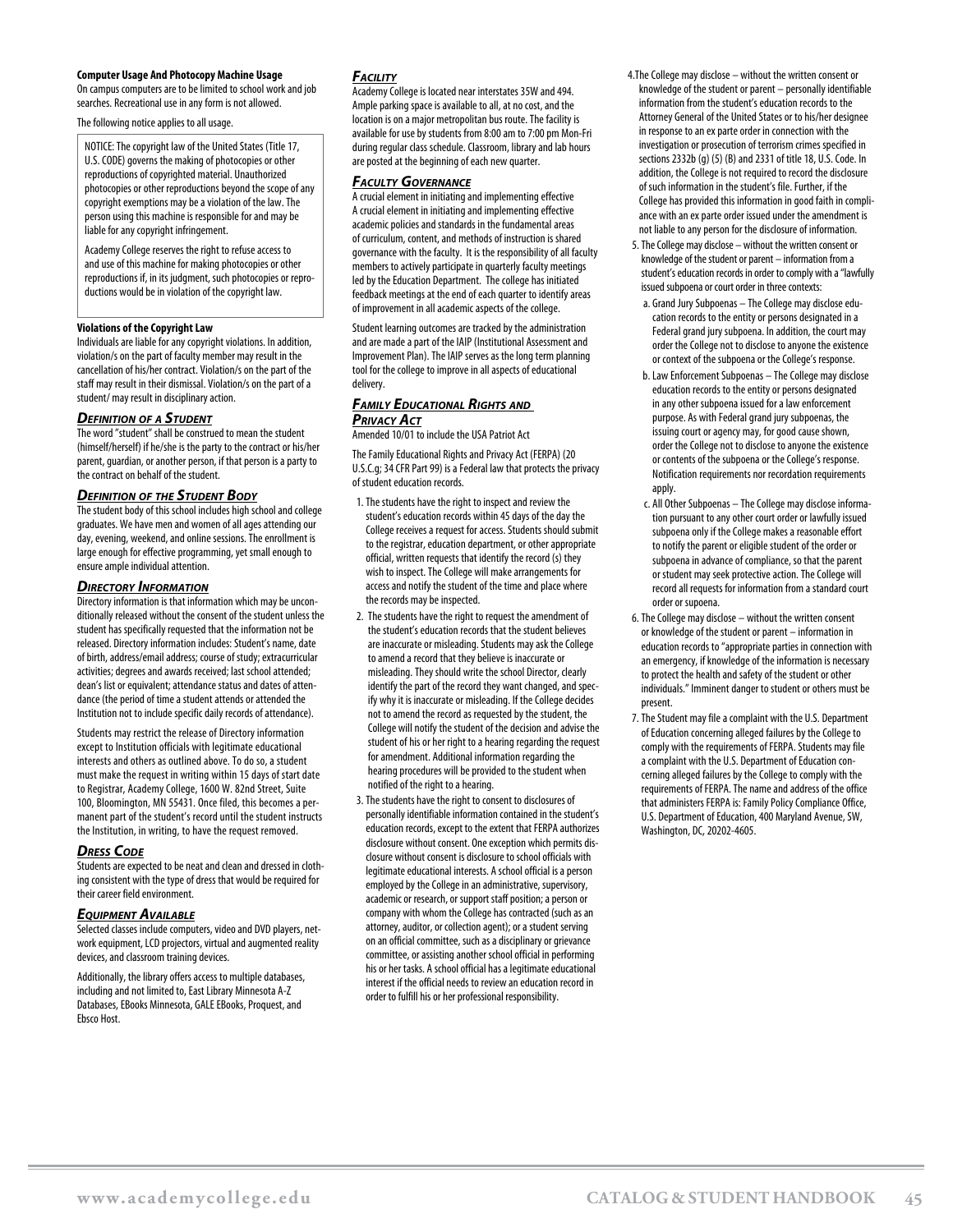#### <span id="page-47-0"></span>*Internet and PC Systems Acceptable Usage Policy*

It is the expressed interest of Academy College to extract maximum benefit from the use of the Internet. Since the Internet is not a self regulating communication channel, the college requires its students and faculty to adhere to the following Usage Policy.

Students will not use the college's bandwidth or equipment to:

- •Send, receive, or display offensive messages or pictures • Transmit obscene language in any electronic communication
- •Purchase goods or services
- Harass, insult, or attack others
- Damage, alter, or invade foreign computer systems or networks
- Violate license agreements or copyright laws
- Engage in any self-promoting commercial activity
- Affiliate the school with any particular religious or political agenda
- Engage in any use that violates federal, state, or local law or regulations

With regard to on-campus use, students agree not to:

- Intentionally subvert or cancel school provided virus protection
- Delete, modify, or sabotage another student's electronic work
- Delete, modify, or sabotage any Academy College property (including software)

If students have any questions regarding the appropriateness of a particular website or other electronic document, they should check with their instructor.

Academy College reserves the right to monitor all electronic communications originating within its computer networks. Academy College will provide antivirus software and other methods of protecting student networks from damage and intrusion; however, Academy College is not responsible for any direct or indirect damages that may arise from the use of its networks.

Sanctions: Any violation of the regulations listed above may result in disciplinary action, up to and including dismissal and prosecution by appropriate law enforcement agencies. Any party who feels wrongly accused of violating these provisions will have the right to a hearing with the Education Department.

#### *Parking*

Academy College offers free parking for students in front of the building.

#### *Registration*

Academy College is registered with the Minnesota Office of Higher Education pursuant to Minnesota Statutes sections 136A.61 to 136A.71. Registration is not an endorsement of the institution. Credits earned at the institution may not transfer to all other institutions.

#### *Reporting <sup>a</sup> Grievance*

Students, faculty, and other interested parties having complaints regarding the overall policies of Academy College should bring their complaints to the attention of the Education Department. These complaints could include but are not limited to the following:

- Education Activities
- Admissions
- Equipment
- •Student Financial Aid
- •Student Services
- Grade Appeals

If it is believed that the complaints have not been satisfied, students, faculty and other interested parties may contact:

Research and Program Services Office of Higher Education 1450 Energy Park, Suite 350 St. Paul, MN, 55108 651.642.0533

#### *Student Complaint Procedure*

Schools accredited by the Accrediting Commission of Career Schools and Colleges must have a procedure and operational plan for handling student complaints. If a student does not feel that the school has adequately addressed a complaint or concern, the student may consider contacting the Accrediting Commission. All complaints reviewed by the Commission must be in written form and should grant permission for the Commission to forward a copy of the complaint to the school for a response. This can be accomplished filling out the ACCSC complaint form. The complaintent(s) will be kept informed as to the status of the complaint as well as the final resolution by the commission. Please direct all inquiries to:

Accrediting Commission of Career Schools and Colleges 2102 Wilson Boulevard, Suite 302 Arlington, VA 22201 (703) 247-4212 www.accsc.org

A copy of the ACCSC Complaint Form is available at the school and may be obtained by c[o](www.academycollege.edu/resources/student-services )ntacting the Campus Director, or online at: www.accsc.org

#### *Student Consumer Information*

According to regulations published by the Department of Education, certain information must be made available to all enrolled students and prospective students. Students may request a hard copy of this information from Student Services or Admissions or visit:

### www.academycollege.edu/registrar/student-consumer-info/

#### This information includes:

- The Campus Crime Report and Policies
- (Annual Security Report)
- Placement Rates
- •Student Right-to-Know Completion/Graduation Rates
- Transfer Out Rates

#### *Student Contact Information*

The student is responsible for informing Academy College Student Services office of any changes in their name, address, email address, or phone number within thirty (30) days of any such change.

#### *Transcript Requests*

A transcript is confidential and not to be released without the student's written consent in accordance with the Family Educational Rights and Privacy Act of 1974. To order an official transcript, fill out our transcript form which can be downloaded from our website: <www.academycollege.edu>

#### **Hold of Diploma(s), Transcripts and Related Items**

Academy College will withhold transcripts, the diploma, eligibility for Commencement Ceremony participation and/or all other documents or materials until all indebtedness to Academy College has been paid in full. In the event that the delinquent account is placed with an outside agency for collection, all collection costs, attorney fees and court costs incurred will be passed on to the student.

#### *Disclosure*

Academy College reserves the right to change the curriculum, course schedules, tuition, and/or cancel a course without notice. The current catalog is the current agreement between Academy College and the student.

Flash is a registered trademark of Adobe Systems, Inc.

- Java and Javascript are registered trademarks of Oracle.
- A+, Network+, and Server+ are registered trademarks of CompTIA.
- Linux is a trademark registered to Linus Torvalds.
- Unix is a registered trademark of The Open Group.

Microsoft, Active Directory, MOUS Certification Exam, MS Exchange, MS Word, Excel, Access, Internet Explorer, Outlook, PowerPoint, VBscript, Visual Basic, Visual Basic .NET, DOS, Visual C++, .Net, Windows Server, MS Windows, Microsoft Jet Database Engine, and other related applications and operating systems are trademarks of Microsoft Corporation.

Quickbooks is a registered trademark of Intuit Inc.

**Thirty-Second Edition Copyright 2022-2024 by Academy College** All rights reserved. No part of this material may be reproduced by any means without permission in writing from Academy College.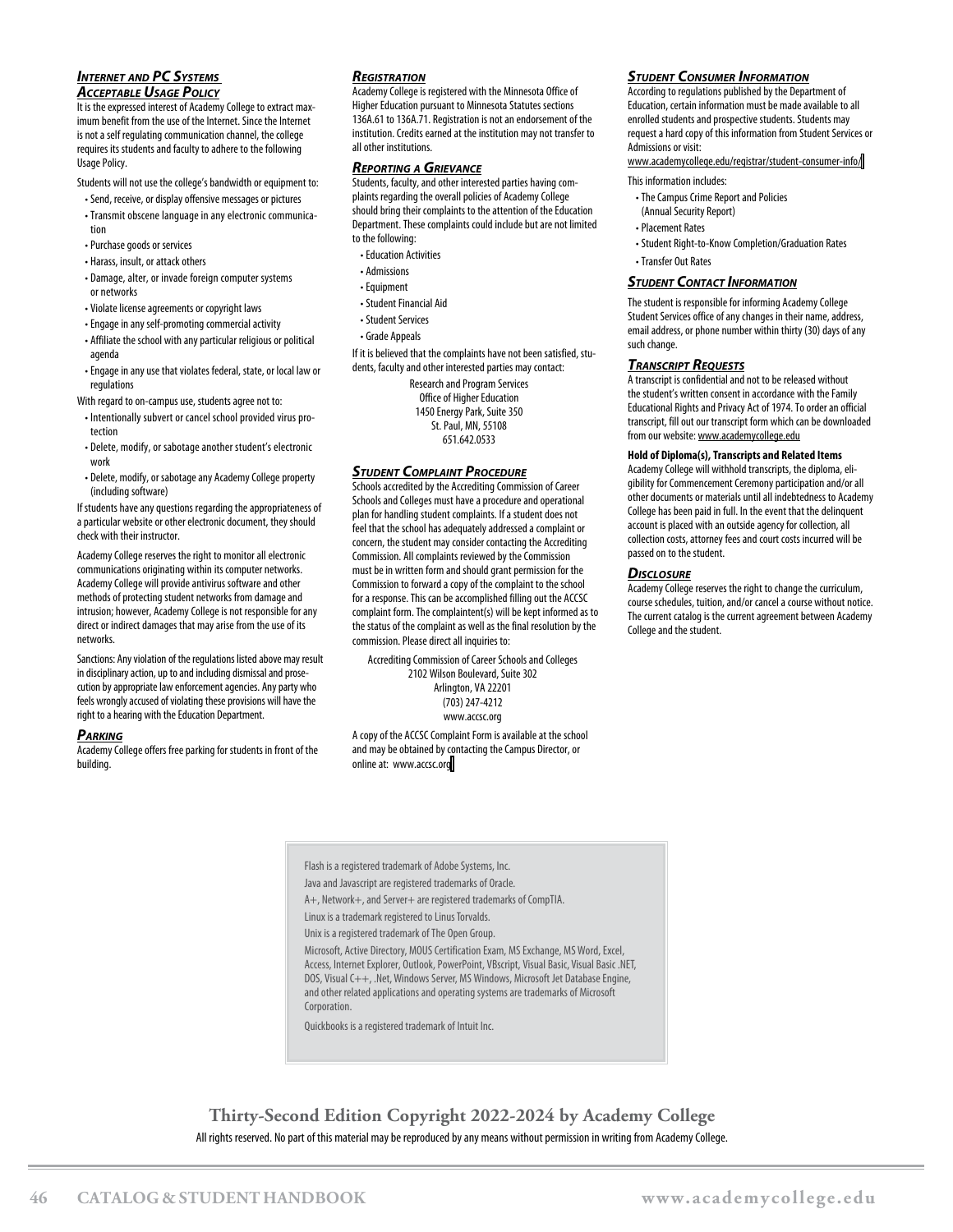# **NOTES**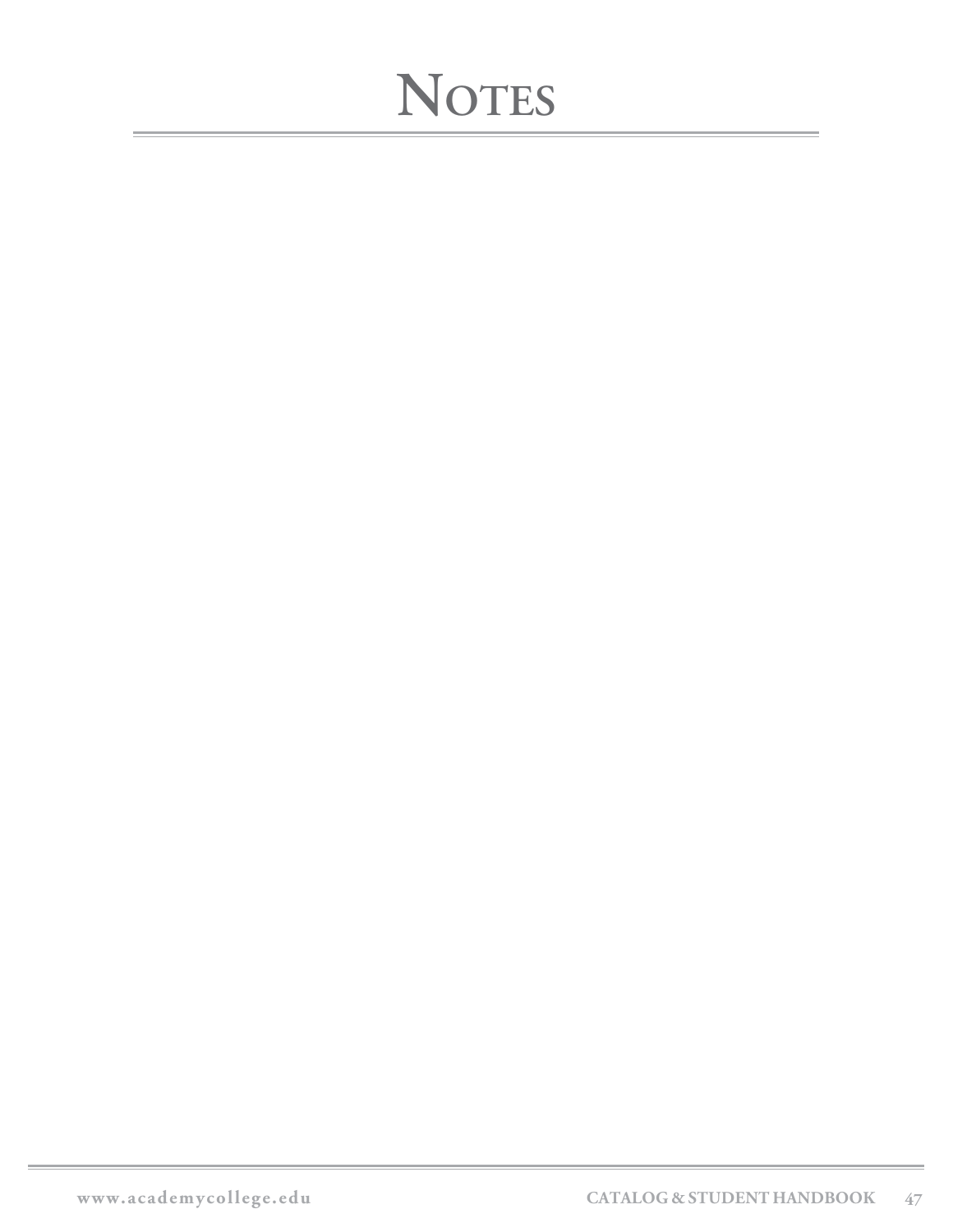# **NOTES**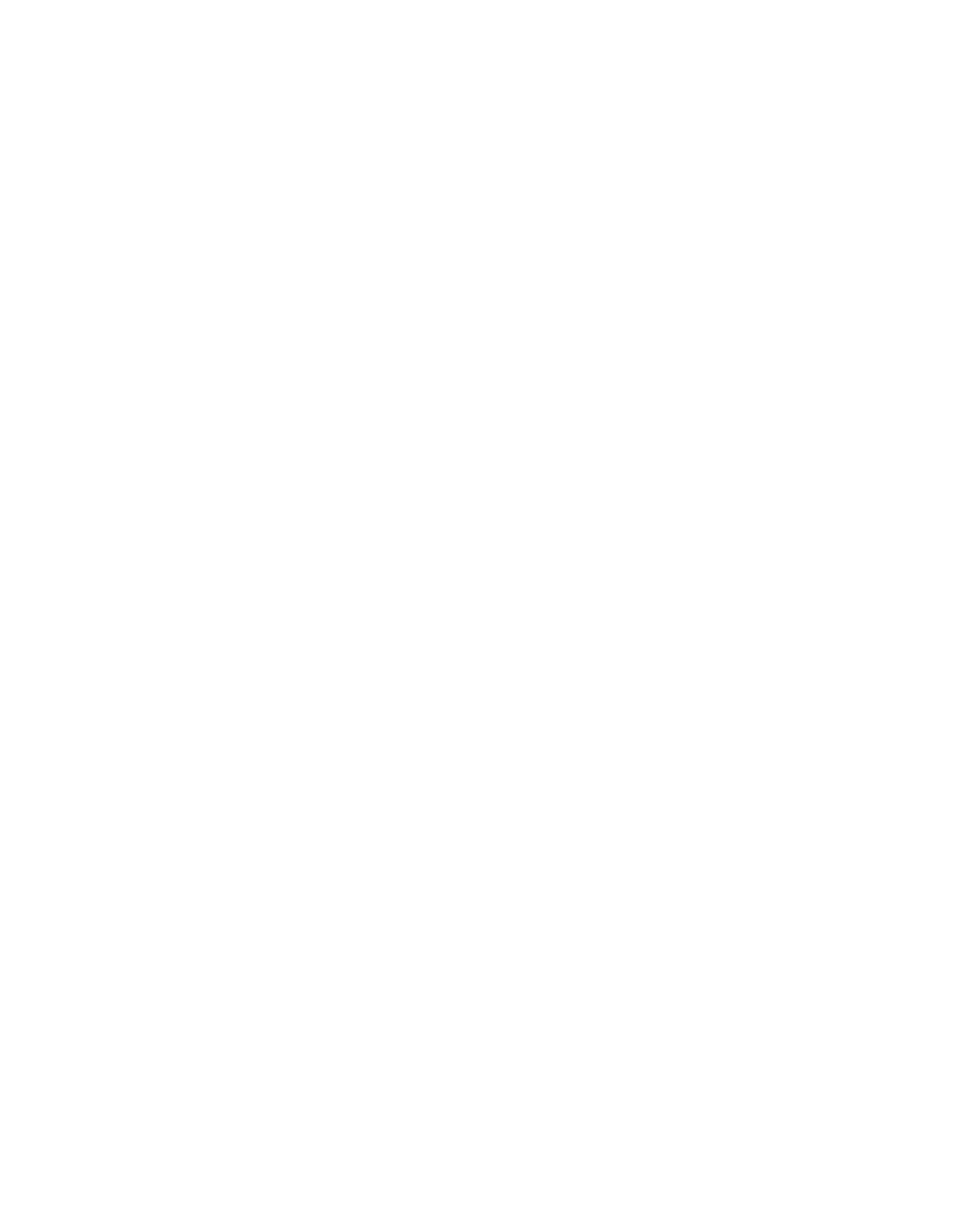![](_page_51_Picture_0.jpeg)

1600 West 82nd Street, Suite 100 • Bloomington, MN 55431

**www.academycollege.edu**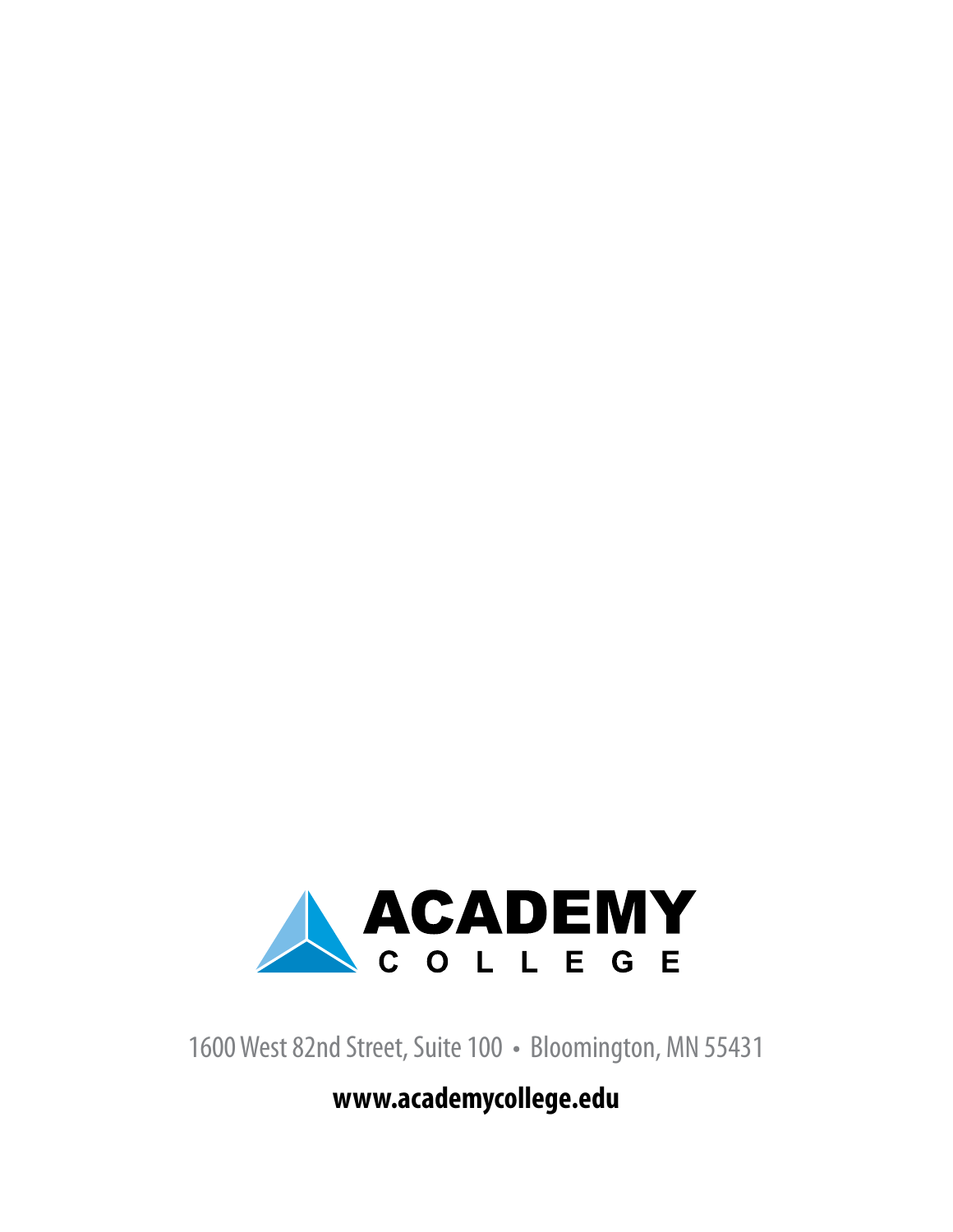Addendum to Catalog #31; 2020-2022 | Spring 2022 Quarter | Effective April 4, 2022 Addendum to Catalog #31; 2020–2022 | Spring 2022 Quarter | Effective April 4, 2022

# THE FACULTY OF ACADEMY COLLEGE...

**THE FACULTY OF ACADEMY COLLEGE…** consists of respected professionals from the public and private sectors. Their education and substantial experience as DPOTJTUT PG SFTQFDUFE QSPGFTTJPOBMT GSPN UIF QVCMJD BOE QSJWBUF TFDUPST 5IFJS FEVDBUJPO BOE TVCTUBOUJBM FYQFSJFODF BT BDDPVOUBOUT academic offerings. Our students have the distinct advantage of acquiring not only a theoretical but a practical education, which is relevant in their chosen fields. accountants, attorneys, pilots, network administrators, and business professionals, coincides with all of Academy College's

# **AVIATION**

- John O'Neill, M.B.A., B.A., Metropolitan State University
- #
#
-3
%\$
#
# Elias Andrews, B.S., Aviation Management, Florida State Technical College; Jeppesen Academy; Aircraft Dispatcher **Exercise Service Service**
- ausell Frooman, B.C., Asademy College: CEL CELL Russell Freeman, B.S., Academy College; CFI; CFII
- Michael Heath, B.S., Embry Riddle Aeronautical University; A.A.S., Academy College; CFI; CFII
- Patrick Lawler, M.S, Embry Riddle; CFI; ATP
- Alicia Partridge, B.S., University of North Dakota;<br>CEL CEIL ATR CFI; CFII; ATP
- Alan Horzewski, B.S., University of North Dakota
- John Clough, B.A., University of Maine; CFI; CFII
- Nick Lorence, B.S., Liberty University; CFI; ATP
- Chasen Carlyle, B.S., Mankato State University; CFI; CFII
- Mark Mihalovic, B.S. University of Wisconsin LaCrosse;<br>CFI: CFII CFI; CFII
	- David Schneider, A.A.S., Aviation, Embry Riddle University
	- Cameron Burg, BS Aviation Utah Valley State University, CFI CFII ATP
	- Don Brown, Hamline University, Instructor FAA Safety Inspector
	- James Andresen, Ph.D., Political Science, Arizona State **University**
	- Haylee Archer

# **Flight Instructors**

Carson Burke, CFI; CFII Joel Carlson, CFI; CFII Timothy Ferrel, CFI; CFII **BUSINESS"/%"\$\$06/5\*/(** Collin Huiras CFI; CFII; MEI Vichian Lee CFI; CFII **Australian Communist Communist Communist**  $\mathbf{B} = \mathbf{B} \mathbf{B} + \mathbf{B} \mathbf{B}$ Michael McCloskey, CFI

# **INFORMATION TECHNOLOGY**

Roger Sage, M.B.A., Cardinal Stritch University; B.S., Iowa State Vincent Tran, M.S., B.S., Florida Atlantic University

# **Business**

- Roger Sage, M.B.A., Cardinal Stritch University; B.S., Iowa State University
- Matt Hustad, M.B.A., National American University; B.A., University of Minnesota

Chad Lynch, B.S., Grand View University

#### ENIEDAI FINICATION GENERAL EDUCATION

- Laura Burroughs, M.A., Johns Hopkins University; B.F.A., East Carolina University
- Jarod Olson, M.S., B.S., University of North Dakota
- Kelly Oman, Ph.D, University of Saint Louis; M.A., University of Minnesota
- Kurt Grunzke, B.S. Columbia University; M.S. Minnesota State
- Anthony Comer, B.A. Ministry Communications Antioch; M.A. Communication Studies Minnesota State University

![](_page_52_Picture_36.jpeg)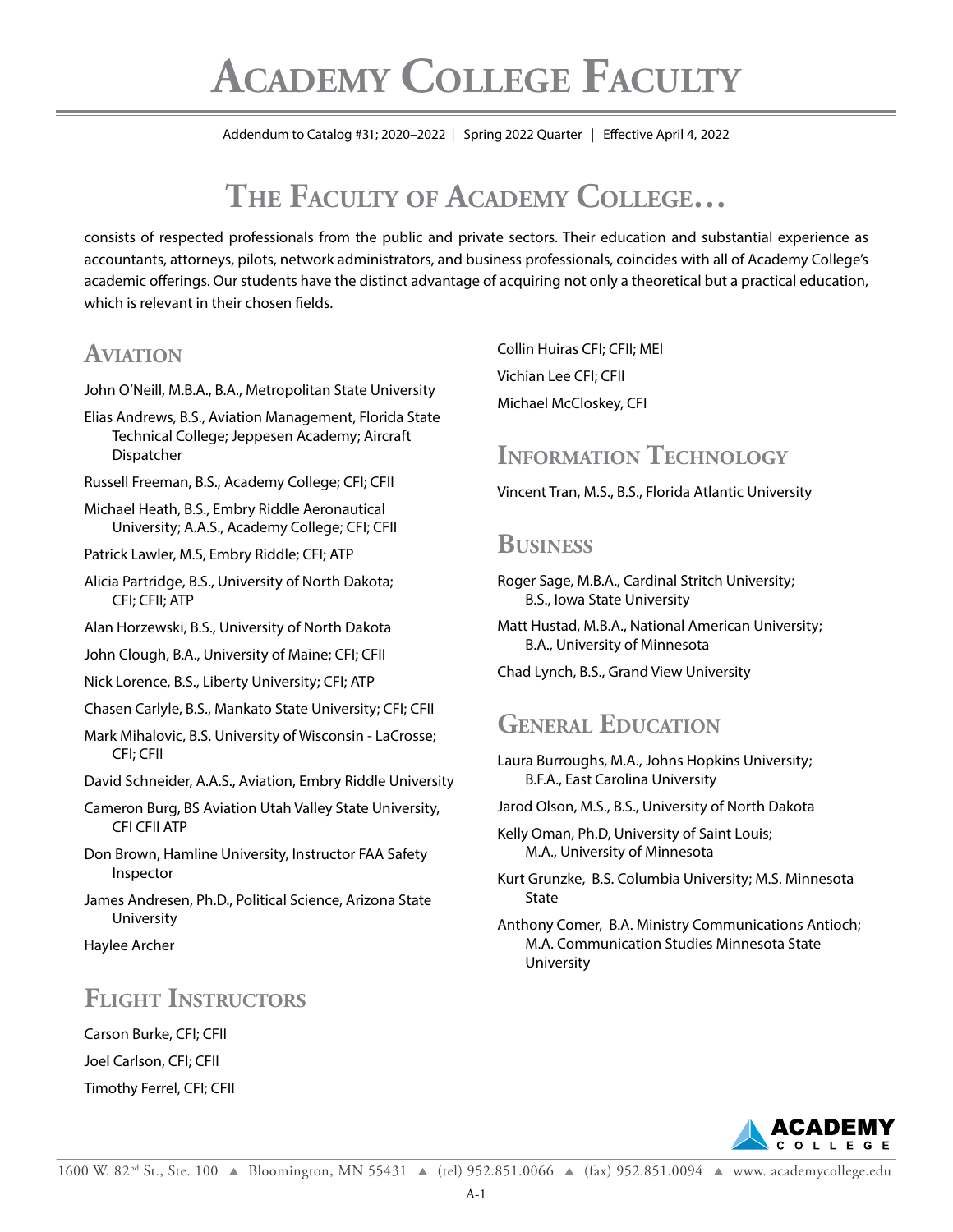# **Academy College Staff**

Addendum to Catalog #31; 2020-2022 | Spring 2022 Quarter | Effective April 4, 2022 Addendum to Catalog #31; 2020–2022 | Spring 2022 Quarter | Effective April 4, 2022

# $A$  **DMINISTRATION**

# **EDUCATION**

# **Contact Information**

![](_page_53_Picture_8.jpeg)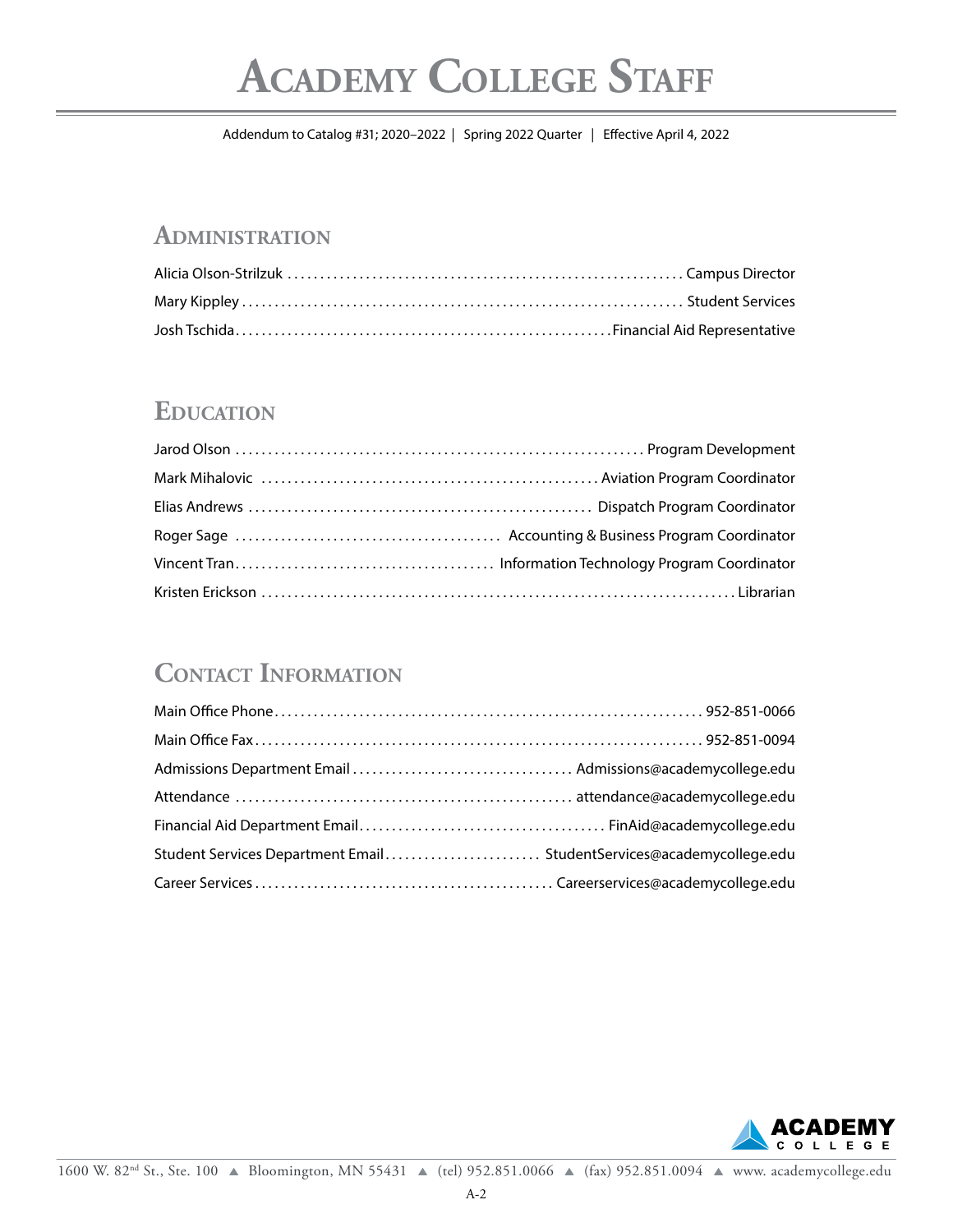# **Academy College Tuition & Fees**

# Addendum to Catalog #31; 2020-2022 | Spring 2022 Quarter | Effective April 4, 2022 Addendum to Catalog #31; 2020–2022 | Spring 2022 Quarter | Effective April 4, 2022

"EEFS" | Summer 2020 | Summer 2018 | Summer 2018 | Summer 2018 | Summer 2018 | Summer 2018 | Summer 2018 | Summer

"EEFS" | Summer 2020 | Summer 2018 | Summer 2018 | Summer 2018 | Summer 2018 | Summer 2018 | Summer 2018 | Summer

"EEFS" | Summer 2020 | Summer 2018 | Summer 2018 | Summer 2018 | Summer 2018 | Summer 2018 | Summer 2018 | Summer

# **TUITION TUITION**

**THER**<br> **THE EXULTION**<br>
SUPPLICATION FEE quarter as documented below:

| <b>CREDIT HOURS PER OUARTER</b> | <b>CREDIT HOUR RATE</b> | Admission.                                                  |
|---------------------------------|-------------------------|-------------------------------------------------------------|
|                                 | 5455.00                 | The application fee is waived for the following applicants: |
| 2 and up                        | 365.00                  | • Military professionals                                    |

Tuition is billed quarterly and payable in advance of the start of each quarter. If payment of<br>tuition and fees has not been made, or other nayment arrangements agreed upon. Academy, +PIO0/FJMM
.#"
#"
.FUSPQPMJUBO4UBUF6OJWFSTJUZ tuition and fees has not been made, or other payment arrangements agreed upon, Academy<br>College may remove the student from the course or courses that are not paid.

Academy College reserves the right to revise tuition. The catalog is the complete statement of all<br>terms and conditions of a student's contract with Academy College.

### <u> Aviation Flight Lab Fees Are Included In Academic Course Tuition</u>

These fees are determined on an hourly basis for aircraft and flight instruction. Supplies and phot Kit lees are charged in addition to academic course tunion, lees, and textbooks.<br>The current Aviation Flight Lab fees are listed on pages A-5 and A-6. Students enrolling in an the cartent/wildom right cab fees are isted on pages its sind it of statents emoning in<br>Aviation Flight Lab must have the amount of the Aviation Flight Lab Fees on account at Thunderbird Aviation (Flying Cloud and Crystal locations) and/or Academy College, In the student uses all of these funds before they complete the Aviation might cab in that<br>quarter, they will need to deposit an added amount equivalent to the estimated flight costs pilot kit fees are charged in addition to academic course tuition, fees, and textbooks. pilot kit fees are charged in addition to academic course tuition, fees, and textbooks. or combination of both before they will be allowed to register for that Aviation Flight Lab. If the student uses all of these funds before they complete the Aviation Flight Lab in that to complete the Aviation Flight Lab.

<u>FAA Medical Exam</u>

FAA medical exams are an additional expense FAA medical exams are an additional expense

# **AIRCRAFT DISPATCHER TUITION AIRCRAFT DISPATCHER TUITION**

Half of tuition is due 4 weeks before the quarter start date, and the remaining balance of tuition is due one<br>week hefore the start of class along with exam fees and books/supplies week before the start of class along with exam fees and books/supplies.

| <b>Resident Tuition and Books:</b> | \$5,990.00 |
|------------------------------------|------------|
| <b>CPF Tuition and Books:</b>      | \$2990.00  |
| <b>Exam Fee FAA Written:</b> **    | \$225.00   |
| <b>Exam Fee FAA Practical:**</b>   | \$600.00   |

f"VEJUPQUJPOBWBJMBCMFGPSDVSSFOUMZMJDFOTFEEJTQBUDIFSTTFFLJOHDVSSFODZ f"VEJUPQUJPOBWBJMBCMFGPSDVSSFOUMZMJDFOTFEEJTQBUDIFSTTFFLJOHDVSSFODZ  *\*\* All FAA exam fees are subject to change*

# **FEES FEES**

#### <u>Application Fee</u>

CREDIT HOURS PER QUARTER GREDIT GOUR RATE THE SERVID BOE DISSION. IN BOE TO BOE TO BOE TOTALLY BE GREEN THOUR RATE A \$40.00 non-refundable application fee must accompany the completed Application form for Admission.

- Military professionals
- Graduated and withdrawn students who are re-entering within one<br>year from the last date of attendance year from the last date of attendance
- Cancelled students who re-enter within one year of original payment #4
4U\$MPVE4UBUF6OJWFSTJUZ#"
4U0MBG\$PMMFHF\$1". date.

#### the *Change Fee* extending the state of the state of the state of the state of the state of the state of the state of the state of the state of the state of the state of the state of the state of the state of the state of <u>Course Change Fee</u>

A course change fee of \$50.00 will be charged to all courses deleted, dropped, and/or added after the first week of the quarter. The fee will not be charged for schedule changes requested<br>by the college. .JOOFTPUB by the college.

#### Diploma Fee Replacement

There is a \$10.00 fee that must be paid at the time of request. All student balances must be paid Roger Sage, M.B.A., Cardinal Stritch University; B.S., Iowa State in full. There is a \$10.00 fee for each additional diploma that must be paid at time of request. EVEL USE STEDEN STEDEN TE STEDEN DE STEDEN BRAND PRODUCES PRESENT DE STEDEN STEDEN STEDEN STEDEN STEDEN STEDEN EVFUPGBJMJOHPSXJUIESBXJOHGSPNBDPVSTFPSFMFDUJOHOPUUPSFHJTUFSGPSBQSFWJPVTMZPGGFSFE

#### <u>Late Payment Fee</u>

 $\mathcal{S}_{\mathcal{S}}$  of overviewenth (20 days) thereafter until naid in full first day of every month (30 days) thereafter until paid in full. <u>bourse and the set of the set of the set of the set of the set of the set of the set of the set of the set of the set of the set of the set of the set of the set of the set of the set of the set of the set of the set of t</u> A yestoo late ree may be enarged when tunnon is paid anter the mst week or classes and on the <u>December 200</u><br>Adaptasi Leopold Politics December 2001 A \$25.00 late fee may be charged when tuition is paid after the first week of classes and on the<br>-

### LogBook Audit Fee

<u>EUGDOOR HODITTEE</u><br>There is a \$100.00 fee charged to pilots planning to transfer in flight hours to meet either FAR61 or FAR141 requirements.

#### $\mathbf{F}$  is the state of the state variable state  $\mathbf{F}$ <u>Volo Flight App Fee</u>  $\overline{P}$  is the state of the state version of the state  $\overline{P}$

Aviation students are assessed a fee of \$50.00 per each flight class for use of the Volo Flight App for flight training at Thunderbird Aviation.

*Fees (cont'd on next page)*

![](_page_54_Picture_33.jpeg)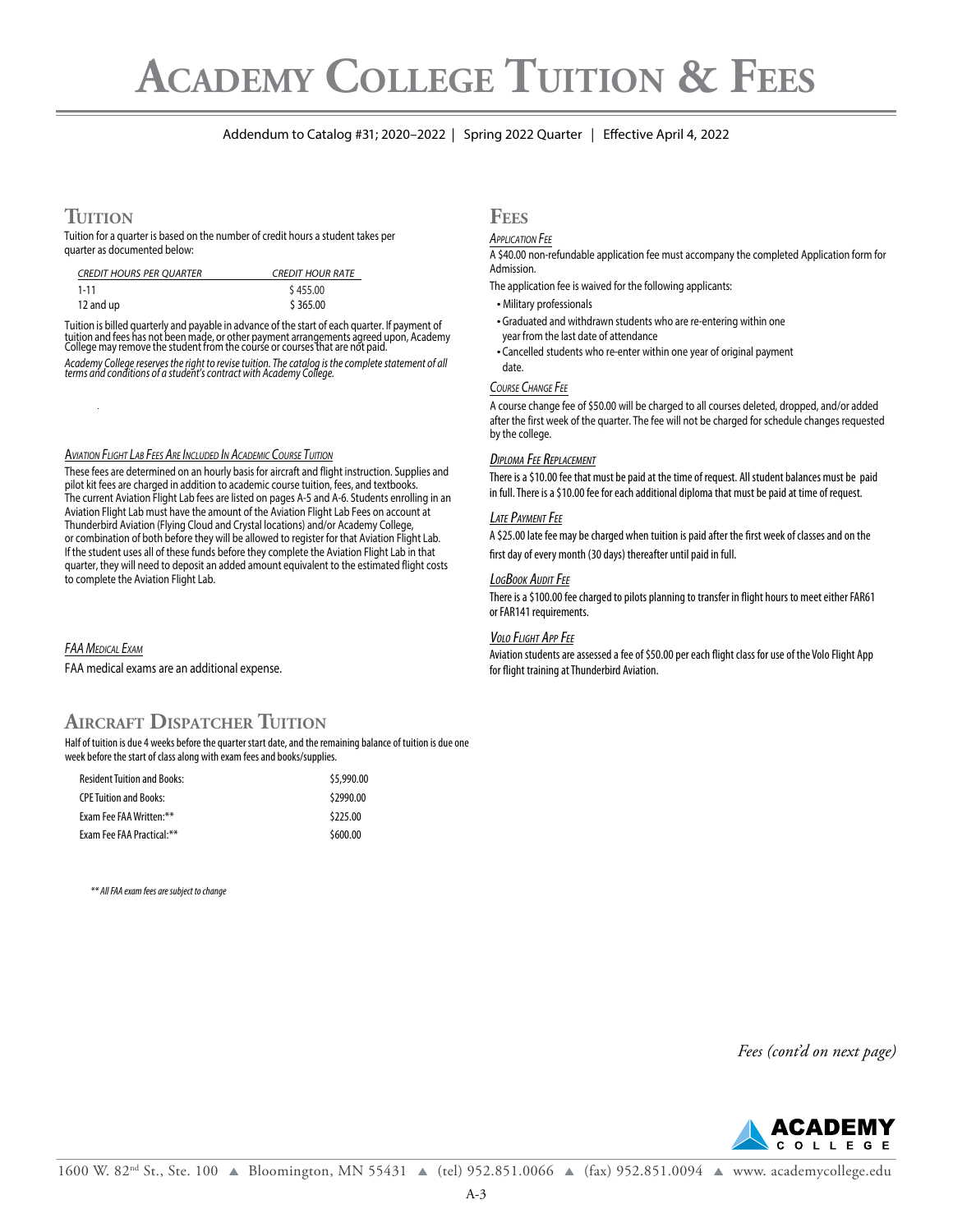# **Academy College Tuition & Fees**

# Addendum to Catalog #31; 2020-2022 | Spring 2022 Quarter | Effective April 4, 2022 **ACADEMY COLLEGE TUITION & F EES** Addendum to Catalog #31; 2020–2022 | Spring 2022 Quarter | Effective April 4, 2022

# **FEES** *(CONT'D)*

#### REPEAT TRAINING

**REPEAT TRAINING**<br>Tuition will be charged for courses repeated, for any reason, to complete the selected program. Tuition will be the current credit hour rate.

#### <u>Student Activity Fee</u>

Students will be charged a \$280.00 one time student activity fee for field trips in their courses, of the master that you allow the the mind character terms, you can also present the surface concerns.<br>graduation diploma, cap and gown, ceremony, and reception.

# **TECHNOLOGY FEE**

This fee will be used to improve technology throughout Academy College ensuring continuous improvements in instructional delivery and student support services.<br>-A \$40.00 technology fee will be charged to the student's account on a quarterly basis.

#### Termination Fee

A \$100 termination fee will be charged to the student's account if a student withdraws or is dismissed from a program. sterret territoristical programment odder potential potential potential potential potential potential potential potential potential potential potential potential potential potential potential potential potential potential

#### Transcript Request

There is a \$20 fee that must be paid at the time of request. All student balances must be paid in full.  $\,$ 

#### $5$  Fee **TUTORING FEE**

\$'\*
\*(\*
"(\* There is a \$50.00 per hour fee for tutoring outside of posted lab hours.

![](_page_55_Picture_15.jpeg)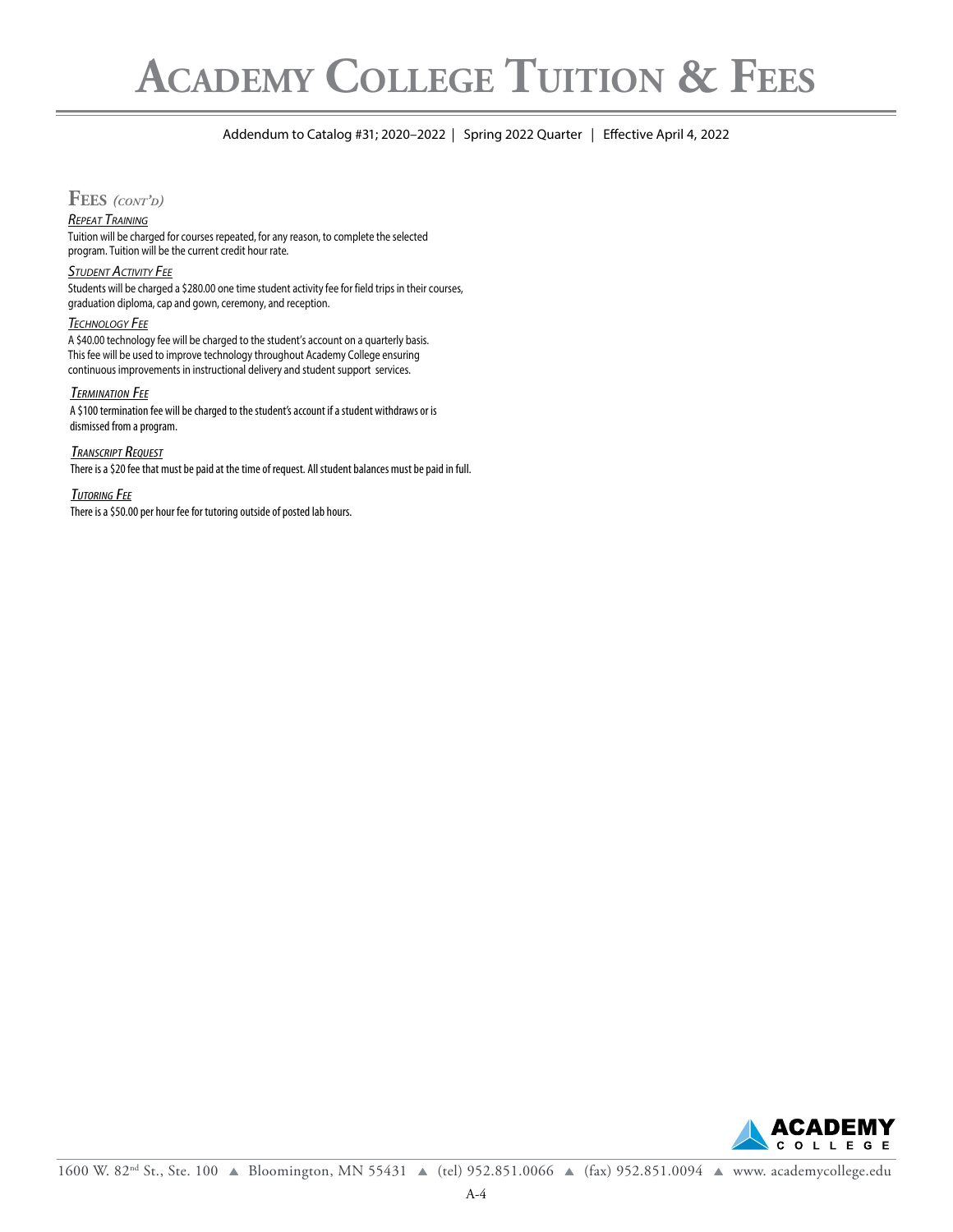# **Academy College Flight Lab Fees\***

# Addendum to Catalog #31; 2020-2022 | Spring 2022 Quarter | Effective April 4, 2022 Addendum to Catalog #31; 2020–2022 | Spring 2022 Quarter | Effective April 4, 2022

| PA28 (Warrior)\$150.00                                       |         | PA44 (Seminole) \$295.00              |                                                                 |                        |
|--------------------------------------------------------------|---------|---------------------------------------|-----------------------------------------------------------------|------------------------|
|                                                              |         | $(172$ \$180.00 PA28 (Arrow) \$195.00 |                                                                 |                        |
| $\mathsf{D}\Lambda\mathsf{D}\Omega$ / $\Lambda\ldots\Lambda$ | 6170.00 |                                       | Fitable 0. Corrected by stars at the Collection of the state of | $t$ <sub>10</sub> $r0$ |

# Private Pilot Flight Training 1

|                        | <b>HOURS</b> | <b>HOURLY RATE</b> | <b>TOTAL</b> |
|------------------------|--------------|--------------------|--------------|
| <b>DUAL FLIGHT</b>     |              |                    |              |
| Instruction            | 9            | \$85.00            | \$765.00     |
| Aircraft (C172)        | 9            | \$180.00           | \$1,620.00   |
| <b>SOLO FLIGHT</b>     |              |                    |              |
| Instruction            | N/A          | N/A                | \$0.00       |
| Aircraft (C172)        | .5           | \$180.00           | \$90.00      |
| <b>BRIEFING</b>        |              |                    |              |
| Instruction            | N/A          | N/A                | \$0.00       |
| <b>CHECK RIDE</b>      |              |                    |              |
| Aircraft Rental (C172) | N/A          | N/A                | \$0.00       |
| <b>Examiner Fee</b>    | N/A          | N/A                | \$0.00       |
|                        |              | <b>TOTAL</b>       | \$2,475.00   |

# Robert Merritt, Aircraft Dispatcher Certificate **Substitution of Aircraft:**

When appropriate, the Piper Archer and Piper Warrior may be substituted for the C172 for both the Dual Flight and Solo Flight portions of the course.

# **Instrument Flight Training 1**

|                        | <b>HOURS</b> | <b>HOURLY RATE</b> | <b>TOTAL</b> |
|------------------------|--------------|--------------------|--------------|
| <b>DUAL FLIGHT</b>     |              |                    |              |
| Instruction            | 26.5         | \$95.00            | \$2,517.50   |
| Aircraft (C172)        | 26.5         | \$180.00           | \$4,770.00   |
| <b>SOLO FLIGHT</b>     |              |                    |              |
| Instruction            | N/A          | N/A                | \$0.00       |
| Aircraft (C172)        | N/A          | N/A                | \$0.00       |
| <b>BRIEFING</b>        |              |                    |              |
| Instruction            | 14           | \$95.00            | \$1,330.00   |
| <b>CHECK RIDE</b>      |              |                    |              |
| Aircraft Rental (C172) | N/A          | N/A                | \$0.00       |
| <b>Examiner Fee</b>    | N/A          | N/A                | \$0.00       |
|                        |              | <b>TOTAL</b>       | \$8,617.50   |

#### **Substitution of Aircraft:**

When appropriate, the Piper Archer and Piper Warrior may be substituted for the C172 for both the Dual Flight and Solo Flight portions of the course.

*\*Students may require additional hours to pass flight labs*

# **Hourly Rental Rates Hourly Instruction Rates**

| PA28 (Warrior) \$150.00 | PA44 (Seminole) \$295.00                    |                                                            |  |
|-------------------------|---------------------------------------------|------------------------------------------------------------|--|
|                         | C172  \$180.00       PA28 (Arrow)  \$195.00 |                                                            |  |
| PA28 (Archer) \$170.00  |                                             | .5105.00 Flight & Ground Instruction-Multi-Engine \$105.00 |  |

# **PRIVATE PILOT FLIGHT TRAINING 2**

|                        | <b>HOURS</b>   | <b>HOURLY RATE</b> | <b>TOTAL</b> |
|------------------------|----------------|--------------------|--------------|
| <b>DUAL FLIGHT</b>     |                |                    |              |
| Instruction            | 15             | \$85.00            | \$1,275.00   |
| Aircraft (C172)        | 15             | \$180.00           | \$2,700.00   |
| <b>SOLO FLIGHT</b>     |                |                    |              |
| Instruction            | N/A            | N/A                | \$0.00       |
| Aircraft (C172)        | 10.5           | \$180.00           | \$1,890.00   |
| <b>BRIEFING</b>        |                |                    |              |
| Instruction            | N/A            | N/A                | \$0.00       |
| <b>CHECK RIDE</b>      |                |                    |              |
| Aircraft Rental (C172) | $\overline{2}$ | \$180.00           | \$360.00     |
| <b>Examiner Fee</b>    | N/A            | \$720.00           | \$720.00     |
|                        |                | <b>TOTAL</b>       | \$6,945.00   |

#### **Substitution of Aircraft:**

When appropriate, the Piper Archer and Piper Warrior may be substituted for the C172 for both the Dual Flight and Solo Flight portions of the course.

# **I**nstrument Flight Training 2

|                        | <b>HOURS</b> | <b>HOURLY RATE</b> | <b>TOTAL</b> |
|------------------------|--------------|--------------------|--------------|
| <b>DUAL FLIGHT</b>     |              |                    |              |
| Instruction            | 18.5         | \$95.00            | \$1,757.50   |
| Aircraft (C172)        | 18.5         | \$180.00           | \$3,330.00   |
| <b>SOLO FLIGHT</b>     |              |                    |              |
| Instruction            | N/A          | N/A                | \$0.00       |
| Aircraft (C172)        | N/A          | N/A                | \$0.00       |
| <b>BRIEFING</b>        |              |                    |              |
| Instruction            | 8            | \$95.00            | \$760.00     |
| <b>CHECK RIDE</b>      |              |                    |              |
| Aircraft Rental (C172) | 1.5          | \$180.00           | \$270.00     |
| <b>Examiner Fee</b>    | N/A          | \$720.00           | \$720.00     |
|                        |              | <b>TOTAL</b>       | \$6,837.50   |

#### **Substitution of Aircraft:**

When appropriate, the Piper Archer and Piper Warrior may be substituted for the C172 for both the Dual Flight and Solo Flight portions of the course.

![](_page_56_Picture_23.jpeg)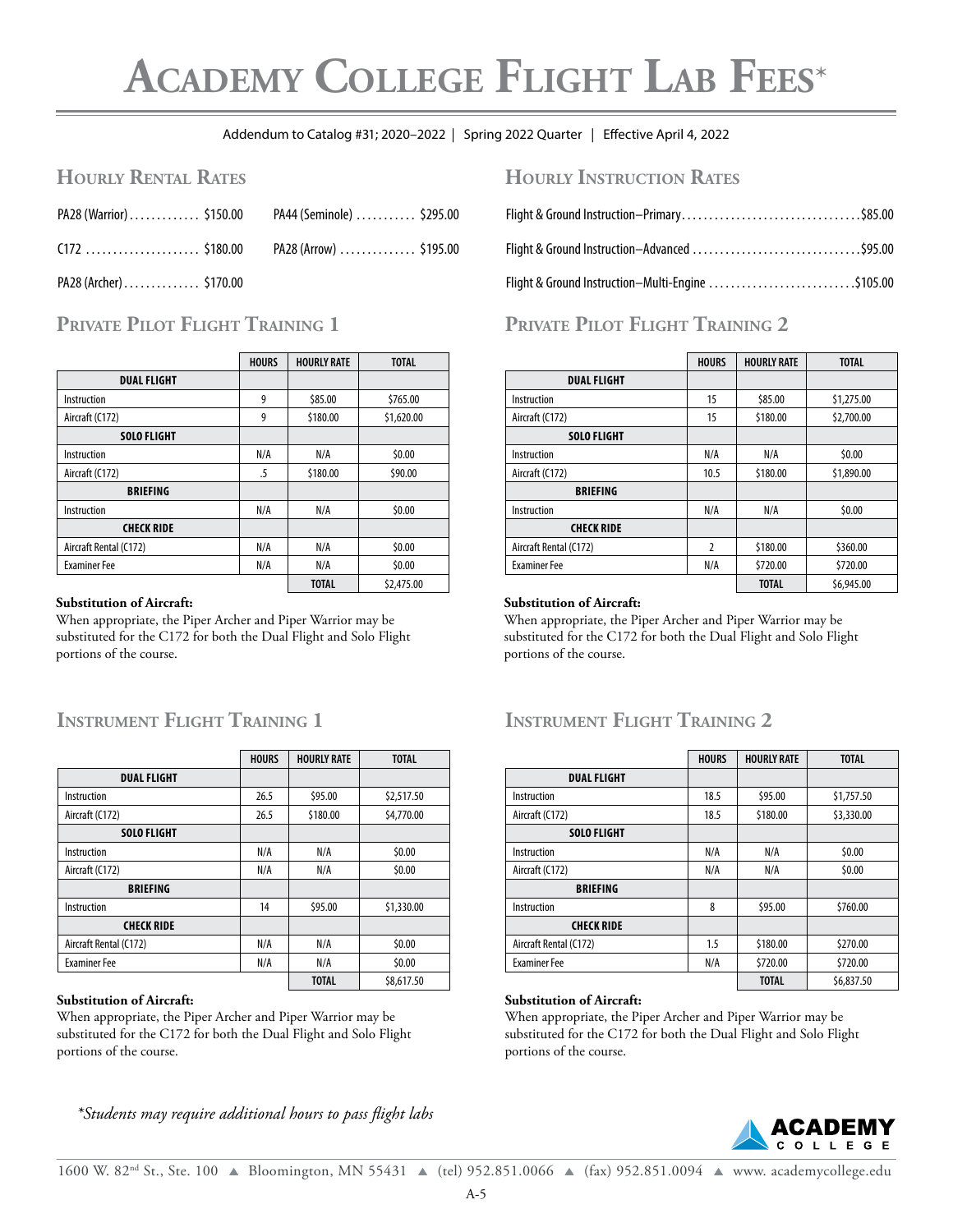# **Academy College Flight Lab Fees\***

# Addendum to Catalog #31; 2020-2022 | Spring 2022 Quarter | Effective April 4, 2022 Addendum to Catalog #31; 2020–2022 | Spring 2022 Quarter | Effective April 4, 2022

| PA28 (Warrior)\$150.00    |          | PA44 (Seminole) \$295.00 |                                                     |        |
|---------------------------|----------|--------------------------|-----------------------------------------------------|--------|
| $C172$ \$180.00           |          | PA28 (Arrow) \$195.00    |                                                     |        |
| PA <sub>28</sub> (Archer) | \$170.00 |                          | <b>Elight &amp; Ground Instruction-Multi-Engine</b> | ¢1በ5 በ |

# **COMMERCIAL FLIGHT TRAINING 1**

|                     | <b>HOURS</b> | <b>HOURLY RATE</b> | <b>TOTAL</b> |
|---------------------|--------------|--------------------|--------------|
| <b>DUAL FLIGHT</b>  |              |                    |              |
| Instruction         | 13           | \$95.00            | \$1,235.00   |
| Aircraft (Arrow)    | 13           | \$195.00           | \$2,535.00   |
| <b>SOLO FLIGHT</b>  |              |                    |              |
| Instruction         | N/A          | N/A                | \$0.00       |
| Aircraft (Arrow)    | 40           | \$195.00           | \$7,800.00   |
| <b>BRIEFING</b>     |              |                    |              |
| Instruction         | 5            | \$95.00            | \$475.00     |
| <b>CHECK RIDE</b>   |              |                    |              |
| Aircraft (Arrow)    | N/A          | N/A                | \$0.00       |
| <b>Examiner Fee</b> | N/A          | N/A                | \$0.00       |
|                     |              | <b>TOTAL</b>       | \$12,045.00  |

# Robert Merritt, Aircraft Dispatcher Certificate **Substitution of Aircraft:**

When appropriate, the Piper Archer and Piper Warrior may be substituted for the C172 for both the Dual Flight and Solo Flight portions of the course.

# **Commercial Flight Training 3**

|                         | <b>HOURS</b> | <b>HOURLY RATE</b> | <b>TOTAL</b> |
|-------------------------|--------------|--------------------|--------------|
| <b>DUAL FLIGHT</b>      |              |                    |              |
| Instruction             | 22           | \$95.00            | \$2,090.00   |
| Aircraft (Arrow)        | 22           | \$195.00           | \$4,290.00   |
| <b>SOLO FLIGHT</b>      |              |                    |              |
| Instruction             | N/A          | N/A                | \$0.00       |
| Aircraft (Arrow)        | 16           | \$195.00           | \$3,120.00   |
| <b>BRIEFING</b>         |              |                    |              |
| Instruction             | 9            | \$95.00            | \$855.00     |
| <b>CHECK RIDE</b>       |              |                    |              |
| Aircraft Rental (Arrow) | 1.5          | \$195.00           | \$292.50     |
| <b>Examiner Fee</b>     | N/A          | \$720.00           | \$720.00     |
|                         |              | <b>TOTAL</b>       | \$11,367.50  |

#### **Substitution of Aircraft:**

When appropriate, the Piper Archer and Piper Warrior may be substituted for the C172 for both the Dual Flight and Solo Flight portions of the course.

*\*Students may require additional hours to pass flight labs*

# **Hourly Rental Rates Hourly Instruction Rates**

| PA28 (Warrior) \$150.00 | PA44 (Seminole) \$295.00                    |                                                            |  |
|-------------------------|---------------------------------------------|------------------------------------------------------------|--|
|                         | C172  \$180.00       PA28 (Arrow)  \$195.00 |                                                            |  |
| PA28 (Archer) \$170.00  |                                             | .5105.00 Flight & Ground Instruction-Multi-Engine \$105.00 |  |

# **COMMERCIAL FLIGHT TRAINING 2**

|                     | <b>HOURS</b> | <b>HOURLY RATE</b> | <b>TOTAL</b> |
|---------------------|--------------|--------------------|--------------|
| <b>DUAL FLIGHT</b>  |              |                    |              |
| Instruction         | 20           | \$95.00            | \$1,900.00   |
| Aircraft (Arrow)    | 20           | \$195.00           | \$3,900.00   |
| <b>SOLO FLIGHT</b>  |              |                    |              |
| Instruction         | N/A          | N/A                | \$0.00       |
| Aircraft (Arrow)    | 9            | \$195.00           | \$1,755.00   |
| <b>BRIEFING</b>     |              |                    |              |
| Instruction         | 8            | \$95.00            | \$760.00     |
| <b>CHECK RIDE</b>   |              |                    |              |
| Aircraft (Arrow)    | N/A          | N/A                | \$0.00       |
| <b>Examiner Fee</b> | N/A          | N/A                | \$0.00       |
|                     |              | <b>TOTAL</b>       | \$8,315.00   |

#### **Substitution of Aircraft:**

When appropriate, the Piper Archer and Piper Warrior may be substituted for the C172 for both the Dual Flight and Solo Flight portions of the course.

#### $M$ ulti-engine Ground/Flight Training  $\frac{1}{2}$

|                            | <b>HOURS</b> | <b>HOURLY RATE</b> | <b>TOTAL</b> |
|----------------------------|--------------|--------------------|--------------|
| <b>DUAL FLIGHT</b>         |              |                    |              |
| Instruction                | 15           | \$105.00           | \$1,575.00   |
| Aircraft (Seminole)        | 15           | \$295.00           | \$4,425.00   |
| <b>SOLO FLIGHT</b>         |              |                    |              |
| Instruction                | N/A          | N/A                | \$0.00       |
| Aircraft (Seminole)        | N/A          | N/A                | \$0.00       |
| <b>BRIEFING</b>            |              |                    |              |
| Instruction                | 15           | \$105.00           | \$1,575.00   |
| <b>CHECK RIDE</b>          |              |                    |              |
| Aircraft Rental (Seminole) | 1.5          | \$295.00           | \$442.50     |
| <b>Examiner Fee</b>        | N/A          | \$720.00           | \$720.00     |
|                            |              | <b>TOTAL</b>       | \$8,857.50   |

#### **Substitution of Aircraft:**

There is no substitution of aircraft for this course.

![](_page_57_Picture_23.jpeg)